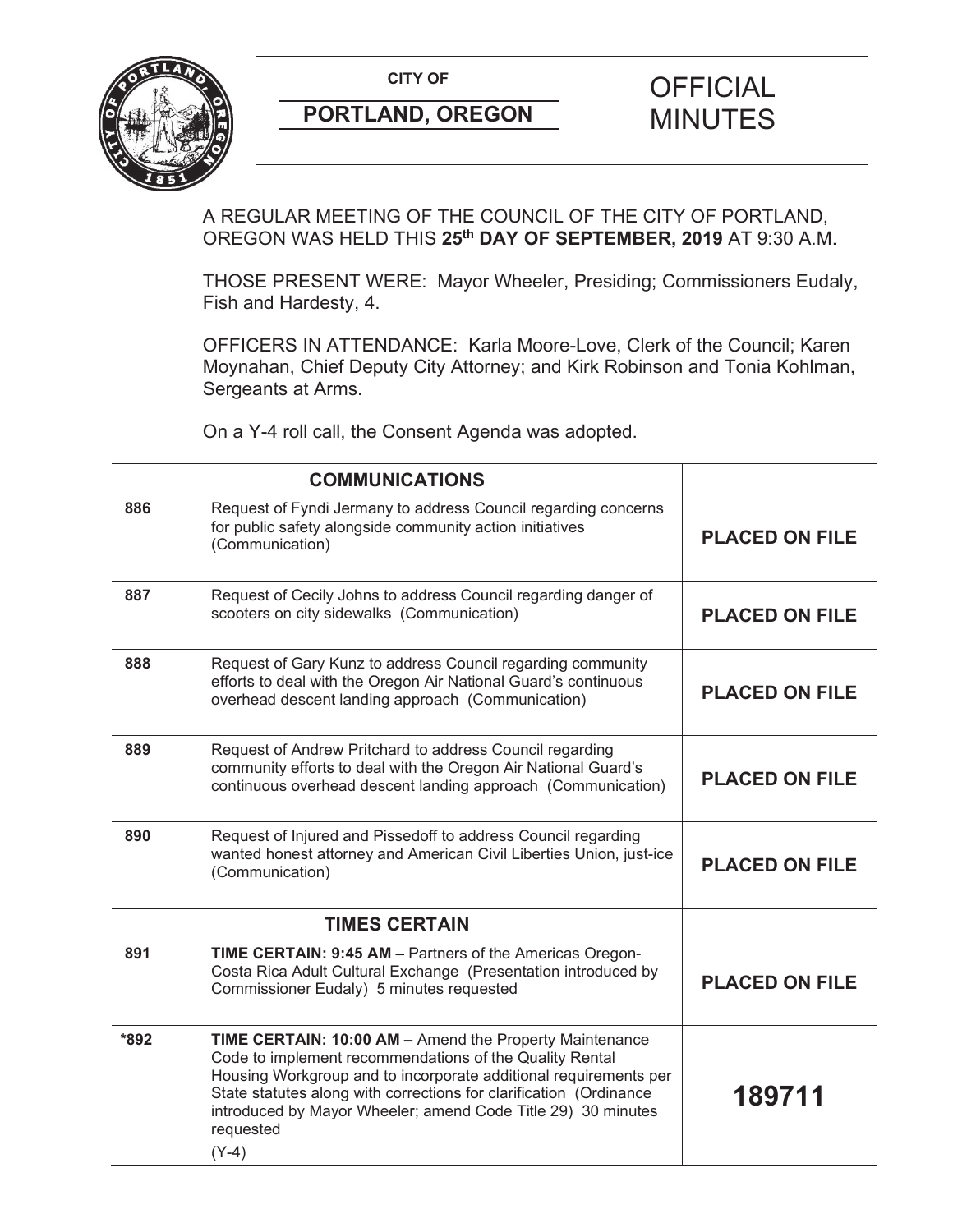|        | September 25, 2019                                                                                                                                                                                                                                                                                                                            |                                                                                   |
|--------|-----------------------------------------------------------------------------------------------------------------------------------------------------------------------------------------------------------------------------------------------------------------------------------------------------------------------------------------------|-----------------------------------------------------------------------------------|
| $*893$ | <b>TIME CERTAIN: 10:30 AM - Authorize a contract with the lowest</b><br>responsible bidder for the SW Naito Parkway I-405 to Jefferson<br>project (Ordinance introduced by Commissioner Eudaly) 20<br>minutes requested<br>$(Y-4)$                                                                                                            | 189712                                                                            |
| 894    | TIME CERTAIN: 10:50 AM - Authorize a competitive solicitation<br>and contract with the lowest responsible bidder and provide<br>payment for construction of Tryon Creek at Boones Ferry Culvert<br>Replacement Project No. E08682 for an estimated cost of<br>\$5,360,000 (Ordinance introduced by Commissioner Fish) 20<br>minutes requested | <b>PASSED TO</b><br><b>SECOND READING</b><br><b>OCTOBER 2, 2019</b><br>AT 9:30 AM |
|        | <b>CONSENT AGENDA – NO DISCUSSION</b>                                                                                                                                                                                                                                                                                                         |                                                                                   |
|        | <b>Mayor Ted Wheeler</b>                                                                                                                                                                                                                                                                                                                      |                                                                                   |
|        | <b>Portland Housing Bureau</b>                                                                                                                                                                                                                                                                                                                |                                                                                   |
| 895    | Approve limited tax exemptions for properties under the<br>Homebuyer Opportunity Limited Tax Exemption Program<br>(Resolution)                                                                                                                                                                                                                | 37448                                                                             |
|        | $(Y-4)$                                                                                                                                                                                                                                                                                                                                       |                                                                                   |
| 896    | Terminate limited tax exemptions for properties under the<br>Homebuyer Opportunity Limited Tax Exemption Program<br>(Resolution)                                                                                                                                                                                                              | 37449                                                                             |
|        | $(Y-4)$                                                                                                                                                                                                                                                                                                                                       |                                                                                   |
|        | <b>Commissioner Chloe Eudaly</b>                                                                                                                                                                                                                                                                                                              |                                                                                   |
|        | <b>Bureau of Transportation</b>                                                                                                                                                                                                                                                                                                               |                                                                                   |
| *897   | Accept a grant in the amount of \$451,000 from the Oregon<br>Department of Transportation, authorize Intergovernmental<br>Agreement for Engineering Review and Coordination services for<br>the Powell Blvd SE 99th Ave to East City Limits Project, and<br>appropriate \$200,000 in FY 2019-20 (Ordinance)<br>$(Y-4)$                        | 189706                                                                            |
| *898   | Authorize contract with lowest responsible bidder for East Portland<br>Access to Employment and Education Project (Ordinance)<br>$(Y-4)$                                                                                                                                                                                                      | 189707                                                                            |
| *899   | Authorize contract with lowest responsible bidder for SE 136th<br>Paving: Foster to Division Project (Ordinance)<br>$(Y-4)$                                                                                                                                                                                                                   | 189708                                                                            |
| $*900$ | Authorize Development Agreement with adidas America, Inc. for<br>construction of the North Greeley Cycle Track for up to \$1 million in<br>System Development Charge credit (Ordinance)<br>$(Y-4)$                                                                                                                                            | 189709                                                                            |
| *901   | Authorize an Intergovernmental Agreement with State of Oregon,<br>by and through the Oregon Department of Transportation, for a<br>lease renewal on property for the Portland Streetcar facility at NW<br>16th, Lovejoy to Overton (Ordinance)<br>$(Y-4)$                                                                                     | 189710                                                                            |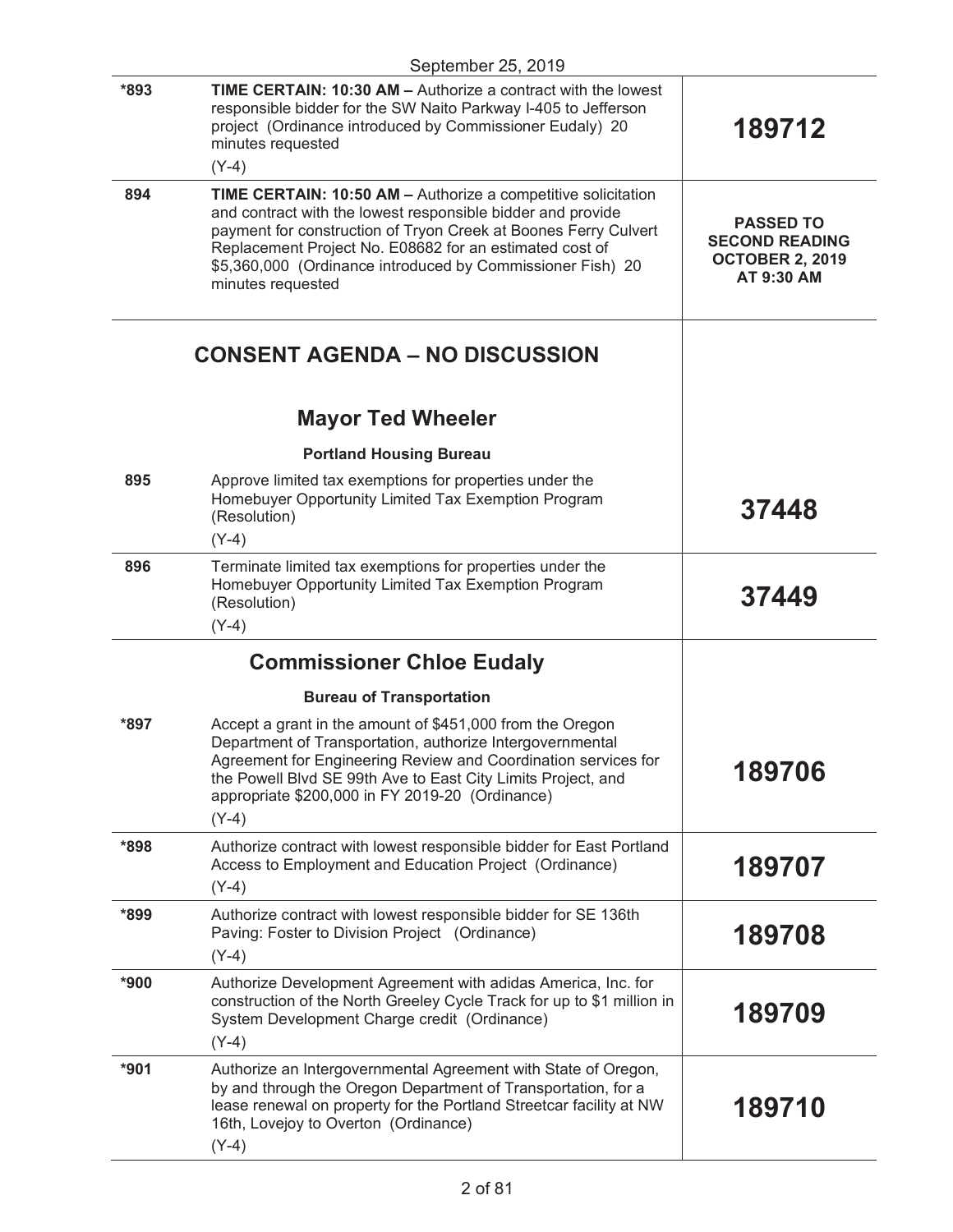|        | <b>Commissioner Nick Fish</b>                                                                                                                                                                                                                                                                                                                                                                                                              |                                                                                   |
|--------|--------------------------------------------------------------------------------------------------------------------------------------------------------------------------------------------------------------------------------------------------------------------------------------------------------------------------------------------------------------------------------------------------------------------------------------------|-----------------------------------------------------------------------------------|
|        | <b>Bureau of Environmental Services</b>                                                                                                                                                                                                                                                                                                                                                                                                    |                                                                                   |
| 902    | Authorize the Bureau of Environmental Services to enter into an<br>agreement with Metro to cooperate in the management of the<br>McDuffie Property, the Goff Conservation Easement, Gray<br>Easements, and the acquisitions of future property interests to<br>protect watershed health and to accomplish projects including, but<br>not limited to, the Tryon Creek at Boones Ferry Culvert<br>Replacement Project No. E08682 (Ordinance) | <b>PASSED TO</b><br><b>SECOND READING</b><br><b>OCTOBER 2, 2019</b><br>AT 9:30 AM |
| 903    | Authorize the Bureau of Environmental Services to enter into an<br>agreement with Oregon Parks & Recreation Department to<br>cooperate in the construction and maintenance of the Tryon Creek<br>at Boones Ferry Culvert Replacement Project No. E08682<br>(Ordinance)                                                                                                                                                                     | <b>PASSED TO</b><br><b>SECOND READING</b><br><b>OCTOBER 2, 2019</b><br>AT 9:30 AM |
|        |                                                                                                                                                                                                                                                                                                                                                                                                                                            |                                                                                   |
|        | <b>REGULAR AGENDA</b><br><b>MORNING</b>                                                                                                                                                                                                                                                                                                                                                                                                    |                                                                                   |
|        |                                                                                                                                                                                                                                                                                                                                                                                                                                            |                                                                                   |
|        | <b>Mayor Ted Wheeler</b>                                                                                                                                                                                                                                                                                                                                                                                                                   |                                                                                   |
| 904    | Appoint Margot Black, Ian Davie, Laura Golino de Lovato, Jessica<br>Greenlee, Allen Hines, Hannah Holloway, and Leah Sykes to the<br>Rental Services Commission for terms to expire September 2021<br>(Report) 10 minutes requested<br>Motion to accept the report: Moved by Fish and seconded by<br>Eudaly.                                                                                                                               | <b>CONFIRMED</b>                                                                  |
| 905    | $(Y-4)$<br>Appoint Taylor Smiley Wolfe to the Portland Housing Advisory                                                                                                                                                                                                                                                                                                                                                                    |                                                                                   |
|        | Commission for a term to expire September 25, 2021 (Report) 10<br>minutes requested<br>Motion to accept the report: Moved by Fish and seconded by<br>Hardesty.                                                                                                                                                                                                                                                                             | <b>CONFIRMED</b>                                                                  |
|        | $(Y-4)$<br><b>City Budget Office</b>                                                                                                                                                                                                                                                                                                                                                                                                       |                                                                                   |
| $*906$ | Authorize an Intergovernmental Agreement with Prosper Portland                                                                                                                                                                                                                                                                                                                                                                             |                                                                                   |
|        | for FY 2019-20 economic development activities for \$7,609,120<br>(Ordinance) 20 minutes requested<br>$(Y-4)$                                                                                                                                                                                                                                                                                                                              | 189713                                                                            |
|        | <b>Office of Management and Finance</b>                                                                                                                                                                                                                                                                                                                                                                                                    |                                                                                   |
| 907    | Accept bid of Stellar J Corporation for the Dam 1 Needle Valve<br>Replacement Project for \$1,499,000 (Procurement Report - Bid<br>No. 00001274) 15 minutes requested                                                                                                                                                                                                                                                                      | <b>CONTINUED TO</b><br><b>OCTOBER 2, 2019</b><br><b>AT 9:30 AM</b>                |
|        | Rescheduled to September 25, 2019 at 2:00 PM                                                                                                                                                                                                                                                                                                                                                                                               |                                                                                   |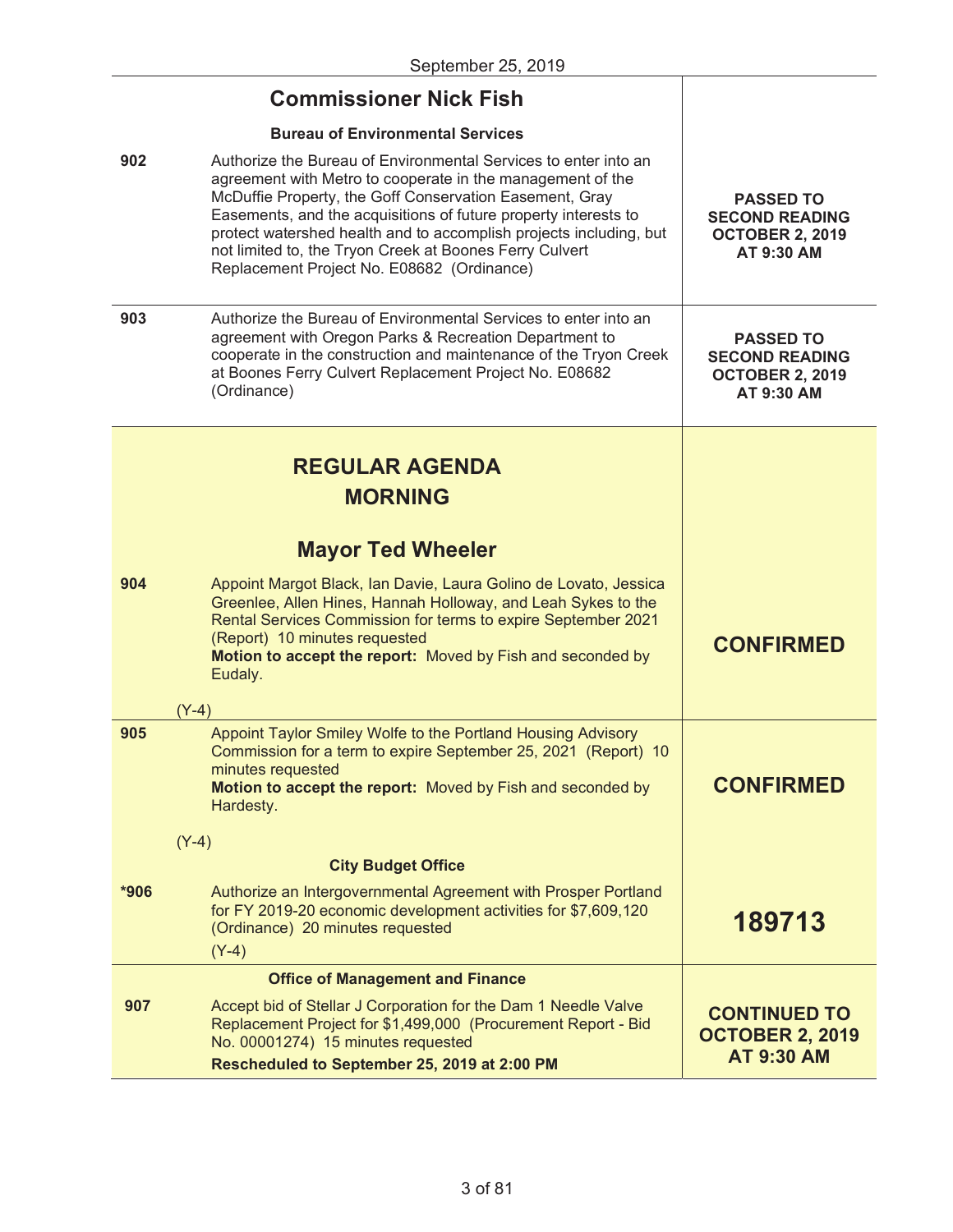|         | September 25, 2019                                                                                                                                                                                                                                                                                                                            |                                                                                          |
|---------|-----------------------------------------------------------------------------------------------------------------------------------------------------------------------------------------------------------------------------------------------------------------------------------------------------------------------------------------------|------------------------------------------------------------------------------------------|
| 908     | Accept bid of James W. Fowler Co. for the South Portland -<br>Burlingame Phase 1 Sewer Rehabilitation Project for \$2,235,000<br>(Procurement Report - Bid No. 00001297) 10 minutes requested<br>Rescheduled to September 25, 2019 at 2:00 PM<br>Motion to accept the report: Moved by Fish and seconded by<br>Eudaly.<br>(Y-3; N-1 Hardesty) | <b>ACCEPTED</b><br><b>PREPARE</b><br><b>CONTRACT</b>                                     |
| 909     | Authorize a lease extension with 2020 Portland Owner, LLC, for<br>office space at Jacobs Center 2020 SW 4th Ave, expiring October<br>31, 2022 and October 31, 2024, at an average annual estimated<br>cost of \$1.3 million (Ordinance) 20 minutes requested                                                                                  | <b>PASSED TO</b><br><b>SECOND READING</b><br><b>OCTOBER 2, 2019</b><br><b>AT 9:30 AM</b> |
|         | <b>Portland Housing Bureau</b>                                                                                                                                                                                                                                                                                                                |                                                                                          |
| *910    | Amend the effective date of Ordinance No. 189580 to allow<br>Portland Housing Bureau to adopt administrative rules prior to the<br>March 1, 2020 implementation date and make technical<br>clarifications to 30.01.086 (Ordinance; amend Ordinance No.<br>189580) 20 minutes requested for items 910-912                                      | 189714                                                                                   |
| $(Y-4)$ |                                                                                                                                                                                                                                                                                                                                               |                                                                                          |
| $*911$  | Amend the effective date of Ordinance No. 189581 to allow<br>Portland Housing Bureau to adopt administrative rules prior to the<br>March 1, 2020 implementation date and make technical<br>clarifications to 30.01.087 (Ordinance; amend Ordinance No.<br>189581)<br>$(Y-4)$                                                                  | 189715                                                                                   |
| 912     | Amend Portland Renter Additional Protections Code to add an<br>accessory dwelling unit exemption to mandatory relocation<br>assistance (Ordinance; amend Code Section 30.01.085)                                                                                                                                                              | <b>PASSED TO</b><br><b>SECOND READING</b><br><b>OCTOBER 2, 2019</b><br><b>AT 9:30 AM</b> |
|         | $142.11 \times 2.15$                                                                                                                                                                                                                                                                                                                          |                                                                                          |

At 12:41 p.m., Council recessed.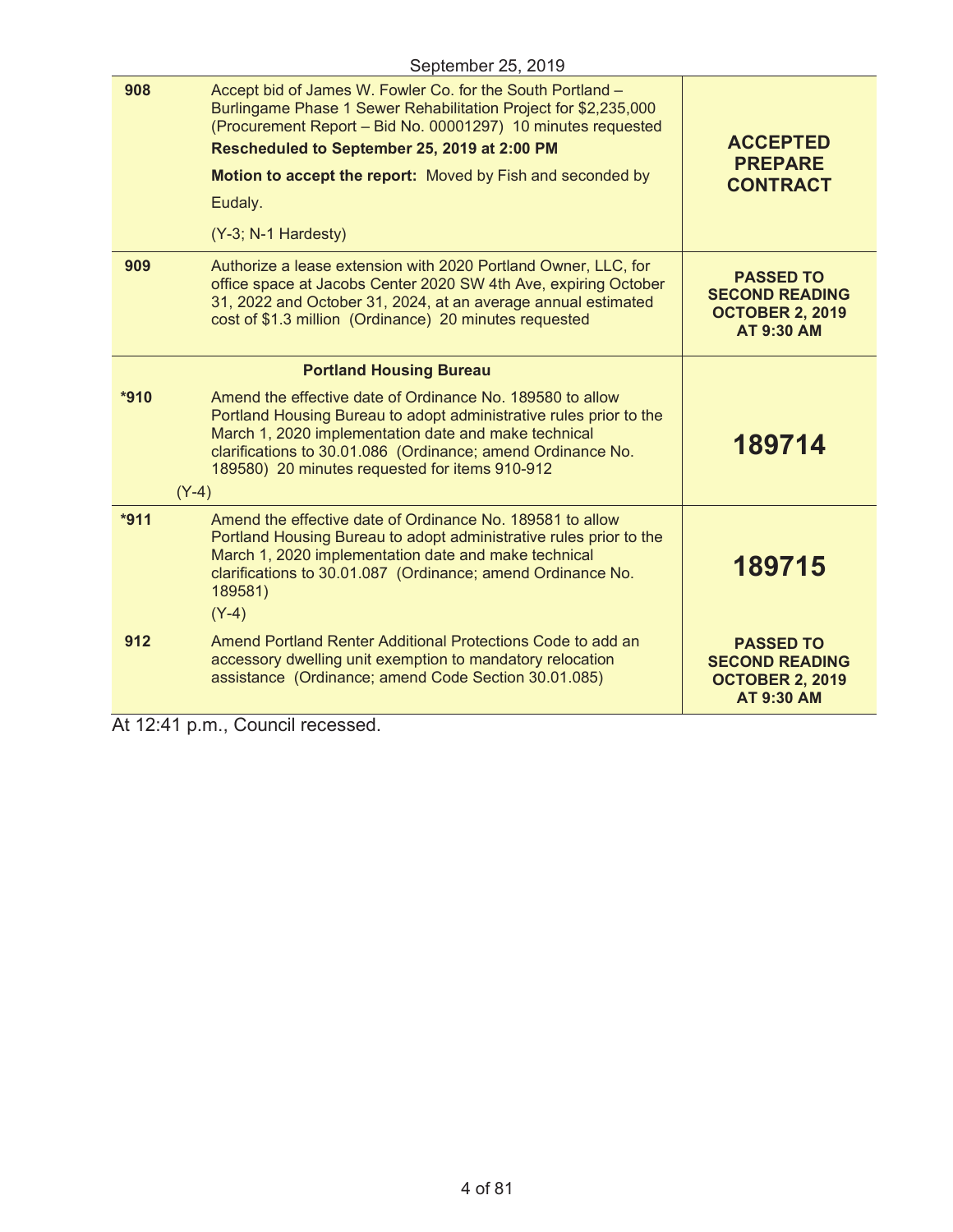A RECESSED MEETING OF THE COUNCIL OF THE CITY OF PORTLAND, OREGON WAS HELD THIS **25th DAY OF SEPTEMBER, 2019** AT 2:00 P.M.

THOSE PRESENT WERE: Mayor Wheeler, Presiding; Commissioners Eudaly, Fish and Hardesty, 4.

Commissioner Eudaly arrived at 2:05 p.m.

OFFICERS IN ATTENDANCE: Karla Moore-Love, Clerk of the Council; Karen Moynahan, Chief Deputy City Attorney; and Kirk Robinson and Tania Kohlman, Sergeants at Arms.

UPDATE: The 2:00 pm Time Certain has been canceled and will be rescheduled.

Regular Agenda Items 915, 916 and 917 will be heard at 2:00 pm. Item 918 will be heard in the morning session with item 908. Item 919 will be heard after the 3:30 pm Time Certain.

| 913 | <b>TIME CERTAIN: 2:00 PM - Adopt the Southwest in Motion plan</b><br>and its recommendations (Resolution introduced by Commissioner<br>Eudaly) 90 minutes requested                                                                                                                                                                                                                                            | <b>REFERRED TO</b><br><b>COMMISSIONER OF</b><br><b>PUBLIC SAFETY</b>              |
|-----|----------------------------------------------------------------------------------------------------------------------------------------------------------------------------------------------------------------------------------------------------------------------------------------------------------------------------------------------------------------------------------------------------------------|-----------------------------------------------------------------------------------|
| 914 | <b>TIME CERTAIN: 3:30 PM - Appoint Maria Gabrielle Sipin, Megan</b><br>Horst, Michael David Edden Hill, Shanice Brittany Clarke, and<br>Robin Wang to the Portland Clean Energy Community Benefits<br>Fund Committee for terms to expire September 25, 2023 (Report<br>introduced by Mayor Wheeler) 30 minutes requested<br>Motion to accept the report: Moved by Fish and seconded by<br>Hardesty.<br>$(Y-4)$ | <b>CONFIRMED</b>                                                                  |
|     | <b>REGULAR AGENDA</b><br><b>AFTERNOON</b>                                                                                                                                                                                                                                                                                                                                                                      |                                                                                   |
|     | <b>Mayor Ted Wheeler</b>                                                                                                                                                                                                                                                                                                                                                                                       |                                                                                   |
|     | <b>Portland Housing Bureau</b>                                                                                                                                                                                                                                                                                                                                                                                 |                                                                                   |
| 915 | Extend subrecipient contract with Metropolitan Public Defenders by<br>\$100,000 in Recreational Cannabis Tax funding to support the<br>expungement pilot program to June 30, 2020 (Ordinance; amend<br>Contract No. 32001866) 15 minutes requested                                                                                                                                                             | <b>PASSED TO</b><br><b>SECOND READING</b><br><b>OCTOBER 2, 2019</b><br>AT 9:30 AM |
|     | <b>Commissioner Chloe Eudaly</b>                                                                                                                                                                                                                                                                                                                                                                               |                                                                                   |
|     | <b>Bureau of Transportation</b>                                                                                                                                                                                                                                                                                                                                                                                |                                                                                   |
|     |                                                                                                                                                                                                                                                                                                                                                                                                                |                                                                                   |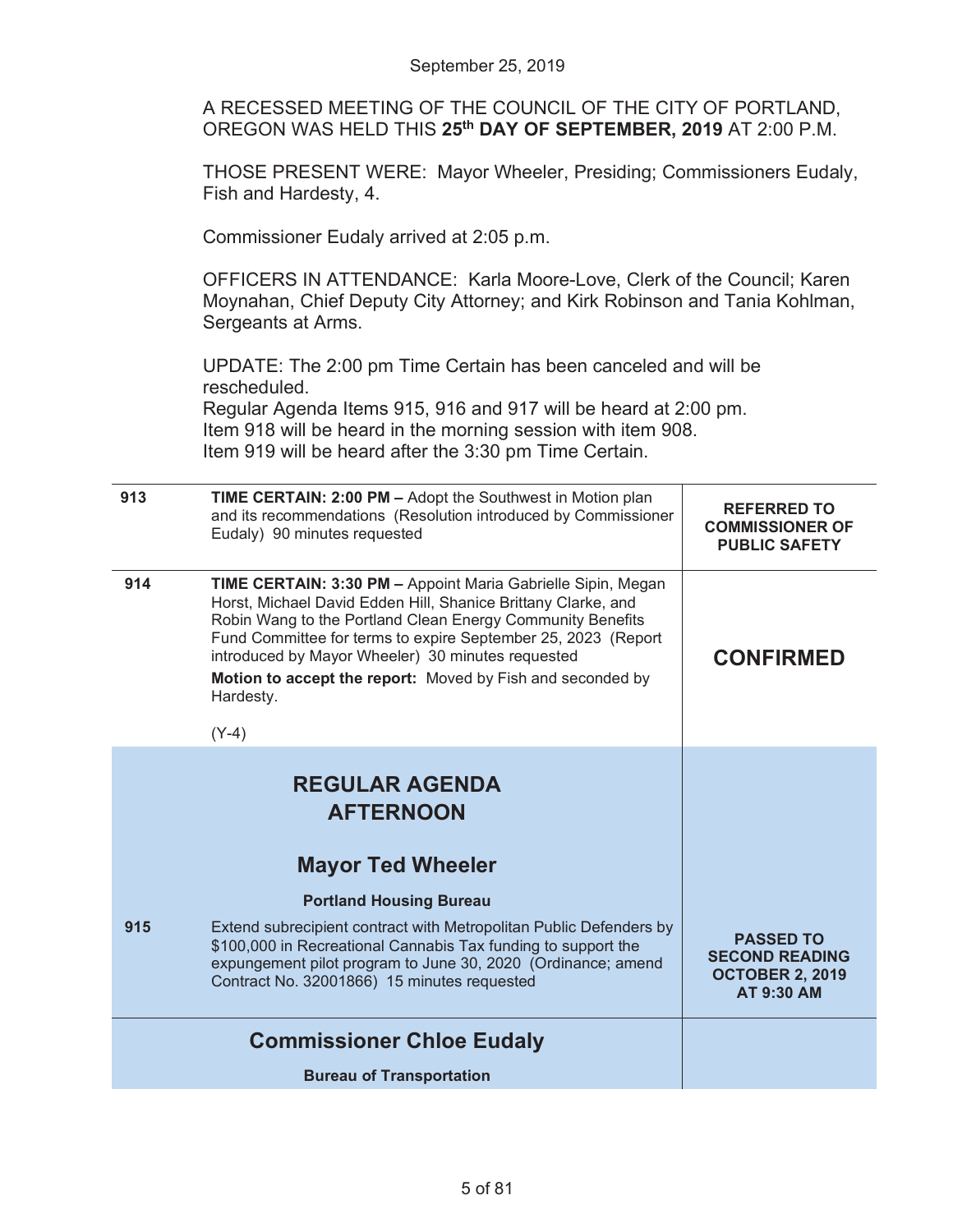|        | September 25, 2019                                                                                                                                                                                                                                                                                                                                                                 |        |
|--------|------------------------------------------------------------------------------------------------------------------------------------------------------------------------------------------------------------------------------------------------------------------------------------------------------------------------------------------------------------------------------------|--------|
| $*916$ | Authorize a construction contract with Cascade Bridge, LLC in the<br>estimated amount of up to \$1 million for the stabilization and repair<br>of the North Going Street Bridge under the auspices of a<br>Declaration of an Emergency per ORS 279C.335 Competitive<br>bidding; exceptions (Ordinance)<br>$(Y-4)$                                                                  | 189718 |
|        | <b>Office of Community &amp; Civic Life</b>                                                                                                                                                                                                                                                                                                                                        |        |
| $*917$ | Authorize an Intergovernmental Agreement with Portland State<br>University to conduct disability engagement and equity research<br>not to exceed \$75,000 (Previous Agenda 880) 15 minutes<br>requested<br>$(Y-4)$                                                                                                                                                                 | 189717 |
|        | <b>Commissioner Nick Fish</b>                                                                                                                                                                                                                                                                                                                                                      |        |
|        | <b>Bureau of Environmental Services</b>                                                                                                                                                                                                                                                                                                                                            |        |
| $*918$ | Amend Ordinance to authorize a competitive solicitation, contract<br>with the lowest responsible bidder and provide payment for<br>construction of the South Portland - Burlingame Phase 1 Sewer<br>Rehabilitation Project No. E10680 in the amount of \$2,235,000<br>(Ordinance; amend Ordinance No. 189490) 10 minutes requested<br>Rescheduled to September 25, 2019 at 2:00 PM | 189716 |
|        |                                                                                                                                                                                                                                                                                                                                                                                    |        |
|        | $(Y-4)$<br><b>Parks &amp; Recreation</b>                                                                                                                                                                                                                                                                                                                                           |        |
| $*919$ | Authorize the Director of Portland Parks and Recreation to execute<br>the Second Amendment to the Grant Agreement between Portland<br>Parks & Recreation and the Portland Parks Foundation for the<br>Barbara Walker Crossing Project (Ordinance; amend Contract No.<br>32001732) 10 minutes requested<br>$(Y-4)$                                                                  | 189719 |

# **THURSDAY, 2:00 PM, SEPTEMBER 26, 2019 DUE TO LACK OF AGENDA THERE WAS NO MEETING THURSDAY, SEPTEMBE 26, 2:00 PM**

### **MARY HULL CABALLERO**

Auditor of the City of Portland

| Karla                       | Digitally signed by<br>Karla Moore-Love |
|-----------------------------|-----------------------------------------|
| Moore-Loye Date: 2020.04.27 |                                         |

By Karla Moore-Love Clerk of the Council

For a discussion of agenda items, please consult the following Closed Caption File.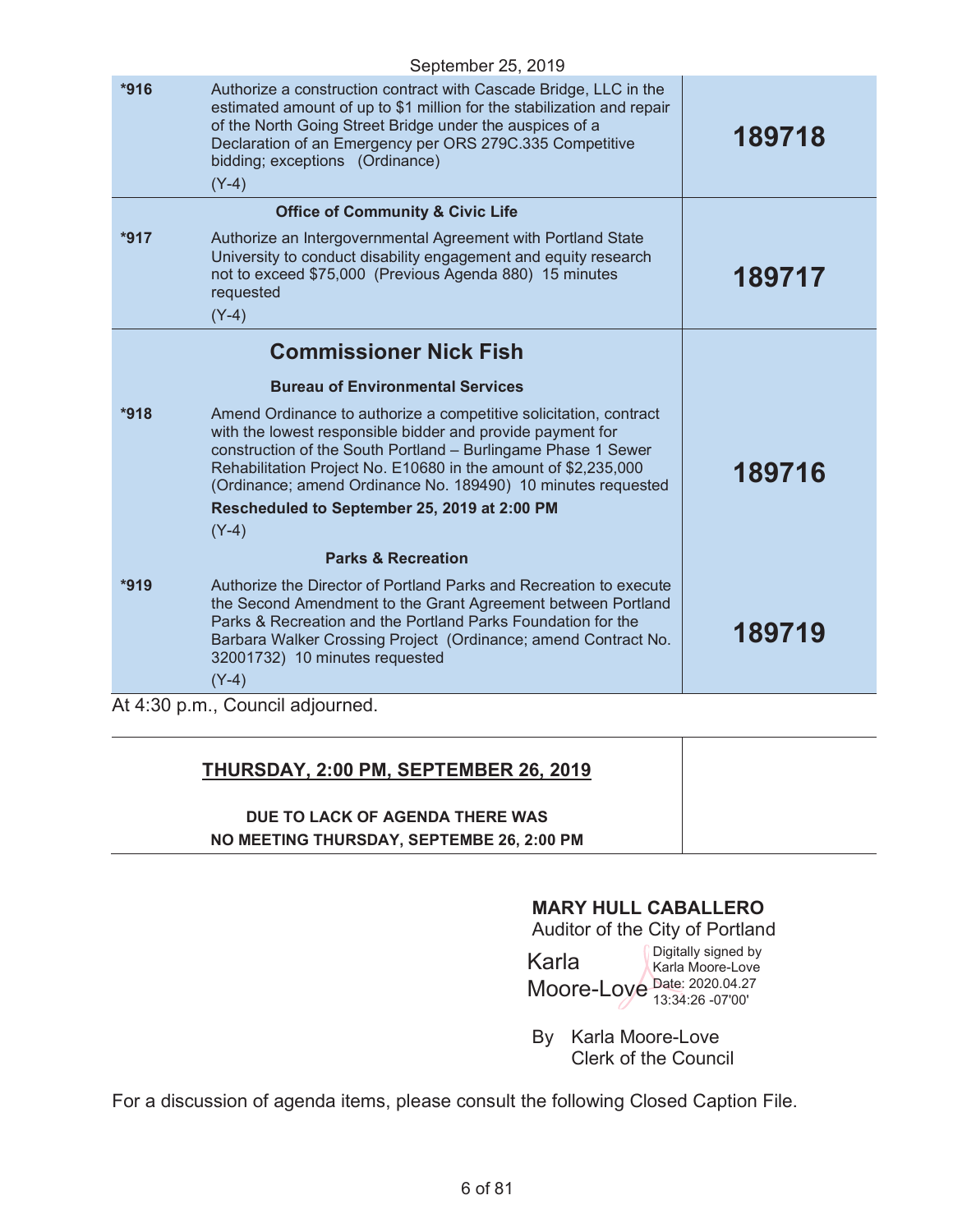#### September 25, 2019 **Closed Caption File of Portland City Council Meeting**

This file was produced through the closed captioning process for the televised City Council broadcast and should not be considered a verbatim transcript. Key: **\*\*\*\*\*** means unidentified speaker.

#### **September 25, 2019 9:30 a.m.**

#### [Roll taken]

**Karen Moynahan Chief Dep City Atty :** good morning, mayor, welcome to the Portland city council. The city council represents all Portlanders and meets to do the city's business. The presiding officer preserves order and decorum during the city council meetings so everyone can feel welcomed, comfortable, respected, and safe. To participate in the council meetings, you may sign up in advance with the council clerk's office for communications to briefly speak about any subject. You may also sign up for public testimony and resolutions or the first readings of ordinances. Your testimony should address the matter being considered at the time. If it does not you may be ruled out of order. When testifying, please state your name for the record. Your address is not necessary. Police disclose if you are a lobbyist. If you are representing an organization, please identify it. The presiding officer determines the length of testimony. Individuals generally have three minutes to testify unless otherwise stated. When you have 30 seconds left, a yellow light goes on, when your time is done, a red light goes on. If you are in the audience, would like to show your support for something said, please feel free to do a thumbs up. If you want to express that you do not support something, please remain seated in council chambers unless entering or exiting. If you are filming the proceedings do not use bright lights or disrupt the meeting. Disruptive conduct such as shouting or interrupting testimony or council deliberations will not be allowed. If there are disruptions, a warning will be given that further disruption may result in the person being ejected for the remainder of the meeting. After being ejected, a person who fails to leave the meeting is subject to arrest for trespass. Thank you for helping your fellow Portlanders feel welcome, comfortable, respected, and safe.

**Wheeler:** first up, communications, Karla, the first individual, please. **Item 886.** 

#### **Wheeler:** Good morning.

**Fyndi Jermany:** Okay. Good morning, everyone. My name is Fyndi Jermany. I wanted to start off by saying why I am here, I am here to speak about the public safety, and [inaudible] in the community I grew up in. Sexual violence, what does public safety look like in relation to sexual violence? As a victim of sexual violence, and not the only victim in my community, I see many in my community that are victims of sexual violence, and as I began this trail of liberation for myself, in trying to investigate and uncover what, what liberation for sexual violence looks like, I realize that the judicial system and the system that is put in place for us to report these violences is not supporting us. In June of 2018 I attempted to report one of the abusers, what I came to find out is that one, the officer who took my report, the officer, who initially showed up when I tried to report did not take the report. Second, I had to file a complaint against this officer because I had to document this. What I was told to do is follow up again on my own to call an officer, and for me for -- I've been doing a lot of research, and for me to now see that the sexual crimes unions website says that it is the victim center, I don't believe it when we are encouraging our victims to then again reach out to officers who take the report. I believe that individuals who are trauma informed need to show up to individuals who want to, to report these violences. What has become very interesting for me, as I began this process, is realizing that as I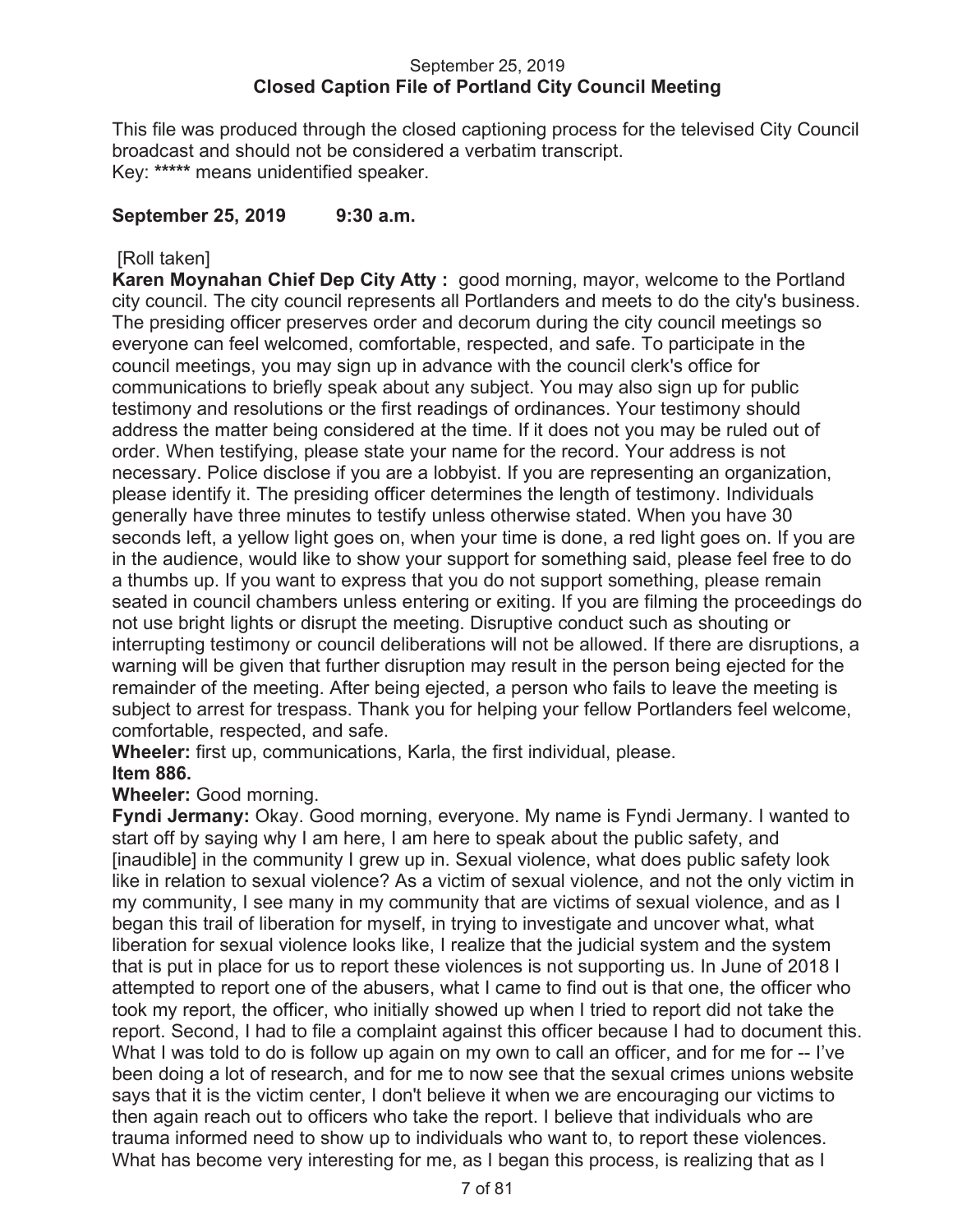said earlier, myself is not only a victim of sexual violence but many others that are going through this system to jail, that are, are having the effects of homelessness are entering into sex, prostitution, are engaging with law enforcement agencies, and for me, that's concerning when the oversight, I feel like the oversight is not really centered around victims. I feel like the oversight is entered around the agency and what the production looks like. Over the course of the last year when I initially began to enter this process, I left a letter in your office, ted wheeler, and expressed my concerns for the sexual violence that I felt at the time needed to be expressed or talked about. I received an email from your executive assistant, I believe, and mentioned how you wanted to know what, what I wanted to speak about, and in relation to my trauma, and trauma informed, I think that email, with the memo that I had left, I thought that it had explained what I wanted to speak about. My concerns over all are sexual violence in relation to public safety. What does that look like? How are we going to help people who are victims of sexual violence? So, thank you.

**Wheeler:** Thank you. I appreciate it, first of all, thank you for telling your story. Number two, thank you for having the courage to come forward, and number three, I want to help however I can. So, if there is a way, by way of follow-up that I can be supportive, will you please let me know? It was Aja Blair who reached out to you, and if I can be supportive and helpful, I want to be.

**Jermany:** Okay, well, so should I just follow-up with her again or follow-up with her from that.

**Wheeler:** That's the easiest way.

**Jermany:** Okay. Okay. The follow-up is going to look like, for me, I guess we will talk about that. Okay.

**Wheeler:** Commissioner hardesty.

**Hardesty:** Thank you very much for being here today. My question is, when you said the first officer who showed up, did not take the report? What happened?

**Jermany:** Numerous things happened so I had went through a process, and it became an investigative process, and what originally happened to us -- this is private information but it's also public information because when I entered the sexual crimes investigation for the crimes that I was related to, they wanted me to sign my rights away prior to me even seeing the political reporter.

**Fish:** We are not the hearing body.

**Jermany:** We have the chief of police and I think that these are some of the issues that needs to be discussed.

**Hardesty:** I want to respect your right to privacy but also want to know what happened when you called the police, so would you be kind enough, my office is right down the hall. Let's sit down and talk, and because I want to hear the whole story because in three minutes you can't --

**Jermany:** And with trauma, right.

**Hardesty:** You can't tell me the whole story, and I want to hear the story so that I can figure out how I can be supportive of where you are trying to go.

**Jermany:** Okay am you mentioned something, but it went over my head.

**Hardesty:** Thank you, I want to [inaudible]

**Jermany:** More information, that's an interesting concept to think about when you think about community policing.

**Hardesty:** You had three minutes and I know that you did not say everything you wanted to say so let's create a forum so you can say what you need to say and figure out the next steps. Thank you.

**Wheeler:** We appreciate it. Next individual, please, carl. **Item 887.**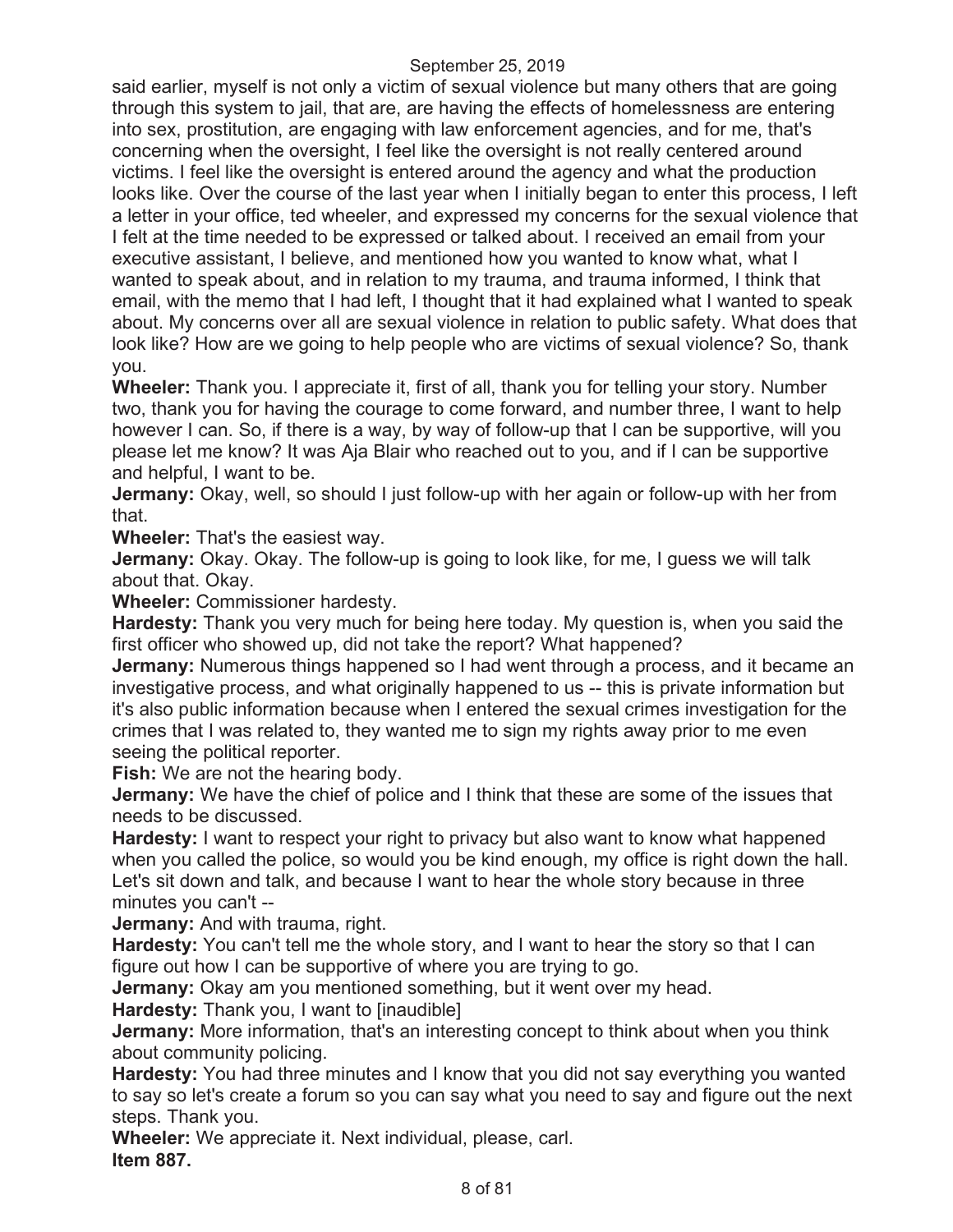**Wheeler:** Good morning. Thank you for being here.

**Cecily Johns:** Good morning. Thank you for giving me this opportunity. I want to speak about the dangers of e-scooter riders on the sidewalks. I moved to Portland seven years ago. I love it here. I moved here because I saw that I could walk everywhere, and I feel very safe in my neighborhood and the -- in the pearl. But this all changed on June 11. I was walking home from the grocery store, carrying groceries, and an e scooter rider came around the corner, and knocked me to the ground. He stopped for one minute and said oh, I don't see what the problem is, and he went on. And three Good Samaritans stopped is, got me up off the sidewalk, got my groceries up, and I was in such a daze I almost walked into the street, and one of the ladies stopped me. Anyway, I am here to ask for effective enforcement of what I understand the rule e scooter riders are not supposed to be riding on the sidewalks. I am pleading with you; I almost was hit this morning when I was out walking my dog.

**Fish:** Ma'am, since you are here, I would like to ask the commissioner in charge of the Portland bureau of transportation, so I live and work downtown, and I have lots of interactions with people, particularly, out of towners who rent the scooters, and I have had many conversations with people about please stay off the sidewalks. Please wear a helmet. It's the law. We care deeply about your safety. I will tell you that the reaction that I get is mixed and not particularly constructive, but my goal is not to be a scold with people, my goal is to make sure people know we have a law, scooters have to be on the road, you have to have a them, and does the commissioner in charge have some advice for how we can expand and improve communication so people understand that it is not okay to be on the sidewalks and to operate them without -- and I could say it's not just a Portland thing. I was in los Angeles, and there are people on is the sidewalks all over the place, and so, it is a challenge but also part of our burden to educate people about our law, and does the commissioner have any advice for us?

**Eudaly:** Well, advice for you on how to --

**Fish:** Are we doing targeted enforcement to let people know what the law is? **Eudaly:** First of all, thank you for coming and I am very sorry that happened to you. I have also had multiple near misses with people riding scooters on sidewalks, and I take every opportunity that I have to educate them on the laws. With the second pilot, we had a first pilot, took them off the streets. Brought them back. We had increased requirements for rider education, increased penalties for violating our rules, and increased enforcement, so we are seeing these incidences go down, but that's no consolation to someone who has been harmed.

**Johns:** But I don't see any evidence that the practice has changed. When I see an escooter rider, I don't say you should not be on the sidewalk. I just say please, please, I beg you, do not ride your scooter on the sidewalk.

**Eudaly:** Right. And so, we will continue with those enforcement efforts, we may need signage, we may need to increase the penalties this is the second pilot, so if we are not satisfied with compliance and enforcement, then there is a chance that we won't have e scooters.

**Johns:** I talked to the police, and they said they have no authority to enforce the rules. **Wheeler:** No. No. And hopefully you got a badge number or name because that is not true. The police are to enforce the law. I don't doubt your voracity but if somebody told you that they are speaking out of turn. They are not telling you the truth.

**Fish:** Clearly, there is work to do.

**Hardesty:** Clearly, we have some additional work to do to make sure that if we adopt that technology, that it is safe for people using it, and those who encounter it. Thank you very much.

**Johns:** Thank you, miss hardesty.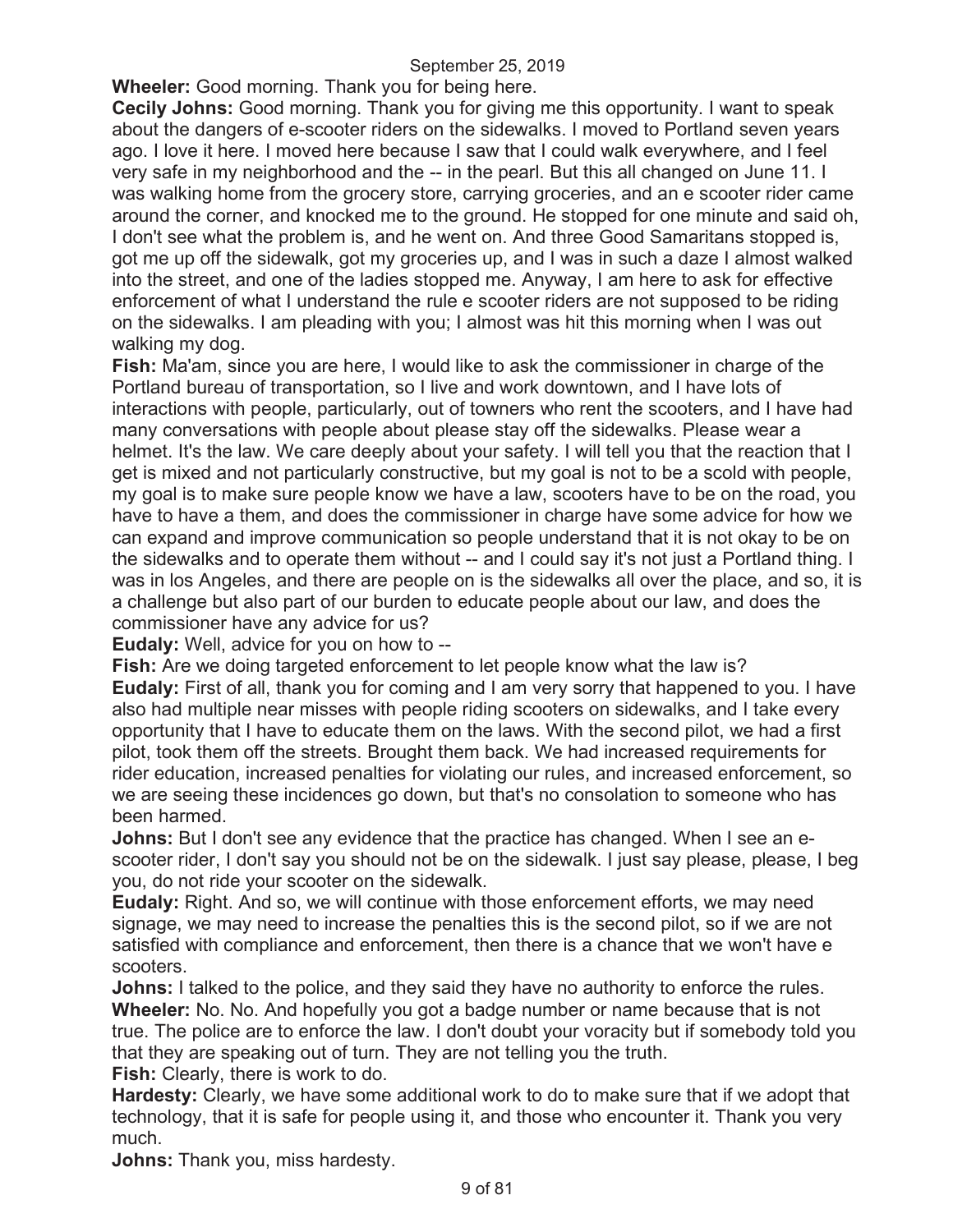**Wheeler:** I want to thank you, and I am glad you are not more seriously injured. **Johns:** I had a huge bump on my head that lasted for about a week.

**Wheeler:** I am sorry to hear that, and I want to emphasize. My concern with the e-scooter program, on one hand it is a great form of transportation, on the other hand, people just seem either -- well, I will just say it, unwilling to follow the rules, even though we have clearly stated the rules even though the e-scooter companies have stated the rules and even though they are on the e-scooters, people are insistent on riding on the sidewalk going in the wrong direction and without a helmet. At commissioner Eudaly said as the transportation commissioner, if we cannot address these issues, the e-scooters are not going to be allowed to operate in this community. There is a responsibility that comes with the right to be able to use these new tools in our community, and people, if people cannot abide by the basic rules of safety, and frankly, human decency, then it ultimately will not be worth it for us to continue this exercise. And other cities have made that decision. **Johns:** I appreciate what you are saying, mayor. However, I am not sure that the e-

scooter riders understand the rules or read the agreement that they sign.

**Eudaly:** We have done polling about the understanding of the rules, and they do. This is a decision that people are making to break the rules, and frankly, we see people breaking the rules behind the wheel of their car, on bicycles, as pedestrians, and traffic laws exist for a reason. People are flagrantly violating them, and in all forms or modes of transportation, and I hate to think that grown adults need people following them around telling them what to do, and enforcing common sense rules, but clearly, we do, we have people dying an average of something like one person dying on our streets every week in traffic collisions, so thank you.

**Fish:** Thank you for coming, and sorry for your experience.

**Wheeler:** Appreciate you being here. Next individual. I don't know if the next two want to come up together, yes, no? I noticed it's the same, why don't you call them one at a time. Thank you.

#### **Items 888 and 889**.

**Wheeler:** Welcome back, gentlemen.

**Andrew: Pritchard:** Thank you. Thank you. We are going to share our time. Members of the Portland city council, thank you for your service as guardians of the public. You have the opportunity to improve the quality of life for thousands of Portlanders and it would not take a dime out of Portland's budget. I am Andrew Pritchard and I lived in the cully neighborhood for a dozen years, as a founder and spokesperson for no just Portland, I have worked with my colleague, Gary kens, who in addition to volunteer service, chairs the east Columbia neighborhood association. With the support of over 1,000 Portlanders who signed petitions and backing from many neighborhood associations, coalitions, and elected officials we have sought to increase awareness about the issue of overhead continuous approaches, known as the OCDA for short, performed by Oregon international guard fighters. The pdas and the issue of industrial noise pollution, a private property value issue and of community equity, it's a livability issue, the OCDA is intolerable and alters the sound-scape and psychological landscape of the city. Since we created city council last year Gary Kunz and I researched and wrote a dissertation letter to governor brown when shows the complexities of the issue and -- and asks the governor to take action, dated June 17 of this year, and left with your staffers so today's presentation is working under the assumption you are familiar with the contents and therefore, will not rehash all the details. Nonetheless, the letter to the governor anticipates and addresses any potential arguments. The letter cites case law and rigorously documents the dismal track record of ignoring the public process and community feedback as well as the complicity of the port of Portland. The port of Portland, and this is crucial, is the proprietor and landlord of the [inaudible] pdx and legally obligated by faa and [inaudible] protocols to prevent detrimental effects but for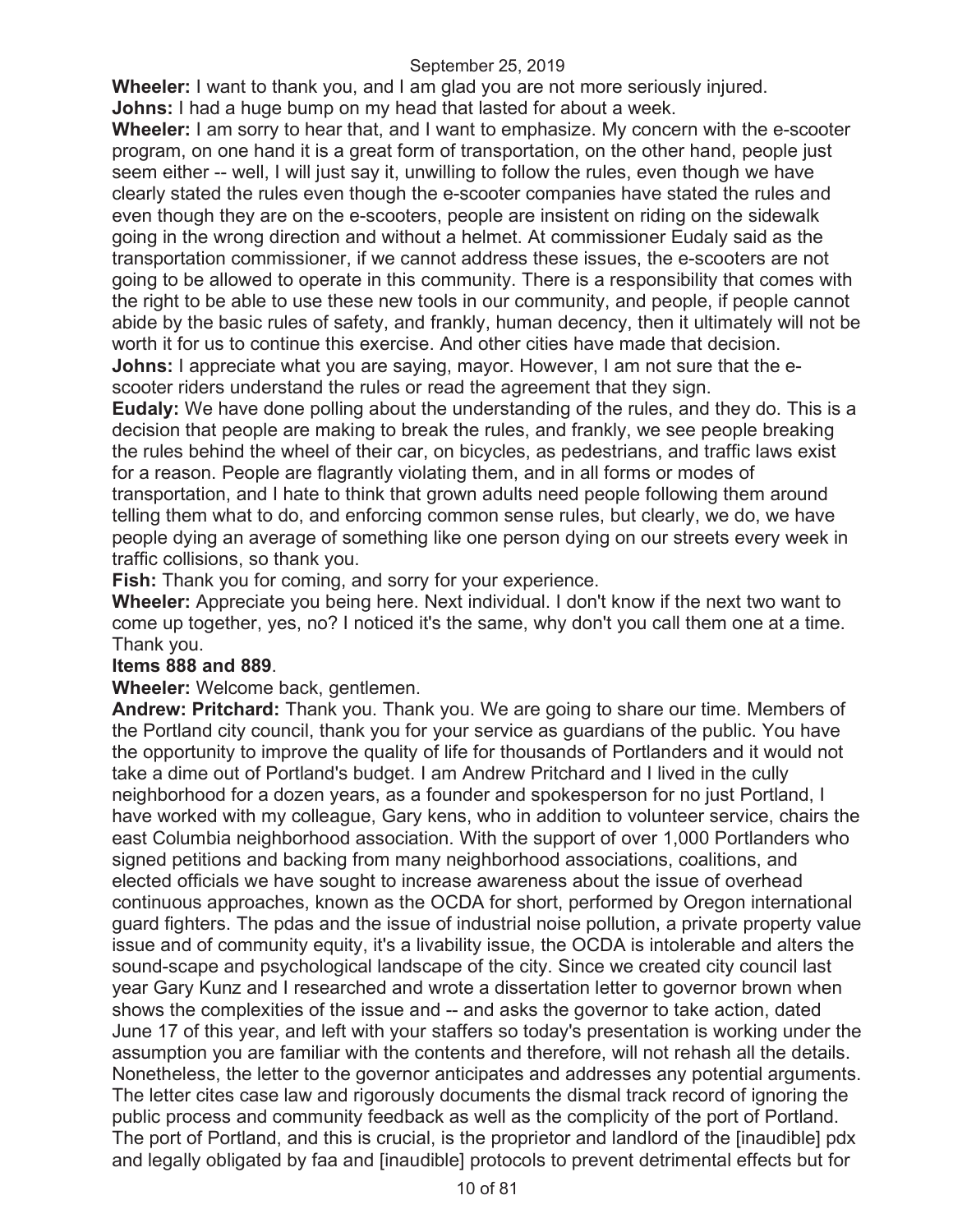whatever reason has neglected its responsibilities without accountability. Furthermore, and [inaudible] commercial area to a noise sensitive area runs contrary to the aviation regulatory framework. You can see the highlighted words for more on this. Writing the letter is part of a larger plan to build support for this cause, multiple local organizations have written letters to the governor which officially endorsed the conclusions of the letter dated June 17 -- June 17, 2019. We aim to prove to the governor that many people, including all who sit on the council before us, care about this issue even if many misunderstand it or assume that nothing can be done when a fighter jet soars 400 feet above your head, Gary Kunz will speak about what happens when we let the guard compromise our peace and quality of life in the name of defending our peace and quality of life.

**Gary Kunz:** I am Gary Kunz, and I live in the east Columbia neighborhood where I serve as the neighborhood association chairman. In the past I served eight or nine years on the citizen noise advisory committee where I gained knowledge about airport regulations and operations. After college, I served for five years as the U.S. Naval officer and support a strong military and enjoy air shows. But not an airshow that runs close above my home. The f15s are passing only a few hundred feet above our homes, as they make multiple tight turns towards the runway. This is startling to say the least, it rattles your skull in your chest cavity, the OCDA is an industrial practice that's incompatible with residential settings and imagine if the Oregon national guard troops and jeeps routinely drilled through the streets of your residential neighborhood. No one would tolerate it because it would be considered an unacceptable industrial use for an area zoned residential. East Columbia is a neighborhood with a wide variety of housing. Including multiple trailer parks, and this noise pollution causes people to lose sleep or words and disproportionately affects marginalized communities no less deserving of a noise pollution, less quality of life. Like reducing the speeding on northeast marine drive, I have an eye towards the future, my motivation is to keep our place a community where my children will want to live. **Pritchard:** I think you just took 20 seconds of our speaking time. Last week's Oregonians told the story of the residents of Whidbey island experiencing a surge in naval jess, there are many obvious parallels to Portland's situation and although the details are not identical the fact remains that [inaudible] currently reserves the right to escalate its use of the OCDA at any time and inflict harm on Portlanders. They could renege on the commitments or commanders without institutional knowledge of sentiments could expand it to use unless we bring it to a halt. The OCDA must be kept in check and since the port of Portland has neglected its responsibilities, we are asking the help of all community leaders to pressure governor brown to take action. This is not theoretical. The use of the OCDA during the testing period was so horrible that I had to get involved, not just for myself but for those who have less of a voice. Why can they establish a new flight path, but it's not okay for ODOT to build a home without consent. Just because the OCDA occurs hundreds of thousands of Pete above your head does not make it acceptable. We aim to prevent it from getting worse. The next generation of fighter jets will are objectively louder will someday replace the ones we deal with. Ten years ago, city council unanimously agreed to speak up on behalf of the citizens and oppose the use of those PDX, see appendix D, thank you, commissioners, Fish and Fritz, nice work. The facts surrounding the conclusions of City Council's letter from 2/19/09 regarding safety livability noise vibrations and populations has not changed yet ORANG has persisted in the use of and frequency of CDA. Thus, the city council's own historical record proves the point that they ignore this. **Fish:** Let me ask you a question, how much more do you have? **Pritchard:** Half a paragraph.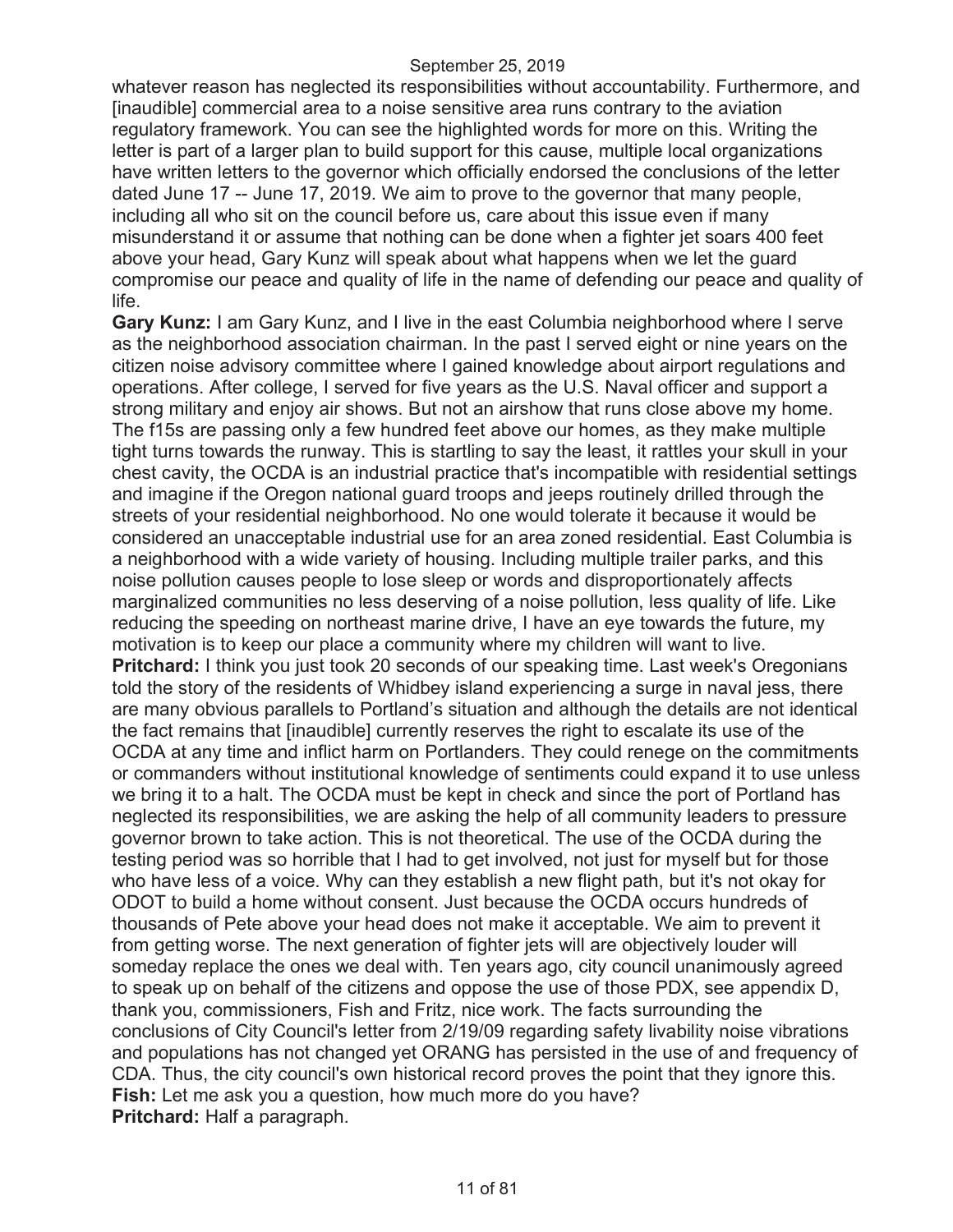**Fish:** I am going to ask you to finish the testimony. I want the mayor to give you an extra minute but I would ask you to slow down a bit so we can hear you. I know you are trying to race, and it's just a little easier to hear.

**Eudaly:** And move the mic from your face.

**Fish:** We want to hear what you have to say.

**Pritchard:** Thus, the city council's own historical record proves the point that ORANG consistently ignores the feedback -- thank you -- the city council's own historical record approves the point that ORANG consistently ignores the feedback of the community. Although the ORANG and the OCDA do not fall under the jurisdictions of the Portland city council, its constituents do, and that is why today we are asking council to write a letter to governor brown which endorses the conclusions of June 17, 2019, and beseeches her to use the authority that she does have for the good of Portlanders for generations to come and commissioner hardesty, since you were not here last year, first of all, welcome and congratulations. Seconds of all, I will let you know and all of you know and remind the rest of you we have a standing offer to meet with you or your staffers to answer questions you might have.

**Wheeler:** Thank you very much for your thoughtful testimony, again, and after the last time you came here, I did some inquiries, and I did come to the quarterbacks that you have stated today, which is this is the purview of the governor. But I would be interested, if you have some of the other letters that other jurisdictions have written, if I could get a copy of those so that I have a basis for a communication with the governor, I would be happy to do that.

**Pritchard:** I can get those to you. Okay. Excellent.

**Fish:** Thank you.

**Wheeler:** If you happen to have them, you can give it to Karla, otherwise you can send them to my office.

**Pritchard:** We don't have that but what we have is a sample letter of the Portland city council could write and that some of the other communities have written. We have copies of that.

**Wheeler:** Thank you.

**Pritchard:** I will send you letters to other -- that other jurisdictions have written.

**Wheeler:** Thank you for coming in. Next individual.

**Item 890.** 

**Injured and Pissedoff:** My name is injured and pissed off. I spoke here, I believe, on august 7th, and spoke at the Multnomah county board meeting across the river august 8, I am pretty sure of, and I was surprised that this morning that I couldn't sign up for the next time until November. Even though four weeks or whatever the subject in November will be Portland, Oregon. Made it to the turd list. Anybody that wants to sign up, they can't sign up until November, and that's because of me. And august 8, I had spoken at the Multnomah county board meeting, and submitted this paper about canceling my Medicare insurance, and apparently, Chris barker, injured police officer, august 29 of the Portland tribune, didn't get the word at the hospital like I did. It's a catch 22 when you get injured. I am sure that. **Hardesty:** Excuse me, sir, what would you like us to do?

**Pissedoff:** I was injured very severely, and in fact, I learned that there is 27 million people in the united states that have walkers and wheelchairs currently. That's like 68% -- 628% of the nation's population.

**Hardesty:** Please stop the clock, I want to know what is your ask of the city council? I have only been here --

**Pissedoff:** I have gotten no justice at all. It's just ice.

**Hardesty:** So, let me ask you again, if I could ask you again, do you have an ask for us? If you do, I would like to --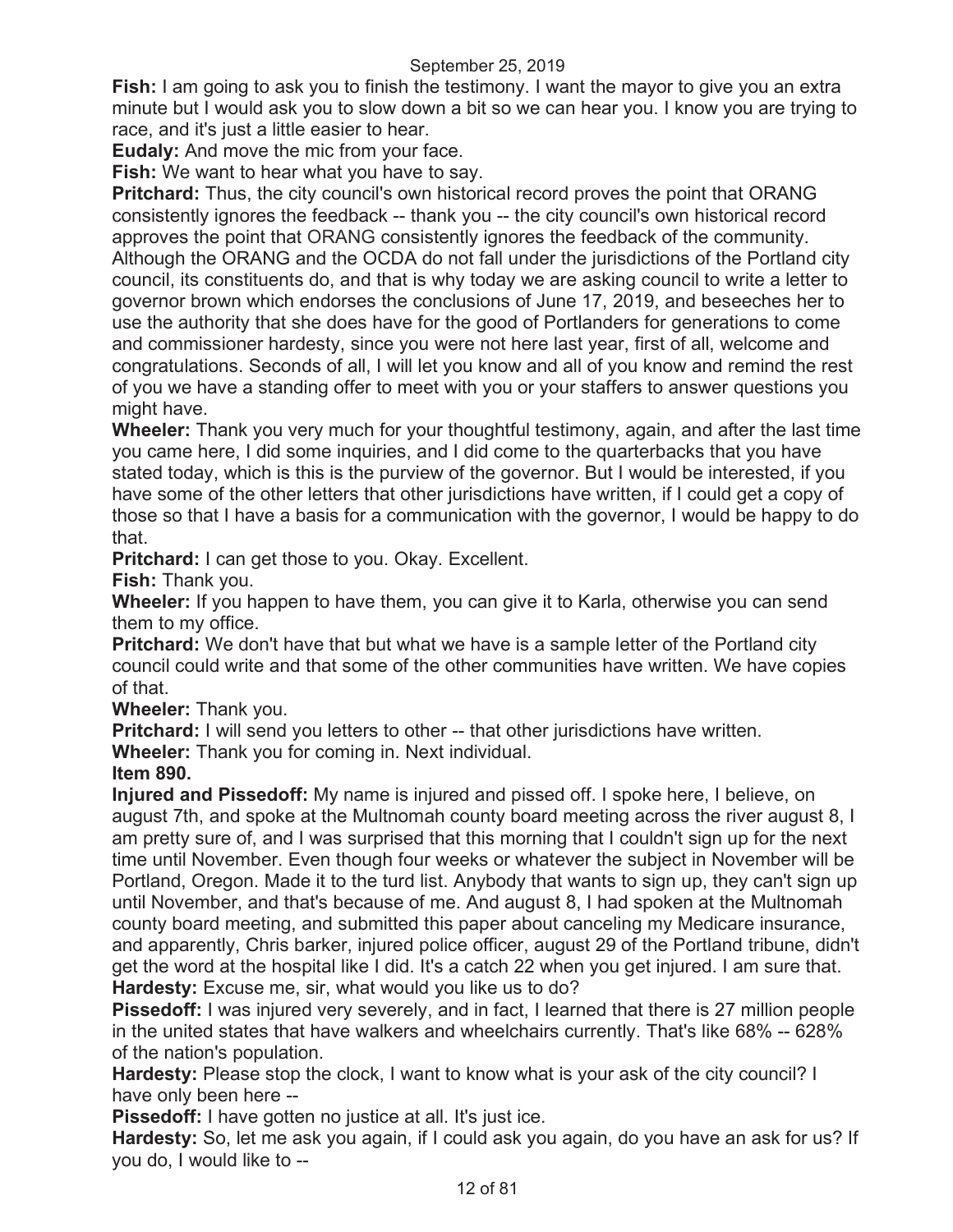**Pissedoff:** Within two weeks ago, and apparently, there was a rape at the Hamilton west apartment that went on, and luckily, the police showed up.

**Hardesty:** Never mind.

**Pissedoff:** She inquired about my name, injured, and pissed off, and I had to repeat it to her. Anyway, maybe you had not seen this article about uninvited guests, I will be submitting that to the deal, and Medicare insurance that I canceled as well as the food stamps will probably get me kicked out of the Hamilton west apartments. But I don't need medical insurance. Next time when the Medicare has to pay like 150,000 plus dollars, the doctors and the hospital will know that they will be pissed off because they don't get no - next time. I will give up the rest of my time. Thank you.

**Wheeler:** Thank you for coming in. Karla, have any items been pulled off the consent agenda?

**Moore-Love** We have had no requests.

**Wheeler:** Please call the roll.

**Hardesty:** Aye. **Eudaly:** Aye. **Fish:** Aye.

**Wheeler:** Aye, consent agenda is adopted.

First time certain item please 891.

**Item 891** 

**Wheeler:** Commissioner Eudaly.

**Eudaly:** Thank you, mayor. This is a presentation that comes to council every year. This year's will be introduced to us by Marilee, and this does not look like Karen graham. This is Luis angel of the Oregon partners adult cultural exchange.

**Marilee Dea:** Thank you very much, Chloe. I am Marilee day, and I live in the cully neighborhood, and I am a very active member there, and an active member in the partners of America. The partners were started about 52 years ago to improve relationships between the united states and Latin America. And so, they had states and countries in Latin America get together and form a pact to visit one another and stay on each other's homes. And we were so lucky to have Costa Rica. Costa Rica is very similar to Oregon but ahead of us in many things, one of them, they have no military in, and all that money goes into education. So, the Costa Ricans are very intelligent, muy intelligent. They are also trying to get to carbon neutral, and not only do they have education and free medical care, but they are now going to be carbon neutral probably faster than any of us are going to make it. And I just wanted to introduce Luis. He is a professor and he wrote something that will be handed into you about what they are doing to become carbon neutral. I will interpret that after he reads his first paragraph.

**Wheeler:** Very good. Thank you.

**Luis Angel Valverde Morera:** [speaking in another language]

**Dea:** [translating] Okay, so what he's saying is that Costa Rica now has a carbon neutral program that seeks to be a key tool to find out what are the greenhouse gases in Costa Rica and where are they coming from and how can they be decreased. They now have over 96 organizations who are now analyzing their, their greenhouse gases, and they have now decreased it by 20% just by the fact of finding out what they are. These 96 organizations are corporations are municipalities and are the use of cars. They are hoping to buy this method that they will be down, but they will be carbon neutral fairly soon. And right now, their electricity is their -- is down to almost all solar, wind, geothermal, and hydroelectricity. They use small as opposed to large ones; they don't need any fossil fuels to be able to be on the grid for electricity. They are also moving onto taking away all plastics so that we have trouble with the imported plastic containers. They are moving onto sacks and cardboard. They are also having electric cars, and the electric cars have a very much of a no taxes on them. You can get a -- go to the bank, the state banks will give you money to help buy that car easier than going to any other method of getting money to buy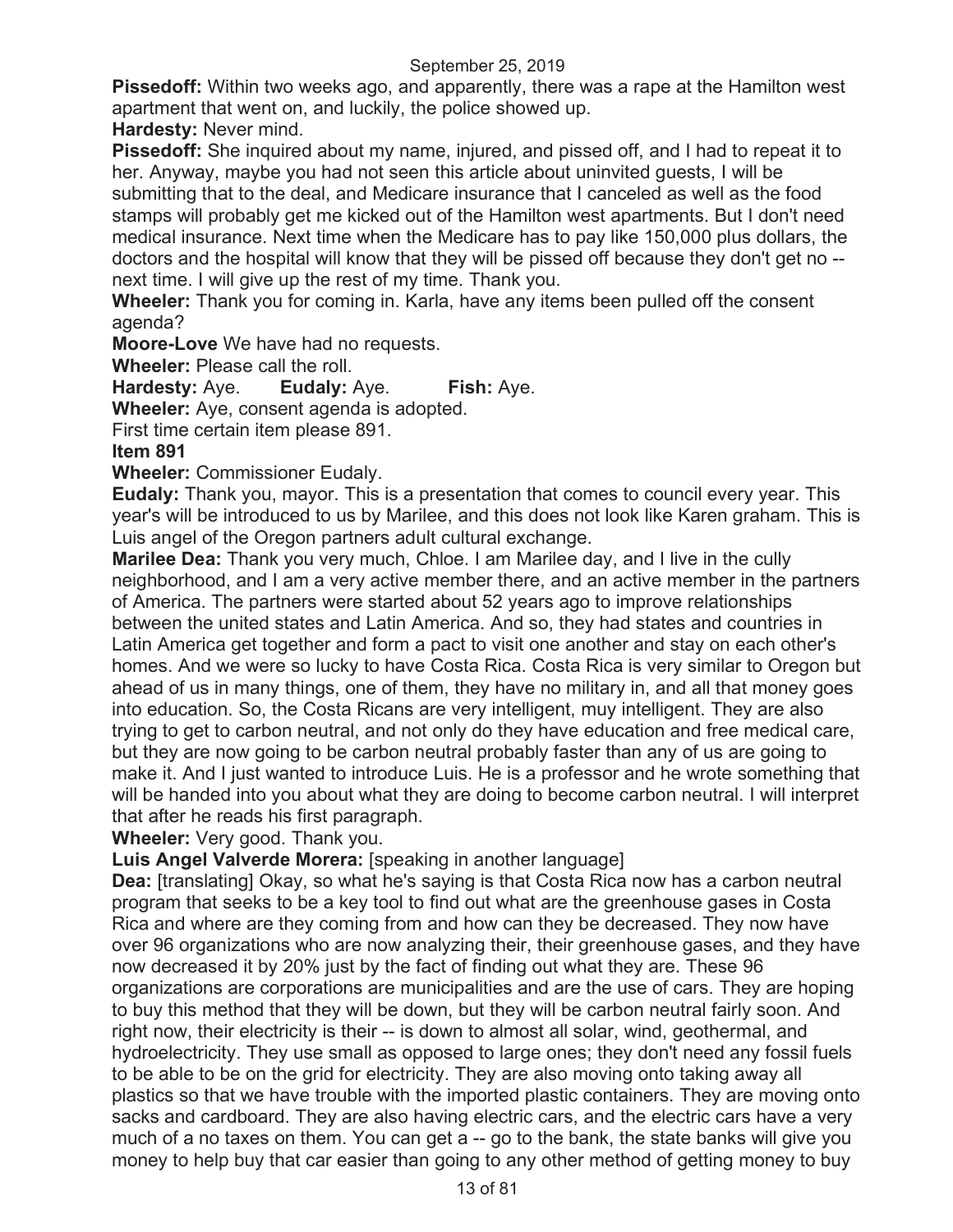it. And of the electricity is free to them at the municipal parks, and the municipal buildings. At this point. So, I just wanted to share with you what they are doing, and they also, the most bio-diverse country in the world, more of their land is in national parks than it is in private hands. So, it's a wonderful place, and I hope that you all get to visit it. It's an inspiration.

**Wheeler:** I volunteer.

**Eudaly:** Me, three.

**Dea:** Maybe you can become one of the partners and see it for yourself. With them as your guides.

**Eudaly:** I think that you have a group, a delegation here, could we have them raise their hand or stand to be recognized.

**Wheeler:** We will suspend the rules. [applause]

Fish: If I could note for our visiting guests, the -- my kids are bilingual, and they are products of the Spanish immersion program at Portland public schools. One of the highlights of that program is a trip to Costa Rica. So they have both, I think it was in seventh or eighth grade, they both -- both of my kids had a chance to go to Costa Rica and learn about that great country and its culture, so it's amazing we are thinking back to a program that Kennedy initiated so many years ago about mutual understanding and building relationships. But anyway, they have benefited greatly from that program. And they are both bilingual and their Costa Rica trip was the highlight of the program, so we are so honored to have our guests from Costa Rica.

**Dea;** And he speaks English, but he did not think it was good enough for you all, but I am sure that it was.

**Wheeler:** I am sure that it was. Thank you.

**Eudaly:** Thank you.

**Fish:** Thank you.

**Wheeler:** Thank you all for being here.

**Eudaly:** Should we do a picture?

**Wheeler:** That would, great. Can we get a photograph up front? [picture taken]

**Wheeler:** 892.

**Item 892** 

**Wheeler:** I am requesting council adopt an ordinance to adopt the mold, lead-based paint and other safety issues backing Portland's housing stock. This ordinance is the culmination of a project that began all the way back in 2008, when the quality rental housing work group recommended code and program changes to help ensure Portland's housing stock, especially rental units were safe and healthy. Bds, the bureau of development services, staff worked with the housing bureau, the city risk office, and the muggy health department, local license industrial hygienists and contractors certified in dealing with mold and led-based paint to develop a model approach that incorporates the best practices with the goal of insuring the new requirements are reasonable and provide a path for improving housing conditions which often have a direct impact on the health of our most vulnerable residents. Bds staff worked with the services commission and housing Oregon's property manage asset working group that included northwest housing alternatives, Cascadia behavioral healthcare, community partners for affordable housing, and human solutions, and reach community development, and innovative housing. I am very pleased to present these changes to our property maintenance code which includes a first of its kind regulations for addressing mold in rental units, as well as new and enhanced requirements to control lead-based paint. The ordinance also ensures requirements for carbon monoxide detectors are met and makes minor amendments for clarity. I would also like to thank all of the stakeholders who provided their input and expertise to bds staff on this project. With that, Beth Benton with the bureau of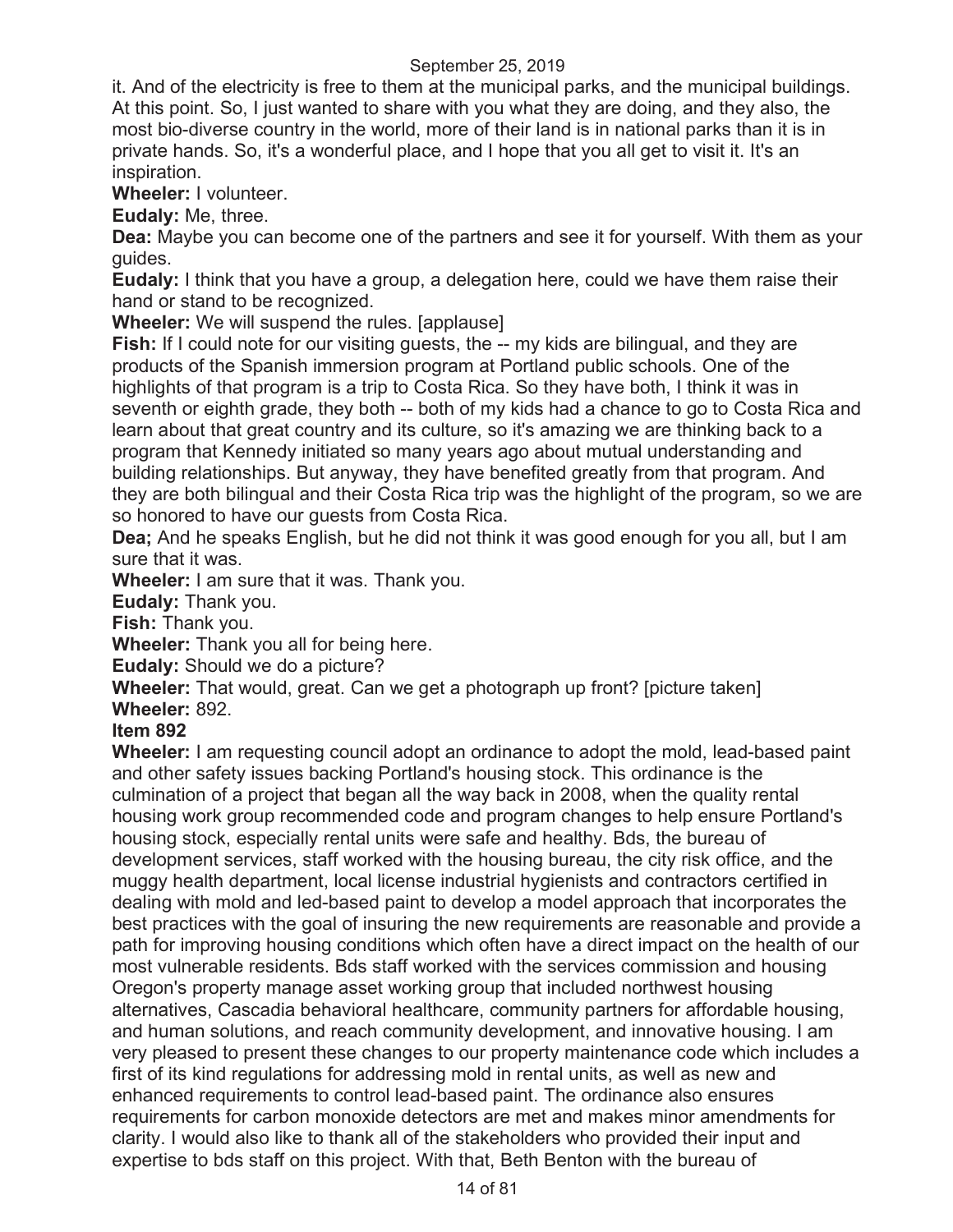development services is going to introduce her presentation on this ordinance and she and Nancy are available answer any questions after the presentation. Could you pull the mic closer?

#### **Wheeler:** Perfect, thank you.

**Beth Benton, Bureau of Development Services:** I can actually speak up if I need to. I am Beth Benton, I am here with Nancy, our analyst for bds, the original purpose for the amendments to title 29 was to move forward the 2008 quality rental housing work group recommendations related to property compliance work. Because these recommendations were made ten years ago, I would like to provide a history and background for context and summarize some of the substantive amends and allow time for discussion. H. Everything began on September 22, 2008, that was when the quality rental housing work group presented recommendations including attempts to title 29 to council. Seven days later, the national housing mark collapsed, and followed by an economic reinvestigation. Over the next four years, from 2008 to 2013, development and construction activities plummeted, and bds began layoffs, and in 2009 we were down to four code enforcement inspectors for the city. One positive note was in 2010, the staff was able to enact the enhanced rental inspections program as a targeted pilot. Which is one of the recommendations from the quality rental housing work group, and then from 2013 to 2018, the Portland economy and housing market began improving and bds began hiring multiple positions to meet the demand, and in 2017, Rebecca became the new director of bds and began a reorganization. Early in 2018, staff met with commissioner Eudaly and began reviewing the prior recommendations of the rental housing work group, as well as the researching of various technical aspects in order to begin drafting amendments to title 29. By the fall of 2018, a series of meetings were underway with industry professionals, subject matter experts and staff from the Multnomah county health department to discuss drafting amendments related to mold, lead-based paint, and pest management from a technical and a best practices point of view. In May and June of this year we shared our amendments with a variety of housing stakeholders, of whom are identified here on this side, they were extremely helpful. They provided feedback, perspective regarding potential impacts and effectiveness as well as recommendations for consideration regarding forthcoming administrative rules. In keeping with the purpose, our amendments are designed to provide a minimum requirement with regard to the potential lead-based paint hazards, mold, carbon monoxide detection, and as well as pest management and sanitation, all recommended by the quality rental housing work group. We intend for these amendments to have a positive impact ensuring that housing units are safe and healthy and improving the quality of life for all Portland residents. And finally, to ensure that there is clarity for code language. The most significant title 29 amendments, based on the recommendations of the quality rental housing work group, are pest management and sanitation, hazardous materials, specifically, lead-based paint, and interior dampness and mold and a required inspection section, which will enable our enhanced mental inspections program. Each of these presents an opportunity to affect a positive change, especially landlords and tenants, and most importantly for those members of the community, who often face real barriers to access affordable, safe, and healthy housing. So, to summarize, the pest management sanitation, there are amendments to several sections of title 29 regarding pest and sanitation, which will work together in tandem to provide further clarification for pest management and for reducing the accumulation of garbage as a harborage for pests and provide language for additional administrative rules. The goal is to reduce and prevent health related impacts from pest treatment methods, and other conditions resulting from an adequate sanitation. This will reduce the use of and occupant exposure to toxic chemicals especially in multiple family buildings. Furthermore, having a pest and sanitation specific administrative rule, we can ensure the application and use of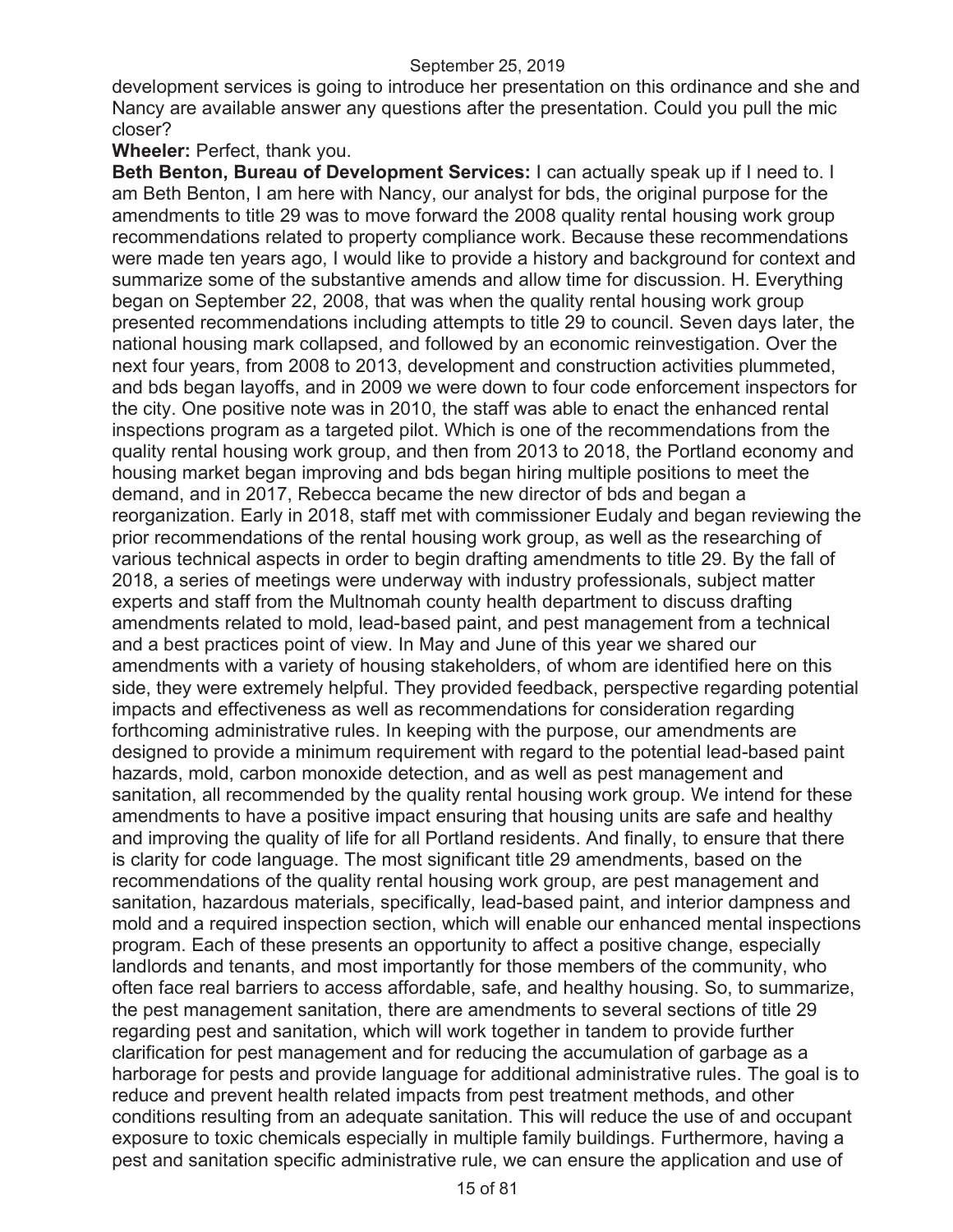integrated test management processes for rental properties. Number two, hazardous materials, this will define the lead hazards and provide a language to establish administrative rules for additional requirements related to the potential lead-based paint hazards, and there is a need to increase the awareness and provide health protections for tenants and property owners of pre-1978 housing. We are planning for the fourth coming rules to provide an opportunity for continued education for landlords and tenants, regarding the potential hazards of led-based paint and provide for additional requirements to ensure that everyone working on pre-1978 residential dwellings or painted surfaces will be disturbed or train as a renovator in keeping with the state of Oregon's adopted requirements under EPA renovation and painting rule, rrp, to ensure safe work practices are followed and to reduce the exposure to lead paint hazards. The quality rental housing work group recommended that we define and eliminate the excessive moisture that creates conducive conditions for mold growth and require remediation, it is well proven that mold is a symptom of an underlying moisture problem, and the key to mold control is moisture control. For many, there can be direct health effects from increased exposure to mold exposure. Attempting to regulate mold activity is not an easy proposition. Because there are no scientifically measured standards and no determined safe levels, and this challenge has been playing out across our nation for the past 18 years. To quote the new jersey department of consumer affairs from 2015, the department will not promulgate regulations for mold because there has been no universally accepted technical contamination on cleanup levels," unquote. This is significant because four years later in 2019, still there are no national or scientific standards regarding mold spore levels related to the specific health impacts. In fact, the state of Oregon health authority through their public health division of environmental health does not regular nor test for mold. Not only will the city of Portland be one of only a few municipalities in the nation that cites mold as a violation condition in our local property maintenance code, but we are also going to try something slightly different. Because we know that mold is a symptom of a moisture problem, we will not be attempting to measure quantities of mold spores for which there are no standards. We do intend through this title amend and administrative rules to focus on moisture control as both a required correction and a preventative measure. And to also establish treatment criteria based on the presence of mold and specify who is, who is going to perform the work. I would also like to add that we were fortunate that staff from legal aid shared a copy of the presentation of our proposed amendments that we gave to the rental services commission, with dr. George Songas, a retired professor, emeritus of mechanical engineering with Portland state university and nationally recognized building scientist of 40 years of experience specializing in moisture and mold issues in housing. As a result, the doctor contacted our team and has offered his technical guidance on these amendments. He has also offered to work with us moving forward and provide additional training for our inspectors. Number four, required inspection section. The amendment of the required inspection section will enable the creation of an administrative rule to provide the framework for the enhanced rental inspection program, and also, allow us to make additional triggered inspections. They function this way. It is based on a tenant complaint or referral from police or other agencies. If the identified violations found during the inspection exceeds more than two, in either two of five categories, such as fire safety, no utilities, and electrical issues, for example, then we request to inspect the additional registration units. This program has been expanded citywide, and operating with requested inspections, is voluntary. It is value and applies to rental units and typically most cases involve older, multi-family units which represent a large number of the affordable housing units here in Portland whereby maintenance and upkeep throughout the building and individual units is critical. Finally -- we recognize the value of drafting regulations and we plan to engage the tenants and landlord and community groups as we draft administrative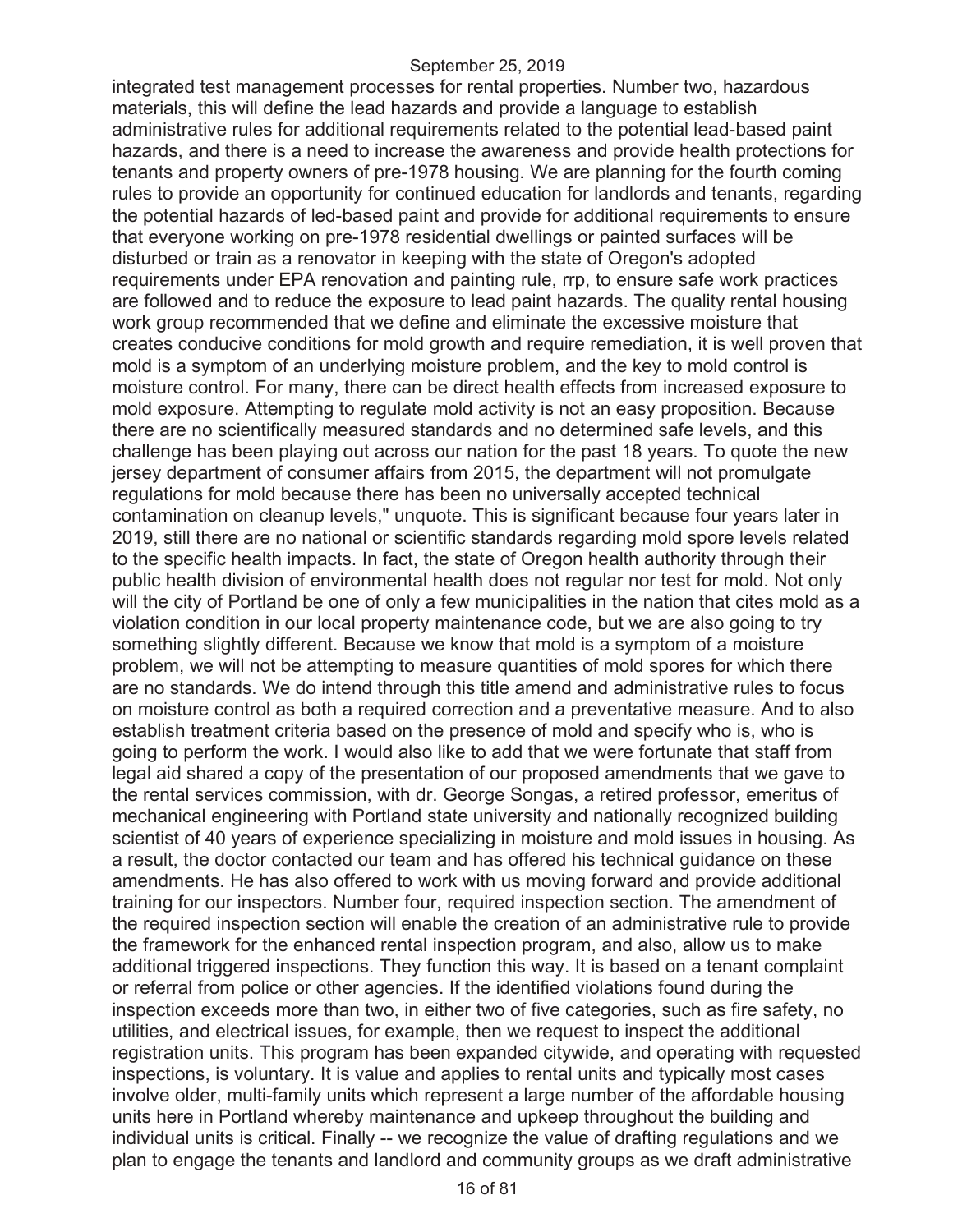rules and as promised plan to return to present our drafts to the rental services commission, housing Oregon, and the housing development center's working group for their input, their support is, but most importantly, to ensure that all viewpoints and all concerns are considered from the equity perspective. Now, I will be glad to entertain any questions.

**Wheeler:** Commissioner hardesty.

**Hardesty:** Thank you. I appreciate your presentation. You talked about mandated inspections, and then you talked about complaint driven inspections. So, what's the difference in the two, and what triggers one versus the other.

**Benton:** Excellent question. Currently, what triggers all our inspections, they are complaint generated. So, everything starts from a complaint or referred complaint. The mandatory inspections, what we are referring to is the secondary post-inspection that becomes an enhanced rental case, so if we receive a complaint at a rental unit, and we do that inspection, if there are enough violations present, based on our five categories, that triggers additional inspections of that landlord's rental units, so it may be all of the remaining units in that building, it may be a personal of units in the complex. It depends on the size of the particular property.

**Hardesty:** Can a tenant file a complaint anonymously?

**Benton:** Anyone can file a complaint. We keep the complainant information anonymous. **Fish:** To the extent the law allows it. It's anonymous to the extent that the law allows that. I am sure that will be challenged both by the media and in court, and I am not actually entirely confident that we can keep that information confidential.

**Hardesty:** I asked the question because clearly, I live in a community that has some poorly maintained affordable housing units. If you are a tenant, and you are living in a poorly maintained apartment complex, it's not to your advantage to turn in your landlord to tell someone how horribly bad your unit is, especially when you cannot afford to move. So, I -- so I do think that that's a critical issue through the administrative rules process we need to create a safe place to say this is the problem without them being negatively impacted, so I don't know if that means a whistleblower protection, I don't know what it means. I don't know what it looks like because I did not go to law school.

**Fish:** A no retaliation.

**Hardesty:** Yeah. There has to be something in there that makes it okay a tenant to turn in their building without them ending up on the street.

**Wheeler:** Commissioner Eudaly and Fish.

**Eudaly:** Thank you for the presentation first, is the bureau still on track to implement rental inspections for all units? So, getting away from the complaint driven system, to mandatory inspections?

**Benton:** That -- that has not been determined. We are bringing these amendments for these subjects.

**Eudaly:** And I have a scenario, a real life scenario for you that I would like to share. A friend of mine rents from a landlord in north Portland who owns multiple older properties. He is aware that there is mold in his buildings. He has his tenants sign a document when they move in acknowledging that they know that there is mold there. And taking responsibility to regulate it and also taking responsibility for any damage that's caused by

the mold. Is this legal? I don't think it is. Will these amendments help us enforce landlords like that?

**Benton:** I believe that they will. I can't speak to whether or not that's legal or not. Ultimately, based on a title 29, it's the property owner's responsibility to Minneapolis/St. Paul their property at these minimum level thresholds. So, if we get a complaint for mold and we identify it, ultimately it will be the property owner's responsibility to correct that problem.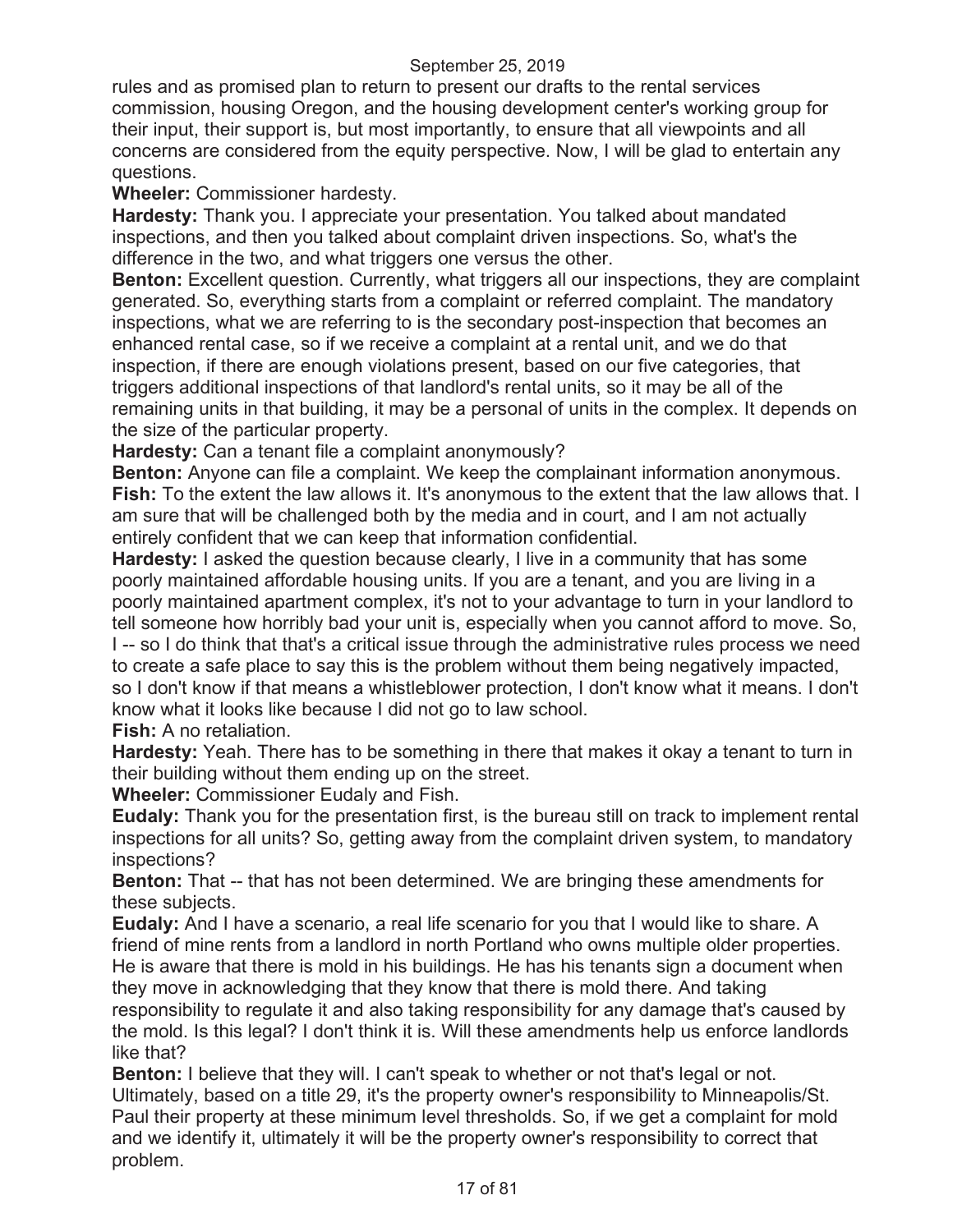**Hardesty:** Commissioner, you are right, my lease agreement says if mold shows up somehow, it's my responsibility because I failed as a tenant to make sure that moisture was cleared up in my apartment. So, and I asked about it. And the answer was, it's just standards language in the contract. So, I do think that there is a difference between what we want to do and what the current reality is that we need to take into account. **Eudaly:** There is mold that can be caused by tenant behavior like if you are running a humidifier, if you have boxes stacked up against the wall. But in this instance, this is a landlord that knows he has a mold problem in the building, that is not related to tenant behavior. It's related to the condition of his building, and he is trying to move that responsibility off of himself and onto the tenants. As far as retaliation, one of the great side effects of relow, landlords are less likely to retaliate and one of the things we heard - which was in bds, tenants felt they had some insurance against retaliation. Landlords can make your life miserable in other ways, so, that is why we need mandatory inspections and need to get away from a complaint driven process because the people who are, who complain are people who feel entitled to complain and know how to navigate the system and feel some security in their housing, and that is certainly does not describe many of our renters, especially if they are low income or people of color.

**Benton:** I totally agree, and we recognize that scan issue.

**Fish:** So, I was the housing commissioner in 2008, and that brought back a flood of memories, that was the recommendations. There were a lot of good ideas and then no way to pay for them, and then we hit the worst recession, and for the next three years the only construction that occurred in the city was affordable housing thanks to stimulus dollars and thanks to other tools that we had. The concern that I have on any of these programs is that we have the staffing and the resources to, actually, do the job because when we announce that we are going to start doing something like inspections and we are putting this into our code, we have to have the resources to make sure that we can deliver, so in connection with this code change, how many people will be assigned to this task and what is the budget ask?

**Wheeler:** Good news is there is no budget increase or ask. We are fully staffed currently. We have approximately, I am not sure how many housing inspectors, about 19, I believe that are -- will be handling all these inspections. We also have senior housing inspections. Inspectors in place.

**Fish:** 19 people whose job it is just to do rental inspections or who are housing inspectors who will also be doing this work.

**Benton:** Correct.

**Fish:** Which of the two?

**Benton:** They do housing inspections and rental inspections. They are all considered property, maintenance inspections.

**Fish:** Is that enough?

**Benton:** I believe so, yes.

**Fish:** For now. Now, and we will want to track that, and you say no budget ask because it's already funded within the bureau of very many services budget? **Benton:** Correct.

**Fish:** Let me take you to another hypothetical -- an inspector guess into the apartment and is looking for things like mold and asbestos and other things we regular but determines there are life safety issues. How do we make sure that we are coordinating with the fire bureau and other professionals so that we are not fixing one problem but overlooking another? And I will give you some examples. Overloaded circuits. Newspapers stacked by a fireplace, all kinds of things, clutter, and other things. All of these are things that produce risks for homeowners and property owners and tenants, but technically don't fall within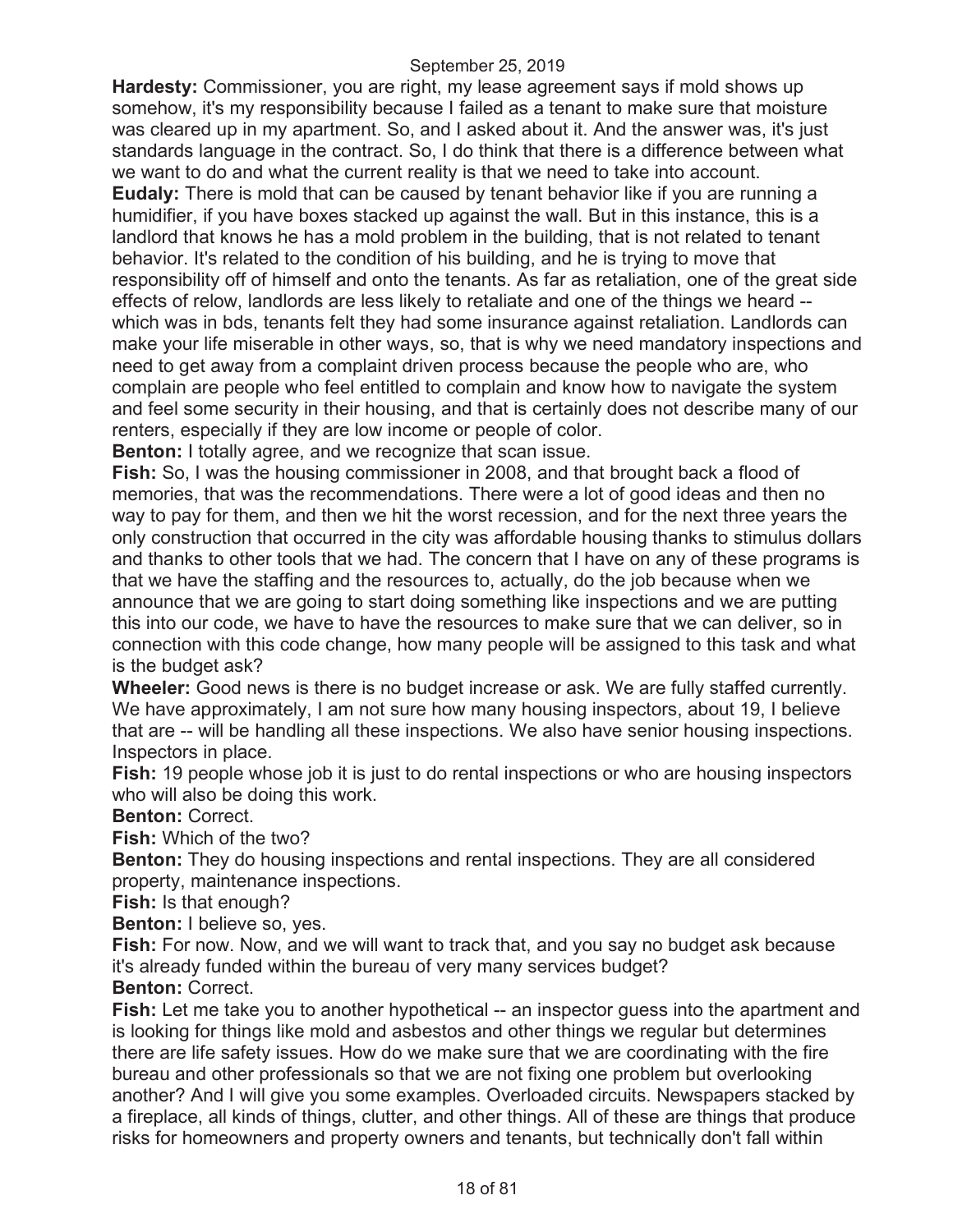your purview. They are things that in the past we have talked about having fire bureau people do and go door-to-door, and maybe they do fall within your purview, they do? **Benton:** Yes, sir.

**Fish:** If someone walks into an apartment to do an inspection based on a complaint around mold, and they see life safety issues, they can flag those, as well?

**Benton:** Absolutely, we do a complete full property maintenance inspection. We look for smoke detectors, and carbon monoxide detectors, and damaged flooring and peeling paint, and plumbing leaks, and we are looking for every violation that we can find. It's just - - whatever the complaint is, is what gives us the opportunity to enter for that.

**Fish:** Gets you in the door but whatever you find you document?

#### **Benton:** Correct.

**Fish:** And you put the landlord and the tenant on notice.

**Benton:** Correct.

**Fish:** Things like a non-functioning fire detector alarm, that's something that has to be remedied immediately.

#### **Benton:** Correct.

**Fish:** Other kinds of things are more subtle so good to know, so you have 19 people who will be responding to complaints. You do a full service inspection, so whatever you find while you are there, they are documented, and have you made some projections as to how many complaints you anticipate handling in the first year?

**Benton:** No. Not exactly. This kind of falls under the purview of the complains we are receiving now. It is the way that we are going to handle these violations, we are going to have extra tools in the toolbox.

**Fish:** Thank you very much.

**Wheeler:** Commissioner hardesty.

**Hardesty:** Thank you, mayor, and thank you, commissioner, and I want to close the loop, so you find these fire violations, and then are you in communication with the fire marshal? How do we close the loop? What happens after you write that stuff down?

**Benton:** We issue a formal notice of violation to the property owner, and they are given a certain amount of time to bring those repairs into correction and call for a reinspection. If they don't, they are fined.

**Hardesty:** So how does fire know that there is a more severe fire danger say here rather than somewhere else?

**Fish:** Like a sprinkler system deficiency or wholesale violation.

**Benton:** That would be more of a commercial setting. We would alert them at that time. We would alert fire at the time of the inspection. A lot of the sprinkler inspections are done through the chapter 13 program inspections, which is older, multi-family buildings.

**Fish:** I live in a rental apartment building and we have -- sprinklers. What is the trigger that -- the threshold that you have to meet in terms of an inspection that automatically requires

a referral to the marshal so the marshal can do his or her own follow-up if necessary? **Benton:** It would be the level of violations the inspector is viewing, which will vary from inspection to inspection. The trigger will be for the multi-family buildings. They have the authority, and the fire marshal I don't believe has the authority.

**Hardesty:** But we already know the multi-family apartment dwellings that don't have say a fire escape or don't have a sprinkler system in place, right. We already know that. So, if you are going into one of those places, due to a complaint-driven process, the question is whether or not the fire marshal is also engaged in that dialogue. And it does not sound like they are at this point.

**Benton:** Normally they are not because we are looking to make sure that each unit meets the building code requirements for smoke detectors. So, we are checking to make sure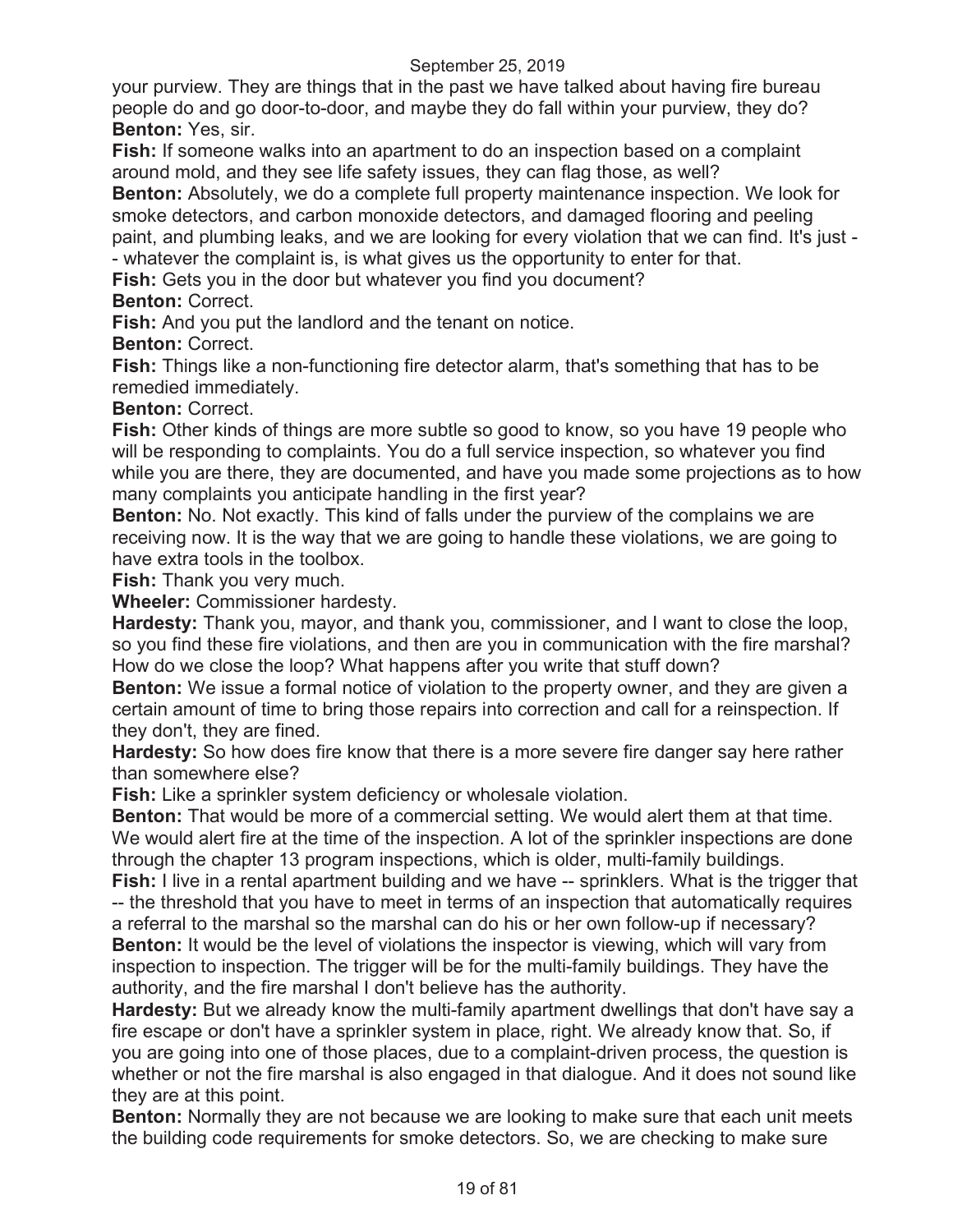that the ones there are operational and also, if they are missing, they are flagged to be replaced.

**Hardesty:** So, this sounds like, as part of the administrative rule writing process, that we may want to engage the fire marshal and figure out a proactive way that we can, actually, get more impact for the limited resources that we have. It seems like unless the fire marshal is notified, that they have no impetus to, actually, prioritize that property as they are trying to decide where they are going to do inspections. Right. If your folks are doing it and you are meeting the fire marshal standards, they need to know that am they can take it off of their priority list, and so I just want to make sure that we are not duplicating efforts and all of us ending up in the same building on different days for the same kind of inspection.

**Benton:** Absolutely. Makes perfect sense, we are in communication with the fire marshal so we will make sure that we add this information to the conversations.

**Hardesty:** And have a formal process so we know who does what, when, and why. Thank you.

**Wheeler:** Very good. Any further questions? Public testimony on this item, Karla? **Moore-Love:** Yes, we have four people signed up.

**Wheeler:** Thank you very much for your feedback. Good morning.

**Diana Ogaz Gutman:** Good morning, mayor and commissioners, my name is Diana, and I heard a lot of good stuff in regards to title 29 and amending that to make it more suitable for the citizens and people who reside here in Portland. There are a lot of good questions asked, and some of the questions that I have is in regards to the training. Who is going to be participating in this training? Will that are registered and known to be landlord owners, will they be mandated to participate in this training so that they can be educated on the updates that are coming down and the requirements they must fulfill? Other questions that I have is what happens to the families and the tenants that are identified in an unsuitable, unhealthy living situation? Where are they going to go? Is this going to cause displacement, or will we be setting up positions to take care of these families and tenants that need shelter? The last thing that we want to do is push someone on the streets, and however, safety is of the utmost importance and I don't feel that lack of shelter is an excuse. I really -- I think that needs to be at the forefront of everyone's minds because it does take a lot of courage to complain, especially because being a tenant and you are complaining about the property you are living at, there are ramifications and there are ways that landlords can bite at the tenant in a passive-aggressive way, so the other thing that I was wondering is bds would be allowing people to file complaints through a system so there could be that level of confidentiality maintained because it's not giving tenant information but a tracking number information saying these are the things that have been brought up to our attention, and we want to inspect these things. It also will produce data, so when this gets brought up again, there is something substantial that can be pulled and drawn on. Even if it's creating a hotline number and then with each hotline number there is a spreadsheet that goes generated and in that for complaints you have a, tracking number, so I think that this is a good thing but there are a lot of things to be figured out in the process.

**Wheeler:** I think that's an excellent idea, and I will ask staff at the end -- I think that we may be on track, but your point is extremely well taken. Great idea. Good morning. **Maggie:** Good morning. Maggie, Portland, homeless town hall. And I know somebody who could be described as a Cascadia patient in that he's neurologically different from the rest of the population. And he was put in an sro, and I don't know if that is different from the shelters or the subsidized housing, but he left both due to the conditions of the and because of the noise factor probably thin walls and cheap housing, you know, he could hear the neighbors, and when you are neurologically different, being in a noisy atmosphere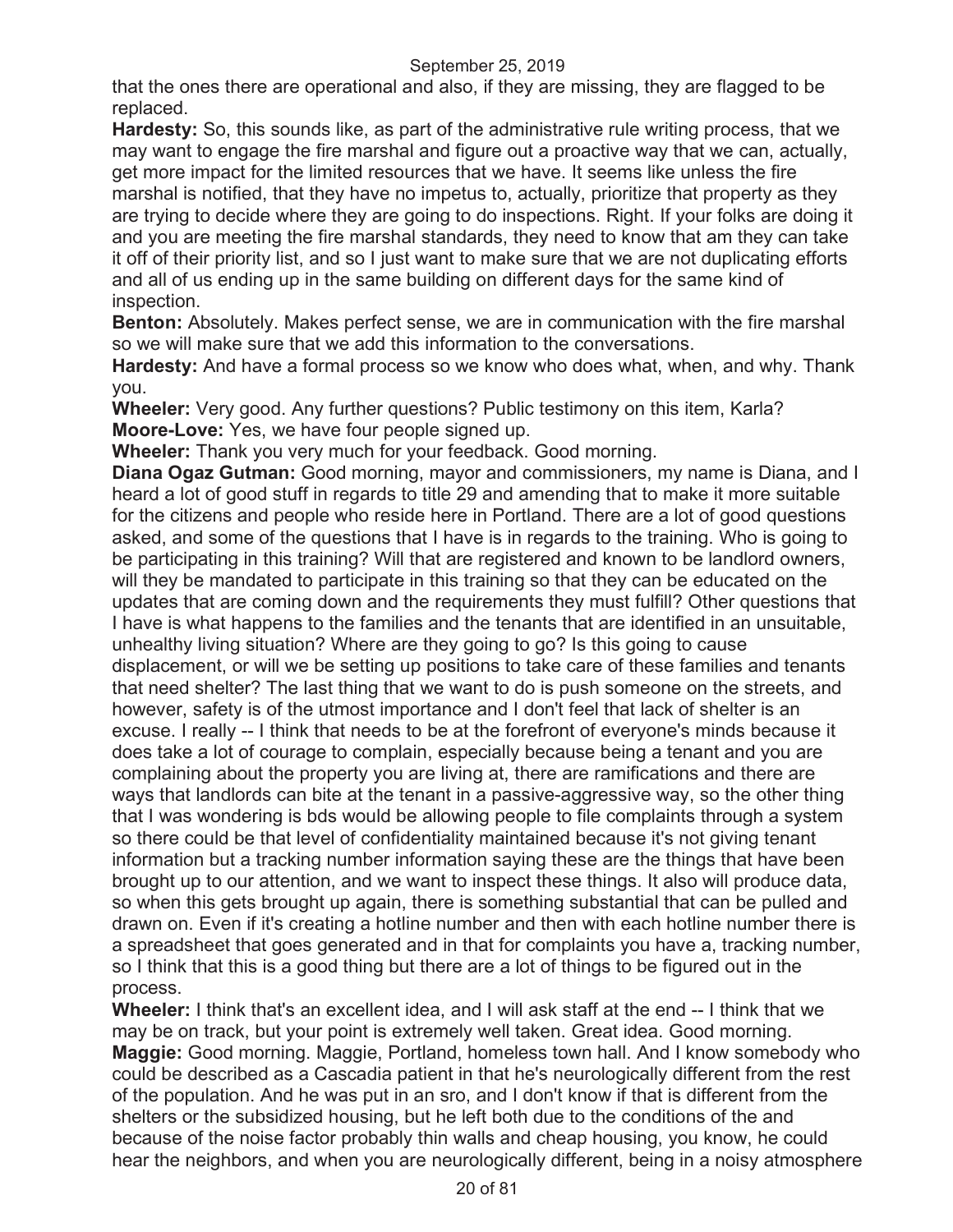is not good when you are neurologically different, being exposed to toxins, is, you know, a much, a much more impactful thing on somebody who is disabled than somebody who is healthy and can do something, and he left and he's currently homeless, and he has been on the streets, I think, now for the last four or five years. He just left the unit. And so, you know, we have people who are disabled, who are leaving the units, that are awful. And they are sleeping, they are choosing to sleep out on the streets rather than sleep in units that are so awful. Are -- are these subject to the same conditions? I would like to make one recommendation regarding the moisture control and heat. When you are a low income tenant you cannot afford electricity, so just give people free electricity for the coldest six months out of the year, and that's pretty easy. All you need to do is put a solar panel up on the roof. Free electricity. Okay. So, the last thing that I have to say is about the noise complaint from the Columbia neighborhood. In the salvation army --

**Wheeler:** Maggie, that's off topic.

**Maggie:** It is totally on point.

**Wheeler:** You have one sentence to pull it in.

**Maggie:** We are talking about livability.

**Eudaly:** You are talking about the rentals inspections program

**Wheeler:** We have a busy agenda today, but thank you. Good Moring.

**Lightning rep Lightning Super Commentomex**: Good morning, I am lightning. One of the concerns I have on the complaint driven -- I do not want that to remain confidential, I think that should be open to the public. Now as far as retaliation, any judge is going to look at that if you are filing the complaints and they retaliated, that's a clear cut case. Issue number two is that if you do the inspection, and you find over five items that are wrong, I don't think that it should open up the whole building to be inspected. I think that that should be on a case-by-case analysis per ten assistants. In my experience is that when you own a building and you have maintenance that people can fill out and present that to you, the manager, they tend to get things done. Let's say that some people don't. What you run into is, when you bring in the city of Portland, the cost is going to go up tremendously. That's number one, you have to look at it from the owner's position and the manager's position because now you have a, kind of a third party in the middle of this telling you what you need to do, what needs to be done and we will come back and reinspect it and if you don't, we are going to hit you for fines, so what you end up doing is escalating the cost tremendously whereas opposed if the manager, direct communication to the manager in a reasonable manner and say assist me on this and see what you can do and if they are trying to help you, the last thing that you want to do is call them because all they are coming in to do is cost recovery, fines, how much money that they can make, and how they can support the people they are sending out to the properties. What happens, it can be passed onto rent increases, and it can be passed onto just keeping the unit empty. It's just too much problem anymore, and so that we need to be very cautious on that and again, I didn't see anything on fire extinguishers being mandatory in the units. I would like to see that mandatory and inspected because plain and simple, a small kitchen fire can be put out immediately if the extinguisher is close and ready to grab. That small kitchen fire can end up burning half of the building up if it's not there. And it's is a very fast response to make sure that it's put out immediately, and that's what needs to really be done from a safety issue in these apartments, and just again, from my position, ten assistants need to work with their managers in a responsible, respectful, manner and there does not have to be confidentiality, and let the manager and the landlord understand that your next move may be to go to them, which will increase the cost so why don't we work together, live here peacefully, and enjoy where we are living. Thank you. **Maggie:** I would like the rest of my time back.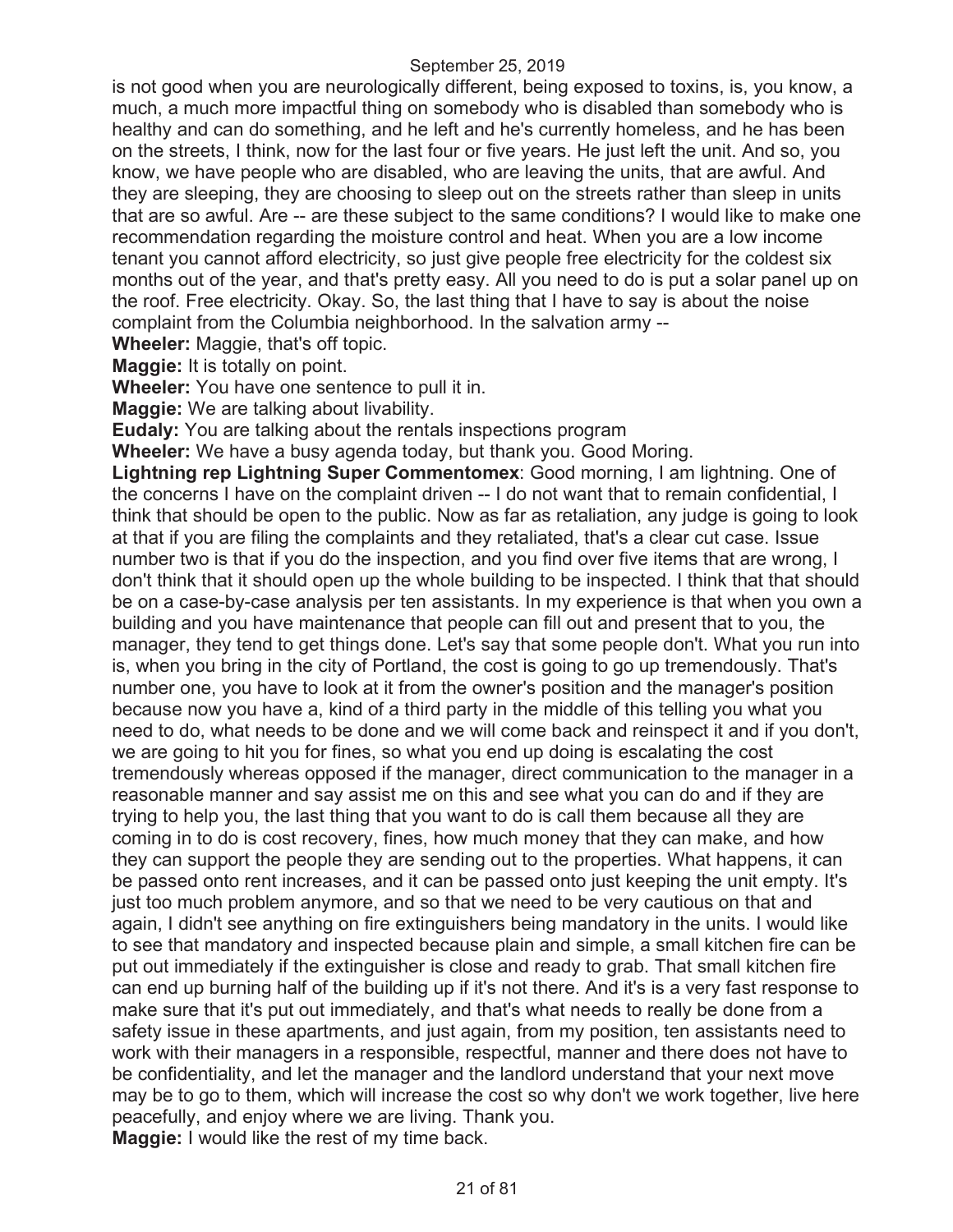**Wheeler:** No. Thank you very much. You made good points today. Okay, 20 seconds, please. Go ahead and make your point.

**Maggie:** Well, one thing in a lot of these older units is, you know, older wiring, and space, and what happens is it starts to rain, and somebody has got their appliance plugged in, and it could be a radio, it can be a refrigerator or an oven, and I have seen all three cause electrical fires. So, they need to go in and check these electrical wiring. Is.

**Wheeler:** Good point, thank you. Was this one other individual?

**Jim Whittenburg:** Jim signed up and we had a request from one other who did not get a chance to speak.

**Fish:** Jim, you are back.

**Whittenburg:** I know, I am on my way to a football game in Corvallis, the only chance that we have to win one, I think. We might beat Stanford in the conference win for a change. It hasn't happened for a long time.

#### **Wheeler:** Margot.

**Margot Black, Cochair of Portland Tenants United:** I can start. Good morning. Commissioners and mayor, I am Margot black, and I am the co-chair of Portland Tenants United a registered lobby organization with the city of Portland. I just wanted to offer a couple of comments in response to some of the other questions and things that have come up. One, the reality of retaliation is, as commissioner Eudaly pointed out changed after relocation and more under the senate bill 608, which makes it harder to terminate a tenancy. However, I guess a couple of items of clarification, one, retaliation is illegal at the state level, however, there is a but-for standard, so you know, lightning said it's a straightforward case, it's really not. The tenant has to show that the landlord's behavior wouldn't have occurred but for the report for the inspection, and most attorneys will agree that that is a very, very hard case to make and bring forward to court. Also, in terms of the confidentiality of reporting, often, unless a unit does make it to the enhanced inspection level, that complaint is tied to the unit, to the address. So even if the complainant, information, was, you know, kept confidential, the landlord knows who lives there and who called in the complaint. And that puts folks in single family homes and plexes at higher risk because it's harder to see those get en-- enhanced so I hope we move towards that model and I think that we should prioritize the single families and small plexes because those are the ones that are the hardest to call in on. Related to that I want to share a story about a tenant, a section 8 elderly tenant in the cully neighborhood who called the housing inspectors who were wonderful. Her landlord did retaliation intensely, and even explicitly. He told me on the phone and the inspectors that this is what she gets for calling the cops on him, and of course, by cops, I mean the housing inspectors, and who came in to see that he had an unpermitted bonus room and a couple of other violations that they required that he fix. He did not terminate her tenancy because he couldn't. We negotiated her exit out of there with relow because, you know, in exchange for not suing him for other things, but that negotiation happened as a result of him essentially bullying and harassing her. He made that very explicit to me. He said she should know that she is not wanted after calling the cops. He also told the bds inspectors that, and I think that in that case, bds should be obligated in some way to a, inform the landlord of their obligations to not retaliate, inform the tenant of their rights to not be retaliated against and in situations like that there should be someone that bds can report that to. Right now, it is no one's job. There is a landlord that can tell an inspector all the ways that they are breaking the law, and the inspector can't -- there is nowhere to give that information or to do with that, and I think that is a problem. We have a lot of folks in agencies representing vulnerable people, who see a lot of violations of landlord tenant law. And can't do anything about it.

**Wheeler:** Thank you. And Jim, I am in receipt of your petition here. It's not directly related to what we are discussing to keep your testimony related. Thank you.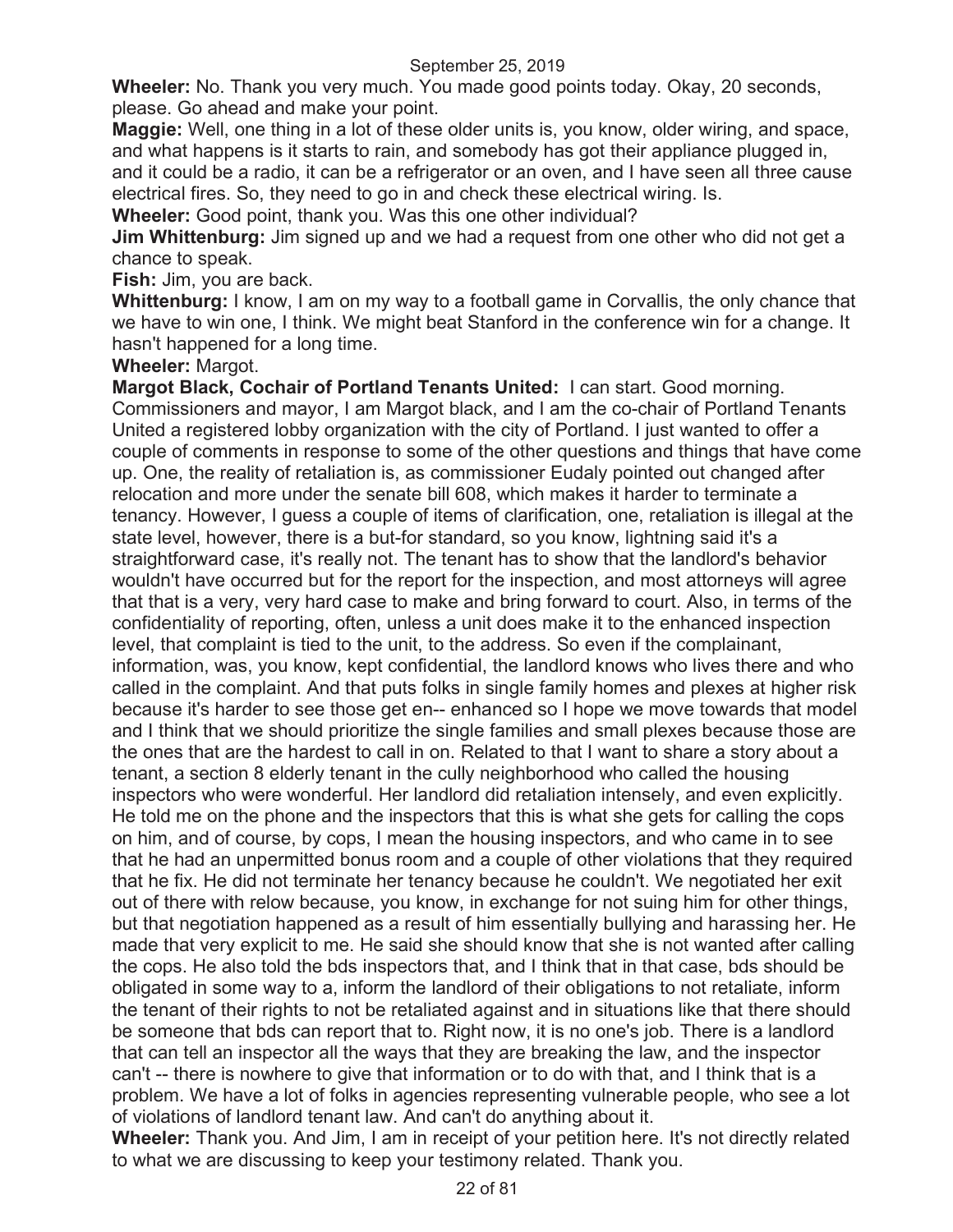**Whittenburg:** The reason that I am down here is because I am on my way to Corvallis because of the football game. We might be able to beat Stanford for the first time in many years and win a conference game. Secondly, I have turned 80 this year. I am 80, this has not been in a good year, I've been in the hospital 16 times, since January with a massive heart attack. And had pneumonia and almost died. One of the things that I list on the hospital form, are the allergies. The allergies are for a cough, but also for yeast and for mold. Those are the three things that I have trouble with. So the last two apartments that I have had on northeast Portland, one was -- I used to have a campaign, working in, I could not stay there because it had mold, the second one had mold in it, and they were selling drugs in the apartment, and that was [inaudible] Williams avenue. The problem with mold is that you can't get your breath, you can't get your air into it, and it's hard to prove to most people that it is as dangerous as it is. Dr. Richard bear, in 2004, I think, when I was running against you, nick.

**Fish:** Those are the good days.

**Whittenburg:** Those were the great days, but we had -- he helped support me and gave me money, 100 or something but a great guy, but he worked on lead, and his thing was to work on the lead in apartments because it was killing and making brain dead the little kids coming up. So, these are very important issues, or I would not have wasted your time here. The last thing, I put an initiative on the ballot in 1978, and I said that we should only pay 1.5% for property tax in Oregon, and we got 209,000 signatures, which is still a record, I believe, at Oregon. We paid no money to anybody, so I am experienced in doing that, that's 40 years ago, 41 years ago. The reason that I have this up here now is I made a mistake then, it should have been anybody over 60 shouldn't be paying property taxes. That would have included my dad, who is dead, never got to -- and my brother, who is dead. And many friends who are dead, also because they did not get that money to take care of their house, which they paid for 40, 50 years, and now they are falling apart, my lady friend's house up here, she contracted mold in her house, and didn't have the money to take care of it. That's rate there by where darcelle lives. She has a beautiful house, a beautiful house, but it's now mold infested. And I am trying to help her but it's very expensive. Anyway, thank you very much, I appreciate it.

**Wheeler:** Thank you both.

**Whittenburg:** Please vote for Oregon state, this is the one chance that they have this year, I think, to win a game.

**Wheeler:** We will take that to the bank. I want to make an acknowledgment, Virginia is here, the mayor of bologna, Italy, and thank you for being here and honoring us with your presence. [applause] we also have the Compton general of Italy based out of san Francisco, Lorenzo ortona, thank you for being here. We appreciate it, and some of us had an opportunity to meet with you yesterday and we feel very privileged to have you here and celebrating not only our sister city relationship, but some great events taking place at the art museum and other cultural issues, and we thank you again for honoring us. **Fish:** Mayor, I have waited over 20 years to say this, or actually, 31 years, I want to thank our friends from Italy. My wife and I spent our honeymoon in Italy, and we started in Rome, went to Portofino, Florence, Venice, and Milan, so we somehow missed bologna, which was a grievous oversight. But we ate our way through Italy and had a wonderful time, and the people of Italy were so warm and generous. This relationship that we have with bologna is very special. As are many of our sister city relationships, but this runs deep, so we are honored to have the mayor and the delegation with us today. **Wheeler:** Commissioner Eudaly.

**Eudaly:** Welcome, everyone. I just wanted to take this opportunity to acknowledge that this is the 15th anniversary of our sister city relationship with bologna and invite the public to the Portland art museum this evening at 5:00 for an incredible exhibit of Italian children's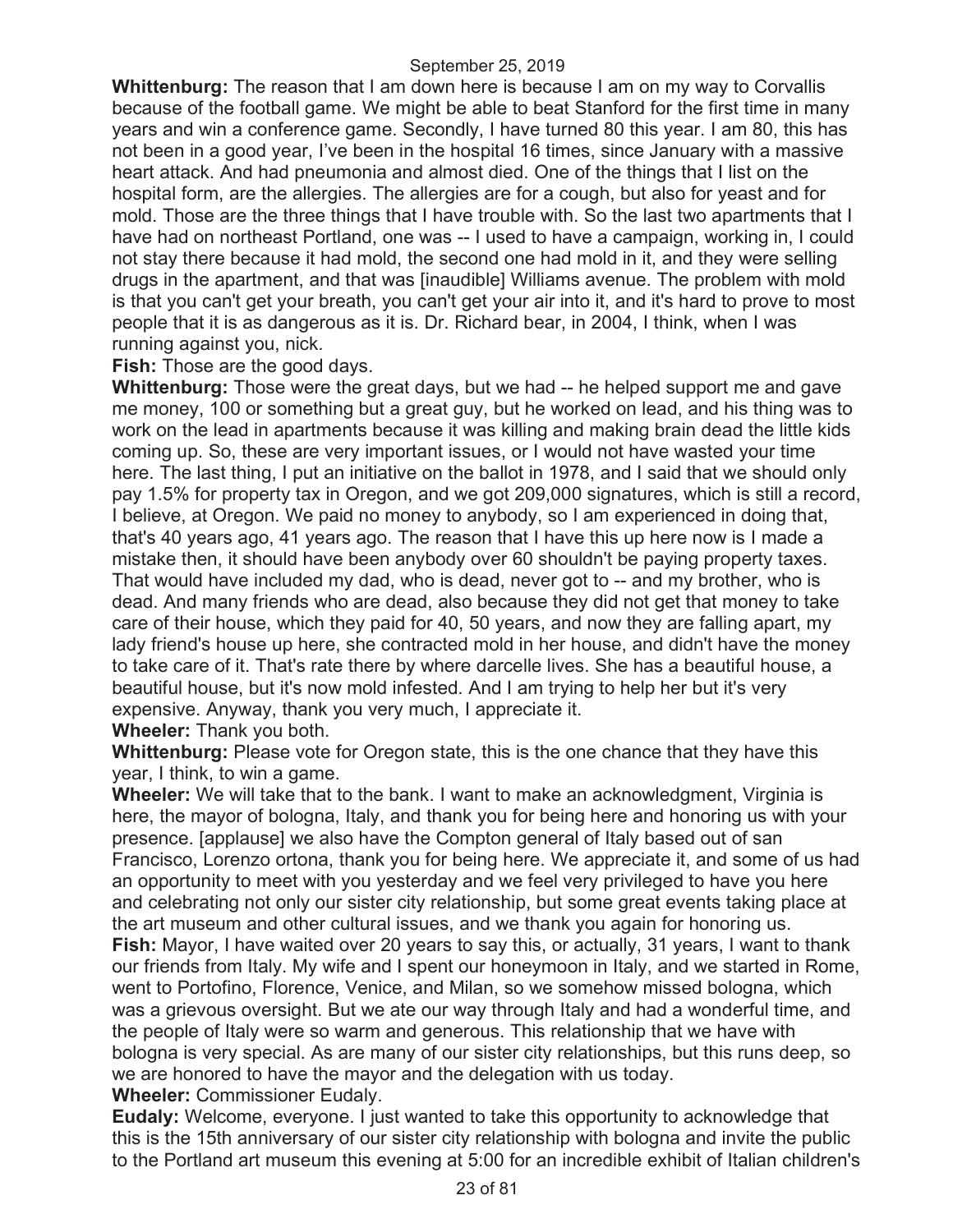book illustrators. This is their gift to our city for this special occasion of the anniversary, and I cannot wait to see it.

**Wheeler:** Thank you. Thanks for being here. Could we get staff back up just to maybe react to some of the testimony, in particular, one of the questions was asked about creating maybe an anonymous web portal. There was a suggestion to maybe have an anonymous web portal with a tracking number, that struck me as a very common sense approach. Can you tell me what we have in place and maybe what your thinking is about that?

**Eudaly:** Well, we have an online portal where folks can submit a complaint through our web page. It creates a track it number so we can track it with a number. They do have to provide their name and phone number and contact information because we need to contact them to gain entry. But we, actually, encrypt that information when we start the file. So, it is part of the public record, and our inspection results are part of the public record but the complainant information and phone number -- we don't share that.

**Fish:** I have a hard time thinking about an exemption, and I think Margot black said something that was a common sense thing, which is once the complaint is made, a landlord has a pretty good idea who made it, particularly in a single family residence area, so I think -- I am not sure our focus should be on confidentiality because I don't know that we would win that fight. I think it should be on robust anti-retaliation provisions because that's you know, most civil rights cases people don't realize, are decided not so much on the affirmative case of discrimination but on the retaliation side for having complained about it. It's a much easier case, and I think that's where we might want staff lack at ways to beef that up, but I think we are going to go down the wrong path if we think about confidentiality. A, I don't think it's possible. And B, I'd be very surprised if there is an exemption that we could craft

**Wheeler:** Commissioner hardesty.

**Hardesty:** Thank you, mayor, commissioner Fish. Thinking out loud to me it just seems that you have a complaint in a multifamily unit apartment complex that you would want to inspect all the apartments in that complex. Therefore, you would in the, in fact, be singling out one individual property but you would say that that would trigger that you needed to do some minimum level of inspection of all the apartments in that complex. Otherwise why would you take one complaint and come back next year and go through the whole process again?

**Benton:** I totally agree with you. It allows us the opportunity to inspect all those units. That's impetus behind that program.

**Hardesty:** What is the threshold?

**Benton:** It's a complaint. Based on how many violations that we find. We have to have more than two violations in at least two of five categories, which on most inspections is not hard to meet. We will typically find enough violations to trigger an erip if it's a rental property.

**Hardesty:** Please don't use erip. That sounds like somebody is about to rip -- **Benton:** I'm sorry, Enhanced Rental Inspections Program.

**Wheeler:** Thank you for a great presentation. Please call the roll.

**Hardesty:** Aye.

**Fish:** Do we have --

**Wheeler:** It's an emergency.

**Hardesty:** I thought it was first reading.

**Fish:** Implement the recommendation.

**Hardesty:** All right. [audio not understandable] are we back on track? **Hardesty:** I know where I am now. Thank you.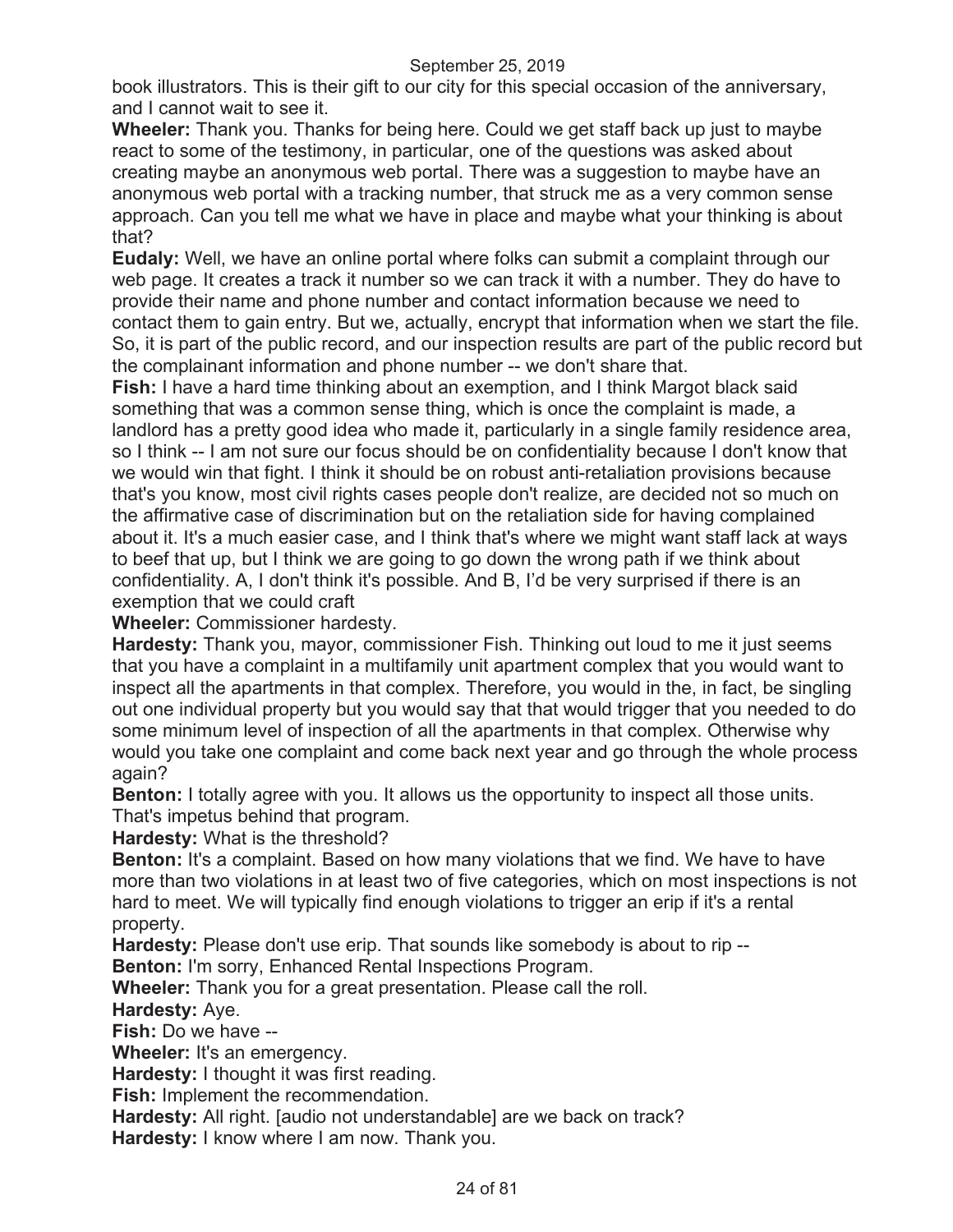**Eudaly:** I was excited that I might be towards the end again. I'm still in second. I want to thank the bureau and thank the mayor for continuing on this work. This is one of a handful of items that my office was really hoping to advance while we had bds, so I'm very pleased that this is happening. I want to just highlight the connection between housing quality and health and equity in this city. We know that we have a preponderance of low income renters living in unsafe substandard housing and that is impacting their health, the health of their families, and their very futures. It's completely unacceptable that landlords are allowed to continue to rent these substandard units. I have explored the possibility of presenting rent increases on substandard units. It didn't seem achievable, but I want to go on record saying I think it's outrageous that property owners are allowed to increase rents when they are offering substandard housing. I believe we need to have stiffer penalties for ongoing violations up to and including eminent domain. Taking the properties away if they continue to endanger tenants, and finally, Diana, I believe, brought up a really great point, which is not only do -- mayor, there's disruption going on in the chambers.

**Wheeler:** Listen. Everybody heard you. Now please listen to the commissioner. Sorry. **Eudaly:** I'm not a property owner or a landlord. I'm someone that cares about the health and safety and basic human rights of people in the city. Finally, Diana mentioned the concern about not only to tenants have to fear retaliation they have to fear displacement and becoming homeless so I believe these landlords should be 100% responsible for the cost of rehousing tenants in the event their units are unlivable. Some are not fit for human habitation. I vote -- I want to thank Carrie Lyon, who so passionately pursued my staff to see this through. She once told my director of policy that if title 29 code change ever happened, she would be happy for the rest of her life. Carrie, you're welcome. [laughter] I expect to see you smiling for eternity. Yes. [laughter] I vote aye. **Fish:** Aye.

**Wheeler:** Well, first of all I just want to say nobody should find this in any way onerous. What we're talking about here is regulations to prevent mold, which is damaging to public health, pests, which is also damaging to public health, lead paint and things that are common sense as far as I'm concerned. I want to thank commissioner Eudaly. I know that this is an issue that you put front and center when bds was in your portfolio. Thank you and your team. I want to thank the folks from the housing bureau, city office oift, Multnomah county health department. They worked with us on some of the public health aspects as well as the rental service commission and management asset working group. This is truly a community effort. This was also undertaken by many of the bureaus who are in the city of Portland. It's all I believe for the better and I want to thank everybody who helped. I also want to thank everybody who testified. I thought this was a very good dialogue and I appreciated it. I'm happy to vote aye. The ordinance is adopted. Next item, 893.

#### **Item 893**

**Wheeler:** Commissioner Eudaly.

**Eudaly:** Thank you, mayor. I muted myself. That doesn't happen very often. I believe commissioner Fish is president of the council.

**Moore-Love:** It goes back to whoever had it last. That would be you.

**Wheeler:** Congratulations:

**Fish:** That was quite a power grab: Passive aggressive. Grabbing that gavel. **Eudaly:** I'm going to go on the record saying I feel it shouldn't be my turn again, but I would gladly receive the gavel.

**Fish:** The balance of power is shifted to that end.

**Eudaly:** You should feel lucky it wasn't your turn the first day you got here like it was mine. Let's get back on track. 893. This is a long awaited project that delivers improvements for all Portlanders regardless of how they get around. What began as a pavement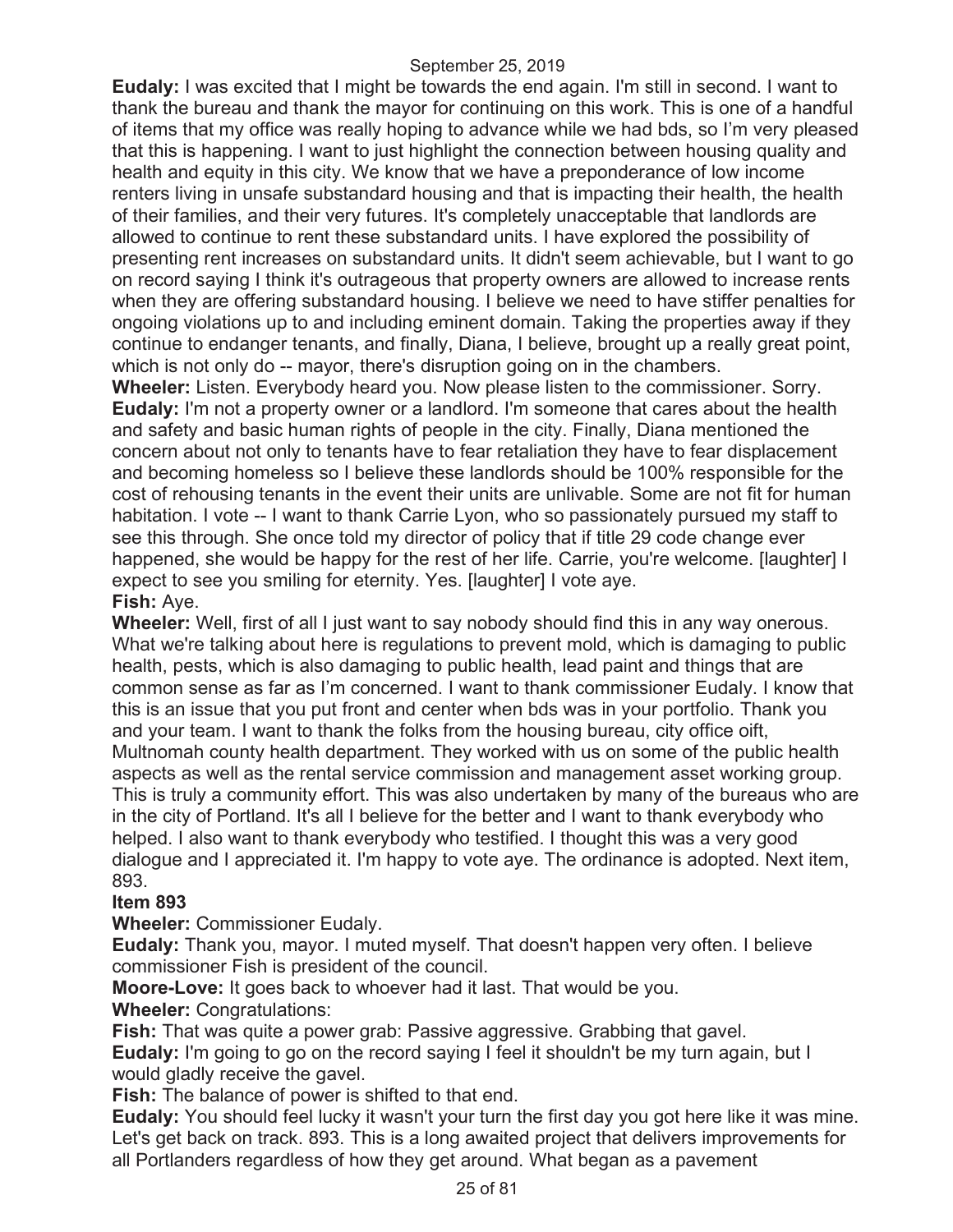maintenance project on Southwest Naito between 405 and the Hawthorne bridge has evolved, and I hope you will share my excitement. My excitement would be results. Through public engagement and coordination with other bureaus this project leverages opportunity presented by the reconstruction of Southwest Naito by including new crossings, safer connections, and better signals. Here to tell us more is Gabe Graff, project manager with PBOT. Welcome, Gabe.

**Gabe Graff, Capital Project Manager of the Portland Bureau of Transportation:** Thank you. Commissioner. Commissioners. I'm Gabe Graff, capital project manager at the Portland bureau of transportation, here to request permission to bid the Southwest Naito fixing our streets project. You can see the limits of the project here from 405 to the south to the Hawthorne bridge. Given this project scale and the coordination involved I'm just here to give a brief presentation. The commissioner touched on some of the key project elements. We'll be grinding and paving Naito between 405 and southwest Lincoln and fully constructing the roadway between southwest harrison and Jefferson and installing new safe and accessible crossings including mid-block between harrison and market and a new pedestrian at southwest Jefferson which will help folks from the new county courthouse to the waterfront. We're installing a two-way bike facility where there are none today. Working to address task queuing that's impacting the Portland streetcar and many drivers northbound on naito parkway. A new signal at the Hawthorne ramp. The estimate that we have is \$8.9 million. The funding is a mix of fixing our streets, this project was included in our 10 cent gas tax with we brought it to voters. Transportation development charges, signal maintenance funding and also funding from ODOT when they transferred harbor drive to the city. We expect construction to begin in spring of 2020 and run through 2021. I just want to touch on the effort of a couple of other agencies to partner with us in this work. There's a lot of major infrastructure investments that are happening on this city. We worked with Portland general electric on their work to provide an auxiliary powerline, so we coordinated with them. Their work is complete. They installed new underground power supply and do vault work in advance, so they didn't have to damage the pavement afterwards. I thank the folks at the water bureau for their coordination which will t into the section of naito. They are mobilizing now and we're coordinating with their staff to minimize construction impacts to the public, Multnomah county for their staff for coordinating work around the courthouse. The Hawthorne bridge. In particular park staff who worked with us and our sub consultant to design more accessible, fitting entrances for the Hawthorne bowl and negate our tree impacts. Here are a couple of big projects. Illustration of work happening around the Hawthorne bowl will be through this design planting Dutch elm resistant elms and able to create accessible entrances to the park on either side. I would like to thank my colleague Scott Cohen who led the public engagement work on this process. We created 3-d fly-throughs of the project and also videos of traffic modeling and got a lot of feedback on the effort that informed the design. I am happy to show you those videos if anyone of you are interested at the ends. Here are a couple of before and afters to give you a sense of what the project will look like. This is naito parkway looking north at the mid lock crossing we'll be improving. This is what the project will look like once constructed. Here are Southwest Naito and clay street existing conditions. Then here, this is --

**Hardesty:** Flying cars. Were those flying cars you had in the illustration? **Eudaly:** That's our next project. We're going right past drivable vehicles to flying cars. **Hardesty:** I see that.

**Graff:** This is naito parkway at Jefferson street looking east, so you can see construction staging in the corner for the new central courthouse. This is an overhead view that shows the new pedestrian crossing that will allow folks to get into the park there with the push of a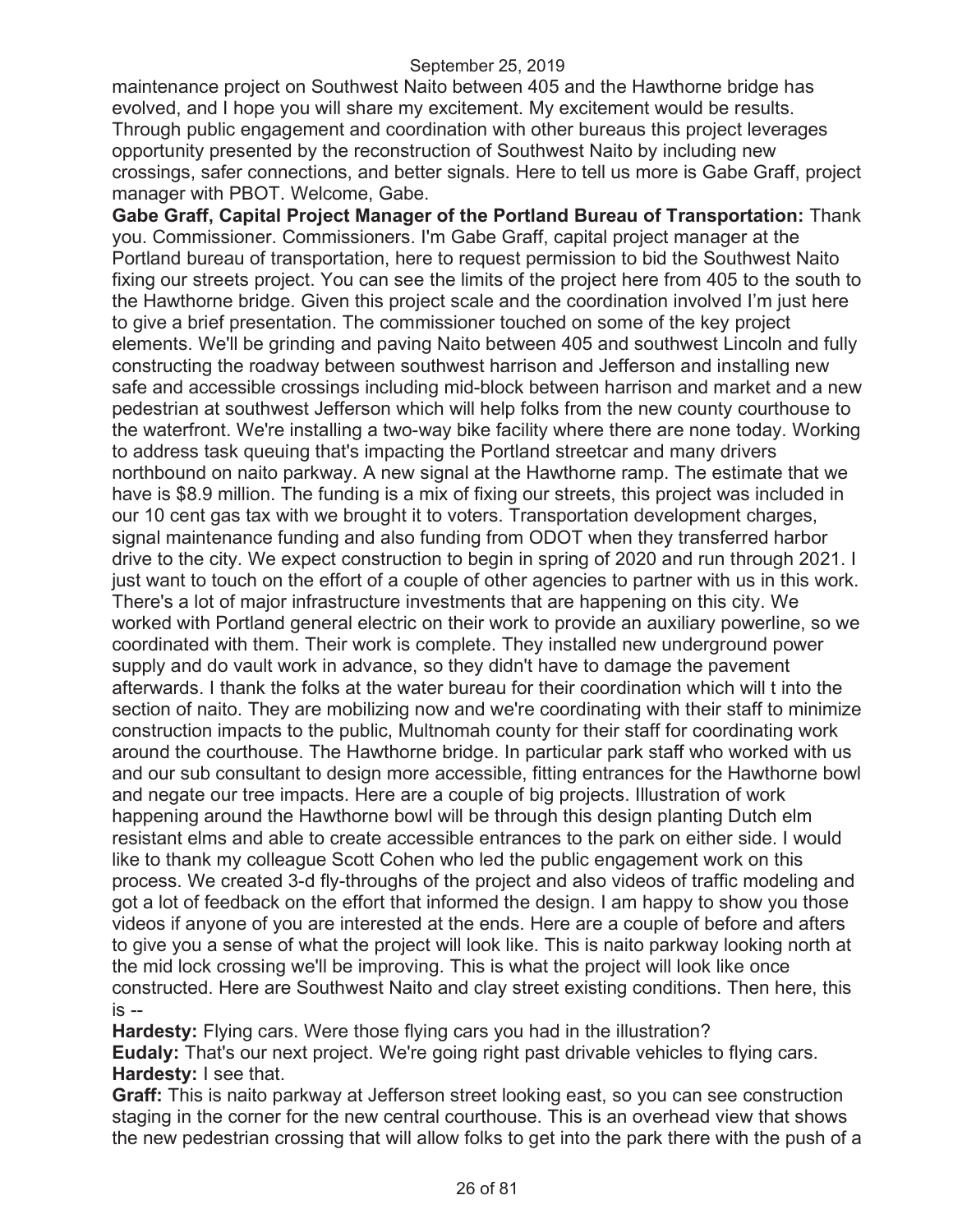button. Sort of the reconfiguration to better separate people walking around the park from people cycling or e-scootering and driving.

**Eudaly:** Are we also going to turn the river more blue in real life?

**Hardesty:** Cleaned up:

**Graff:** It's amazing what 3-d technology can do.

**Hardesty:** Yes.

**Graff:** We worked quite hard on trying to figure out how we can use this project to solve multiple problems at once. One of the things that we were able to figure out is the ability to reduce queuing on naito south of the Hawthorne bridge. So, the tool that we have for this is a new signal at Jefferson and also at the top of the Hawthorne ramp. So, if you are driving northbound on naito and want to head east across the Hawthorne bridge, you will as a driver experience a traffic signal where today there's a stop sign. Rather than having platoons of cyclists waiting for a gap there will be a traffic signal.

**Fish:** That's a huge improvement. Obviously, the traffic gets backed up to i-5. It does seem one of the more dangerous intersections trying to sort of find an opening with cyclists going east on Hawthorne and then the other challenge of course is that some people insist on trying to get on to the inner lane of the bridge which causes havoc as well. I applaud that change. It's long overdue. I hope it both promotes safety as well as reduces the queue time from i-5.

**Graff:** Thank you. We expect it to.

**Hardesty:** I was going to ask what you meant by queue, but you've moved on into an explanation. So, thank you.

**Eudaly:** It's just a nice word for backed up traffic. [laughter]

**Graff:** Line of cars.

**Wheeler:** Very good. Any further questions? Public testimony, Karla?

**Moore-Love:** No one signed up for this item.

**Wheeler:** Seriously? That's surprising. Call the roll.

**Hardesty:** Aye. **Eudaly:** Thank you again. I vote aye. **Fish:** Aye.

**Wheeler:** I have been looking forward to this for a long time. I vote aye. The ordinance is adopted. Next item is item 894.

**Item 894**.

**Wheeler:** Commissioner Fish.

**Fish:** This is a really exciting item and we have an all-star cast of people testifying today. The Tryon creek at Boone's ferry culvert replacement project will advance the city commitment to watershed health, water quality and Fish passage. It will also create safer connections for pedestrians crossing Boone's ferry road. Project will replace an under sized culvert that blocks Fish passage with a bridge over Boone's ferry road. It will allow Tryon creek to flow naturally, improving water flows and quality and allowing Fish to access upstream habitat. This new bridge will also allow pedestrians and wildlife to travel underneath it, completing a trail gap in the metro regional trail. This project has resulted from years long planning and collaboration between and among city bureaus, community members, and of course our partners at metro and the state. We have a number of special invited guests that are going to join us. Mike Jordan, director of the bureau of environmental services and Eric breneke will kick things off.

**Michael Jordon, Director of the Bureau of Environmental Services:** Thank you. I want to thank you for giving us time today on your agenda. We are very excited about this project and I think probably the thing that is most illustrative here is the collaboration that this project is taking and financial contributions from multiple entities. The collaboration on the scope of the project. We originally talked about simply replacing the culvert there. Once we determined that Fish passage was a real issue brought multiple groups to the table and as commissioner Fish noted it's been a fairly long in the making project, but the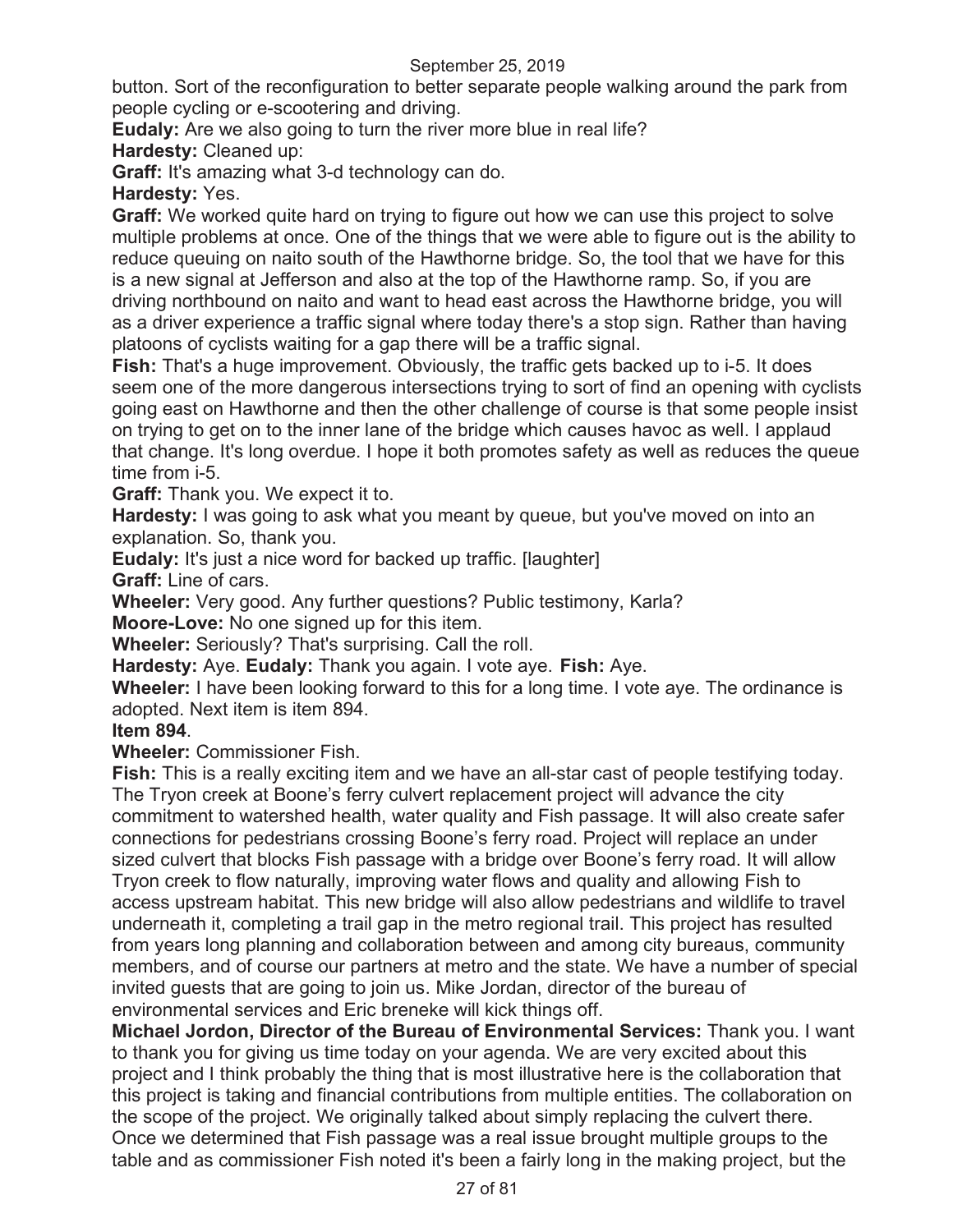collaboration has been amazing and you'll hear from a number of both bureaus and other governmental agencies along that line. My job here is really just to introduce the person who knows what they are talking about, the project manager, to take you through some of the details of the project.

**Eric Brennecke, Project Manager for the Bureau of Environmental Services:** Thank you, director. The purpose of this project is to remove an existing undersized 60 inch culvert that carries Tryon Creek under southwest Boones Ferry Road and to replace it with a new single span steel girder bridge. The existing culvert restricts stream flow and is a barrier to Fish access, up to Tryon and Arnold creek. The Boone's ferry road culvert has been identified by the city as one of two major Fish passage barriers on the main stem of Tryon creek. The project area is within the middle reach of Tryon creek and Arnold creek confluence. There's low density residential use in the uplands of this watershed. A number of native Fish species can currently be found in these streams. The improvements to both Tryon and Arnold creek as a result of this project will expand upstream Fish habitat and provide significant benefits especially for steelhead trout. This project is a culmination of years of facilities planning, design, and community involvement in stormwater management, stream restoration and pedestrian and wildlife advocacy. Currently the culvert is undersized, poses flooding risk to Boone's ferry road and is a Fish passage barrier. The upstream end of this culvert seen on the left which includes a concrete trash rack impedes conveyance in high flows. The picture on the right will show the December 7, 2015 storms that led to debris clogs at the concrete trash rack causing flooding conditions and risk of flooding to local streams. I like to note the height of the water surface elevation is above 15 feet from the channel bottom and was observed that the 1996 flood events were higher than these conditions. Without overtopping bane's ferry road. If I move my cursor, Boone's ferry road would be right up here. By removing the existing culvert and providing a larger stream channel, all flow events will be conveyed under the bridge structure. The bridge will be sized to meet specific design criteria for stream flow while also accommodating pedestrian and wildlife connectivity. Here are the project goals and objectives of the project. Below is a scheme at up indicating the depth and trail location underneath the bridge which is on the left. By removing the culvert and replacing it with a new bridge we will provide a larger stream channel reducing debris clogs. Staff, BES staff, have secured all permits required for this project. Staff have also conducted extensive public outreach as well. We have partnered with metro to secure property and easements downstream of Boone's ferry road and with Oregon parks and --

**Hardesty:** You know when I see projects like this the first thing I think of are kids in the community who should have an opportunity to learn about urban green spaces and Fish flow and so I look at this and I think, oh, this is going to be really cool. How do we connect it to native use? Or other young people who we want to get out into green spaces and get connected and understand, right? Maybe I'm just crazy but is there an opportunity to engage young people in a way that is unique to this project?

**Fish:** Before mike gives you the direct answer -- [laughter]

**Hardesty:** An indirect one?

**Fish:** No. I want to acknowledge -- that was only whether you're crazy or not. Michael talked about who were engaging. I want to do a shout-out to Laura john, our tribal liaison. This is one of two projects that we anticipate working on in Tryon creek over the next few years. She has done an exceptional job doing outreach to the tribes, getting their concurrence and consent to this work. So, I want -- it's not directly responsive to your question but there has been a unique outreach to the tribes since you mentioned native American youth. Mike, what are the opportunities for engaging young people? **Jordan:** Both BES and parks have environmental education units where we interact with young people, elementary school kids primarily, across the entire city literally in the tens of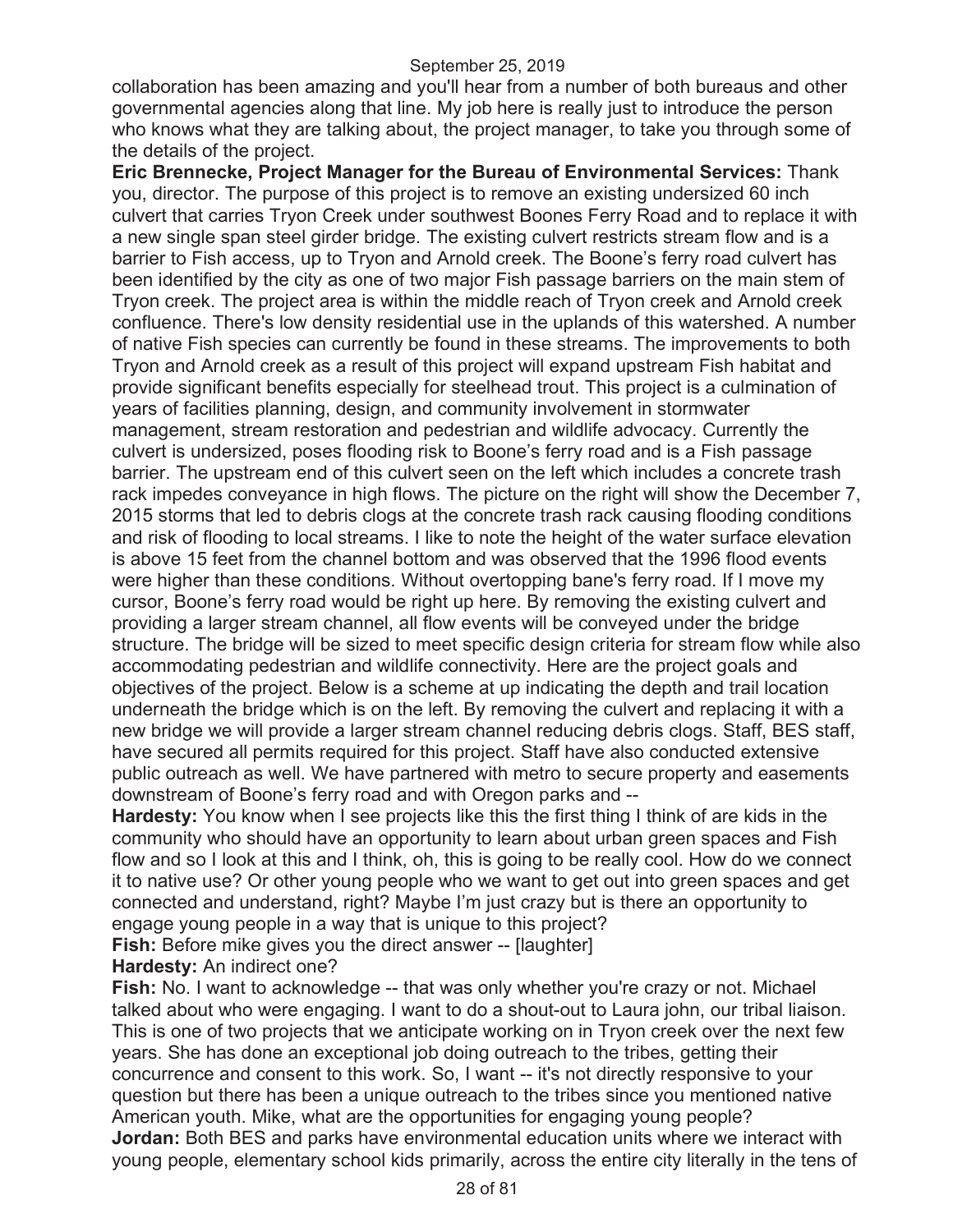thousands per year. I haven't talked with our educators about it, but we certainly can -- we often take kids on site to some of the projects, some of the opportunities to get if you will hands on with the open spaces and natural areas in the city.

**Hardesty:** I appreciate that, but I'm really thinking, we're headed to this new climate feature and we keep saying we're preparing to get young people really engaged and involved, and when I see projects like this, maybe this is just not an appropriate question, but when I see projects like this, I can connect climate change to the mitigation that we need to do and how we need to engage young people so they are already part of the solution. Right? Rather than continuing to exacerbate the problems.

**Fish:** Great idea. We'll take it under advisement and look for ways --

**Hardesty:** Is that saying we want to move on? I appreciate that but if we don't take these moments to talk about the interconnectedness of the work that we miss great opportunities.

**Fish:** The next thing we're doing on Tryon creek is more directly relevant to your concern. At the end of the day this is a bridge. Has certain technical specifications we have to get through. It's PBOT, metro and BES working together. No, no, I appreciate you reminding us. We will look for those opportunities and report back to you.

**Wheeler:** Commissioner Eudaly.

**Eudaly:** I wanted to add my strong interest in working with and better serving native youth. The native youth conference is December 7 and 8 in Portland. That would be a great opportunity. That's all. Yeah.

**Hardesty:** I would like to see some kids get paid for some of these projects. Showing it to them after we have already given some consultant a bucket load of money is not as effective as actually helping them learn how to do the restoration and the climate mitigation. So, thank you.

**Fish:** Good point. Thank you. To wrap things up --

**Brennecke**: Sure. Early in our design process we formed an advisory committee. Our advisory committee is made up of working partners. These partners are agencies, community groups, and property owners.

**Hardesty:** Is there a list?

**Fish:** It's on the screen.

**Brennecke**: The construction estimate is \$5.36 million. We plan to begin construction February 2020. End construction October 2020. I would like to show a short film. **Video:** Tryon creek in southwest Portland is one of the city's healthiest streams running from Multnomah village for seven miles through a series of parks to the Willamette river. However, this small and aging culvert under Boone's ferry road has been a long-standing obstacle for healthy waterflow. From the point of Fish, wildlife and even pedestrians, the culvert may as well be a locked gate preventing safe passage. Now the city is about to remove this culvert and replace it with a bridge. Instead of a barrier the project will create connections for Fish, wildlife, and people. Here's how the existing culvert creates challenges and how the replacement will provide solutions. Rather than flow naturally Tryon creek is channeled into this narrow pipe, a dark tunnel that fish such as cutthroat trout can't swim through. During heavy rainstorms surging water from Tryon and Arnold creeks combine just upstream of the culvert at Boones Ferry Road. Floating debris piles up and along with the road base acts like a dam, flooding the surrounding areas. Below the culvert stormwater can flow so fast that it behaves like a hose, scouring the riverbed and increasing erosion. By removing the culvert, the creek can flow naturally rising and falling during storms without as much erosion occurring. Above the water the public can hike on trails on either side of Boones Ferry Road. But crossing the road is a safety challenge. Finally, the existing culvert and road not only blocks connections for fish and people, it also blocks wildlife from safely moving between the natural areas surrounding the creek. To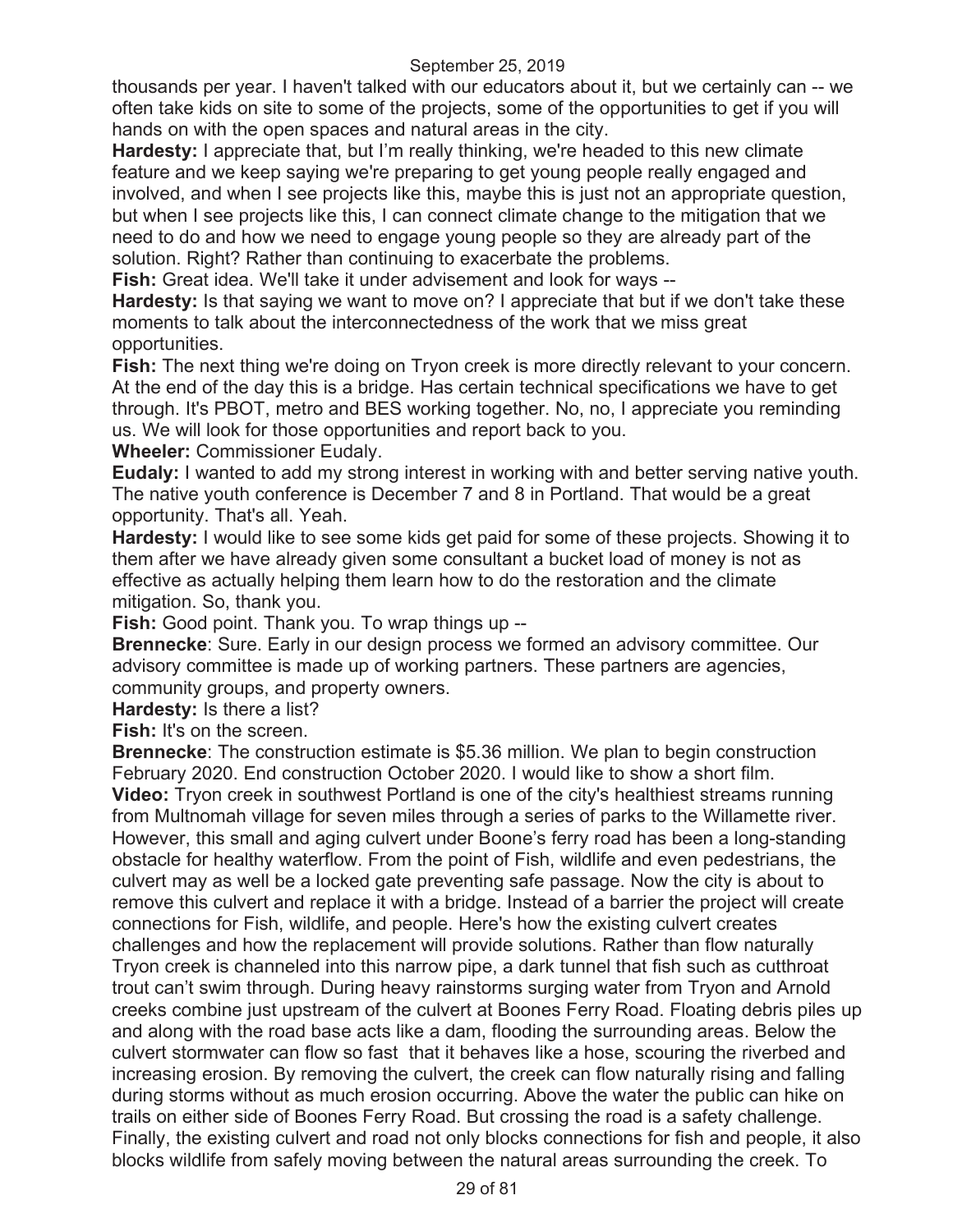design a solution, environmental services worked with an advisory committee of community groups, nearby landowners, and several public agencies. Their expertise and input led to the current steel bridge design, habitat restoration and connectivity in and around the creek. In addition to the new bridge road runoff will be treated to remove pollutants before entering Tryon creek. Rocks and large logs will be installed upstream both to protect an exposed sewer line crossing and also to provide a path for Fish to move through the area mimicking the native river environment. The Boones Ferry culvert is one of two large obstacles to fish passage on the creek. Replacing it helps Fish including cutthroat and rainbow trout move more freely through the area. Once the culvert, highway 43 is replaced, Tryon creek will be unlocked. Salmon and steelhead will once again be able to migrate from the west hills all the way to the Pacific Ocean. For pedestrians and wildlife, a path underneath the bridge will allow both to cross Boone's ferry safely. It also removes the most significant barrier to complete in the regional Hillsdale to Lake Oswego trail. Construction is scheduled to begin soon. When complete it will unlock Fish passage, improve water quality, and provide a safe stream side crossing for pedestrians and wildlife alike.

**Fish:** Now, that's what I call a video. Hire a helicopter to do that? Does that conclude your presentation?

**Brennecke**: Yes. I have a slide showing the guests.

**Fish:** We have a couple of invited panels which we're going to invite up. We're going to go back to the table. So, we're delighted today to welcome Christine Lewis, metro councilor, PBOT director Chris warner. And is mike stuhr here?

#### **Mike Stuart:** Yes sir.

**Fish:** And water bureau mike stuhr. Thank you for being here. Councilor Lewis, you are an elected official and an honored guest. Would you kick it off?

**Christine Lewis, Metro Councilor:** Thank you, mayor, commissioners, for your time today. Deep review of this. I'm Kristin Lewis. I represent the community surrounding this culvert project and the rest of district 21 as well. I start with a hearty congratulations to the many partners across jurisdictions and governmental agencies and community groups who have brought this project to fruition. The roots predate my time on council. Here we are today celebrating a project that is serving the greatest good for Fish, wildlife, water and for people. This project reflects voter support for preserving healthy watersheds and access to nature. As approved in the 2006 natural areas bond measure an investment that metro is proud to steward. This is funding through metro's nature and neighborhoods capital grants. This grant system is designed to implement long term capital investments in projects throughout the developed areas of our region. Our grants have inspired community groups to launch new projects and for unusual partners to work together facilitating partnerships that may lead to jurisdictions working with community groups to seek creative solutions to challenges that otherwise don't surface. This project meets many of our goals as funders. It encourages partnership along public agencies and actively engaged community group to create the most optimal capital investment. This project also meets our parks and nature department's mission of protecting Fish and wildlife habitat, restoring air and water quality, and connecting people to nature close to home. We're most excited that it's another step on completing the southwest urban trails plan, which was set into place in 2000, so again, long before I got to metro, but that work is to connect Tryon creek to the other trail systems. This passage was the most major barrier to preventing a solid connection in this corridor. I just want to reiterate some of the important pieces. Funding and authority to replace the culvert with the bottomless culvert but couldn't afford the meaningful and safe passage. We're excited for metro to add that for the project. Trail users have to scurry up the bank. Crossing the road in scary traffic. So, no crosswalk and a blind curve. That's a major improvement. We commend BES staff for their willingness to explore alternatives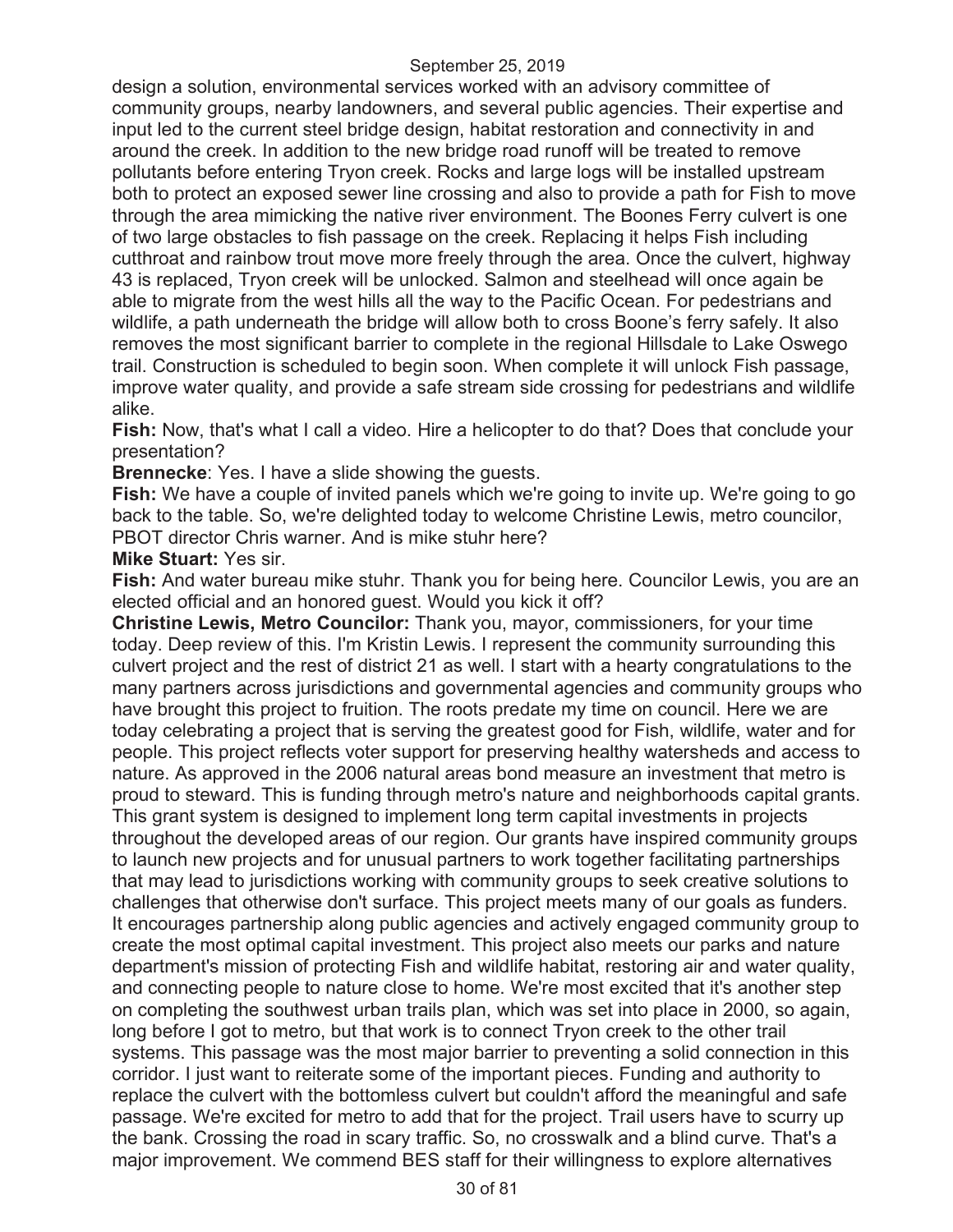and for taking time to apply for the grant. They persevered and will be able to construct a project that best reflects the community's value for wildlife and trail passage and their connection to nature. This cross jurisdictional collaboration is exactly what metro was created to inspire and implement. Congratulations to everyone at the city of Portland who brought these partnerships together. Boone's ferry, Tryon creek community along with generations of Fish, lamprey, and deer all in the future will have us to thank for their safe passage in this beautiful part of the region.

**Fish:** Thank you for joining us this morning. PBOT director Chris warner, a great partner in this project. Welcome.

**Chris Warner, Director of the Portland Bureau of Transportation:** Thank you. Chris warner, director of Portland bureau of transportation. Happy to express PBOT's support. Really thank BES and water for their continued partnership. We work on so many things together it's wonderful to have this opportunity to highlight this one. With this project we're really helping to help the health of the creek and natural areas of our city. That would be impressive enough but by working together it really achieves more. The bridge will have safer crossings for pedestrians and a better connection to trails for hikers. At PBOT we're committed to doing everything we can to protect safety of Portlanders as they get from place to place. We are also dedicated to supporting a more sustainable Portland by reducing our carbon footprint on the streams and improvements will help with that. Given these commitments and what this project does for the environment and the safety for Portlanders we're happy to be here to let you know that we will be taking on maintenance of this bridge, the shoulders and sidewalks and bike lanes in this area. This is clear evidence of what we can do by working together. I just want to again thank BES, commissioner Fish, for the work on this and happy to take any questions.

**Fish:** Thank you, Chris. We're joined by water bureau director mike stuhr. Take it away. **Mike Stuhr, Director of the Portland Water Bureau:** Good afternoon, Mr. Mayor, commissioners. We too have participated in this project. It was both interesting and challenging. As with most of the streets in the city including the one that this culvert went over the top of, there are water pipes there. In this case they were two six inch old castiron mains that moved water from one side to the other. So, replacing this is a double resilience plus the pipes could have been washed out in a flood, and also could have been severely damaged in an earthquake. So what we have achieved here by working together and we really had to work closely or will have to because we have to keep water service in place while this construction project is going on results in our case in putting an eight inch what we call restrained joint ductile iron pipe that does well in a earthquake, across the bridge, hung on the bridge. I think we have done a good thing for our community; in our case we're investing about \$200,000 in this project. Not a great deal but I think it's added to the resilience of our neighborhood. We appreciate the opportunity to work with PBOT and BES. We do these kinds of smaller things all the time. Thank you.

**Fish:** Thank you all. Colleagues, any question? We have one more panel. **Wheeler:** So far, so good. Thank you.

**Fish:** Now I'm honored to invite the following individuals up to the dais. Iris Benson from Oregon parks and recreation. Hans Deutsche from southwest trails, Katherine daily from the Arnold creek Neighborhood association and Sharon Keast from the Tryon creek watershed council. We're delighted to have all four of you. If I botched any names I apologize. That's on me. Who would like to start?

**Iris Benson, Park Manager for Tryon Creek State and Natural Area:** I can start. Thank you for the opportunity to speak in support of this project today. I'm iris Benson, park manager for Tryon creek state natural area. I am in support of this project. My agency is as well. The Oregon parks and recreation department (OPDR) has a long history of working collaboratively with the city of Portland, BES and other community partners on strategic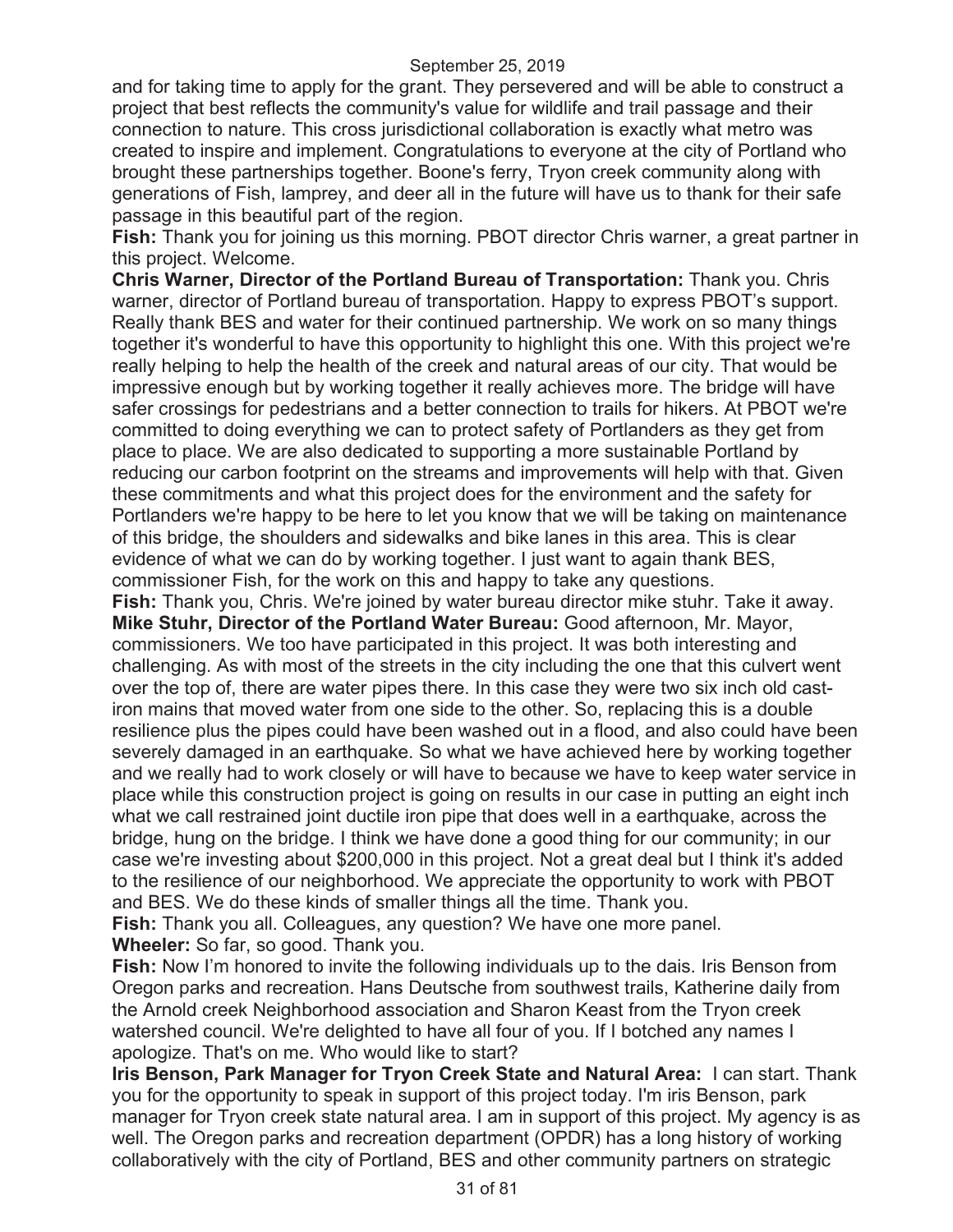restoration and trail projects in Tryon street natural area. We're located 15 minutes from downtown Portland and we're the only state park located in a major metropolitan area. We have almost 15 miles of trails within the state park, 658 acres, there's a nature center, extensive programs for youth, guided hikes, interpretation, and registration projects going on within the park. The Boone's ferry project is adjacent to the park and in an area of regional significance due to increased recreation trail connectivity and registration of riparian ecosystem function. OPDR is a long standing partner in relation to this project starting in 2005 with our participation in the planning process. In 2008 OPDR's director wrote a letter to BES in support of an underpass in the project design. The project and multiple partnerships are documented in OPDR's 2013 comprehensive plan. OPDR formally recommended to BES in 2014 selection of the bridge alternative to provide significantly higher standards for riparian quality and diversity, enhanced Fish passage, greater wildlife connectivity and safer trail passage. In 2019 OPDR continues to support the project and we're working to finalize an intergovernmental agreement in regards to the project with BES. The completion of this project will prompt OPDR to add additional recreation trail connections, regional significance. In closing, the ability to connect our communities to healthy eco-systems through trails and interpretation lends to greater environmental empathy and well-being. OPDR is in strong support of the project and to the many positive benefits it will provide to both the environment and our community. To speak a little bit to commissioner hardesty, to your point, our partners from the Tryon creek are reaching out to a number of indigenous communities including partnerships with NAYA and working on cultural ecology within the park. I think there would be some opportunities to work in partnership with OPDR.

**Fish:** Thank you for joining us today.

**Katherine Daly, President of the Arnold Creek Neighborhood Association:** Good morning. I'm Katherine Daly, president of the Arnold creek neighborhood association. It is in that capacity that I'm before you today. The Arnold creek neighborhood is the southernmost neighborhood in Portland. Our eastern boundary lies along southwest Boone's ferry road and abuts the Tryon creek natural area. With no city park within armed creek neighborhood Tryon is one of the closest open spaces for our 3,000 residents in our neighborhood. We support and greatly appreciate any improvements that make the state park more accessible including improved trail connectivity and safe crossings across southwest Boone's ferry road. That little video that showed the cars coming around the corner I have been on that road and had people pass me on blind corners traveling 50 miles an hour. It's awful. That's me. During the phases of culvert construction southwest Boone's ferry road will be closed and proposed detour route for 12,000 vehicles per day is along southwest Stevenson past the Stevenson elementary school through our neighborhood. To address our neighborhood's concerns for pedestrian and student safety, BES and PBOT worked closely with our neighborhood association and as a direct result of this engagement PBOT's Stevenson pedestrian safety project began in 2018 with an anticipated completion at the year-end 2019. We support the culvert project for its core work to restore Fish passage, improve habitat for Fish and wildlife and improve safety by eliminating the backup water at southwest Boone's ferry road and Arnold. At our most recent neighborhood association meeting this month we held a straw poll and then passed unanimously a board motion in support of the Boone's ferry culvert replacement project. Thank you.

#### **Fish:** Thank you for joining us. Sir?

**Hans Steuch, Volunteer with Southwest Trails:** Mr. Mayor, commissioners, I'm Hans dike, a volunteer with southwest trails. We work on trails in southwest Portland including southwest trail number 6 and 9 Hillsdale to lake Oswego trail mentioned a moment ago. Southwest trails has been active on the Boone's ferry advisory committee and in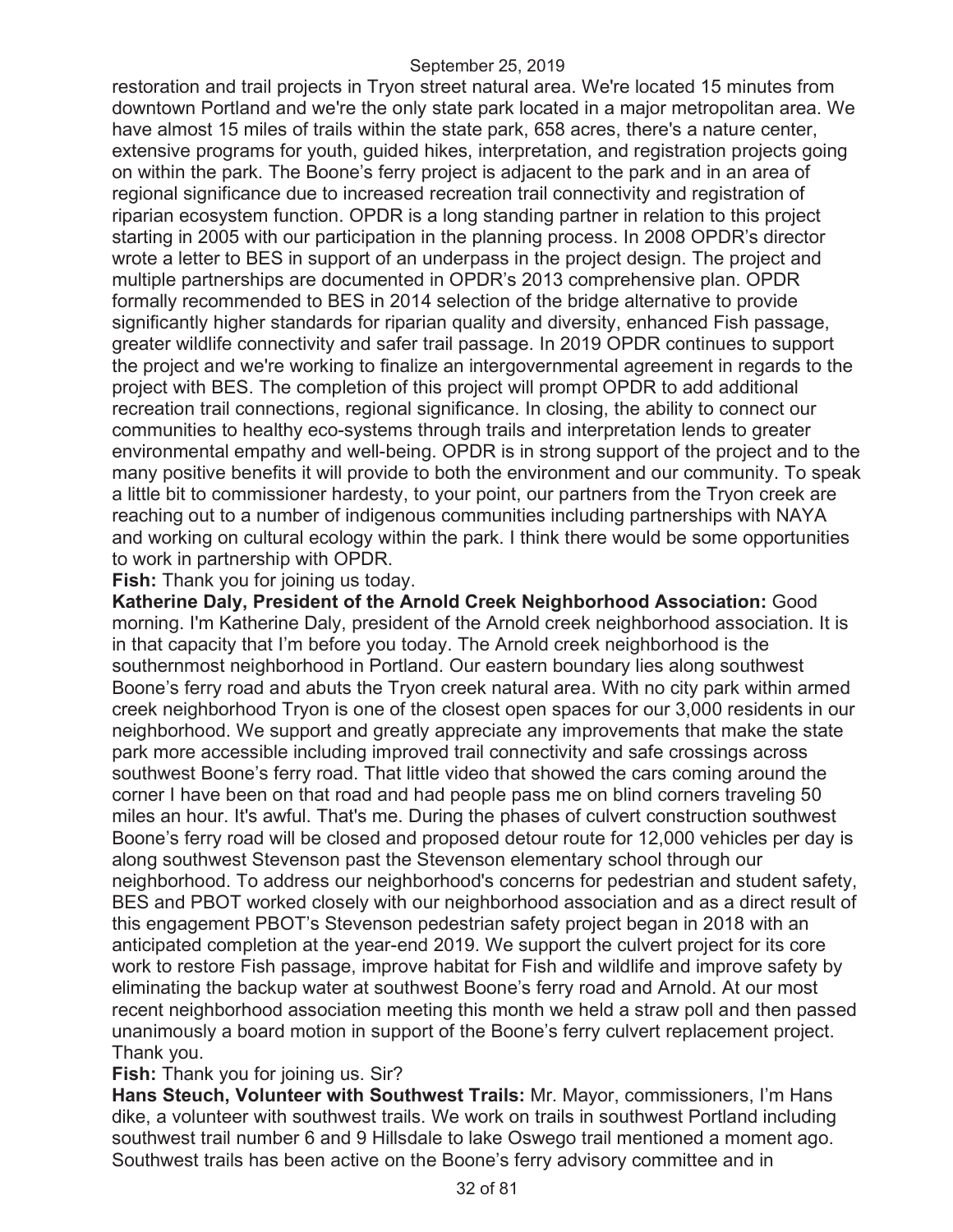advocating for this project particularly the steel girder bridge solution. We are delighted that walking under the bridge will be much safer than crossing over Boone's ferry road. Once the bridge is in place, next year this time, we look forward to continue working with city and state agencies on trail connections to the bridge so that the other parts of the Hillsdale to lake Oswego trail can be completed. Thank you.

**Wheeler**: Thank you.

**Fish:** Thank you very much sir, and finally Sharon Keast, welcome.

**Sharon Keast, Member of the Tryon Creek Watershed Council Board of Directors:** Thank you. I'm Sharon Keast. I serve on the Tryon creek watershed council board of directors. This project will result in significant watershed, infrastructure improvement, and community enhancement. The council has been advocating for the replacement of the culvert on southwest Boone's ferry road for a long time. We were active in participating in the advisory committee during the design of this project. This project improves Fish and wildlife habitat and connectivity in our unique urban watershed. This project removes one of two most significant passage barriers on Tryon creek. The second being at highway 43. We look forward to a time when Fish are able to move through the area freely. Tryon creek watershed council appreciates your yes vote to move this project forward. Thank you. **Fish:** We're enormously grateful you took the time to be with us today. Thank you for your great partnership. And for joining us. Mayor, that concludes our presentation other than I would -- this is not an emergency item, but I would like to thank Asena Lawrence on my team who helped organize and script this and did such a great job. Again, Laura john is here. I thank Laura for all the work she did does in helping coordinate with the tribes in our work on Tryon creek.

**Wheeler:** Thank you, commissioner Fish. Any questions?

**Eudaly:** I just want to note that working together seems to be the theme of the week and say that I love the interagency coordination. Saves time and money and resources and saves community members the inconvenience and hassles that come with these kinds of projects. Also, the partnerships with metro and all the community members. I'm really excited to see this project through.

**Wheeler:** Very good. Thanks to you and the other panel. Public testimony? **Moore-Love:** No one else signed up.

**Wheeler:** Very good. This is a first reading of a nonemergency ordinance. Thank you. Moves to second reading. And now we will move to the regular agenda item 904, please. **Item 904**.

**Wheeler:** The rental services commission is the primary public forum for the discussion of rental housing law and regulation. Rendering programs and services for the city of Portland. Members provide valuable perspective and expertise as we work to address the rental housing crisis in our city. Appointment and reappointments today allow the commission to continue its good work and continue advising the housing bureau and council on the most relevant housing topics. I want to thank all of you for either being will to serve or being willing to continue to serve on this important commission. I look forward to your guidance as one of the commissioners. With that I will turn it over to matt. Good morning.

**Matthew Tschabold, Policy and Communication for the Portland Housing Bureau:** Matthew Tschabold with the housing bureau. I'm here just to answer questions. We very much value our volunteers on the rental services commission. The time they have committed. And their willingness to continue serving. I would like to note we would also like to welcome Hannah Holloway from the urban league who will replace a commissioner who resigned midterm.

**Wheeler:** Very good. We have a couple of commissioners here. I see Margo black is here. Are any of the others here?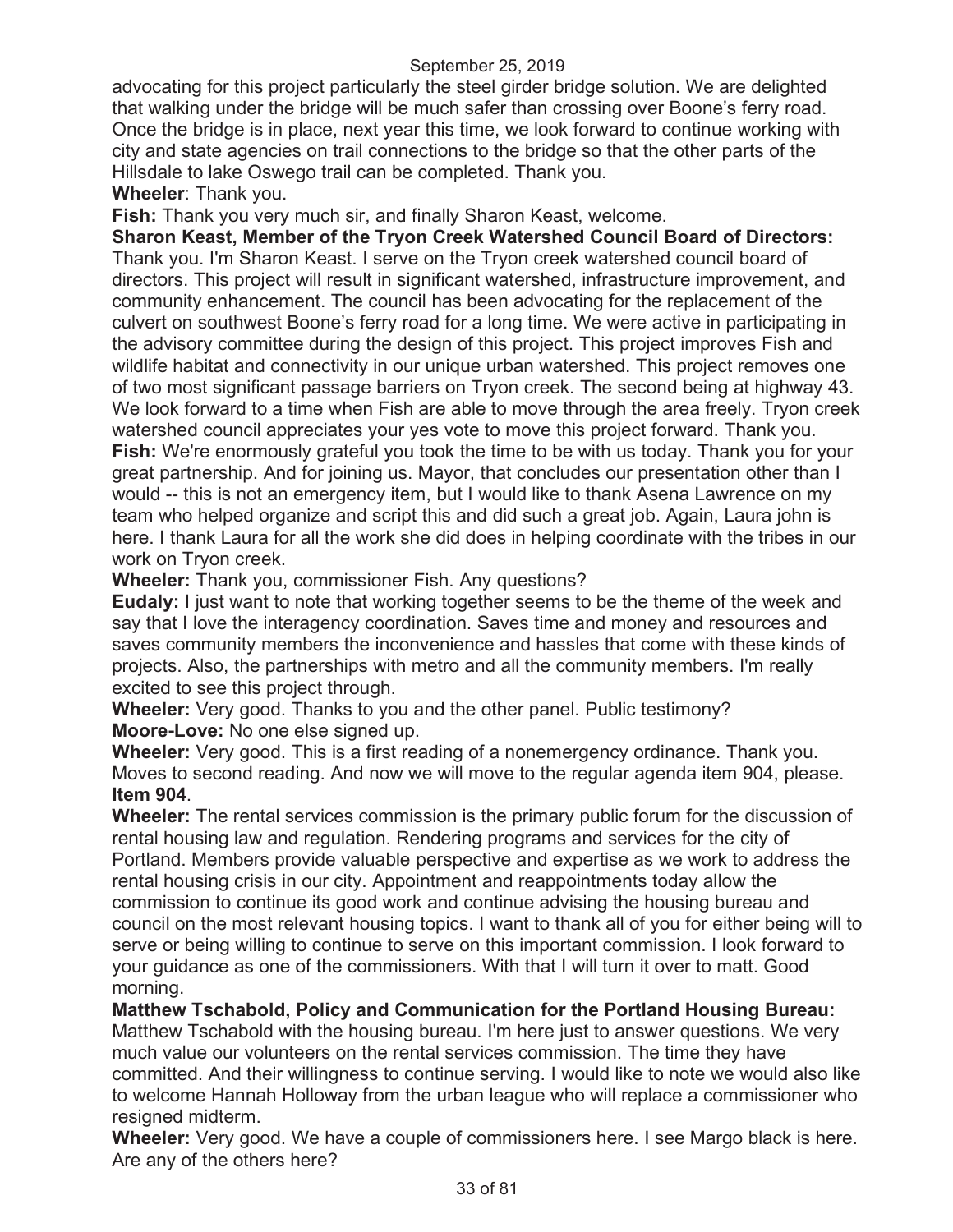**Tschabold:** Ian and I believe Leah are also here.

**Wheeler:** Thank you for being here. Did they want to say anything?

**Margo Black:** I would love to. [audio not understandable]

**Wheeler:** Very good. Commissioner hardesty.

**Hardesty:** Thank you, mayor. I want to thank commissioner Eudaly and this body for really moving this work forward. I know that there's hard work ahead. There's been hard work behind us but the willingness of people to continue to do the hard work is really vital to us coming up with really good systems that support folks living a healthy life in our community. Just wanted to appreciate the moment in time we're in. I suspect when it was first put together the room was filled and not everybody thought this was the best thing that should be done. Just want to appreciate how far we have come and how far we still have to go in this process.

**Wheeler:** It's a report, I'll entertain a motion.

**Fish:** So, moved.

**Eudaly:** Second.

**Wheeler:** Motion from Commissioner Fish, second from Commissioner Eudaly: Any further discussion? Please call the roll.

#### **Hardesty:** Aye.

**Eudaly:** I want to thank all of the appointees for their service to the city. For their work on the rental services commission. I know it's hard and sometimes grueling. I know that you are taking time out of your busy lives to make this city better for everyone but especially for renters. Margot, I want to say, who knew? Who knew when we first met that we would be sitting here today I don't think I had ever stepped foot in these chambers back in 2015 when I think it all began? Here we are. Thank you. I know it's been a hard fight, but we are making progress and we're making changes. The city is better for it. I vote aye.

**Fish:** Yeah, I want to add my thanks for your service and willingness to step up and this is really important work. We look forward to your recommendations. Aye.

**Wheeler:** Likewise, I want to thank everybody particularly those of you who have decided to reapply. Thank you for that. I know this is hard work and you're the nexus of very complex and often controversial issues in the city and I thank you for helping us as a council see the path forward. Thank you. I vote aye. Appointments are approved. **Eudaly:** We forgot to thank matt.

**Wheeler:** You're right. I want to thank the housing bureau and matt. This is a complex issue and it does take a lot of time and energy to administer this properly. Thank you. I want to thank my staff as well. It spends a considerable amount of time, the backstop, Tia in particular, thank you for your work and effort. Thank you. I vote aye. The appointments are approved. 905.

#### **Item 905**.

**Wheeler:** The Portland housing advisory commission (PHAC) is the primary forum for the discussion that's related to broader housing policy strategy and resources for the city of Portland. PHAC as its otherwise known, members rise above their individual interests and affiliations to take a comprehensive approach to housing policy and strategy to support the unmet housing needs of Portlanders. The appointment today fills a vacancy on the commission with an individual who is committed to addressing the pressing housing issues and needs of the residents of Portland. I want to thank Tyler for her willingness to serve on this important Portland housing advisory commission role. She comes with tremendous experience and I look forward to your guidance, Taylor, and the hard work that I know you'll be engaged in. Thank you for agreeing to serve. I'll make the same offer to you. We would love to hear from you.

**Taylor Smiley Wolf:** Hi. I'm Taylor smiley wolf. I just want to come up and thank you very much for your consideration, I know you're busy.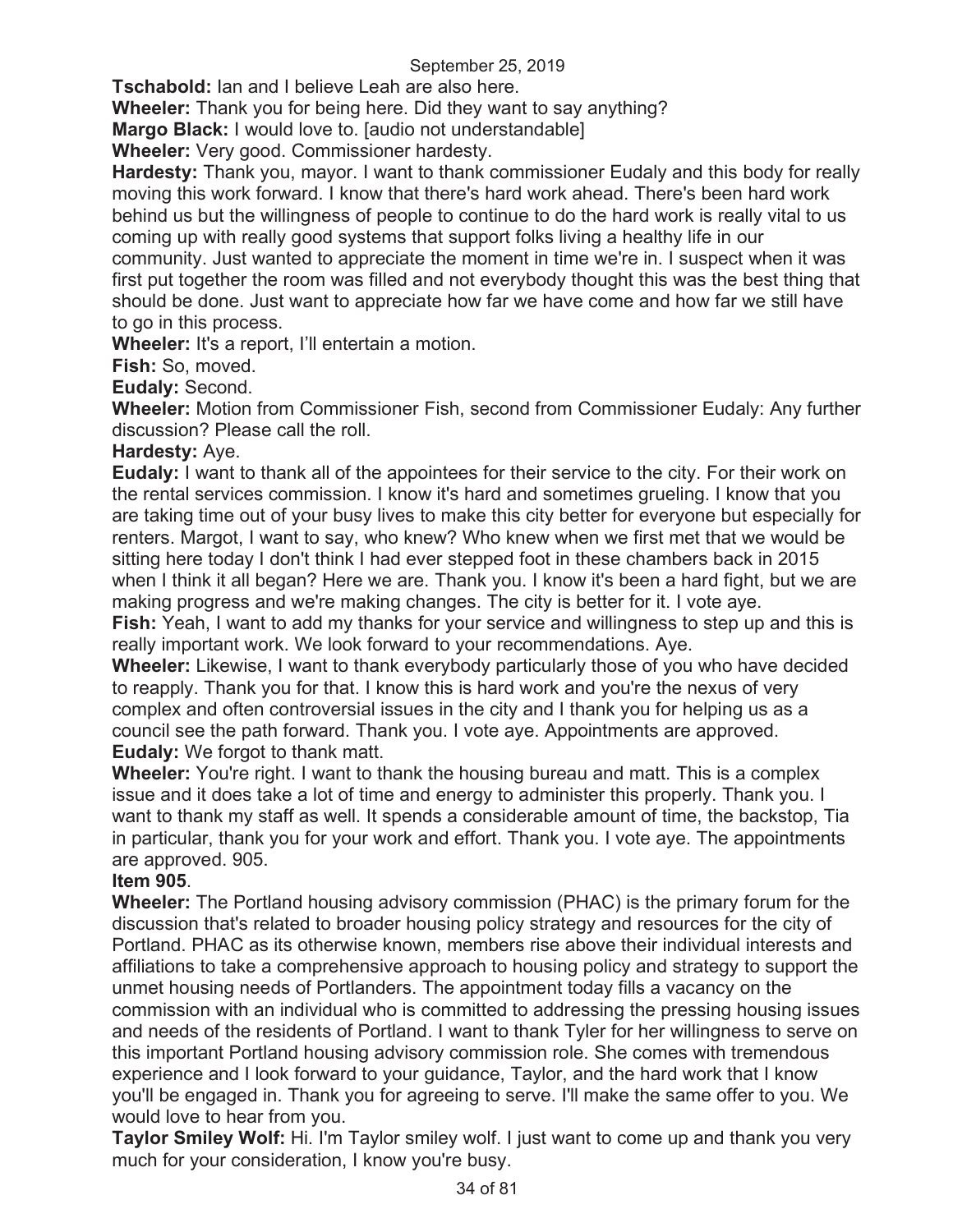**Wheeler:** Thank you. Any further questions? I'll entertain a motion.

**Fish:** So, moved. **Hardesty:** Second.

**Wheeler:** We have a motion from commissioner fish, a second from commissioner hardesty. All in favor? Wrong meeting. Karla, please call the roll.

**Hardesty:** Welcome. I'm looking forward to you adding value to the hard work that's already taking place. Thank you for your willingness to serve. Aye.

**Eudaly:** It's great it see you in these chambers. I know you've been working hard on behalf of our community members for a long time. Now we get to have you here in Portland. So, thank you. I vote aye.

**Fish:** I want to acknowledge how impressive our appointee's bio is including stints as policy director for house speaker Tina kotek, policy analyst for Robert Reich and working at the delhams institute for social justice with a Master of Public Policy from U.C. Berkeley. We're fortunate to have you. Aye.

**Wheeler:** Thank you. She brings a ton of experience. I vote aye. Appointment approved. Thank you. Thanks, matt. Next, 906.

#### **Item 906**.

**Wheeler:** This is the city's annual agreement with prosper Portland that codifies decisions made previously as part of the 2019-'20 adopted budget. It authorizes the budget director to make amendments following council decisions typically made either in the fall or the spring supplemental budget process. In addition to budget decisions it highlights performance metrics and outcomes expected to be achieved as a result programs funded within the agreement. Joining us is Kimberly branam and director tori Campbell. Thanks for being here.

**Kimberly Branham, Executive Director of Prosper Portland:** Good morning. Kimberly branam, executive director of prosper Portland, joined by tori Campbell, our new economic development director, and tony Barnes, our finance manager. We appreciate the opportunity to discuss the 2019/'20 intergovernmental agreement for economic development activities. This IGA has been updated to reflect the city general fund budget allocation. Tony oversees the IGA with the city budget office and can help answer any questions that arise. I'm going to just briefly touch on our strategic priorities and roll of the general fund resources. Then I'll turn it over to tori to discuss the programs and anticipated outcomes. As you know our 2020 strategic plan guides our work towards building a more equitable economy in Portland. The IGA and our general fund supported programs largely focus -- technical difficulties. So, there's a visual. Imagine the visual that has our strategic plan.

**Fish:** Karla, do you know why it keeps popping back? **Moore-Love:** Laptop? Is it showing on the laptop? **Fish:** No.

**Branham:** Council is familiar with our strategic plan but the IGA focuses on our business development, technical assistance, community capacity building and work force training efforts with the goal of increasing access to quality employment, fostering equitable welt creation and supporting the capacity of our partners in this work. More specifically our economic development programs include four major business lines. This graph shows those programs from top to bottom inclusive business resource neck works. [audio not understandable] neighborhood prosperity network and venture Portland. Traded sector business development as well as nontax increment funded community development programs. You'll see the associated prosper Portland staffing levels and the composition of program funding including city general funds, cannabis funds, federal community development block grant funding and enterprise zone community contributions. The IGA covers the general fund and cannabis fund portion for a total of \$7.6 million in funding.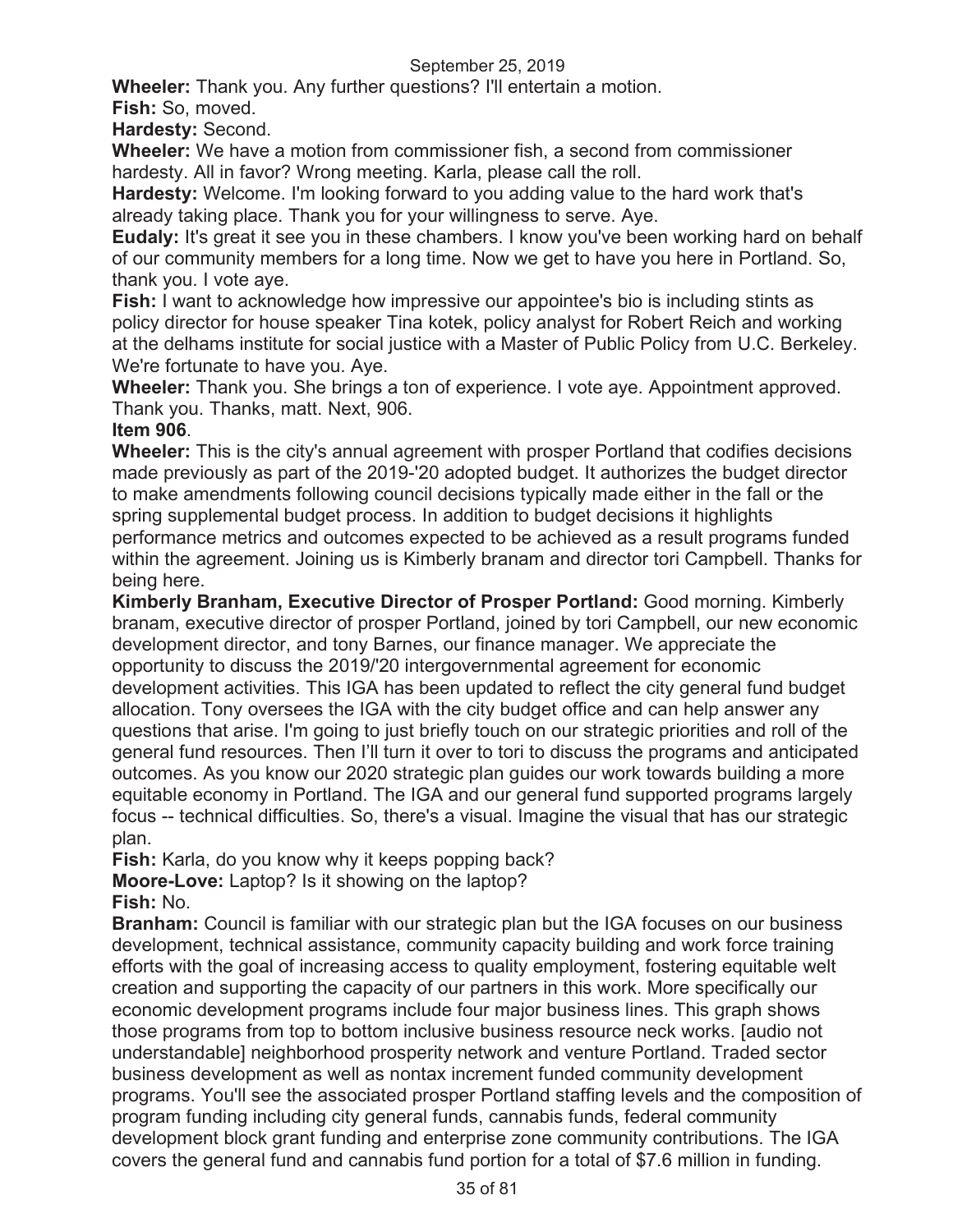**Hardesty:** Can I ask a question? Thank you, Kimberly. My question has to do with the work force development. We have in your IGA a contract that would be for adult work force development with the participants having incomes 50% below area median. How does that support or differ from what work systems, Inc., does.

**Branham:** Great question. We administer these funds actually through a partnership with work systems. So, we -- tori can talk in more detail, but we have an agreement with work systems. They put out the request for proposals, they report to us on what is happening within each of those contracts and how many providers?

**Tory Campbell, Director of Economic Development for Prosper Portland:** There's 12 providers.

**Branham:** 12 providers. We make sure we're collaborating on things like the work force navigators which ensures there's particular navigation work force navigation happening within the neighborhood prosperity initiative network. But largely this is a program that is administered by work systems.

**Hardesty:** Did you want to add anything?

**Campbell:** That's it. Good for now.

**Hardesty:** What's your pleasure? Would you like me to hold my questions until you're done?

**Branham:** I think so. Tori will probably answer some of the questions that I anticipate. **Hardesty:** Go ahead.

**Fish:** At the moment the question was asked, Kimberly, you told us how much general fund dollars were being invested. Could you say that again?

**Branham:** How much general fund dollars were being invested within Workforce?

**Fish:** No, No, Just in terms of the economic development program.

**Branham:** \$7.6 million.

**Fish:** \$7.6 million of general fund.

**Branham:** And cannabis funds. Yes. I want to recognize before I turn it over to tori that these are precious resources not restricted to the 15% of the city within a tax increment finance district or to the capital development that tif has as a requirement. We are extremely appreciative of your allocation of these resources to prosper Portland and with that I will turn it over to tori. Thank you.

**Campbell:** Thank you, council. Mayor. I'm just going to take a few moments to go through some of the high level elements of each of the programs. I'm going to start with the inclusive business resource network. Within that network we have 16 partners that deploy over 65 practitioners throughout the city that are providing both culturally specific and culturally responsive small business technical support. Last fiscal year they served almost 1,000 clients with 70% being entrepreneurs of color throughout the city. Also, within that work there's a particular highlight we want to note within our cannabis pilot program. We're now entering our second year. The first year taught us a lot. I believe there were unique successes with two businesses provided \$30,000 each. They saw notable stabilization of their business as well as sales. One increased their sales by 143% within four months after receiving these grant dollars and-ing their first employee. The other was able to increase their sales 13% over the span of the year. We recognize this is still a necessary program for an industry that is in its early beginnings and we want to ensure entrepreneurs of color have an opportunity to take advantage of this emerging industry and market. The next program is our

**Hardesty:** Excuse me, I'm sorry. I was going to hold my question. Which particular program?

**Campbell:** This is with new leaf.

**Hardesty:** No, no. I'm sorry, what particular one of your economic development programs actually supported these two businesses?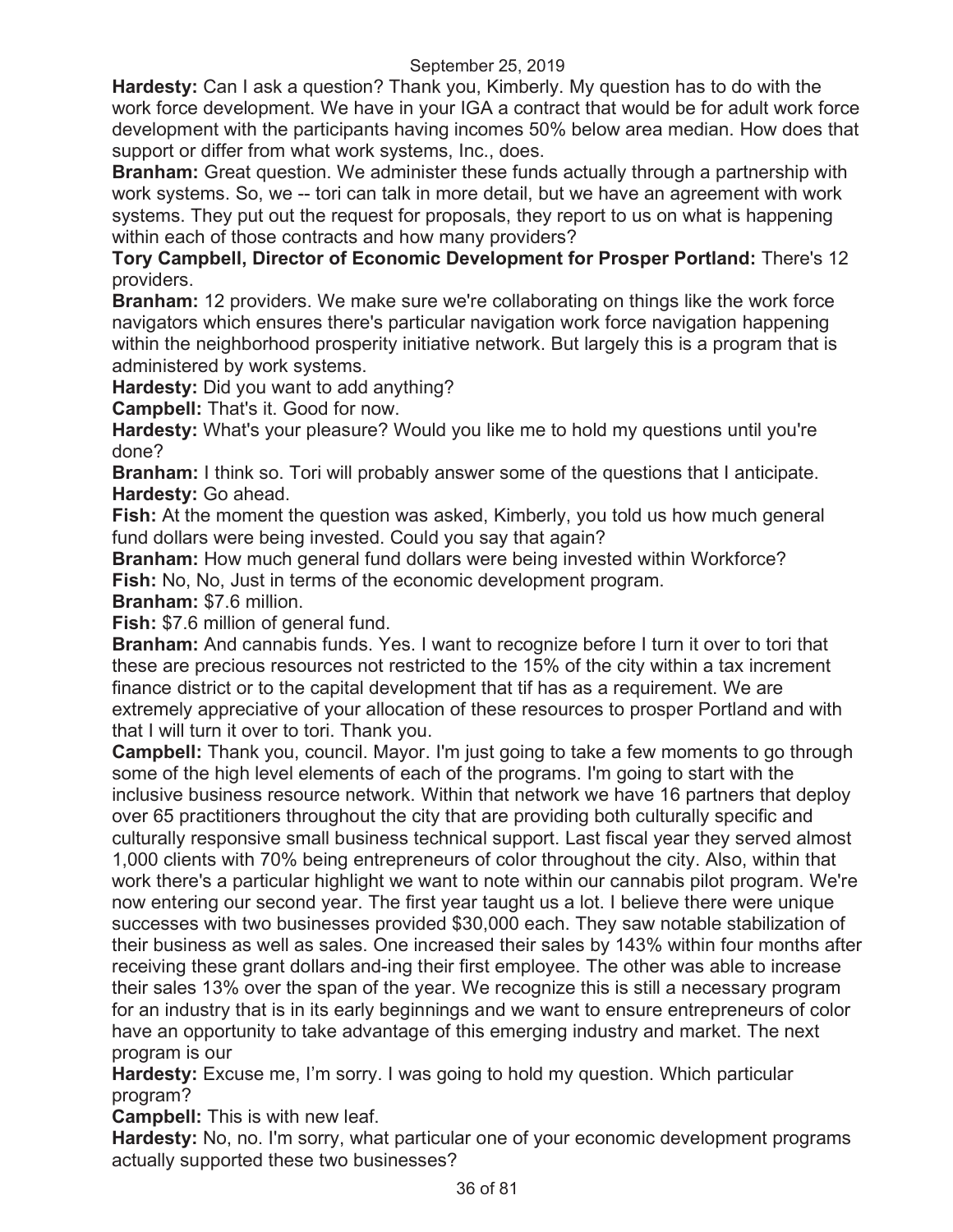**Campbell:** It was within our inclusive business resource network, the overarching program. The provider was the new leaf project.

**Hardesty:** Thank you.

**Campbell:** The next program is our neighborhood prosperity network and it's comprised of seven community organizations with full-time staff. They are charged to really drive community development with respect to both planning and implementation of localized economic development opportunities within those respective communities. Also, within our neighborhood prosperity network there are additional dollars that have gone to the old town Chinatown neighborhood association to support that ongoing work in terms of their action plan and building capacity within their organization. The next areas are work force which we touched on a little bit but there are 12 providers that we fund through work systems to provide support and help navigation of underemployed or unemployed citizens within our city with attention on providing opportunities for young adults in terms of developing skills to enter into a career path. Last year we served over 2415 through that program through the initiative and working with work systems, Inc. The next and last area within our entrepreneurship and community economic development is venture Portland. Venture Portland serves a complementary role within our network. They are strong and necessary and essential role to support the volunteer run business associations throughout the city. Want to transition over to talk about the other side of the shop, our traded sector. Before I jump into the specifics around a cluster business development, we are excited to get to a place where we have revised our action plan for clusters that weave in equities. In many respects the first throughout the country. The mantra is the goal within this action plan is to help businesses become more inclusive and to help inclusive businesses grow in the city. The work that is happening within our cluster industry as an example is over 350 businesses are served on an annual basis. Those businesses 80% comprised what we call small businesses, which is 50 employees or less. I think that's important to note that small businesses truly are the engine of our city. Also, some of the signature programs as well as individual supports that are provided within our four clusters which are athletic and outdoor, technology and digital media, green cities, and manufacturing. Supply chain diversification, helping businesses learn to connect locally with one another in terms of growing their business and keeping those dollars in our city as well as strengthening their foothold in their respective industries. We have peer to peer mentoring which allows business and owners to learn from one another to help them scale and grow. Lastly working with trying to diversify companies such as tech town in work around diversifying the tech industry won our city. Other programs is our Portland means progress, signature initiative of the mayor, helping to call businesses into this place of active engagement to solve thornier challenges and unique opportunities for a stronger business to business opportunities for our entrepreneurs of color as well as creating opportunities for companies to work on and really strengthen make their culture healthier so it's a focus on diversity, equity and inclusion. Lastly creating really important experiences for youth whether through internships and other ways to help them have a better sense of direction they want to take in terms of their career path. The next program I'll focus on is greater Portland, Inc., gpi, really is the entity that helps with recruiting businesses to the city of Portland, telling unique story why Portland is a great place to do business and have a community minded approach of how you consider that work. Last but not least is the Portland film office, which is currently housed in prosper Portland. Again, both delivering on helping just the permitting process but also to nurture the vibrant and growing and emerging community of creatives within our city interested in engaging the film community. The next area is our community development so there are several programs and initiatives that we are currently charged to oversee and support. The first is the hill block. That's actually been renamed to the Russell and Williams project, but when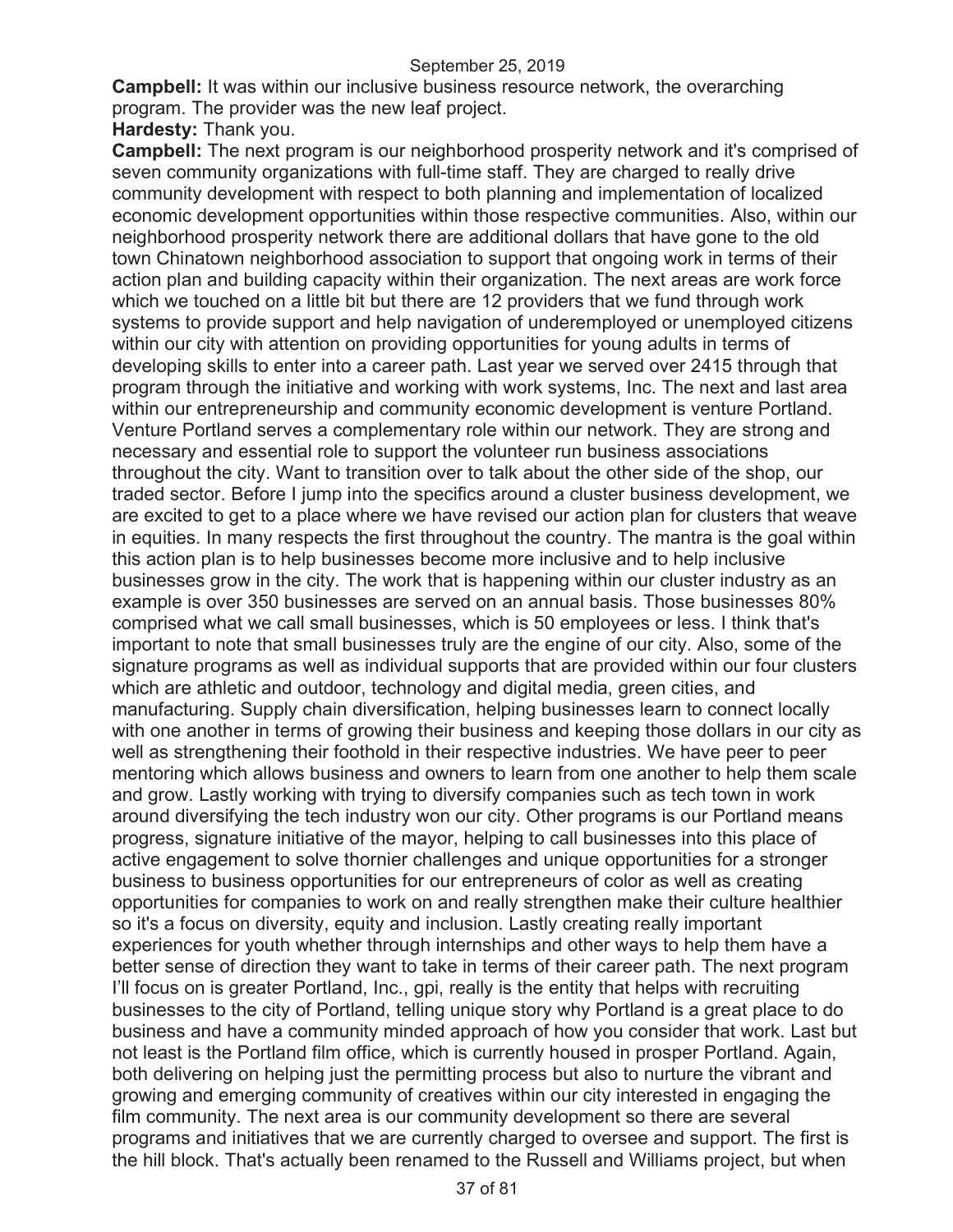we ran through our budgeting process this past year, we had it presented as the hill block. I wanted to state that change. It's been awarded \$100,000 to help with the working group in community planning and development of its work. These resources have been matched by the Meyer Moore Trust, also supporting community engagement. Next we have the cully tax increment finance district. \$50,000 was given to support the cully community on a community driven tax increment financing district expiration. This is a new model where we really want the community to help lead and drive both prioritization of resources and consideration of them. Responding to their request, which is unique and important. The next is the Albina vision. Dollars were provided of \$75,000 to help the trust really begin to do the community engagement that they feel is necessary in this phase of the overall vision. The next was the \$100,000 that was given to the James beard project. It's a onetime general fund discretionary to helps the James beard market do program design and determine some of the pre-development designs for a location. It also was given to help refine the business model of the market ensure that the market remains sustainable. Last but not least, want to highlight there's a brown fields administration. This is a carryover. **Fish:** Can you hold this slide for a second? I want to make a couple of comments if I could. We're going to lose the slide and I don't want to interrupt your flow. Colleagues, I continue to be very impressed with the Albina vision, but I don't think it's going to get traction over time unless we create a new legal structure for it. Mayor, perhaps in your second term we can approach that. I think redevelopment of this kind looking at how other cities have done similar things; I think requires a different legal structure and I'm going to continue to press prosper Portland in that conversation. The James beard public market during my ten years has probably had a dozen or so different homes that have been, and they used to have a champion named Ron Paul. I don't know where it will end up. It's a vision that a lot of people support. But the next I guess they are now looking at the innovation quadrant as a possible home. There's an enormous gap in terms of their ability to fund their vision. At some point we have to call the question on this and what our role is. Finally, on brownfield administration I'm very proud that we have invested in some work there. Our comprehensive plan assumes that we're going to focus on remediating over 800 acres of brownfields as part of our industrial land strategy. The legislature in two sessions has given us new tools. I will flag for you that I am learning it will be a very heavy lift to get the county to agree to use those tools. So, if we can't get concurrence on using those tax abatements, we'll have to look for some other tools to jump-start brownfields remediation because we have a lot. It's a big equity play. Senator Lew Frederick has been a champion here. We have the team to move forward on this but unfortunately, we don't have the tool in place, and without the tax abatement I'm afraid we'll have to look for another way of creating some incentives for people to take essentially dead land and turn into a public benefit. Just want to make those comments.

**Wheeler:** Commissioner Hardesty.

**Hardesty:** Thank you so much for that presentation. I appreciate the words of my colleague. If you'll leave that slide up, I actually hope that before we start talking about next year's budget that we do an assessment about whether the hill block project is working. I still finds it absolutely -- the outcomes not conducive to what the resources are that we're spending there. So, at some point we got to either say it's working or it's not. If it's not working, please tell us what we need to do. The tif district, I don't know anything about that. I trust the right people are engaged in that project. Albina vision is three or four people's vision and I'm concerned we're moving this along as if it's a real thought out, thoughtful community engaged process when in fact it's only been a few people at the table and they have not been able to articulate to me yet what their plan is. James beard you've already spoken eloquently about that and again, I just think that if these are -- if people have these visions and they can't figure out how to pay for them I don't know why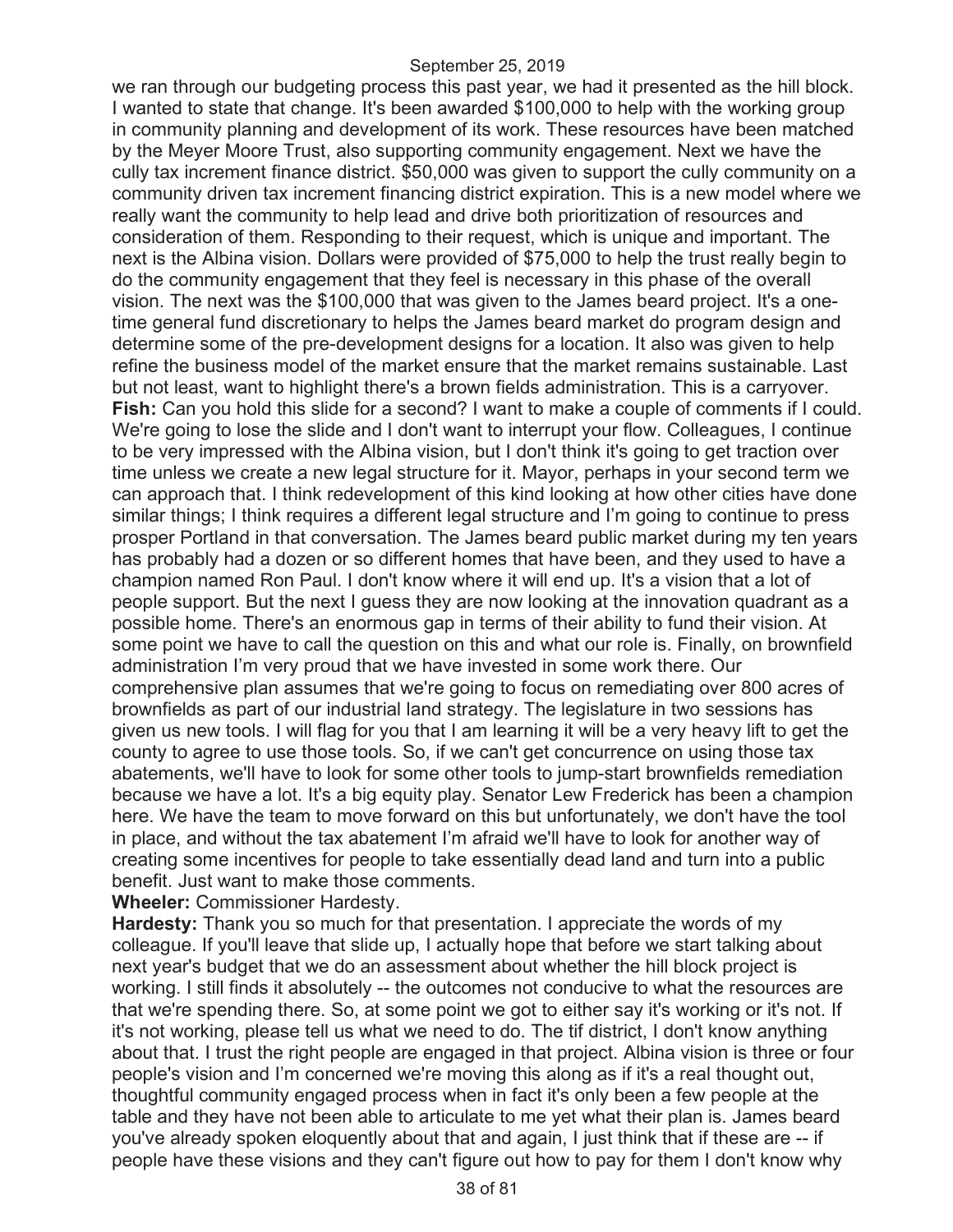we get stuck with trying to help them figure out what the vision is and how to implement it. I think at some point we have to say after a couple of years, hill block is a great example, I'm done with that project because I see no outcomes. If there are maybe I have totally missed them. The handful of people who benefited I feel when we come back and start talking budget, there's got to be some movement, or I don't see how you're going to get support for it.

**Branham:** Thank you. I can speak to the cully tif district (tax increment financing). It's really an exploration. There are seven community organizations who came forward with a proposal to prosper Portland staff which includes two of the neighborhood prosperity initiative districts. Cully boulevard alliance as well as r42nd as well as NAYA and Hacienda and Verde. I'm sure I'm forgetting folks. There's a consortium, who are proposing to have a conversation with the community about a community centered tif district that would focus on anti-displacement and this is not a rhetorical conversation where prosper is coming forward saying would you like to have a tif district but really we know that it's going to happen already. This is really a community driven approach where the community is talking to the community about whether this is a tool they want to see in their neighborhood. So, we are playing a supportive role. Metro recently allocated \$150,000 to help with this as well. The \$50,000 that you see here will help with some of prosper Portland's staffing and administration, but it really is an open question as to whether this is something that comes back as a recommendation to city council. More to come. **Wheeler:** I'll speak to the hill block. That's something I have been personally engaged in. There is a group of maybe 30 people from the community, what we're paying for is facilitation. I agree the process has been -- well, it has in a sense been challenging. There's a lot of history, obviously, wrapped up in this particular block. It's more than just a development project. It's also a statement about the community. It's a trust building exercise in some regards. And having attended a hill block meeting a few weeks ago I feel like there is forward momentum. I agree with you I don't think it's an endless process that we want to engage in, but I do believe that there is that trust being built, and I do believe there's a vision formulating in the community. I do believe that they are at a way point in their development process and they agreed to meet in November and call a very specific question. I look forward to being able to show this council in the spring as we do engage in the budget process that these dollars have been well spent. I'll vouch for it as of today. The people around that table.

#### **Wheeler:** Commissioner Fish

**Fish:** Thank you for your forbearance. Is that the end of your presentation? **Branham:** We just have a slide that summarizes at a very high level in the IGA there are a lot of metrics that we'll be reporting on and you'll see those metrics as part of the budget process. I think tori wanted to highlight a few.

**Campbell:** There's a couple of important ones. They are all necessary but just the time we have which is short. An example some of the things we're aiming towards wanting to hit that 900 unique business service points which continue to focus on 75% whom are identified as entrepreneurs of color. We also the goal is to create a 1,000 middle age jobs through traded sector business development, which requires public benefit agreements that increase the likelihood of diverse hiring. One more, just for this interest, all these metrics really are critical to the overall goal. Really wanting to have 2,000 youth and adults receive assistance with job training and career support with 60 percent of adults advancing into employment over a year period and 65% the youth advance not guilty employment or postsecondary training within that same period. These are the metrics that are guiding us. **Hardesty:** Thank you very much. That was going to be my question. I think you have some lofty goals for this year. It's always great to stretch. But I also wondered, in some cases, how realistic it was. For example, when you talk inclusive business resource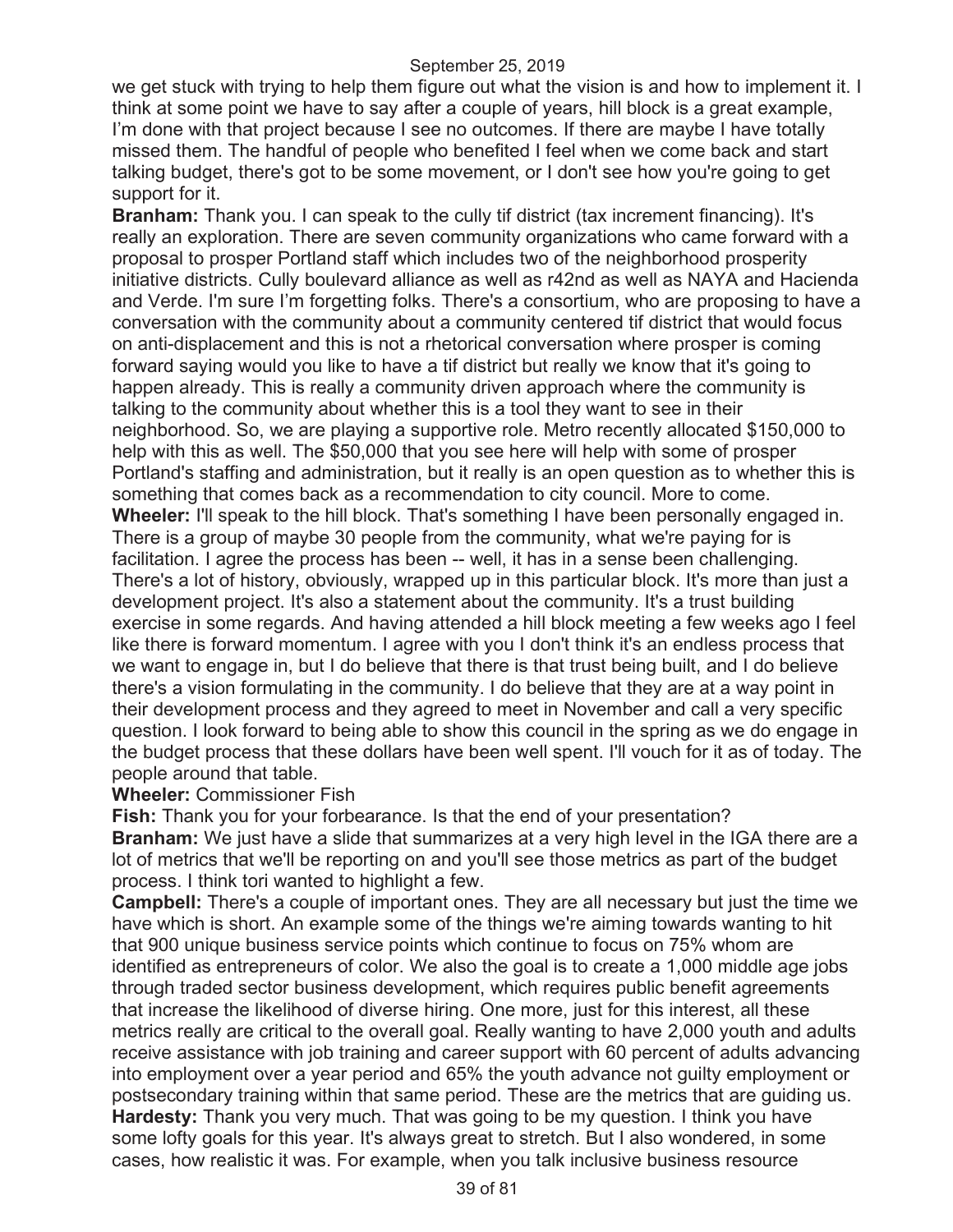network and you say that we're going to have a thousand strong and stable businesses in five years, but you have 16 partners today, but the plan is to get to 400 before the end of the year, right? That to me seems like that's like very optimistic. I don't know your business as well as you do, so that's just a question that I'm putting out there. The other one is the cannabis fund grants. Who gets that money and for what?

**Campbell:** The first one they are definitely lofty goals. Over five years they are ramping up each year. The first year the numbers weren't where we wanted and each year we're growing in terms of overall marks of stable businesses. You're right, we're monitoring that as aspirational but at the same time shooting for that in the years to come, we'll have a better sense of how close we are. The second question around the grant dollars, new leaf is the one that administers the grant program and they have identified in particular making sure because of cannabis dollars were intended for particularly entrepreneurs of color, even more explicitly that they be really targeted or focused on I should say African American entrepreneurs within the cannabis industry. Last year, our pilot program, in terms of those grants the two businesses were African American business owners within the cannabis industry.

**Hardesty:** They got 60,000 as compared to the amount of money that was accessible. Is this intended to support African American owned cannabis shops or people who want to open shops that have been negatively impacted by prior cannabis policy? **Campbell:** It is. Yes.

**Hardesty:** All right. I'll be asking very specific questions when you come back each year about who benefited from those dollars and what have been the outcomes of those dollars. I think what I saw last year was there was money distributed but the percentage that actually wept out the door to those businesses was significantly smaller than the resources that you had.

**Campbell:** Correct. I think it was 150 last year and of that number I think -- 160. 100,000 went towards support of administration of the program, which was new leaf project. **Hardesty:** 100,000 went to support administration when it was 160,000 total?

**Campbell:** And to develop the program. There was a variety of things within it. Some of it did include supporting staff.

**Hardesty:** Thank you.

**Wheeler:** Do we have public testimony on this item?

**Moore-Love:** Are they done with the PowerPoint yet?

**Moore-Love:** Yes, Diana.

**Wheeler:** One person. Thank you for your presentation.

**Wheeler:** While Diana is coming up, I'm going to move items 907 and 908 to the beginning of this afternoon's schedule because we had an item canceled on the afternoon schedule. Hopefully this will help us catch up with a bit. Good afternoon.

**Diana Ogaz Gutman:** Good afternoon, mayor, commissioners. I'm a little -- my name is Diana. I'm a little perplexed with this item regarding prosper Portland. There's a lot of -there's a lot of questions. I'm sitting here listening to the presentation and although there were a lot of words thrown out there were not enough clarifications for myself. I wonder for those who are watching online or listening at home who have never heard this before, what are they learning for the first time hearing this presentation? There seems like there's good -- there's good in it. It's supposed help prosper Portland. That's in the title itself. But there was a lot of things. I do thank you for the clarity for the [audio not understandable] I think that having focus with anti-displacement in communities that's very important. That was something specific that gave me a general idea of what this is about. That is a great thing. But there are a lot of things said today that did not give enough specifics. There were also a lot of things that presented concerns for me as a resident here in the city of Portland because these are monies and resources being allocated that if there is not a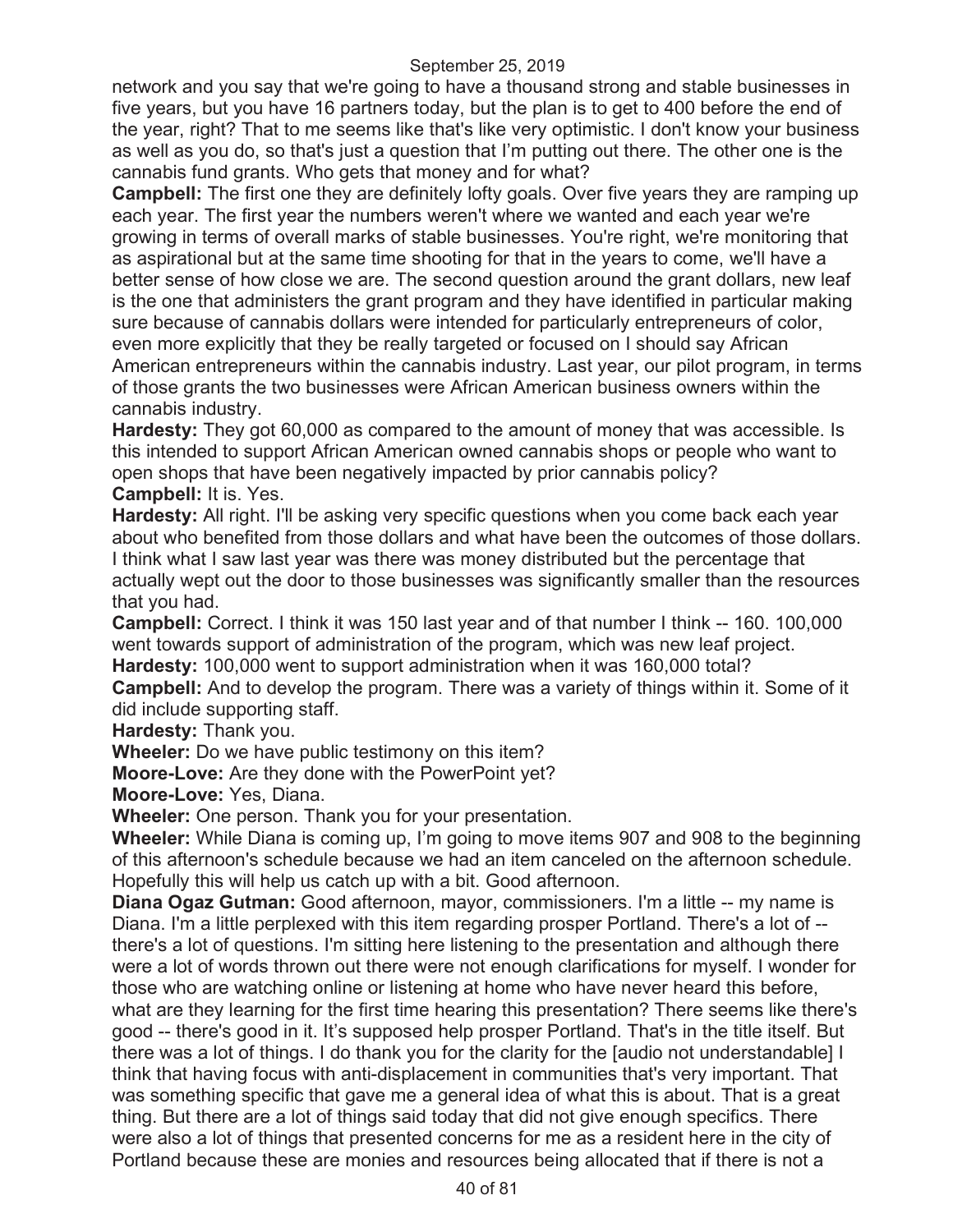traffic flow, if there's not a proper explanation of where this money is going it makes me wonder, this could be going to other resources. This could be going to helping provide the bridge that is going to be --

**Fish:** Let me just clarify something. Maybe we need to do a better job of labeling things. This was all discussed and agreed to during the public budget process.

### **Gutman:** Okay.

**Fish:** There were extensive hearings. There were presentations. There were debates among colleagues about budget. This came out of our last budget. All we're doing today is authorizing an intergovernmental agreement which allows prosper Portland to spend the money. Today is not the day they were called to justify the spending. Council already did that through the budget process and maybe we, this is not clear, authorize an intergovernmental agreement. The public process and the debate has already occurred. The questions we had off the slides are not actually directly related to the presentation today but since we had an opportunity to put some markers down around the next budget cycle we did.

### **Gutman:** Okay.

**Fish:** I want you to know that that's where this was debated and discussed. Whatever confusion you have about this limited amount of general fund dollars that drive economic development, we welcome your full participation during the budget process where we decide what is the allocation and for what purpose.

**Gutman:** Okay. Thank you.

**Wheeler:** Commissioner Hardesty

**Hardesty:** Thank you, mayor. Thank you, commissioner Fish. I was going to jump in, but commissioner Fish beat me to it. For me I guess I'm just affirming that we have a vision about where we're headed. Right? So, my questions are really based on what we know today what are we going to do as we come and start the process again for next year's budget. Right? Because some of these projects have positives and negatives as you have heard today. Some of us have different perspectives about who is really leading the charge, whether it's really a community driven effort or whether it's something that government is just like putting resources into because a couple of people think it's a good idea. I appreciate your questions but just know this is really about making sure that for me personally that I have the marker down so I can hold people accountable for what they say the outcomes are they are looking for.

**Gutman:** Okay. Thank you for the clarity. I really do appreciate that. I don't think I have anything left to say.

**Fish:** Thank you for being here.

**Wheeler:** Karla, call the roll.

**Hardesty:** Aye. **Eudaly:** Aye. **Fish:** Aye. **Wheeler:** Aye. **Wheeler:** The ordinance is adopted. 909, please.

### **Item 909**

**Wheeler:** BDS's offices are generally located at the 1900 building. This is property that is co-owned with PSU, Portland state university. Over the past decade the bureau of development services experienced unprecedented growth in workload and staffing needs and since the 1900 building was at full capacity bds so the approval from council to execute agreements for office space at the building known as the Jacobs center. In 2016, 2017 and 2018 the council authorized the bureau of development services to lease office space at the Jacobs center. Today they expect demand for services to continue to remain high and requires space sufficient to maintain existing staffing levels. The bureau of development services wishes to continue leasing office space at the Jacobs center. The office of management and finance and the bureau of development services have assessed the bureau of development services space needs against the availability of space already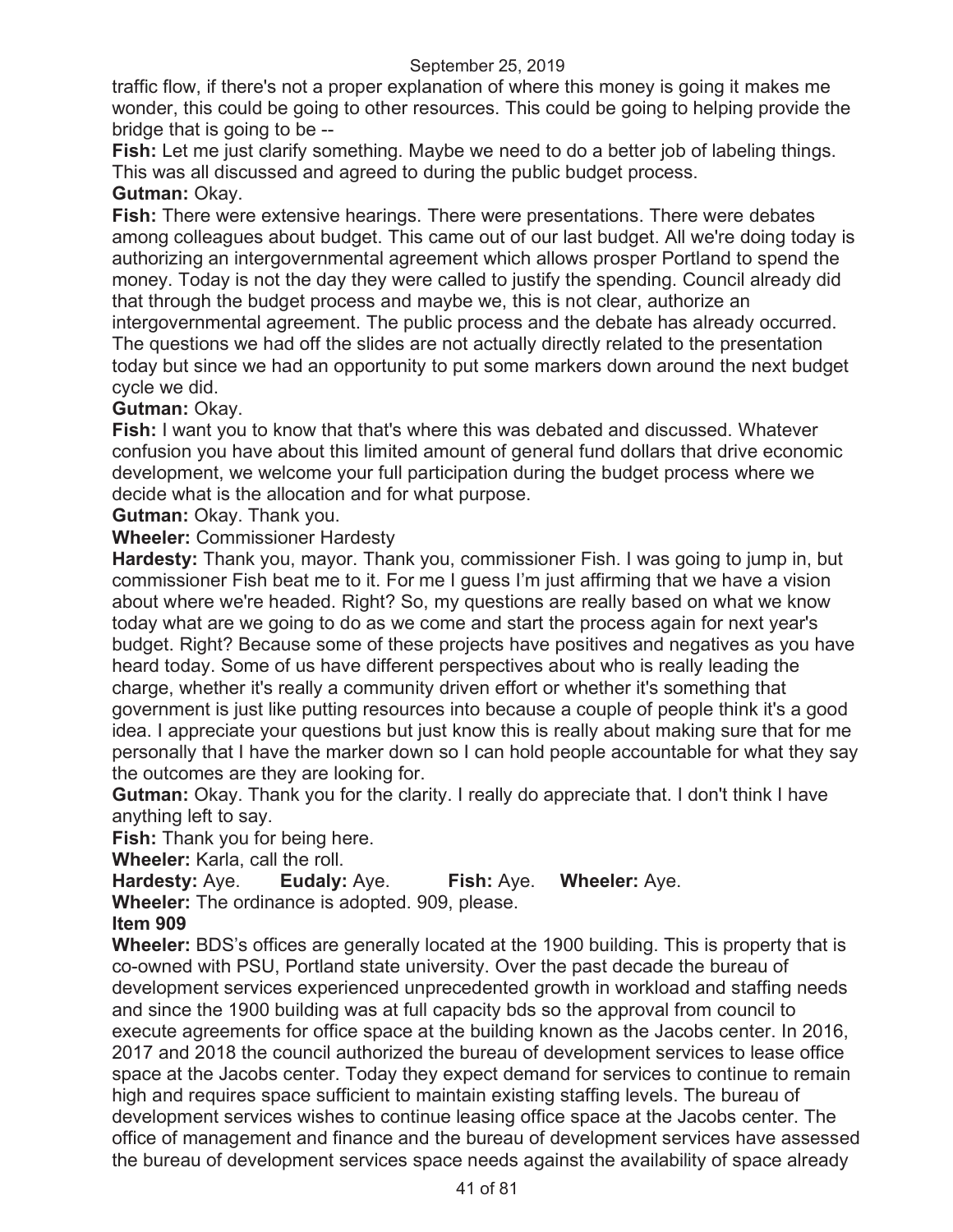existing in city owned facilities. There are no viable options within the city owned facilities to provide sufficient space to accommodate the needs of bds, so they are here today asking for us to approve this extension of office space. Good morning. Good afternoon. **Pauline Goble, Property Manager for the Office of Management and Finance:** Good afternoon; mayor, councilors I'm Pauline Goble, property manager in the office of management and finance. I'm joined today by Elshad Hajiyev, with the bureau of development services, the business operations and financial services manager and I'm a property manager in the office of management and budget. We're here to request authorization to execute a lease amendment with 2020 Portland Oregon LLC for the office space at the Jacobs center. Currently the bureau of development services occupies almost 40,000 square feet at the center on three different floors under two different agreements. The first agreement is a lease with the building owner, 2020 Portland owner LLC. That expires in October of 2022. That portion of the first floor and a portion of the 6th floor at the center. Bds also occupies under a sublease with Premera blue cross the 10th floor of the center.

**Wheeler:** I don't mean to interrupt you, but my guess is all council members have been briefed on this. Maybe it would be best to answer any questions people have. Is there any public testimony on this item? Commissioner Hardesty.

**Hardesty:** Thank you Mayor, I just have one question, why are we extending the lease to 2024 when it doesn't expire until 2022. Aren't we anticipating economic downturn which means that you would need significantly less space than you have today?

**Goble:** So, I believe that the answer to the question is that for extending the first floor, so part of the negotiations with the building owners is they didn't want all of the City leased space which is almost 40,000 square feet expiring at the same time. So in order for us to extend the 10<sup>th</sup> floor space that they are at, which they needed, for a short term, we agreed to extend only the first floor of the space for an additional two years, and I think BDS determined that that space was the most viable to be needed for the next two years. What it houses is the Portland Online Permitting System, POPS, and it has bureau training. So that is my understanding.

**Elshad Hajiyev, Business Operations & Finance Service Deputy Director for the Bureau of Development Services:** Correct. The first floor is most valuable to us. It really has the large conference room that the entire city is using. So that's why we are extending it for another two years.

**Hardesty:** The first floor space but you're also increasing the cost for the other suites. **Hajiyev:** That is correct.

**Hardesty:** 3% a year.

**Hajiyev:** That is right.

**Goble:** 3% is a normal and customary increase every year for rental space so that would be something that would happen no matter what.

**Hardesty:** Thank you.

**Wheeler:** Any public testimony on this item?

**Moore-Love:** Maggie left.

**Wheeler:** This is a nonemergency ordinance, moves to second reading. Thank you. 910. **Item 910**

**Wheeler:** Could you also read 911 and 912.

**Wheeler:** Very good. Colleagues, thank you. First of all, to the housing bureau and to the community and industry stakeholders who assisted in identifying technical clarifications, which were needed, with these changes, the housing bureau is prepared to begin its rulemaking process and work with community groups to create training, opportunities for renters, landlords and case managers to learn about Portland's tenant protections. Thank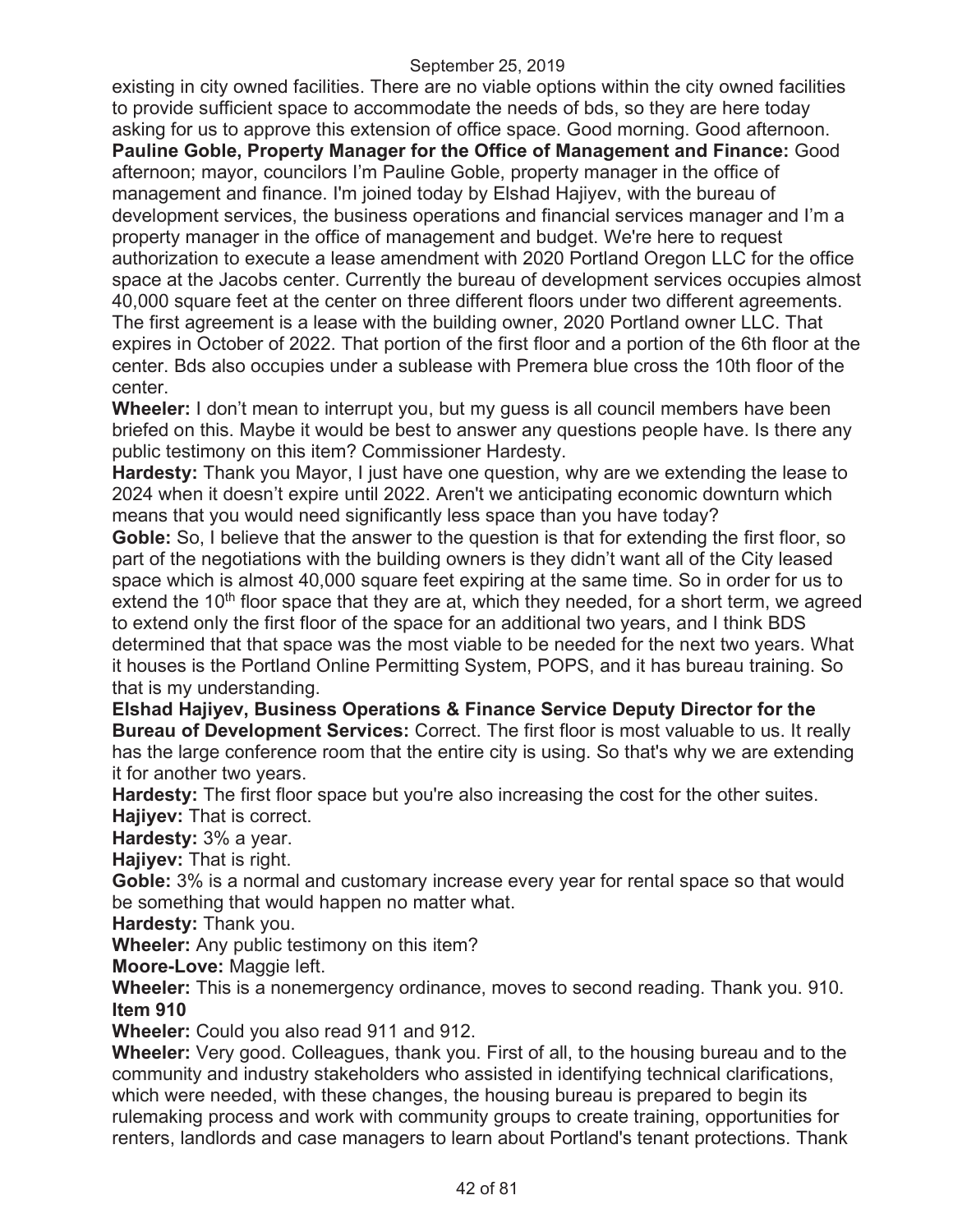you all for your continued work. We have Matthew Tschabold here. Good afternoon, Matthew.

**Matthew Tschabold, Policy and Communication for the Portland Housing Bureau**: Good afternoon. Matthew Tschabold for the record. Briefly, there are three areas of local law around landlord/tenant, owning rentals with regard to register, leasing regarding application and screening rules and security deposit rules, and the mandatory relocation assistance at -- when modifying or ending a tenancy. So, the changes -- tenancy. So, the changes today are technical in nature primarily so with regard to the application and screening code, there are a number of clarifications in terms of terms and definitions around what the language use described regulated affordable housing and regulated rents. And I think the one substantive change was a request that came from council members when this ordinance was originally discussed, which had to do with the ADU Extension where an -- there's an ADU. Extension for the landlord living in the main home and renting out the ADU or living in the ADU. And renting out the main home. On security deposits, again, some more language alignment with ORS 90 and the rest of local landlord tenant law in title 30 as well as providing clarity around using the terms fixture as appliances, equipment, or personal property consistently through the entire code section. And then getting the bureau rulemaking authority. What we have in the ordinance, the best practice from the city attorney's recommendation is to actually have it in the code itself is so we've added that provision as well. And then finally for both ordinances, the effective date is March 1st but that would effectively prevent the bureau from establishing administrative rules until March 1st. And so to ensure that there's clarity in the marketplace for landlords and tenants, we are requesting a change to give the bureau rulemaking authority immediately so we can begin our rulemaking process and that we will make the -- go through a 90-day process to make administrative rules so that the actor in the market and renters can be fully aware of what the supplemental rules will be. And then finally, for mandatory relocation assistance, this is a request we've had at a number of hearings that we've had with city council around local landlord/tenant law. It has to do with the current language in the a.d.u. Exemption. Would only exempt a landlord if they live in the main home and rent out the a.d.u. But not the reverse. So, this is a modification to allow the landlord to either live in the main home and rent in the a.d.u. Or rent out the a.d.u. -- live in the a.d.u. And rent out the main structure.

**Wheeler:** We as a council directed you to is list input both from industry groups as well as community stakeholders. Can you describe that process for us, please? **Tschabold**: Sure. So, we -- over the summer and formally engaged with renter organizations as well as property management industry associations, individual property managers, the rental services commission, housing Oregon, which represents the city's

affordable housing providers, and other interested stakeholders. **Wheeler:** And so, these are a compilation of -- this is a compilation of the feedback that

you received during that community outreach?

**Tschabold**: That's correct. So, we categorized the feedback into a few different buckets, one the bucket where the technical changes needed to occur in the code and in the second, the -- where the bureau could make the clarifications in administrative rule. So this is the first bucket in the clarifications and code to better clarify language for either landlords or renters, and then once we get the rulemaking authority officially, we can start the rulemaking process and some of the other feedback we have gotten for clarifications would be in our administrative rules. So, one tangible example of that, we were asked by both renter and landlord organizations to clarify some of the leasing and screening when a building a doing initial lease-up. So, they're not just advertising one unit but perhaps they're advertising 50. So that is not in this, because that is a clarification we can make in administrative rule.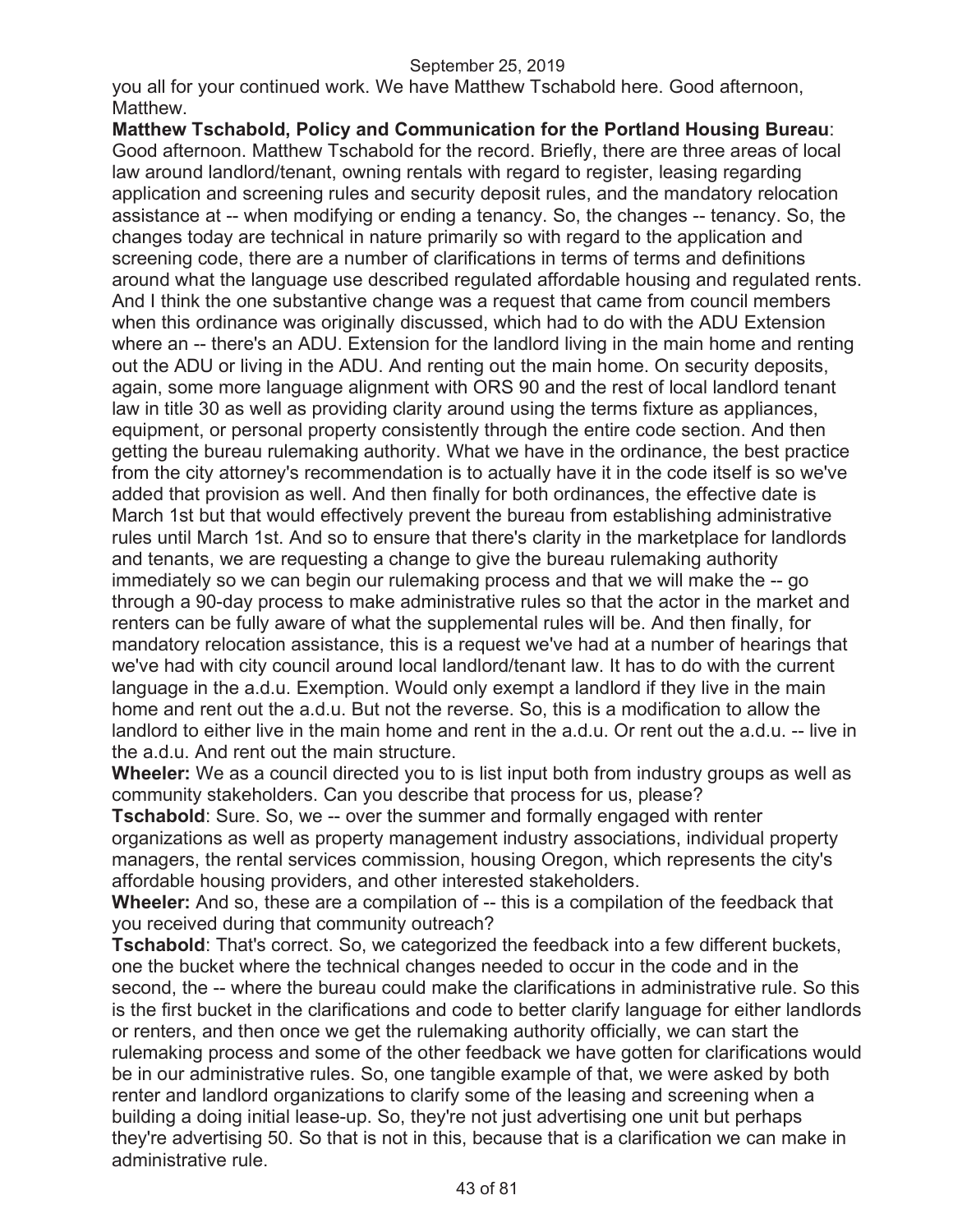**Wheeler:** Very good. Commissioner hardesty.

**Hardesty:** Thank you, mayor. I just have one question which is the definition of affordable housing, because what I see is that it says federal, state, or local government -- affordable housing by a federal, state, or local government is exempt. And I just think the clearer we are about what we mean when we say affordable housing, right, because we know people are paying extraordinary amount of money for rooms in people's houses. And so, I -- it would be great as we continue to move forward that we put a definition attached to it. Is it 60%, 80% of MFI? Are we talking federal poverty level? Are we talking, you know, Portland metro area? It would be really helpful if all these policies started having a definition attached to them.

**Tschabold**: We can certainly do that. We would define it as 80% and below and having a regulatory agreement with the city, the state, or the federal government, and we can make sure that language is consistent.

**Fish:** That's the part that is most responsive to her question, because I read that as federal, state, local that is social housing subject to a regulatory agreement operated or funded by government. And we've exempted that as a class. The -- and it's not with -- I mean, they each have different standards for what's affordable under what circumstances, but we have just said as a group they're not -- they're not covered. So -- but I agree that the term "affordable housing" is elusive and needs clarification, but I read this as exempting the government-sponsored housing. Am I right?

**Tschabold**: Correct.

**Hardesty:** Yeah, I did that too, but it was to my other point, which is -- we have to be clear about --

**Tschabold**: We can certainly maintain that clarity across all of these regulations and programs.

**Hardesty:** Absolutely. Thank you. Great.

**Wheeler:** Very good. Any further questions? Is there any public testimony on this item, Karla?

**Moore-Love:** She left.

**Wheeler:** Very good. Call the roll on 910, please.

**Hardesty:** Aye.

**Eudaly:** Since passing fair back in June, the housing bureau has been working diligently to wrap their minds around this ambition new code that handed over to them. I'm grateful for the ways in which the housing bureau and the mayor's staff have kept communication with our office open and have incorporated our feedback into these technical changes that strengthen the original intent of the code and provides needed clarity and consistency. We look forward to continuing the collaboration as the housing bureau works on the administrative rules and ramps up towards implementation. Thank you to Andreas Oswell, matt Tschabold, director Callahan and Tia Williams for all your work on this item. I vote aye.

**Fish:** I also wanted to just acknowledge for matt Tschabold that that was a very helpful and useful PowerPoint, and I appreciate the fact that it told the story comprehensively and then went into each of the various components. I think sometimes we struggle with understanding how things fit into an overall pattern. We hear that also from people testifying. So, a PowerPoint that lays the groundwork for sort of the whole big picture and then zeroes in on each of the components really walks us through things in a very effective way. So, I appreciate that. And I'm pleased to vote aye.

**Wheeler:** Thank you. Matt, thanks to everybody at the housing bureau for their hard work and TIC Over there. Thank you for your work on behalf of our staff. I vote aye. Please call the roll on 911.

**Hardesty:** Aye. **Eudaly:** Aye. **Fish:** Aye. **Wheeler:** Aye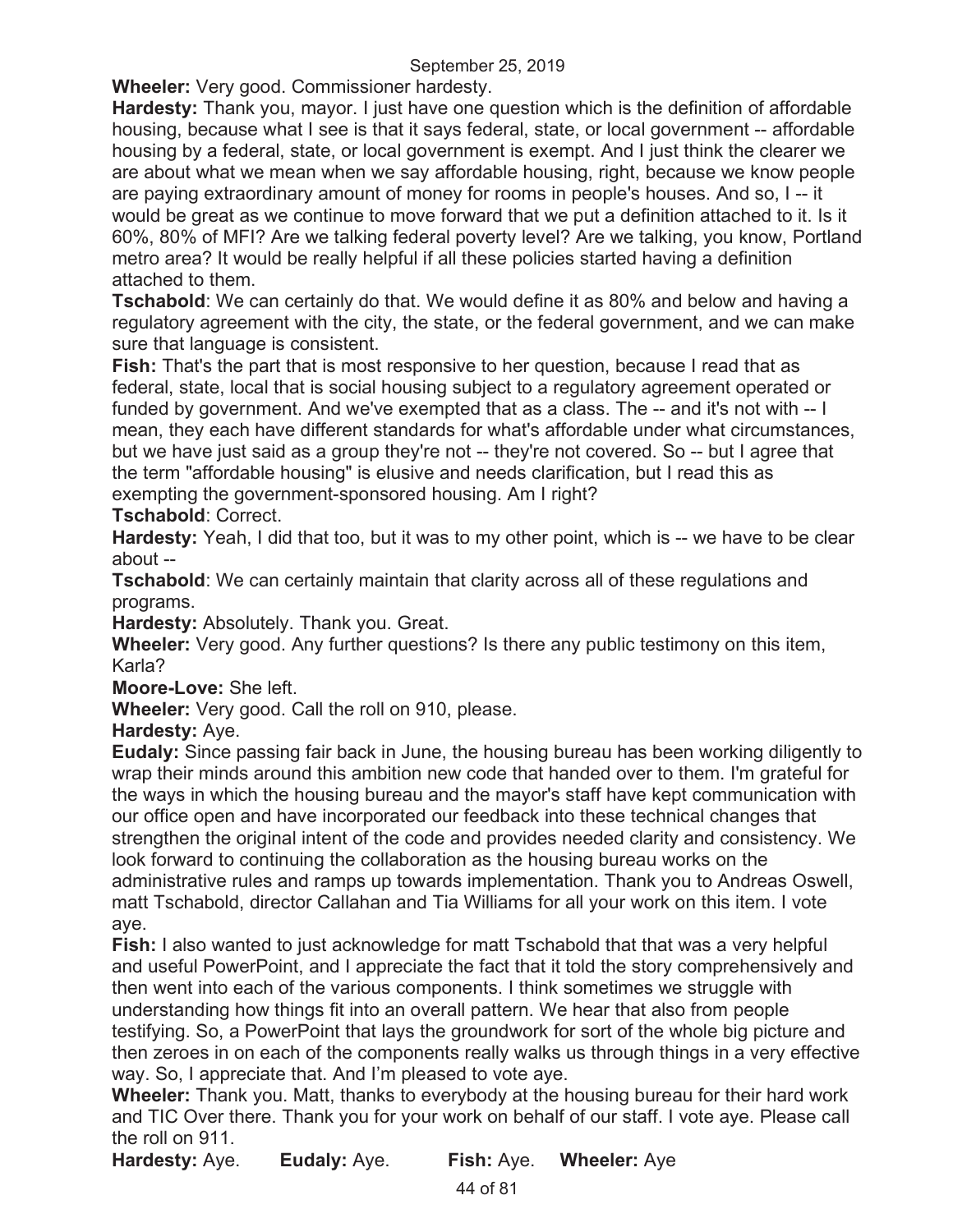**Wheeler:** 912 is the first reading of the non-emergency ordinance, moves to second reading. And we are adjourned till 2:00 p.m.

# **Council recessed at 12:41 p.m.**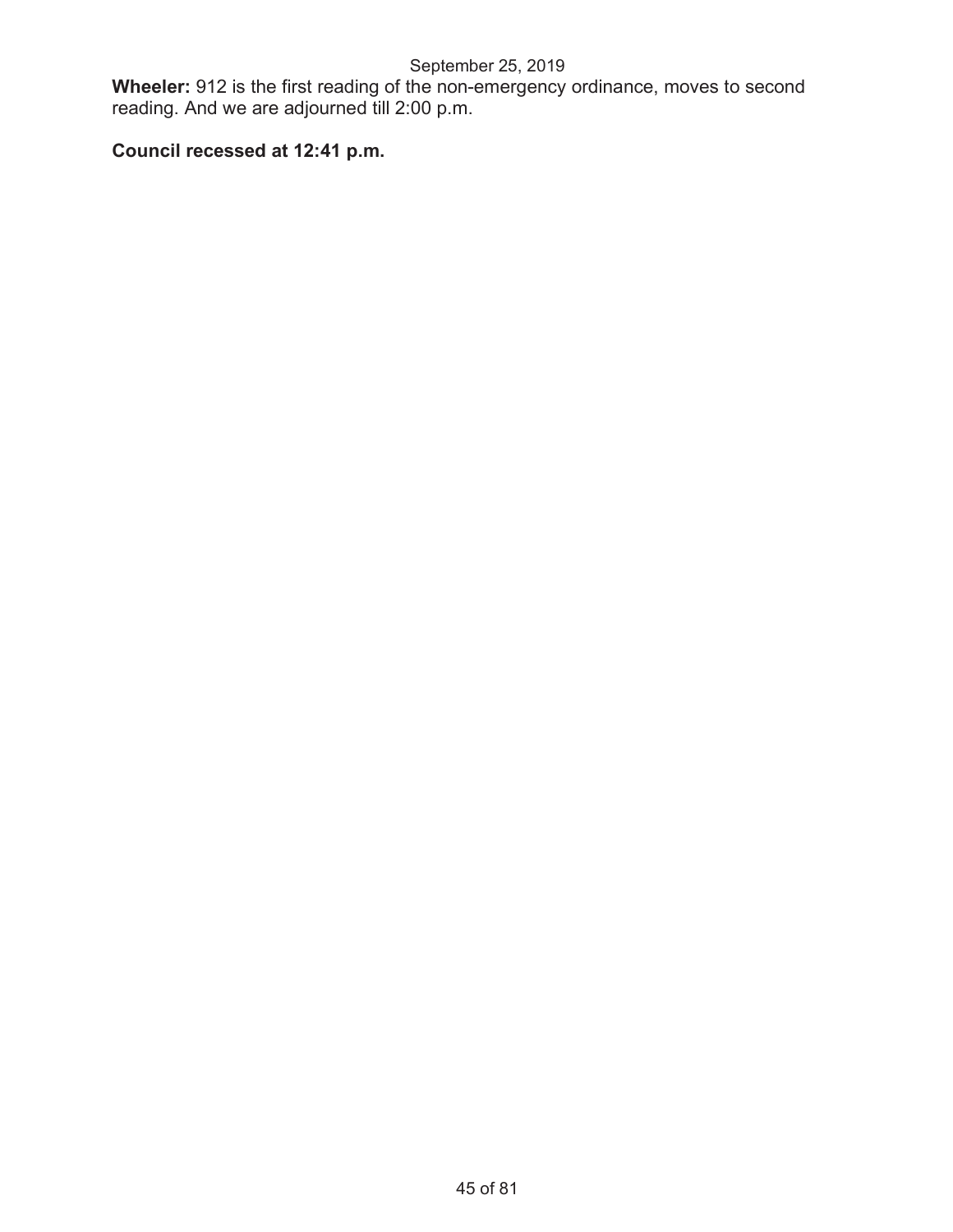### September 25, 2019 **Closed Caption File of Portland City Council Meeting**

This file was produced through the closed captioning process for the televised City Council broadcast and should not be considered a verbatim transcript. Key: **\*\*\*\*\*** means unidentified speaker.

### **September 25, 2019 2:00 PM**

**Wheeler:** Good afternoon, Karla. This is the september 25th, 2019 afternoon session of the Portland city council. Karla, please call the roll.

**Hardesty:** Here. **Eudaly: Fritz: Fish:** Here.

**Wheeler:** Here. Now we'll hear the rules of order and decorum.

**Karen Moynahan, Chief Deputy City Attorney:** Good afternoon, mayor. Thank you. Welcome to Portland city council. City council represents all Portlanders and meets to do the city's business. The presiding officer preserves order and decorum during city council meetings so everyone can feel welcome, comfortable, respected and safe. To participate in council meetings, you may sign up in advance with the council clerk's office for communications to briefly speak about any subject.

**Wheeler:** [whisper] Sorry.

**Moynahan:** You may also sign up for public testimony --

**Wheeler:** [whisper] Sorry.

**Moynahan:** On resolutions or the first readings of ordinances. Your testimony should address the matter being considered at the time. If it does not you may be ruled out of order. When testifying please state your name for the record. Your address is not necessary. Please disclose if you're a lobbyist. If representing an organization please identify it. The presiding officer determines the length of test. Individuals generally have three minutes to testify unless otherwise stated. When you have 30 seconds left a yellow light goes on. When your time is done a red light goes on. If you are in the audience and would like to show your support for something that is said, please feel free to do a thumbs up. If you want to express that you do not support something, please feel free to do a thumbs down. Please remain seated in council chambers unless exiting or entering. If you're filming proceedings please do not use bright lights or disrupt the meeting. Disruptive conduct such as shouting or interrupting testimony or council deliberations will not be allowed. If there are disruptions a warning will be given that further disruption may result in the person being ejected for the remainder of the meeting. After being ejected a person who fails to leave is subject to arrest for trespass. Thank you for helping your fellow Portlanders feel welcome, comfortable, respected and safe.

**Wheeler:** All right. Very good. So, just for the record item 913 that been pulled back. That's the southwest in motion plan. Commissioner eudaly requested that be pulled back. We had two items that we did not complete this morning, 907 and 908, and Karla, we're going to read 907 and 908, and it is my understanding 918 should be read with that as well. Would you like them separately or together?

**Lester Spitler, Bureau of Revenue and Financial Services:** Together, please. **Wheeler:** if you could read all three together, than 907, 908, and 918, please Karla. **Item 907** 

**Item 908** 

**Item 918** 

**Wheeler:** Very good. Go ahead, lester.

**Spitler:** Mayor wheeler, commissioners, I'm lester spitler, the city's chief procurement officer. The first item, 907, is for the dam one needle valve replacement project. The water bureau sought an authorizing ordinance on may 1, 2019. That ordinance was 189478. The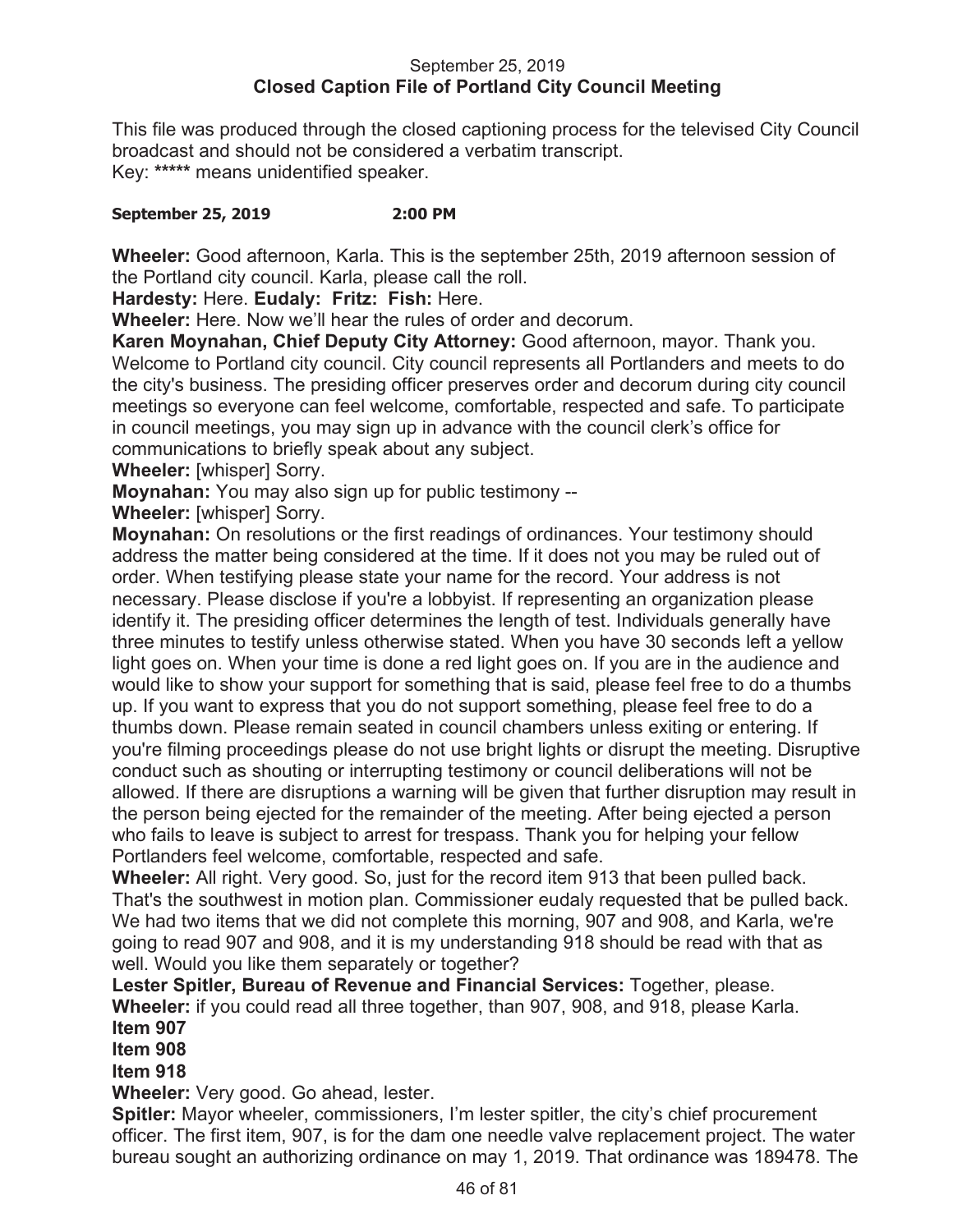engineer's estimate at the time was \$2 million and the level of confidence was moderate. We issued an invitation to bid on June 12<sup>th</sup>, 2019. Bids were due july 30th and the city received four responses. Stellar J corporation was the apparent low bidder and is the recommended awardee in the amount of \$1,049,000. The city's 20% aspirational goal of certified subcontractor and supplier utilization applied to this project. Stellar J committed to the following utilization. They are going to self-perform 87.4% of the work. They have identified certified subcontractors to perform 2.19% and they have identified noncertified subcontractors to perform 10.41%. It's important to note that stellar j is self-performing 87% of the work, so their ability to meet our 20% aspirational goal, there's a conflict there. We did review the effort made by stellar *j* to engage certified subcontractors. They reached out to approximately 62 certified subs in the areas of work they are not going to selfperform. The majority of the responses they got back were subcontractors rejecting the opportunity, either they were too busy or they couldn't perform the specialty nature of the work for this project. We did also talk to the city project manager and the project manager from stellar j, and they did confirm that this work is inherently difficult to find certified subcontractors to perform. They also made a comment about our low bid solicitation method so when we issue a low bid solicitation, the contractors obviously have to submit the lowest bid to get the contract. So when they're trying to engage subcontractors, they are also requesting bids from those subcontractors and they are compelled to accept the lowest. From stellar j's perspective, you know it's a difficult goal to meet knowing that we have issued a low bid solicitation and that they're compelled to accept the lowest bid from their subs as well.

**Wheeler:** Commissioner Hardesty.

**Hardesty:** Thank you, mayor. Lester, was that not clear in the rfp that they responded to that we had this aspiration?

**Spitler:** No, it was clear.

**Hardesty:** So, I mean, I find it kind of ironic that at the end of the day they are like, oh, that was just too hard for us to do so we're going to do most of the work ourselves. That doesn't, that's not going to ever get us to the goals that we have if that's the response. Because everybody can say that's the response.

**Fish:** Well, Commissioner Fritz is not here to speak to this. Mayor, if I could. **Wheeler:** Commissioner Fish.

**Fish:** There is actually, I did a dam one project when I had the water bureau, and this is in water work highly specialized. It's very similar to the work that's going to be done under the willamette river with replacement pipe. Commissioner, what we learned then and what I know now is that working in the bull run watershed in water is highly regulated work because of the nature of the work, and i'm going to give you a preview because you're going to, you're going to have the same questions when you see numbers on the willamette river crossing. Because of the technology, because of the work conditions, because of the regulatory environment, because of many things it turns out there are certain projects water bureau does where the contractor self-performs. Self-performing, I want to be clear here, is not because they found it inconvenient to do subcontracting. The bulk of the self-performing is that it is highly specialized and technical work that they are doing. That doesn't excuse them from trying to find other pieces that we do like trucking and what have you, although I will tell you there's less of that good work in the bull run watershed because we don't allow people up there. We heavily regulate the bull run watershed and so if I was a contractor, that would not be a piece of work that I would be angling for. It's hard to get to, it's heavily regulated and the like. But I just want to make, draw a distinction between self-performing because it is highly technical work and selfperforming because you're giving a shrug to the city's aspirational goals. If it were the latter I would be very concerned.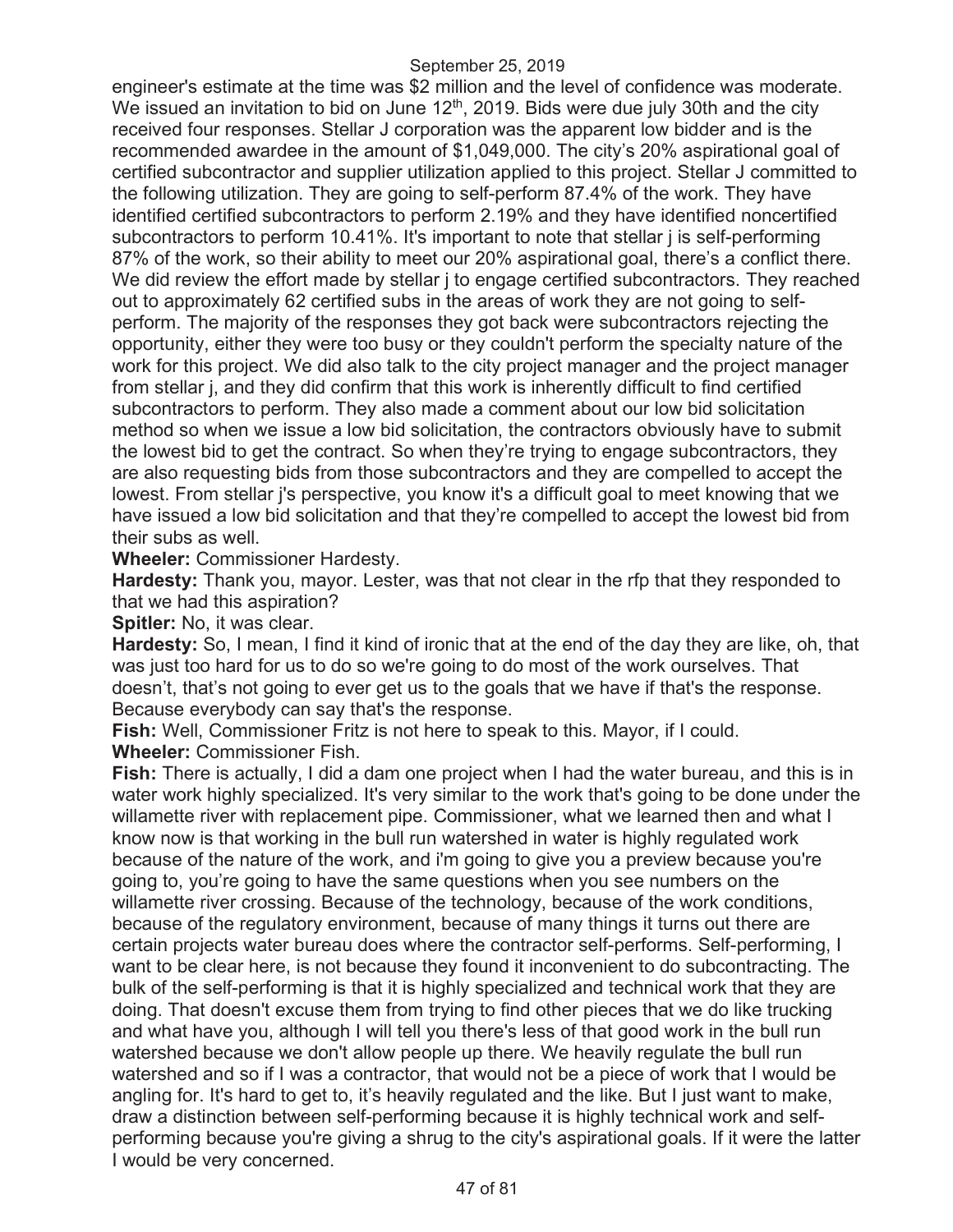**Spitler:** Yeah, and I would also, you know ditto to that comment and also you know selfperforming the work allows your company to be more competitive with its bid because you're in direct control over that amount of labor and the work that's being performed. **Hardesty:** I just want to reiterate, if we have a goal of 20% and you come to me with one that's 2.1%, and then you say to me the reason for that is because we're going to selfperform most of the work, I would love to hear a plan about how either the company is going to diversify and actually provide training opportunities so that there's not just a couple of companies that do the work. Or whether or not we just changed our mind and decided 2% is fine and we're just going to accept that. I mean, I just don't think you can tell us you have this goal and then come and say 2% was the best we could do, because we're never going to get where we want to go if we accept that, and is this a company we done business within the past?

**Spitler:** Yes.

**Hardesty:** And have they achieved the goals in the past?

**Spitler:** I have a list of other projects that they performed and these have been pump station work for bes and some work out at the columbia boulevard wastewater treatment plan, plant, and for those four projects they were low on the percentage as well.

**Hardesty:** So when are we going to make that –

**Fish:** Although –

**Hardesty:** Let me finish my question and then you can ask.

**Fish:** Well he said, you asked him a question. He said low. I would just like to know the percentages are.

**Spitler:** So for a project on the columbia boulevard wastewater treatment plant they only obtained 3% subcontractor utilization. On the alder pump station upgrade they obtained about 10%. On the airport way pump station improvements project they obtained less than five, and the safeway pump station upgrade project they obtained less than five as well. **Fish:** That's very concerning. What was the company we talked about a couple weeks ago?

### **Eudaly:** Moore --

**Spitler:** Moore excavation.

**Fish:** Moore. I mean, with all due respect, given that those are projects that don't require, that don't have the same argument around specialized work in a restricted area, how do we explain the low numbers there? Again, I'm not the one, this is not my item, I'm not speaking for the water bureau. I will tell you that they do do some specialized work where there's a lot of self-performing because of the nature of the work. But how do we justify to commissioner hardesty's point dismal numbers, a pattern of dismal numbers like that on projects which I would have thought would have had lots of opportunities?

**Spitler:** I hate to reiterate the point. I do know that pump station work again is highly specialized and it's difficult to get, to get subcontractors to perform the work. Another one of the pieces of feedback that stellar j heard from some subcontractors that working on a long duration city project is not very lucrative for them, and I'll just say what, you know, with a busy market there's lots of work to go around and if you can pick a private job or less risky job or a less administratively burdensome, you're likely to do that versus taking an opportunity to work on a city project where you take a lot of risk because of the work is so highly specialized.

**Hardesty:** So what happens if we just reject this proposal and go back to the table and actually set some clear expectations?

**Spitler:** That's a good question. I would have to talk to the water bureau to see. I know that, I don't know if this would cause a delay in their project. If it's in water work window it may need to something that waits until next year, which would affect the budget of the estimate for the job. I mean, I think the city, the city should, needs to take a little bit of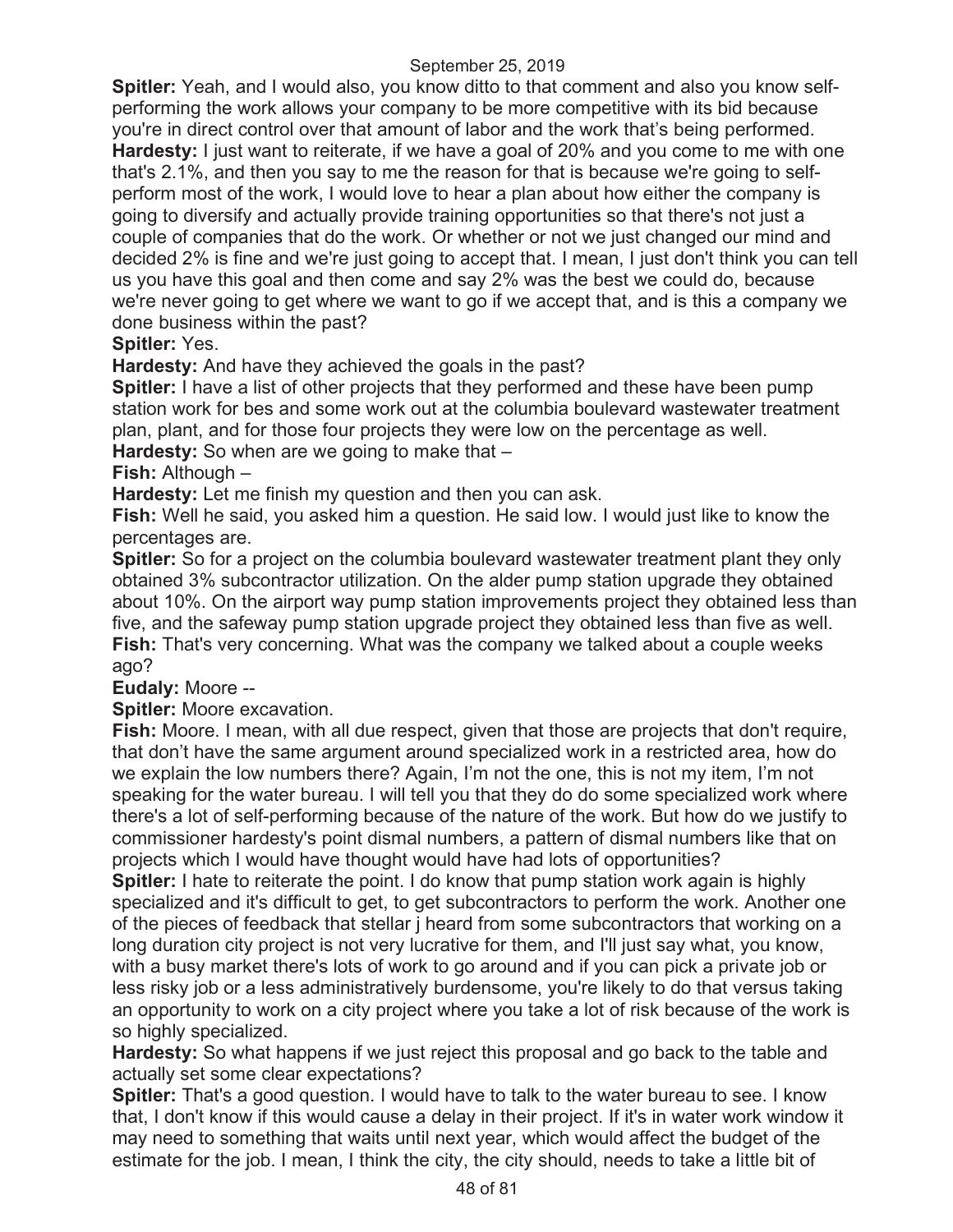ownership in this situation too. We know that these opportunities are coming in advance and if we take a proactive approach and market these opportunities and engage firms that we want to work on our projects we might have more success than just you know putting out our solicitation with our 20% aspirational program and then just expecting contractors to magically be able to meet those numbers.

**Fish:** May I read something from the impact statement?

**Wheeler:** Then Commissioner eudaly.

**Fish:** I'm sorry. I'll defer.

**Wheeler:** Commissioner Eudaly.

**Eudaly:** So thank you, lester. I think you do excellent work in this arena and I know that you share – well, I assume you share our frustrations and I can't speak for my absent colleague but I know that commissioner Fritz almost always has questions and concerns about low utilization rates. I asked a question last week or the week before about moore. I hesitantly voted yes on a contract with very low utilization rates because I did not understand the kind of legal liability I might have been putting the city in by rejecting a bid from the lowest responsible bidder. But I now have a different understanding in that it's not just the lowest responsible bidder but it's the lowest responsive bidder. So if we have bidders who are not responsive either to our 20% aspirational goal of mwesb, or even more of a concern for me is what i'm hearing is something I heard yesterday from out of my bureau, where we accepted the lowest responsible bidder who doesn't want to comply with the requirements around our cep and/or cba agreement. That's, that's substantively different. Today we have an aspiration. In this situation we have an actual policy. And so I really need your help and the help of those city attorneys to understand you know, what is our obligation, what is our responsibility and what is our power in these situations because obviously not everyone shares our aspirations.

**Fish:** So, mayor, I have a proposal.

**Wheeler:** Commissioner Fish.

**Fish:** Let me first read the impact statement, and again i'm not -- the commissioner in charge is not here, the director is not here. We're hamstrung really in getting to the bottom of something although you've heard different variations of this from council before so you're not surprised. Quote, the existing valves which is on a dam are antiquated, leak and are difficult to open and close. The valves in their current configuration requires staff to stand on top of them while physically opening and closing the valves. These valves in other installations have catastrophically failed while operating causing significant life safety risk to staff.

**Eudaly:** [whisper] Wow.

**Fish:** The bureau will install three new fixed cones, blah, blah, blah. So here's my recommendation. I move that we set this over a week, that we ask the bureau and the commissioner in charge to report back to council on why we should accept this, and what additional steps we can take with stellar j. But I would be loath to reject it outright without hearing from the bureau as to whether there is a window of opportunity to do this work and the impact statement suggests that there's some life safety issues. By setting it over a week we still get to make the decision but we get to bring the bureau in to help us understand that situation. So, mayor, that would be my --

**Wheeler:** Commissioner Fish, could I make an alternative proposal? **Fish:** Yeah.

**Wheeler:** Could I propose that we hold the hearing on 907, 908, 918, take public testimony because if we're going to get it, people are going to be here to make, give that testimony. If it's okay with lester, we can hold off on the final vote on the, two of these reports and one of these is an emergency ordinance. Assuming that that time frame works with the bureau, I would suggest we do everything except take the vote then we could reopen the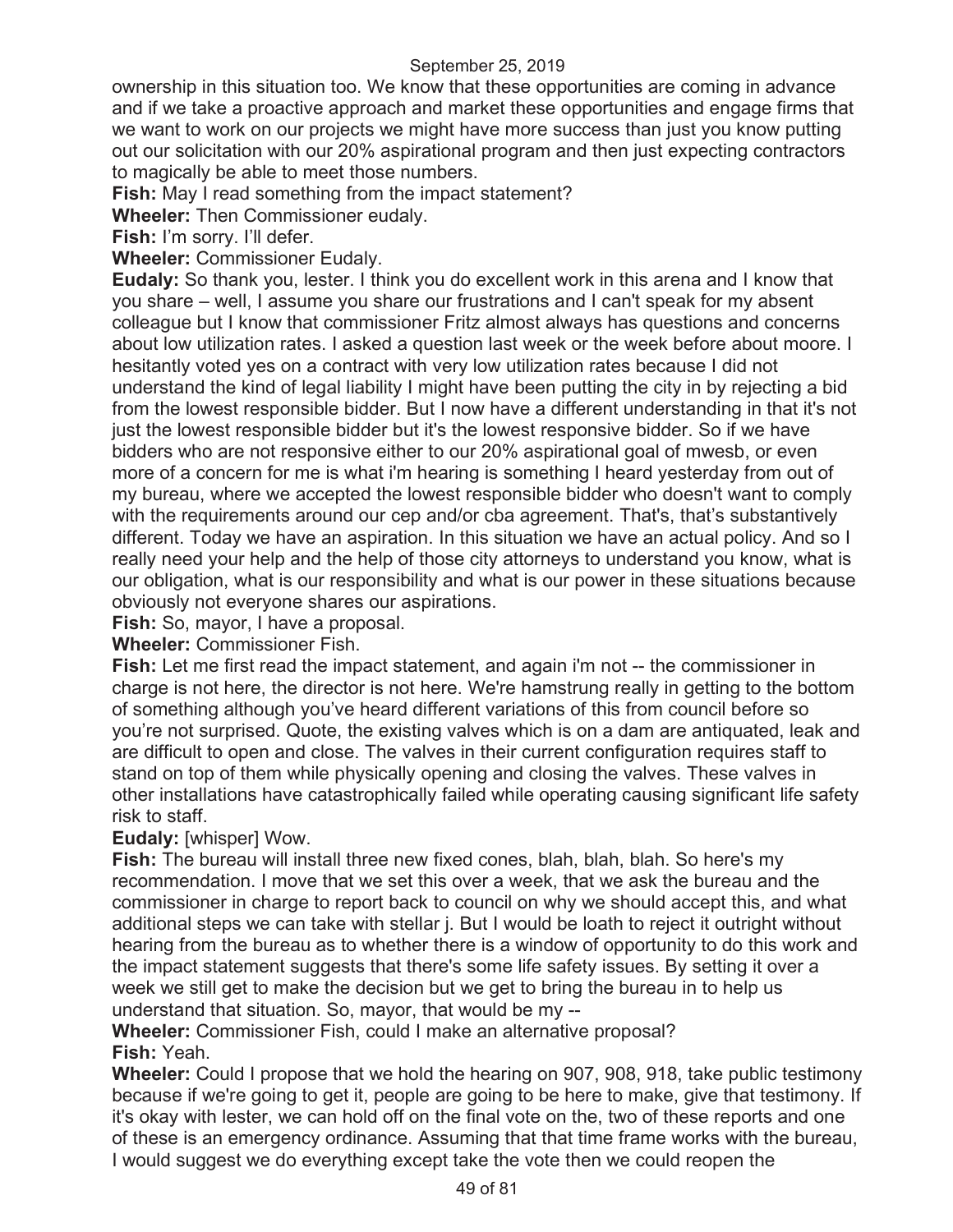conversation amongst ourselves with staff present, with the commissioner in charge present. Would that be an acceptable alternative?

**Fish:** So really what you're saying is on all three items we set them over. We have the hearing --

**Wheeler:** Yeah, but I'd like to have the hearing, I'd like to have the hearing today. **Fish:** That's acceptable to me.

**Wheeler:** I don't want to ask people to come back. And Lester, would that timeframe work for you? I know you've got one of these as an emergency ordinance.

**Spitler:** Yes, I have the project manager from bes that could speak to the burlingham the second cpo report, 908.

**Fish:** And here's the --

**Wheeler:** Right now, I'm just merely asking --

**Spitler:** 907 –

**Fish:** And we wait a week.

**Wheeler:** Accept the proposal, I mean we'll hear the presentation but I want to know in terms of the timing if it's okay if we set it over for a week.

**Fish:** The question to bes is can we hold off a week taking a vote on an emergency ordinance on the Burlingame? Does that affect your timeline?

**\*\*\*\*\*:** I don't think it does but I think the outcome of the vote might be different. The aspirational goals identified by g.w. Fowler on our project are just under 21%.

**Fish:** Well, the council has the right to take the vote if we want. But – **\*\*\*\*\*:** Okay.

**Fish:** If we choose to set it over does it create any problem? **\*\*\*\*\*:** No.

**Fish:** That's all we need to know for now. We'll hold the hearing and then decide.

**Wheeler:** Okay, so we'll continue but won't take the vote today. Commissioner hardesty. **Hardesty:** Thank you , mayor. I just want to be clear that for me just telling me that you have an aspiration that's woefully underperforming is not going to gain my support. So I don't know what has to happen with the negotiating process so that when you come in front of city council that you are as close to your aspirations as you can possibly be because it looks like we have a pattern of behavior that allows primary contractors to just disregard what our goals are and that we continue to contract with them regardless of whether or not they are close to the goals, and for me that's just not acceptable.

**Fish:** And that means that it's going to be, the window for passing these is going to close because you're hearing from one colleague that she has a nonnegotiable bar for reviewing this. So I think at a minimum for me, stellar j goes on the list of that other company that we're taking a look at to find out what's really going on. Mayor, asena lawrence just reminded me with all due respect, the bes matter is completely distinct from this one. Now we can hear them together but 908 and 9 – excuse me,

**Wheeler:** 7, 8 and 18.

**Fish:** Yeah, they are completely different. They are bes items. We are above the aspirational goals, and I at least want to keep the door open for council deciding to act on those.

**Wheeler:** Okay, so just to be clear, so I understand, are you saying --

**Fish:** Set over 907 for a week.

Wheeler: Set 907, but 908 and 918 you believe you're prepared to act today? **Fish:** Yes, and I think the council will, based on the numbers which we're going to be hearing from, I think the council may be inclined to act.

**Wheeler:** Okay, good, and just so people who may be watching this are not completely confused, 907 is very specific to the water bureau whereas 908 and 918 are the bureau of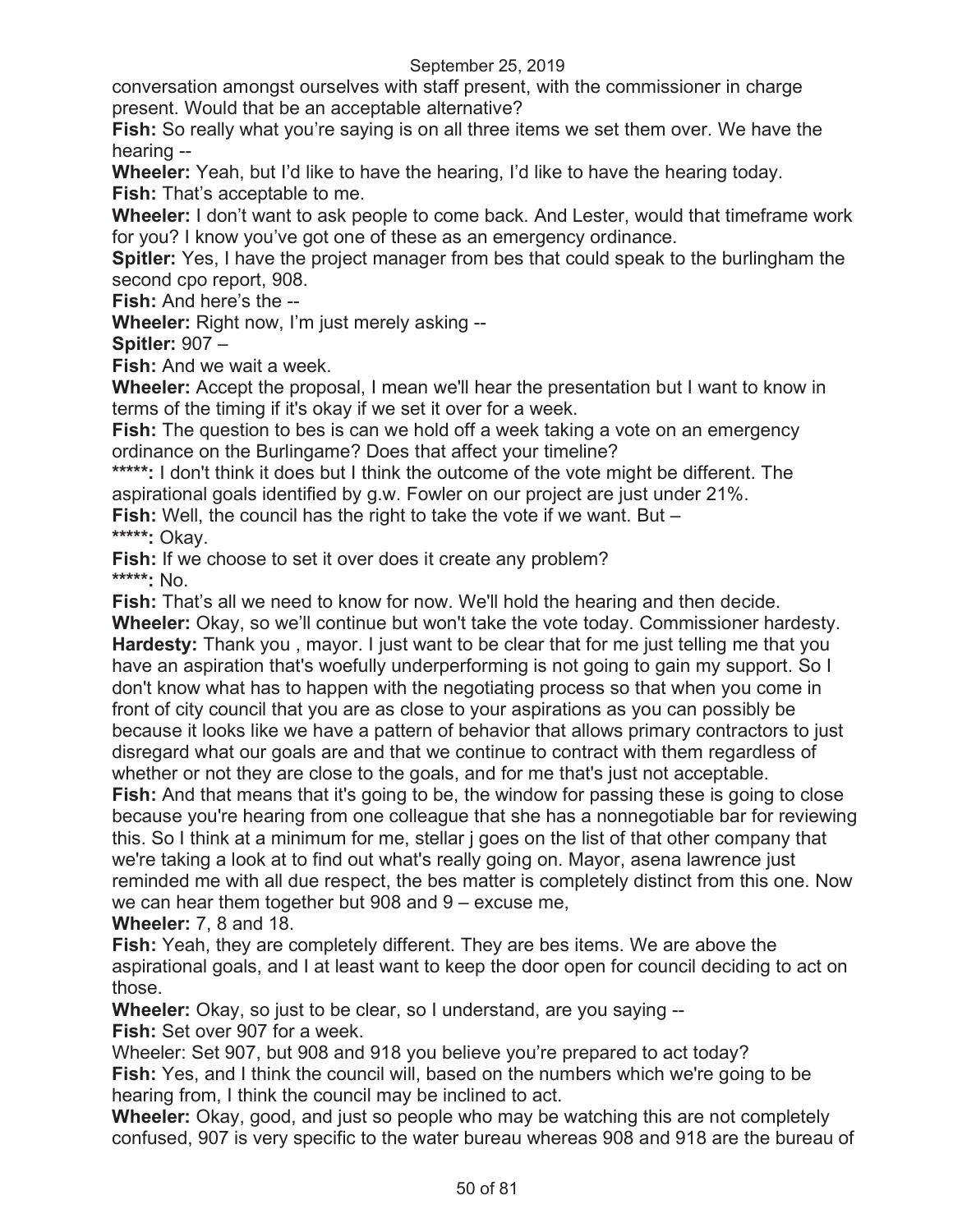environmental services. It's a different set of systems but we called them together because the same staff folks and procurement are working on all the items. **\*\*\*\*\*:** Correct, correct.

**Wheeler:** Just to clarify that for people who may be confused. Commissioner eudaly. **Eudaly:** So, lester, you didn't have a chance to respond to me and i'm happy to take this up with you outside of council setting, but I do want to ask one specific question for today. There were four bids received so clearly there are other contractors that can do this work. This contractor is not responsive to our aspirational goals. Therefore, why wouldn't we look at the next lowest bid?

**Spitler:** You may not like this answer but they were responsive to our aspirational program, so, within our admin rules for the subcontractor equity program we define what we consider as a good faith effort. So when we assessed stellar j's engagement of certified firms we believed that they did make a good faith effort and that's why their bid was found to be responsive. With an aspirational program we can only go off of a good faith effort. **Eudaly:** And did we look at the good faith effort of the three other applicants? **Spitler:** We start with the lowest.

**Eudaly:** Okay.

**Spitler:** Assess their effort and then if they, we can find them nonresponsive in that regard and then we go to the second lowest bidder and the third lowest bidder and go from there. **Eudaly:** It just seems like some kind of recalibration of the process is in order if we're ending up with – I mean a good faith effort is a good faith effort, but we want real action. **Spitler:** So if we want to have a required program we would need to undertake a disparity study that would give us hard goals and then we would able to hold contractors accountable for meeting those goals.

**Fish:** That's a very polite way of saying –

**Eudaly:** Thank you.

**Fish:** Under our current disparity study, it would be illegal for us go from an aspirational goal to a fixed goal.

**Spitler:** That's correct.

**Hardesty:** Well, but –

**Wheeler:** Commissioner Hardesty.

**Hardesty:** If we're not getting anything in our aspirations then I would suspect that we'd have to do something different. So, you know, I mean you gave – so there are at least five contracts with this company that never met an aspirational goal. And so there has to be a breakdown in the system that people keep getting contracts where they never, ever meet - - why do we have an aspirational goal if people don't actually have to meet it? And I'm not, I'm not, you're the messenger, lester. You know I love you. You know I know you're trying to do good work, right? But this is, this is the bane of my existence in this building because we say one thing, and then the outcomes look different and then we say well there's nothing we can do because legally, we can't make people do stuff. Well, yes, we can. We got a lot of money that we give people so we can aspire to be better and then hold people accountable for that aspiration, I believe. But thank you. This is not, this is not personally directed at you, lester. I know how hard you work. I know what you're trying to accomplish. But I, but it's just unacceptable that we continue to take these really horrible outcomes and then say that's the best we can do.

**Fish:** So mayor, we're going to set 907 aside, over to next week and then take up 908. **Wheeler:** Correct.

**Hardesty:** Hi, welcome.

**\*\*\*\*\*:** Hi.

**Fish:** Welcome lester.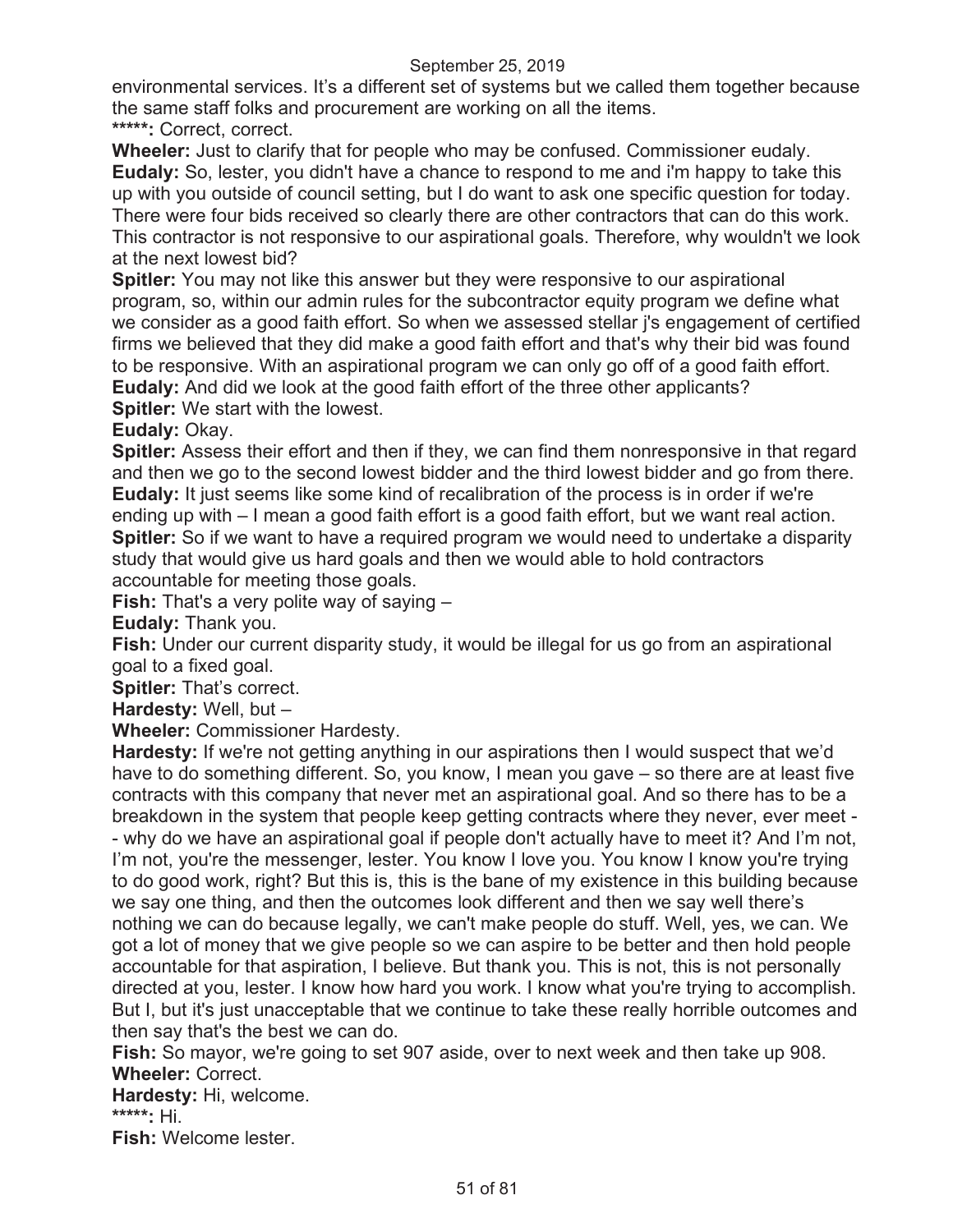**Wheeler:** So I, let me just add one thing to what commissioner hardesty said. Something is definitely out of whack. Either the aspirational goals are wrong and we need an honest conversation about why that's the case, or there's something wrong on the delivery end and it may be a combination of the two. I don't know. But there is an opportunity for a reset here. Commissioner eudaly.

**Eudaly:** And I mean, I think we may need more nuance in these goals because it is true for some of this work there are very few contractors to choose from. It's also true the market is still very competitive, and as lester said, these projects aren't always the most lucrative so I think there's some areas we know there's plenty of contractors but there's others where there's not and we maybe need to be able to account for that.

**Wheeler:** So one other thing on this and then I'm going to go to commissioner hardesty on this and then we'll move on. But it, it is, but it's a great conversation. If we are repeatedly either aspiring too high, and I don't think 21% strikes me as being aspiring particularly high, to be honest with you, and we're not hitting the target repeatedly, if the reasoning is what commissioner eudaly says it is, and I believe she's probably right just based on anecdotal information, then the right answer is really about capacity building. In these areas where we continually repeatedly fall below our expectations in terms of women and minority contractors, then we should be using the resources we have in prosper or elsewhere to build up the capacity and I realize that's a longer term play, but ultimately that may be where we really need to put some of the work in here, and I think we need to answer that question. Why are either the aspirations too high, the performance too low, and what are the options that are available to this council to address it over the long term? Because I feel what commissioner Fish said is correct that while this seems like a really arcane issue, a dam one needle valve replacement, my concern is for other larger project areas like superfund. We're going to run into the same issue, and if we're going to run into that issue, I would like to know it now and be able to plan for it and make targeted investments, and focus policies to address it. So, Commissioner hardesty, you had a final comment.

**Hardesty:** Thank you, mayor. My final statement was just I know if you came to me and said I had a \$1.5 million contract and I want to contract with you for 5,000 I wouldn't be that interested either in doing any paperwork to put it in with your application, so I mean it's about are we really creating opportunities? Or are we just going to people that we know are already busy so we can check a box and say we talked to x number of people of color, right? You said they reached out to 60 companies? I don't know what that means. Did they sent an email? Did they have phone conversations? Did they have a meeting in their office? Because if I look at the breakdown, it just, I wouldn't bother to do the paperwork because it's not worth it for me. If you're getting \$1.5 million and you're going to give me 5,000 why would I want to do that? So, that's my last statement on this. We can move forward.

**Wheeler:** All right, thank you, lester. Appreciate it. 908 please.

# **Item 908**

**Fish:** Good afternoon, lester.

**Lester Spitler, Bureau of Revenue and Financial Services:** Good afternoon. [laughter] Thank you. Lester spitler, the chief procurement officer. So we have two items. We have a cpo report and an emergency ordinance.

**Hardesty:** [laughter]

**Wheeler:** You're describing 908 and 918 together, then**.** 

**Spitler:** Correct.

**Fish:** Yes.

**Wheeler:** Okay thank you.

**Spitler:** 908 is the cpo report and 918 is the emergency ordinance.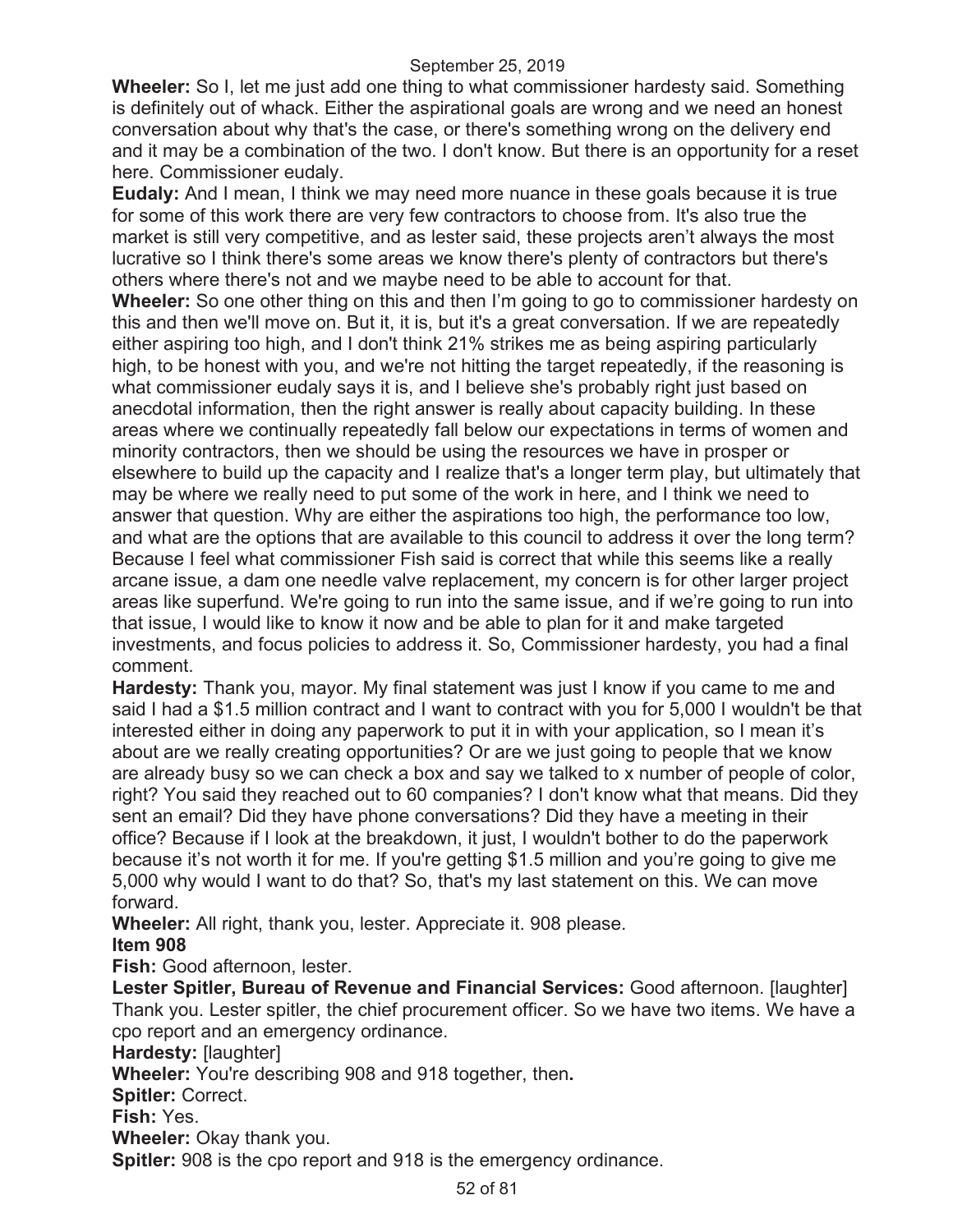**Wheeler:** All right. Thank you.

**Spitler:** When the bureau of environmental services filed its original authorizing ordinance, it, they used a legacy template that limited their ability to execute a contract if the bid came in over the estimate. So that's one of the reasons why we're here with an emergency ordinance is to correct that authorizing ordinance to allow for that flexibility. So that authorizing ordinance was approved may 8, 2019. The engineer's estimate at the time was \$2,112,000, and the confidence level was high. We issued an invitation to bid on july 29<sup>th</sup> and bids were due on august 20th. We had a mandatory pre-bid conference and we had 11 contractors attend. Seven of those were primes. Two of those were subcontractors and two were suppliers. On august 20th we received four bids. James w. Fowler is the apparent low bidder and is the recommended awardee with a bid amount of \$2,235,000, which is 5.8% over the estimate. The city's 20% aspirational program applied to the solicitation and james w. Fowler has committed to self-performing approximately 69% of the work. They've identified 20, almost 21% of the work that they will engage certified subcontractors on and almost 11% of the work will go to noncertified subcontractors. I have a table in the cpo report that shows each of the certified subcontractors, what their certification is, the area of work and what their ownership is, and I also have a table in the report to council that shows the noncertified contractors and subcontractors and what they'll perform work in. So I have the project manager from bes here to answer any project related questions, but if there are no questions we recommend that you accept this report and authorize execution of the contract.

**Fish:** I move the report.

**Eudaly:** Second.

**Wheeler:** We have a motion and second. Any further discussion? Are we prepared to take the vote today? Commissioner Fish, you're good with it, obviously.

**Fish:** Yep.

**Wheeler:** Very good. Any opposition?

**Hardesty:** Is this an emergency?

**Fish:** It's a report.

**Wheeler:** It's a report so we're just accepting the report. Call the roll.

**Hardesty:** I appreciate the work that's gone into this report. I feel like i'm a broken record because I keep asking the same question every time we have procurement conversations. I will not be voting for any procurement packages that come through that aren't clearly making the case for why there are no communities of color or women that are available to do the work. It will not no longer be acceptable to say to me that, you know, they did a good faith effort and they didn't find anybody so I vote No.

**Eudaly:** Aye.

**Fish:** Let's be clear. They've exceeded all the goals we set on this project.

**Hardesty:** Uh, not --

**Fish:** 21% exceeds our goal, so just to be --

**Hardesty:** Where do you see 21, oh –

**Fish:** So just to be clear.

**Eudaly:** We're on 908.

**Hardesty:** I'm sorry. This is –

**Fish:** I'm not questioning your vote, I'm just saying that on this one --

**Spitler:** That's correct.

**Fish:** We hit our mark and so I'll vote Aye.

**Wheeler:** Aye. The report is adopted. To 918. Have you completed your presentation? **Item 918** 

**Spitler:** We've completed it, thank you.

**Wheeler:** Then we need to take public testimony if there is any on 918, it's an ordinance.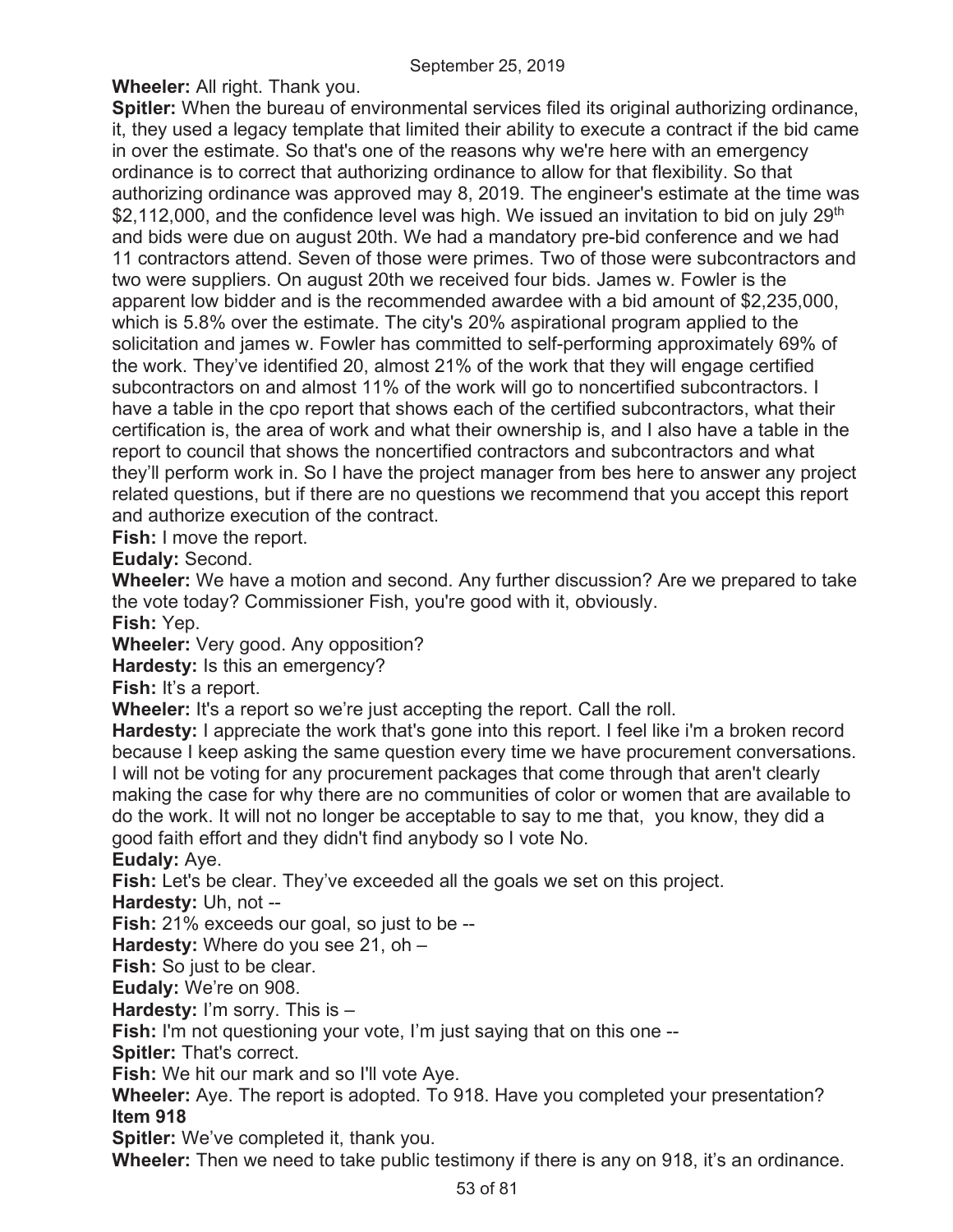**Moore-Love:** I don't think maggie came back.

**Wheeler:** She did not come back. Last chance. Any further discussion? Call the roll. **Hardesty:** No.

**Fish:** This is an emergency.

**Eudaly:** On 918?

**Wheeler:** 918 --

**Fish:** If you vote no, if forces us to come back next week, wait an extra month, and we have met the guy. We have met, Lester has already reported that we met, we exceeded the aspirational goals.

**Wheeler:** [whisper] It's an emergency.

**Spitler:** Correct.

**Fish:** There's no opposition and there's no complaint filed to the, so a no vote allows, it means that we defeat the emergency clause.

**Hardesty:** For my esteemed colleagues I will be happy to change my vote on this particular piece of legislation today because as you said we have exceeded the goals on this. However, comma, I won't be forced to vote for something just because you need an emergency. But today I will make an exception and I will change my vote to vote Aye for this particular piece of legislation. Aye.

**Eudaly:** Aye.

**Fish:** Thank you, my colleague. Aye.

**Wheeler:** Aye. The ordinance is adopted.

**Spitler:** Thank you.

**Wheeler:** We will now move to -- we cannot go to the 3:30 time certain yet, so we'll move into the regular agenda 915, please.

### **Item 915**

**Wheeler:** Colleagues, nationally as many as 100 million or nearly one-third of the entire united states population have criminal records. We know that criminal background checks are used by employers, landlords, colleges and others to make important decisions. This means anyone with a criminal record can potentially face barriers to accessing jobs, housing, educational opportunity and other important elements. Barriers created by having a criminal record disproportionately impact people of color. In line with this reality people of color and people in recovery are the two most impacted groups prior to the legalization of cannabis. Since expungent, expungement, which is the sealing of criminal records can reduce barriers for impacted individuals and families, the city council directed the Portland housing bureau to develop an expungement pilot program in may of 2019. Following this directive the Portland housing bureau has contracted with the metropolitan public defender to run an expungement pilot program. The project is funded through the city general funds for \$50,000. The city council was able to make a special allocation for expungement services from the cannabis recreational tax resources. We're going to start by watching video created by my staff videographer on the life-changing impact that expungement can have. Here comes adam in person.

**\*\*\*\*\*:** [whisper] Thank you.

# **[video]**

**Erika:** I was going through hard times growing up so I had a lot of anger and hurt built up. A friend asked me if I wanted to go to a party and a situation happened where she was supposed to be fighting someone and she had a knife and I had took the knife from her. I tried walking away. I tried getting in a car. It's like 15 to 20 people were following me, jumping on the car. I ended up being at this store and my back ended up being against the wall of the building next door to the store and I blacked out and I assaulted the closest person to me with the knife. I was sentenced to five years of attempted, assault two. I went to the boot camp program and I did one month shy from two years. It was so discouraging.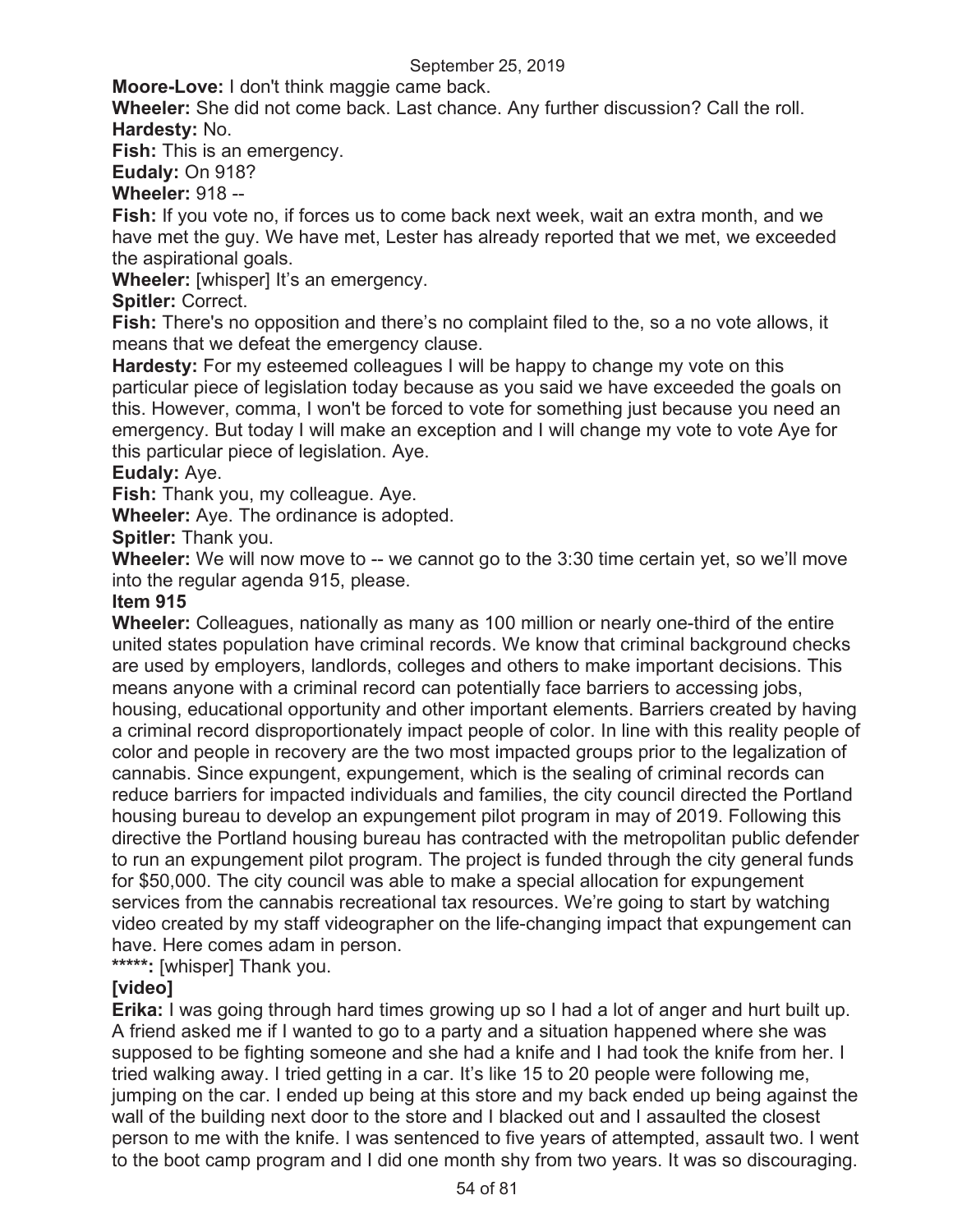I cried all the time just trying everything possible to get past it. Actually getting a job, a good-paying job, it's hard with a criminal background. They see me bouncing around from job to job. There was no, no serious stability for us.

\*\*\*\*\*: If you have a felony on your record, it is extremely impactful when it comes to getting a job or getting an apartment. An expungement is essentially the sealing of someone's criminal record. That case comes off of our court system completely so it's effectively erased and so if someone were to run a background check on that person, they wouldn't be able to find that case anymore. For an attorney who is trained on expungements they could do an analysis within a few minutes. The way the expungement statute works, if you have one conviction, you have to wait three years until you can expunge it. If you have more than one conviction, in the last ten years, you have to wait until that conviction is ten years old. While you're waiting, once you're done with probation, if you've successfully completed it, you can ask the court to reduce that felony to a misdemeanor. We've partnered on doing six expungement clinics. We will partner with various organizations throughout the city to do these clinics, be able to their expungement analysis and then show up the day of and be able to essentially expunge people's records that day and then have them file in court and then PHB will follow up with them some months later and find out, you know, is this affecting you in a positive way, particularly around housing. **Erika:** To me it was now or never because I needed to stay focused on what's best for myself and my children. Now I have my record expunged, I have a nice home for my children, I actually have a good paying job now.

**\*\*\*\*\*:** I want someone to be able to move forward and achieve whatever goal they have for themselves, whatever their dream is for themselves, and be able to reenter their community fully.

**Erika:** I even started crying when I got my record expunged because it felt so good to just feel like, "Okay, now that is finally behind me."

\*\*\*\*\*: It would be great to see the program expand throughout the city, reach as many people as possible. It definitely seems, at least from our experience in the office that there's a real need for this service.

**Erika**: It doesn't take very long pick up the phone and call to see if your record's eligible to be expunged. It only takes a couple of seconds. It was so much weight lifted off my shoulders. I felt like I can fly. **[end video]**

**Wheeler:** Very good. Thank you. I believe i'm turning this over to uma krishman at this point from the Portland housing bureau. Good afternoon.

**Uma Krishman, Portland Housing Bureau:** Good afternoon, for the record i'm uma krishman, staff lead for the expungement pilot. I have here with me sonya Stefani. She's the staff lead from mpd and andres Oswald. If you have questions on how the pilot fits in the larger policy goals of the phb. So essentially we are here to answer your questions around the pilot and if you have any questions around the connections between the pilot, which is ongoing, and its nexus to today's request, which is to request the council to authorize the additional 100,000 funding, so.

**Wheeler:** Commissioner Hardesty.

**Hardesty:** Thank you mayor and thank so much, Metropolitan public defenders is who would be getting the 100,000. I try not to use acronyms because a, the public doesn't know what we're talking about, and b, it makes it clearer to the public what we're attempting to do. I am curious as to the types of expungements that metropolitan public defenders has done so far with the pilot project dollars. Because again, this fund comes from a marijuana tax. I guess we call it cannabis tax around here because some people get a little freaked out when you call it marijuana, but be that as it may can you give me information about just who has had their records expunged and are there community members that you want to highlight, types of community members who are being helped by these resources?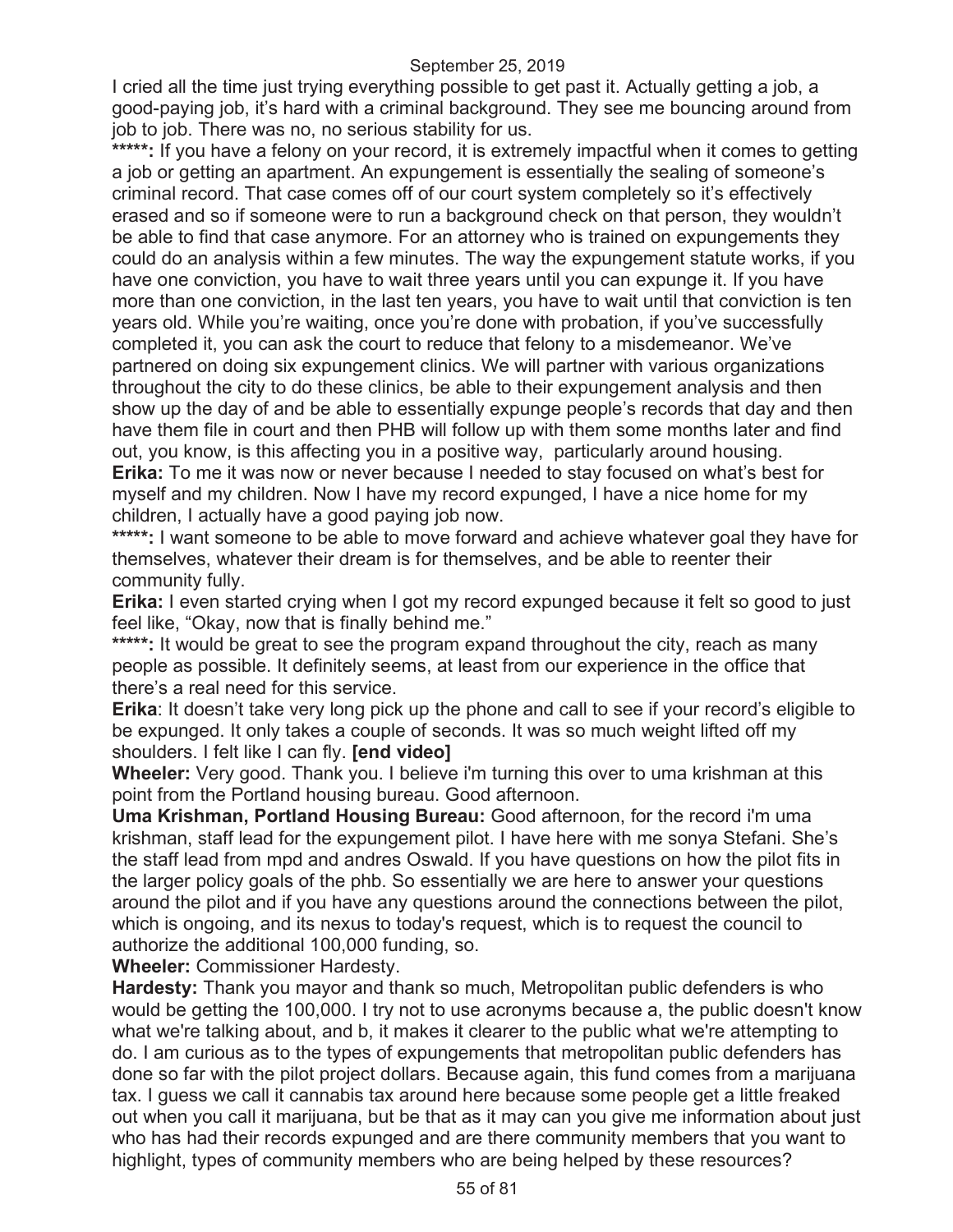**Krishman:** So i'm going to let sonya answer your specific question, but I do want to add here that the ongoing pilot which was just about expungement, with this additional cannabis money because of the objectives tied to the cannabis we have added scope that the expungement be provided in locations or agencies that specifically serve people of color and people in recovery so that the object of the funding is kept in mind. **Hardesty:** Thank you.

**Sonya Good Stefani:** For the record my name is sonya good stefani, and I'm a staff attorney in the community law division, which is a division within the metropolitan public defender's office. So with the original general funds, the first \$50,000, we held six clinics. The clinics were held at street roots, which is an organization. I mean you probably know they sell the newspapers downtown. We held street clinics at libraries, so we held it at the midland library, the gresham library and the rockwood library. We held one clinic at healthy birth initiatives, which is a county organization actually designed to provide africanamerican mothers and their families with supportive services during pregnancy and when they have a newborn. And then the last clinic was at impact northwest out by their shelter. The general pilot didn't necessarily focus on any specific population besides folks who were in poverty. So we had a requirement, we have a requirement that you have to be below 80% median income level in order to participate in the expungement clinic for those. We met with about -- the contract was designed so that we had to screen at least 100 people and we screened about 175 with those six clinics. Going forward, again, as uma said we're focusing on site locations that will be specific for people of color and women in particular so we have a clinic scheduled for two days from now on friday at project nurture, which is a center for new moms who have been experiencing addiction. As far as your question goes as to what has been expunged in particular, so we expunge everything that can be under the law. That includes expungement statute is specific, it's most class c felonies and misdemeanors. Everything marijuana related that the legislature has approved expungement. So anything marijuana related except for there are five marijan - cannabis related conditions –

#### **Hardesty:** [laughter] See you did it too. [laughter]

**Stefani:** I know. Cannabis related convictions that are ineligible for expungement so we can't expunge those. But otherwise we expunge everything else. Coming, we're really excited because starting in january there are some new laws that got passed by the legislature that will allow us to expunge cannabis related convictions outside of the regular expungement statute. So as my colleague in the video said, you have to wait a certain amount of time regardless of what your convictions or arrests were, but the new laws coming into effect will allow us to essentially pluck some of the marijuana convictions out and expunge those convictions.

**Hardesty:** So, I appreciate that explanation. I just will share my concern. We know that the people that were most impacted by poor cannabis law were african-american. So when we say people of color, it's a very generic term, right? But if we look at based on conviction rates of marijuana across the board there's no surprises who has been most impacted. So what would your strategy be to ensure that based on conviction rates that your demographics would reflect your help of the people who have been most impacted by poor cannabis public policy?

**Krishman:** I can attempt to answer your question. Our strategy is that the model, the way the pilot works is to kind of take – for short of a better phrase, it's like taking expungement services on the road. So, and given how we have seen things work in the past, we are hoping to partner with culturally specific organizations, in this case the African – the agencies that provide specific services to african-american population and we could hold a clinic there. So, I think that's the strength of the pilot. We are planning on holding eight separate --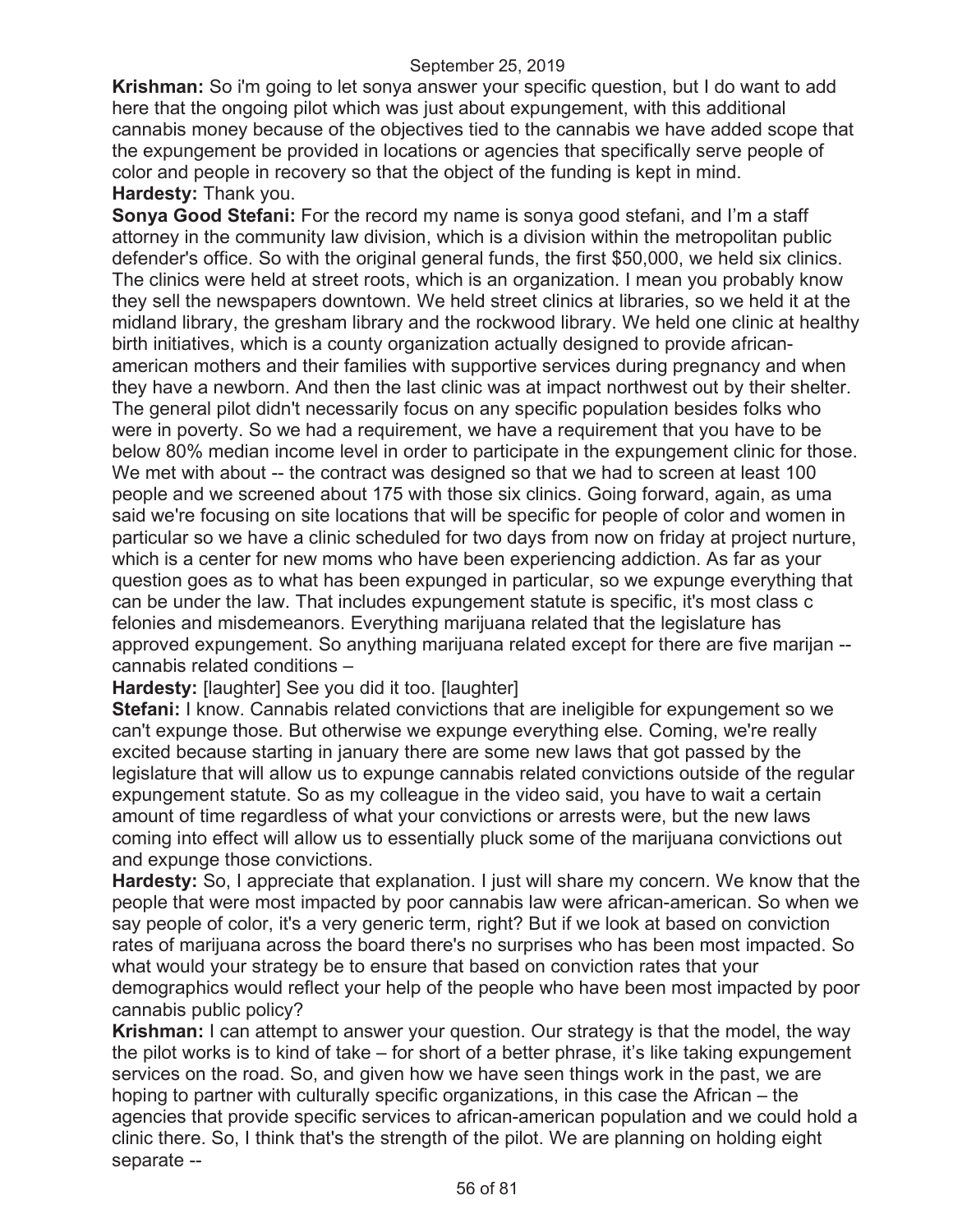**Hardesty:** Workshops, right --

**Krishman:** Legal workshops --

**Hardesty:** Right.

**Krishman:** And we will make sure that, you know, it perhaps makes -- we can make sure that it serves african-american people who may have been -- who have been disproportionately impacted.

**Hardesty:** Thank you.

**Wheeler:** Commissioner Eudaly.

**Eudaly:** I'm going to sound like a total nerd here.

**Hardesty:** [laughter] It's okay.

**Eudaly:** But commissioner hardesty brought up a good point. I also referred to it as marijuana when I first got here, and then the term was switched to cannabis and I didn't understand why. But I can, I now know and I can share with you it's the proper term. It's the more accurate term. And the history of the word marijuana is related to the federal bureau of narcotics making it illegal in the '30s and calling it something other than cannabis or hemp, which were commonly understood terms, and may have garnered more opposition if they tried to make cannabis and hemp illegal and it was also, you know, there was also a racist agenda mostly towards mexican americans at that time. So, I love to nerd out on words.

**Hardesty:** Yes, as do I sometimes. Thank you, I appreciate that.

**Eudaly:** [laughter] But it is awkward and I still –

**Hardesty:** I will always call it –

**Eudaly:** Mix the two.

**Hardesty:** Marijuana so you know, just for public policy purposes, I use the term cannabis but hey --

**Eudaly:** As the commissioner in charge of the cannabis office I grant you that authority. **Hardesty:** Authority, right. [laughter]

**Eudaly:** We know what you're talking about.

**Hardesty:** Thank you so much. I appreciate your work and I look forward to seeing the results of the additional resources that you've receive.

**Krishman:** Thank you.

**Eudaly:** So we're not taking a vote. We're just moving on, or ?

**Wheeler:** Yeah, we'll take public testimony. But I, I want to make sure. Are you completed with your presentation? Is there more you would like to say?

**Krishman:** No, we are – just thank you so much for this additional authorization.

**Wheeler:** We appreciate your leadership on this, thank you, and your partnership is very important, obviously.

**Eudaly:** Before they leave --

**Hardesty:** I, sorry, I was just going to ask the gentleman if he wanted to introduce himself. I feel like we just brought you here to look good at.

**Andres Oswald, Portland Housing Bureau:** I'm just here to answer questions. My name is Andres Oswald from the Portland housing bureau. I think Uma covered everything very well. In the time since the bureau has been allocated funding from the cannabis fund the housing bureau has been taking time to recalibrate the program, and made contract amendments that you can see in exhibit a, on how we'll be working with the office of civic life and the cannabis grant fund to make sure we're targeting the outreach and program design to reach the population these funds are intended to serve.

**Eudaly:** Mayor.

**Hardesty:** Thank you very much.

**Wheeler:** Great. Commissioner Eudaly.

**\*\*\*\*\*:** [inaudible]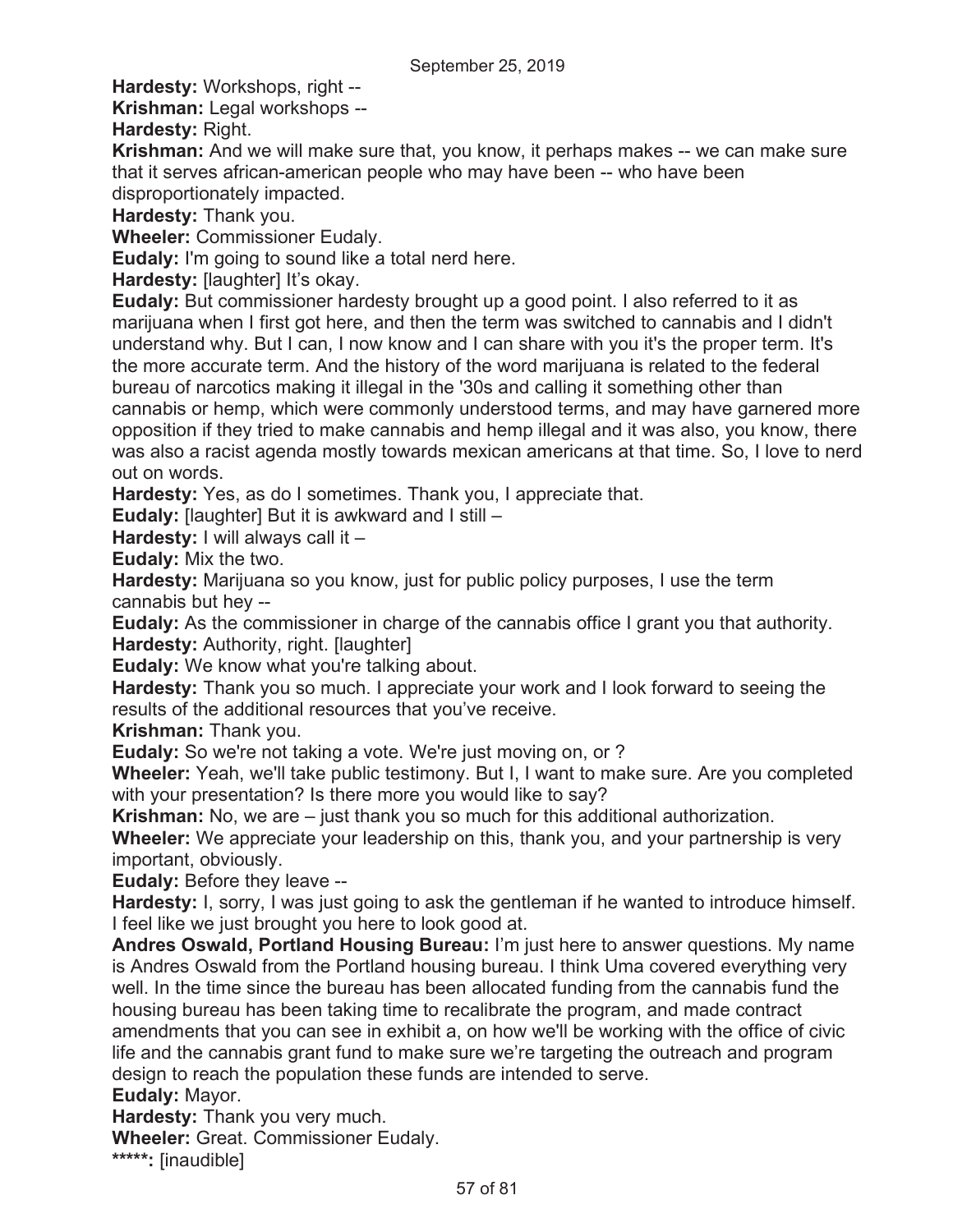**Eudaly:** I just want to give what would have been my closing remarks since we have – **Hardesty:** People here.

**Eudaly:** Speakers here today. First I want to thank everyone for the beautiful video and just say that i'm really pleased and supportive of seeing the cannabis tax dollars used towards expungement which I consider one of the most vital services that we can provide. I also want to take a moment to thank our state legislators for the steps they took in the last session to reduce the barriers to expungement but i'm going to go on record for the umpteenth time to say that I still don't think it's fair that the burden is on the individual, and that the state should adopt an automatic system for record clearing but that is a conversation for another day. Today I just want to reaffirm how important it is that we provide pathways for formerly incarcerated people to reintegrate into our communities. I don't understand the punitive attitudes towards people who have paid their dues. I hope, I feel like if people understood that they are not just punishing that individual but their punishing their families, punishing their communities and ultimately punishing our whole society because we are doing harm to everyone when we don't support people reentering community. It's especially true in housing which continues to be a major barrier even when criminal record is not necessarily an indicator for successful tenancy. The health and safety of our communities depends on a commitment to this work and I just want to thank you all and to thank the mayor for supporting it.

**Wheeler:** Very good. Public testimony.

**Moore-Love:** No one else signed up.

**Wheeler:** Very good. Then before we pull away, adam is our amazing video director. Videographer. Thanks –

**Adam Thompson, Office of Mayor Ted Wheeler:** You're welcome

**Wheeler:** Adam for your hard work on that. Thanks to all of you for the great partnership and I'll just say this, I'll say it again when we actually take the final vote that as the housing commissioner i'll make sure that we continue to work diligently on this, that we continue to make the partnership effective. We will report back to the city council on what the progress is of the expungement pilot and also bring back plans for a potential expansion assuming we like the results that we see in the community. So thank you for that. This is a first reading of a nonemergency ordinance. It moves to second reading. Thank you. **Hardesty:** Thank you.

**Krishman/Stefani:** [simultaneously] Thank you.

### **Item 916**

**Wheeler:** Next item is 916. Bureau of transportation. Commissioner eudaly.

**Eudaly:** Thank you, mayor. On sunday, september 8<sup>th</sup> a union pacific trained collided with and caused significant damage to pbot's north going street bridge. Coincidentally, I was in vancouver, b.c., at the rail-volution conference. [laughter] I hate to think this is a bad omen. North going street bridge is the only connection to and from swan island. The six lane bridge is currently limited to one lane in each direction due to the extent of the damage. Pbot engineering staff is working round the clock to assess the damage and move forward with repairs. This bridge is a critical lifeline for shipping, manufacturing, jobs and local community interests on swan island who are strongly in support of expedited action to the make necessary repairs. Oo, I don't have, I don't get to do this every day. Therefore I have declared an emergency exception to the competitive bidding process so repairs can occur as soon as possible. Here to provide more details and answer any questions is cameron glasgow, engineering supervisor with pbot.

**Cameron Glasgow, Portland Bureau of Transportation:** Thank you, commissioner eudaly. And steve --

**Eudaly:** And somebody else.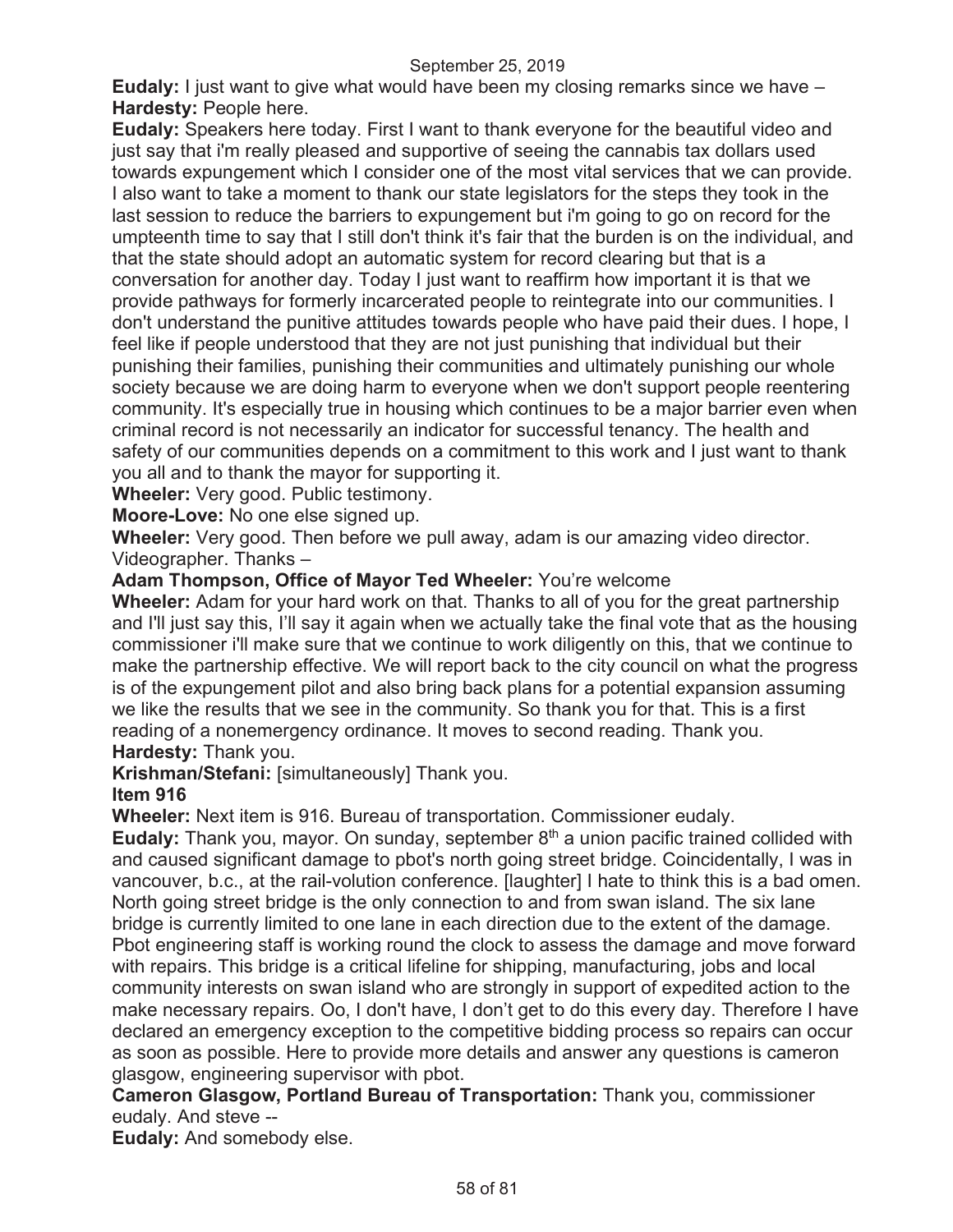**Steve Townsen, Portland Bureau of Transportation:** My name is Steve Townsen. I'm chief engineer for transportation. We actually have been able to get a second lane open into swan island.

**Eudaly:** Yay.

**Townsen:** And it's one lane out but normally there are three lanes in and out. I'm just here to help Cameron out with any questions.

**Glasgow:** Thank you. Good afternoon. My name is cameron glasgow, bureau of transportation's engineering supervisor for bridges and structures. I would be happy to take you through what we have been experiencing out there after the collision. That is the scene as it looked when we first arrived –

### **Eudaly:** Ahh –

**Hardesty:** Ooo –

**Glasgow:** This was the morning of september 7<sup>th</sup> when we got the call about a train colliding with our bridge. What we know is bridge b, number 12, we knew it was the old part of the bridge that was hit, which was concerning and I'll explain that in a moment. So when we arrived, due to the damage that we saw, we had to close all travel lanes on the bridge, especially during the removal of the train that was resting on the bridge. Then traffic was rerouted onto river road at the time. We wanted to follow up with another inspection before we opened up travel lanes on the bridge so we mobilized high-lift inspection equipment to get to the top of the column to further evaluate the damage. We also brought on board a consultant that day to assist us with the evaluation and they had some technology that's not available to us that we needed. At that point on sunday we were able to do get out to do our inspection of the columns and the deck and determined it was safe to open two lanes of travel across the bridge, one inbound, one outbound. The reasoning why we were able to do that, even though the bridge did sustain significant damage, it's really three bridges built at three separate times. The middle structure was built in 1930. The two adjacent parallel structures were built in 1976. The bridges are somewhat independent but they were tied together in 2010 by seismic retrofit that we did which actually I think benefited the bridge in this case to resist the impact but does make repairs a little more challenging because the bridges do share loads from the heavy vehicles. Here's another view looking like you're standing on the ground looking down the line of the bridge. That shows two lanes on the left side of the structure, the northern most lanes that were opened up.

**Eudaly:** How many more bridges can we add? I just --

**Glasgow:** Yeah, we could probably fit another two in there. [laughter] **Eudaly:** Okay. Good to know.

**Glasgow:** Yeah, it's got quite a history. There's been a lot of modifications over time on this one. The damage columns you can see with the red arrows and the right column, the 1930 bridge, sustained the most damage. Here's some photos that we took up on the lift. The photo on the left shows damage all the way up the column where the beams frame in and that was due to of the vertical bars actually buckling and popping the concrete out. And we even noticed damage in the top of the deck or on the surface that the vehicles drive. The photo on the right is near the impact zone but that crack is showing over threequarters of an inch and there are several of those. So the following week we used ground penetrating radar from the consultant to evaluate the bridge deck. We reached out to a contractor to get them on board to know what materials they had available for us to start our designs for the repair and shoring of the bridge, and had them on site by the 10th to take a look. We started demolishing the damaged portions of bridge deck and repairing that in an effort to attempt to open an additional lane of traffic. We got on this right away because there's 35,000 vehicles per day that cross this bridge and a lot of heavy freight that relies on it. We also arranged a time to close the railroad for foundation excavation to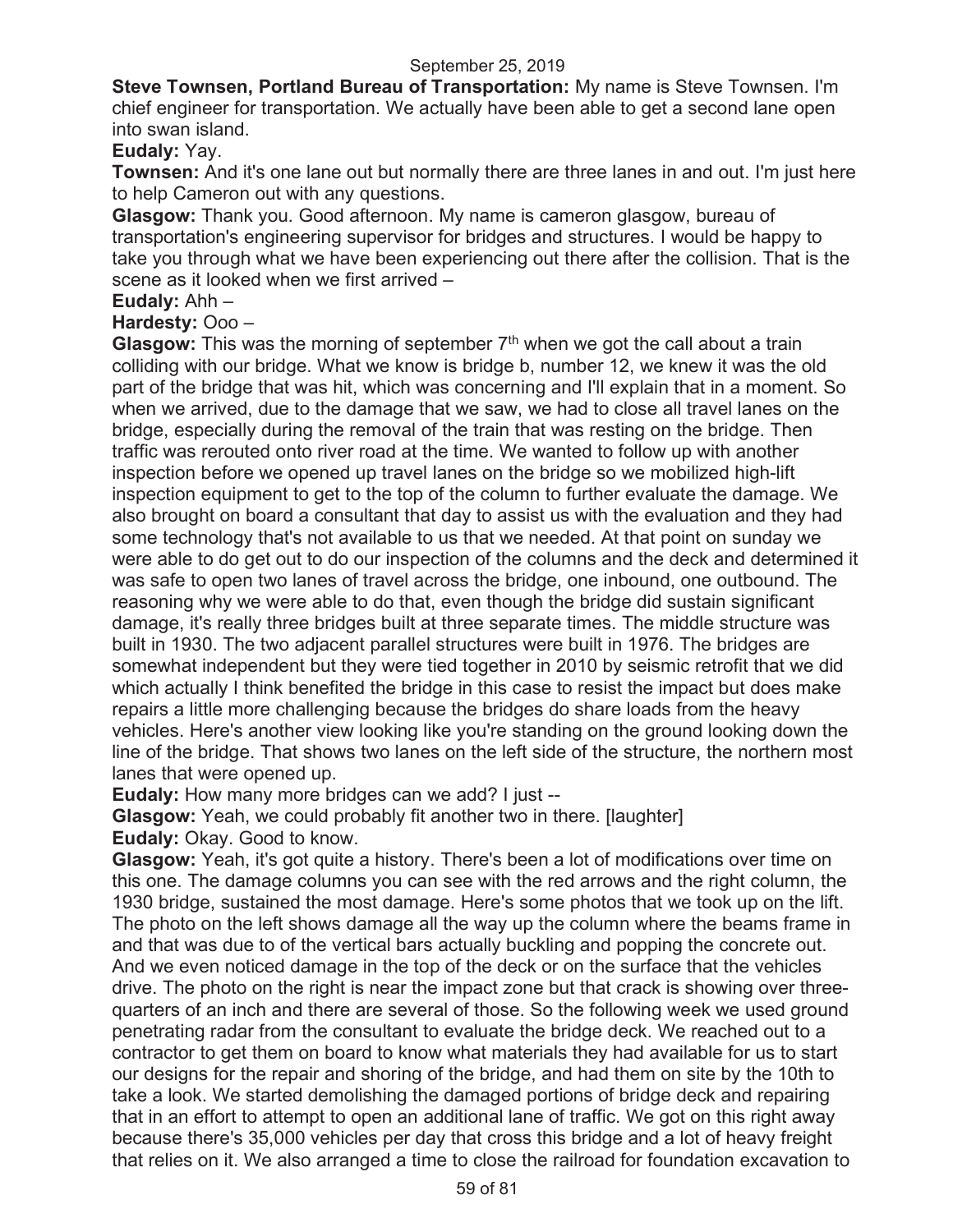determine the damage in the foundation below ground. After that we were able to open a third travel lane and there's just some of the work we have done so far.

# **Eudaly:** Oh, wow.

**Glasgow:** This is the current configuration of the travel lanes that are open. Those two lanes on the north side are westbound onto the island and they are open 24 hours. The eastbound, the only lane off the island is now the southernmost lane.

**Eudaly:** And colleagues, I just want to underscore part of the urgency besides this being such a huge center of jobs is that ups and fed-ex are both sited on swan island and we are quickly rolling into the holiday season. So this could actually be like economically disastrous for businesses across the city if we don't act really quickly.

**Wheeler:** I would like this presentation to include some of the commentary that was made the other day. We didn't damage this bridge. This bridge was damaged by the railroad. And it was an oil train. We have discussed in here previously what this could have been versus what it actually was. How responsive has the railroad been? First of all, who is the railroad?

**Glasgow:** The railroad is union pacific.

**Wheeler:** And how responsive have they been?

**Glasgow:** Initially they were very responsive allowing us to access the site to evaluate the damage and they've connected us with their home office in omaha in an effort to review our repair concepts. Since, they agree in principle I think to where we're headed. The issue that we're running into with them is the amount of time they are going to allow us to be on site for them to stop, or halt their operations so we can perform the work and we're negotiating that with them right now.

**Wheeler:** And so why is this a negotiation? There's a life safety issue here.

**Eudaly:** Huge economic impact.

**Wheeler:** The photos speak for themselves. The commissioner in charge is in agreement. What's to negotiate? We need time to be able to shore up and repair these bridges that are a vital piece of infrastructure for swan island and a lot of people cross it every day. So why is it a negotiation?

**Glasgow:** I believe the --

**Eudaly:** And it could crush their trains and –

**Glasgow:** Pardon me?

**Eudaly:** Crush their, it could crush their trains and keep them from moving cars through the city. You know, they are not really doing us a favor, but.

**Glasgow:** The part of it is that it's their property, underlying property, so they're a property owner in principle.

**Wheeler:** And so I asked you a question the other day and you may not have the answer to that question, which is what are our rights? I know as mayor I have certain rights around declaring emergencies when there's a life safety risk.

**Glasgow:** They don't –

**Wheeler:** That may supersede other potential existing arrangements. Do we have any leverage here?

**Glasgow:** I believe the attorneys are looking into that right now. I don't have the answer. **Townsen: Yeah, so we** got the right of way reports from our right of way group and they have been sent over to ken mcGair and scott moede, who are taking a look at that.

**Wheeler:** So they may maintain the tracks as well, so it may be that the train was doing what the train was supposed to be doing. The engineer, and by the way, I'm told nobody on the train was injured –

**Townsen:** Correct.

**Wheeler:** Which is a good thing. We're glad to hear that, but it may be that the tracks themselves failed or the substructure under the tracks failed. That is their responsibility to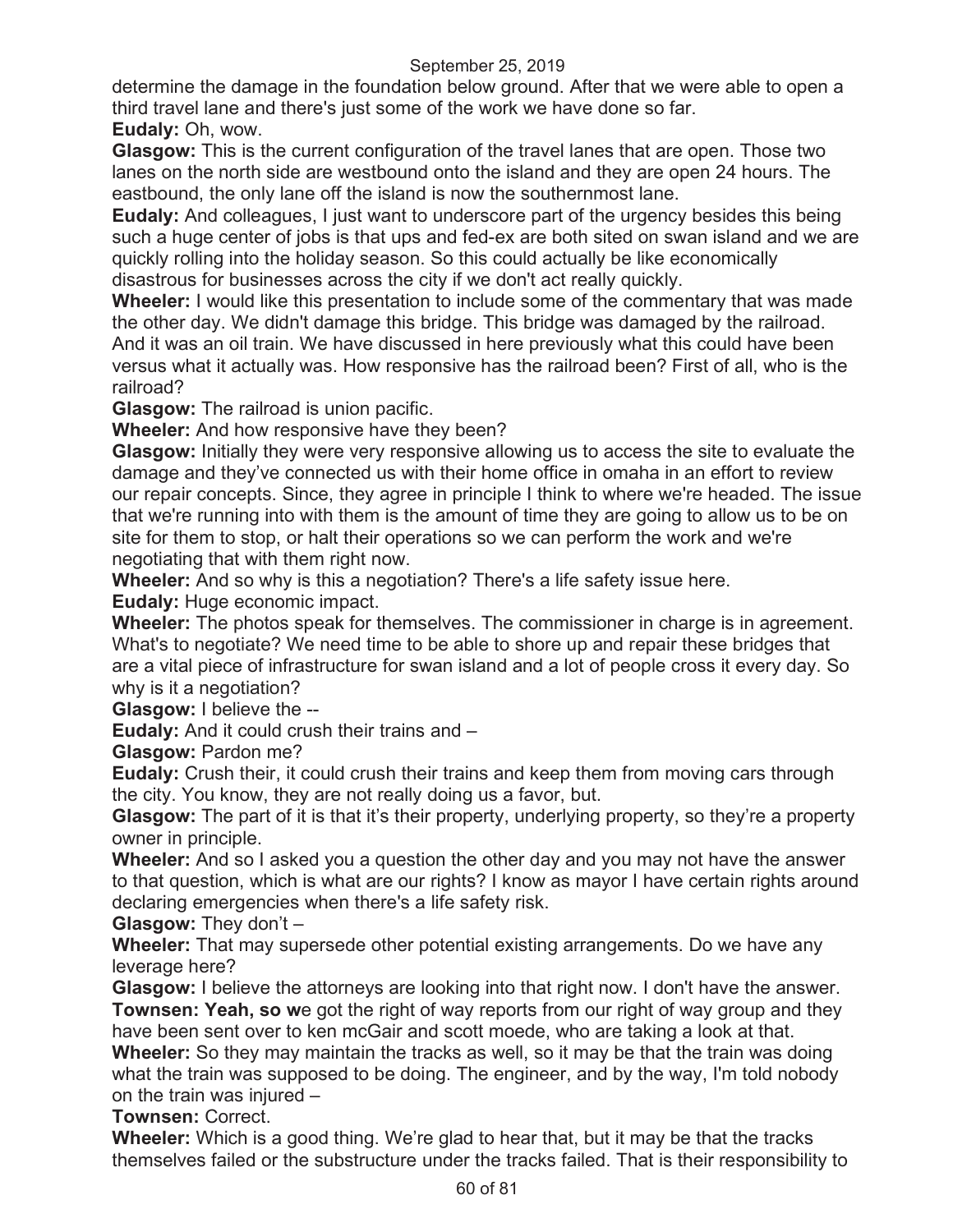maintain that, is it not? So there should be no disagreement about who's going to pay for the repairs.

**Glasgow:** Correct.

**Wheeler:** Have they agreed to that?

**Townsen:** From, with this, when we've talked to them, they have said they are going to make this their insurance claim, but with this, they haven't raised any concerns about, or fighting -- I mean I think it's one of the things they realize they damaged the bridge they are going to pay to fix it.

**Wheeler:** Okay. Commissioner Hardesty.

**Townsen:** And going back to kind of the negotiation, it's one of the things of trying to come up with a reasonable solution for both us so that we're able to get the bridge done in the right time frame to get things down.

**Wheeler:** I just want to put on the record –

**Townsen:** Yeah, no, I understand.

**Wheeler:** They damaged this bridge. This is their responsibility and it is my expectation that they will work with us and provide whatever flexibility they can to ensure that we're able to do this work quickly.

**Hardesty:** Right.

**Townsen:** And if we can't get that we will definitely be asking for assistance.

**Wheeler:** And I'm putting that on the record that I will use whatever options are available to me as mayor and i'm sure that I speak for this council when I say that. Commissioner hardesty.

**Hardesty:** Thank you. On the same note I think the mayor was looking over my shoulder reading my questions on my little note pad here, because he asked most of my questions. The only one he didn't ask that I know was next, had he not saw me try to get in, is the question of how soon are they going to reimburse us for the cost of repair of this bridge? **Townsen:** So that's something we don't have an answer to. I'll tell you how it works on fellow projects and actually, maybe we have a – Randy, do you want to come up here? **Randy Stenquist, Bureau of Revenue & Financial Services, Risk Management:** Yeah. **Hardesty:** So we're getting ready to spend a million bucks with the hope that the people who actually damaged the bridge are going to give it back?

**Stenquist:** So risk management is --

**Fish:** Put your name in the record.

**Stenquist:** Handling the --

**Hardesty:** What's your name?

**Fish:** Put your name in the record.

**Stenquist:** I'm sorry, Randy stenquist, liability claims manager, risk manager.

**Hardesty:** Thank you.

**Stenquist:** So my office has been working with the railroad beginning a week after the incident. We put out a couple of communications to them via email to their local representative about our intentions. I can share with you the statement that I provided pbot's public information officer because citizens were asking questions not unlike what you all are asking and the statement was, "Risk management will seek to recover from union pacific and any other responsible parties all reasonable and necessary costs associated with the damage to the city's transportation infrastructure on september  $7<sup>th</sup>$ , 2019, as well as other costs related to the incident and the resulting disruptions." So that has been our intention. That remains our intention. The reality of how the subrogation collection process works is that the work has to be completed. It's essentially a reimbursement that we would be seeking from them. And we are doing everything we can to process, move through the process of having a dialogue with them. On the engineering front things seem to be going very well to move the repairs along. On the financial side,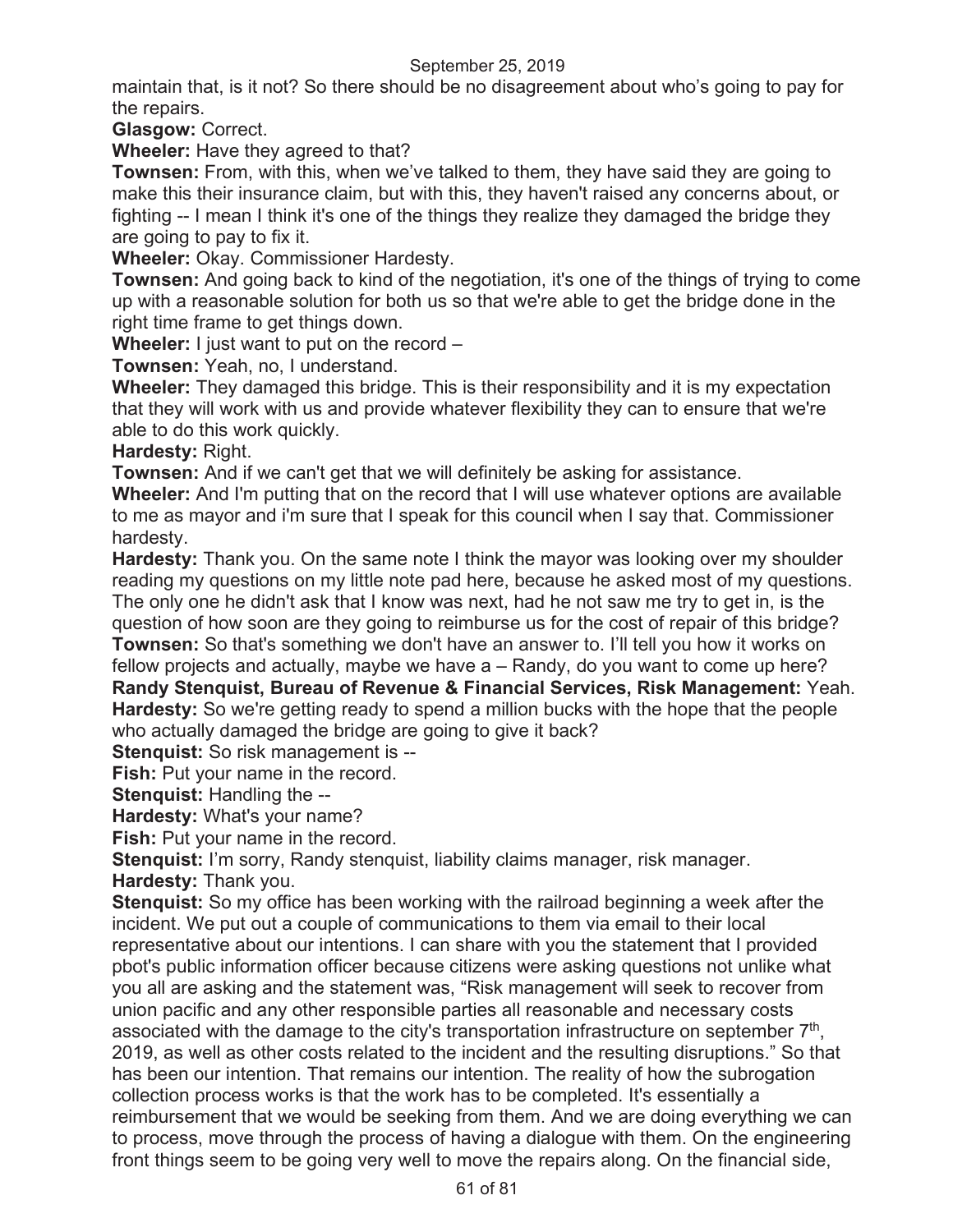they are less communicative. That's not a surprise to any of us who have worked with the railroads over the years but we have sent formal notification to the railroad, both to their headquarters in omaha as well as to the local risk management representative here in town. Everyone is aware that we are seek -- going to be seeking recovery of our damages. That would happen at the end of the process once all of the bills have been tallied up, risk management will be putting together a demand package that we would submit formally to the railroad.

**Hardesty:** And just one last question. In your experience, and it sounds like you've been doing this for a little while, is there normally a smooth process or is this a process that will require us to use political muscle either from our congressional delegation or others who can assure that we get reimbursed?

**Stenquist:** Are you referring to specifically with a relationship with the railroad? **Hardesty:** Yes.

**Stenquist:** Historically I have been 18 years doing this work, and I have had a number of railroad claims in that time. If I had to characterize the relationship it is challenging, and it has always been. We recognize that going in. I think, you know, that's just how they portray themselves. It's a huge conglomerate. It's very bureaucratic, not unlike the city of Portland [laughter]. But you know, we all have a process in place to seek recovery of monies that we believe are owed to us. There's clearly a legal liability on their piece. **Wheeler:** Commissioner Eudaly then – I'm sorry go ahead.

**Hardesty:** Yeah, let me just finish. I just want to thank commissioner eudaly because this is the very first time in my experience here that this is a real emergency. We're talking about people's lives potentially being lost if we don't do this repair in a timely manner. And so though I don't like emergencies I am very appreciative to know that we have a mechanism in place when there's a real emergency that we can step up and actually do what needs to be done and then put pressure on at the back end. So thank you. **Wheeler:** Commissioner Eudaly.

**Eudaly:** Because we have other train related concerns in the city, I just wanted to explicitly say on the record the reason we're having this kind of back and forth and challenges with this project is that this property is outside of our jurisdiction. It's under the us dot and federal railroad – or it's under federal railroad transportation under us dot, correct? And there are a number of federal laws that preempt state and local ability to control what happens on that property. It's obviously really problematic when a train cuts through a city and potentially impacts lives and jobs. So thanks for your hard work on this. I'm not an engineer but those photos were terrifying to me, and I can't believe it's only going to cost a million dollars. Yeah.

**\*\*\*\*\*:** [inaudible]

**Wheeler:** Commissioner Fish.

**Fish:** Randy, has the railroad denied liability?

**Stenquist:** For this incident?

**Fish:** Yes.

**Stenquist:** They have been silent on liability.

**Fish:** They neither accepted nor denied liability.

**Stenquist:** Correct, sir.

**Fish:** Do we have a working hypothesis as to how this happened?

**Stenquist:** According to media reports, the railroad acknowledged that it was a broken rail that led to the derailment. So --

**Fish:** So, that sounds like negligence.

**Stenquist:** It sounds like what?

**Fish:** That sounds like common law negligence.

**Stenquist:** One could make that argument.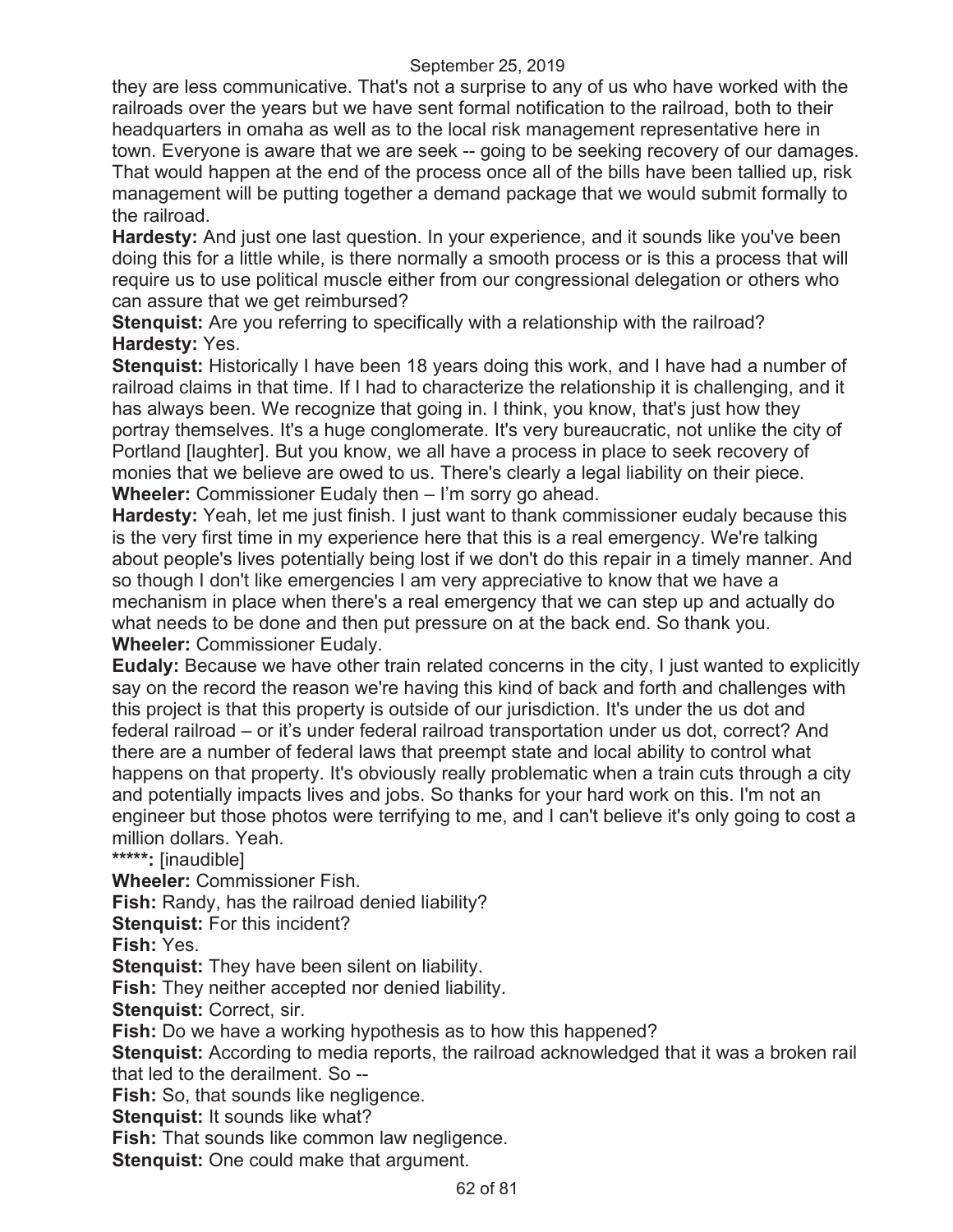**Fish:** They are responsible for maintaining the tracks –

**Stenquist:** Right.

**Fish:** In a certain order and if –

**Stenquist:** Their equipment –

**Fish:** If it's foreseeable that if there's a broken track, there would be a derailment and it could damage other property.

**Stenquist:** Correct.

**Fish:** Do we have confidence this will not happen again at the same location?

**Stenquist:** That I can't speak to. I'll defer to pbot and their current relationship with the railroad.

**Glasgow:** Yeah, I don't think we could make a comment on that. It would be speculative at this point.

**Fish:** Well, it could be less than speculative if the railroad makes an affirmative commitment to do an analysis to make sure that this doesn't happen again or that the equipment is not in substandard condition or whatever. So are we pursuing that?

**Townsen:** We hadn't been. It's been our assumption that the railroad's going to make every effort not only in this case but in every location to make sure that their tracks are – because it's in their own best interests to make sure they have things fully, well maintained, but that's not something we would ask the railroad.

**Fish:** Okay. Thank you.

**Wheeler:** Very good. Thank you. Any further questions? Is there public testimony on this item, Karla?

**Moore-Love:** No one signed up.

**Wheeler:** Very good. I sort of hate to take the vote without commissioner hardesty here. **Fish:** But we need her because it's an emergency. Do we need four?

**Eudaly:** Mustafa's on it.

**Karen Moynahan, Chief Deputy City Attorney:** Yes, we do.

**Fish:** Mayor, why don't we just take up 917 and when she arrives we can take a vote. **Wheeler:** Do you mind starting 917, Commissioner?

**Eudaly:** Well that is fine with me.

**Wheeler:** Very good. 917. Thank you gentleman, thank you. Great presentation. Thank you. And thanks to the good work of pbot and procurement and legal on this. **Item 917** 

**Wheeler:** Very good and I'll turn this over to commissioner eudaly in a moment, but just sort of an administrative heads up, at some point I'll do a brief interruption just so we can close out the prior item with a vote. Commissioner eudaly.

**Eudaly:** Thank you, mayor. Colleagues, this ordinance will allow us to release funds for an iga with Portland state university to conduct disability engagement and equity research.

The results of this research will be used to inform civic life's efforts and will be shared with city-wide partners. Joanne johnson from the disability program coordinator in civic life and nico serra and Leila haile from real choice initiative are here for a brief presentation.

**Joanne Johnson, Office of Community and Civic Life**: Yes.

**Eudaly:** Welcome. And please state your, well you know. Everyone please state your name for the record.

**Johnson:** Of course. Good afternoon, commissioners and mayor. I'm joanne johnson. Disability program coordinator with the office of community and civic life. Thank you for your ongoing support in having us here today. I'm here along with nico serra and Leila haile from real choice initiative to ask you to authorize the intergovernmental agreement with Portland state university so we can begin work on the disability engagement and equity study. We'll share an overview of the study and why it's so important for our city and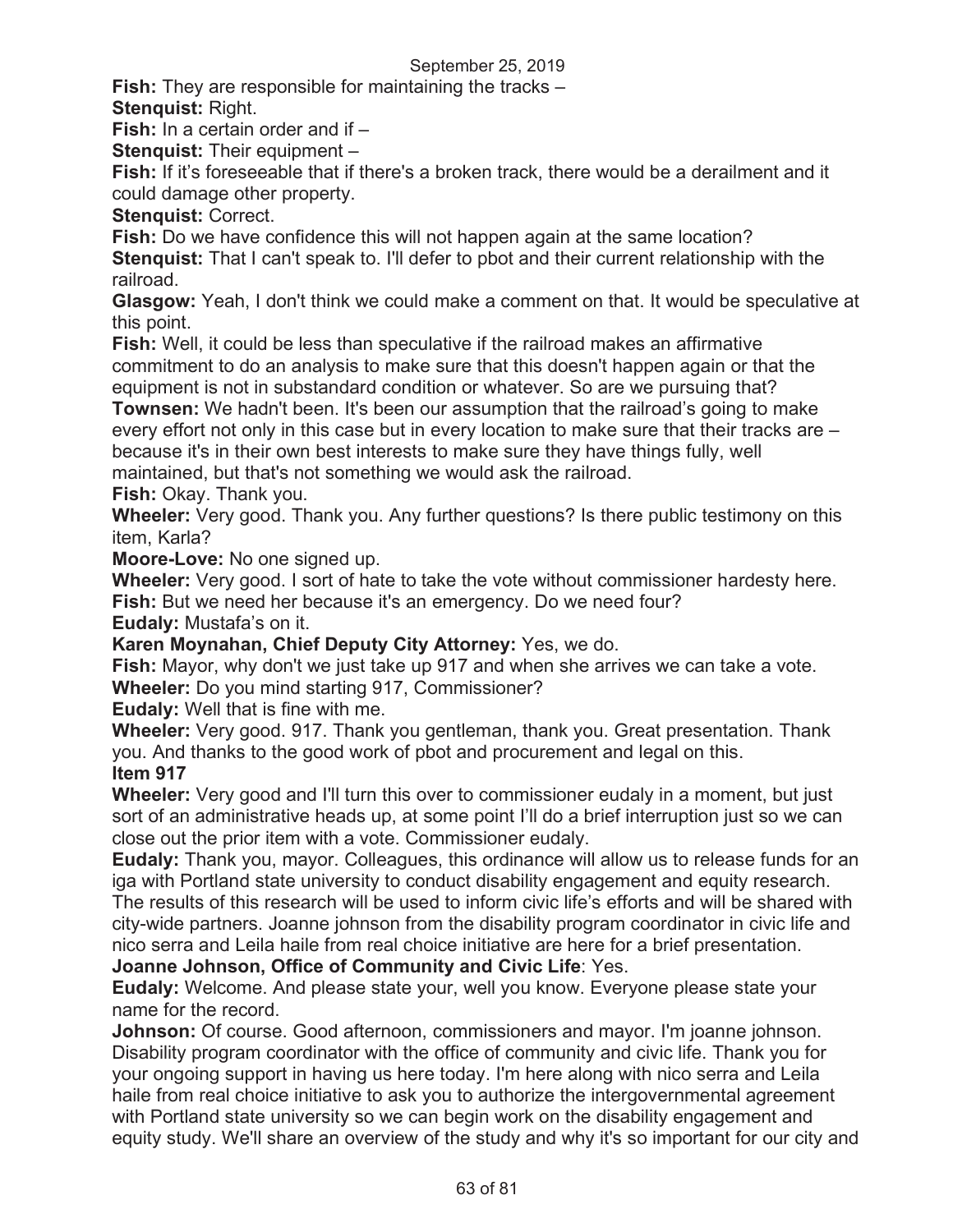communities as well as how we got to this point and what our next steps are. Do you need to pause to take –

**Wheeler:** No, we'll wait until you finish your presentation.

**Johnson:** The disability data project was funded in fiscal year 2017-2018 in the amount of \$55,000 to collect data on Portland's diverse disability communities. Civic life added \$20,000 to the agreement through the fiscal year '18-19 spring bump from disability program funds to support a more meaningful study. The disability engagement equity study will provide information that supports the city's efforts to understand how people access civic engagement and other city services and identify how diverse disabled Portlanders want to engage. It will also inform civic life program development and citywide equity efforts. Leila haile and nico serra will share more about this study design soon. I want to take a moment to underscore the deep need for this work. Data on Portlanders with disabilities, especially as it relates to civic engagement and experiences accessing city services, is extremely limited. Moreover, the data that does exist at county, state and federal levels is outdated or cannot be disaggregated by disability, race, gender, et cetera. While the 2019 Portland community insight survey is a great start, we need a more specific disability focused effort to understand how diverse disabled Portlanders do and want to engage with the city and what's getting in the way. We continue to need a more complete picture of how Portlanders with disabilities from many communities experience city engagement and city services. As you can see in front of you community and government partners have already worked incredibly hard to get us to this point. In the summer of 2018 staff met with data analysts and impacted community members. The rfp was opened in fall 2018 with the first deadline falling just before thanksgiving. The deadline was extended to get more applicants. The rfp was closed in winter 2018 and a selection process left us with two fantastic applicants with very complementary and equally necessary skill sets, so we asked them to collaborate. In spring of 2019 a draft collaborative contract was created and went through legal review. This summer we sent the contract to Portland state university for review and negotiation. Now we're here ready for your authorization to begin work. Please allow me to introduce the teams who will be working on this study. I would like to share a statement from dr. masami nishishiba and then I will hand it off to nico serra and Leila haile to introduce themselves and show more about their team. Dr. masami nishishiba is a professor and department chair of the department of public administration, hatfield school of government, Portland state university. She couldn't be here today but wanted to share this with you. "I'm excited to be part of this important project working in collaboration with the office of community and civic life and the team from real choice initiative. Real choice in Portland state university collaboratively discussed the approach to this study. While there are a variety of ways to collect information about and from disability communities, we decided to focus our effort on using a standardized online questionnaire. We are aware, however, that just sending online surveys from an electronic forum will not reach the broader disability community. Therefore, we will employ multiple modalities in administering this survey. Once the survey data is collected we will organize a townhall style information sharing session. Portland state university will be providing expertise and research methods, survey software resources and we will be engaging students and providing students opportunities to learn more about the disability communities and the research approach." I would now invite nico serra from real choice initiative to present their roles and their team members.

# **Hardesty:** Thanks.

**Johnson:** Of course.

**Wheeler:** Thanks, Joanne.

**Nico Serra, Real Choice Initiative:** Hi. My name is nico serra. I'm a white-passing mixed race queer and transgender person with disabilities and I use they pronouns. As joanne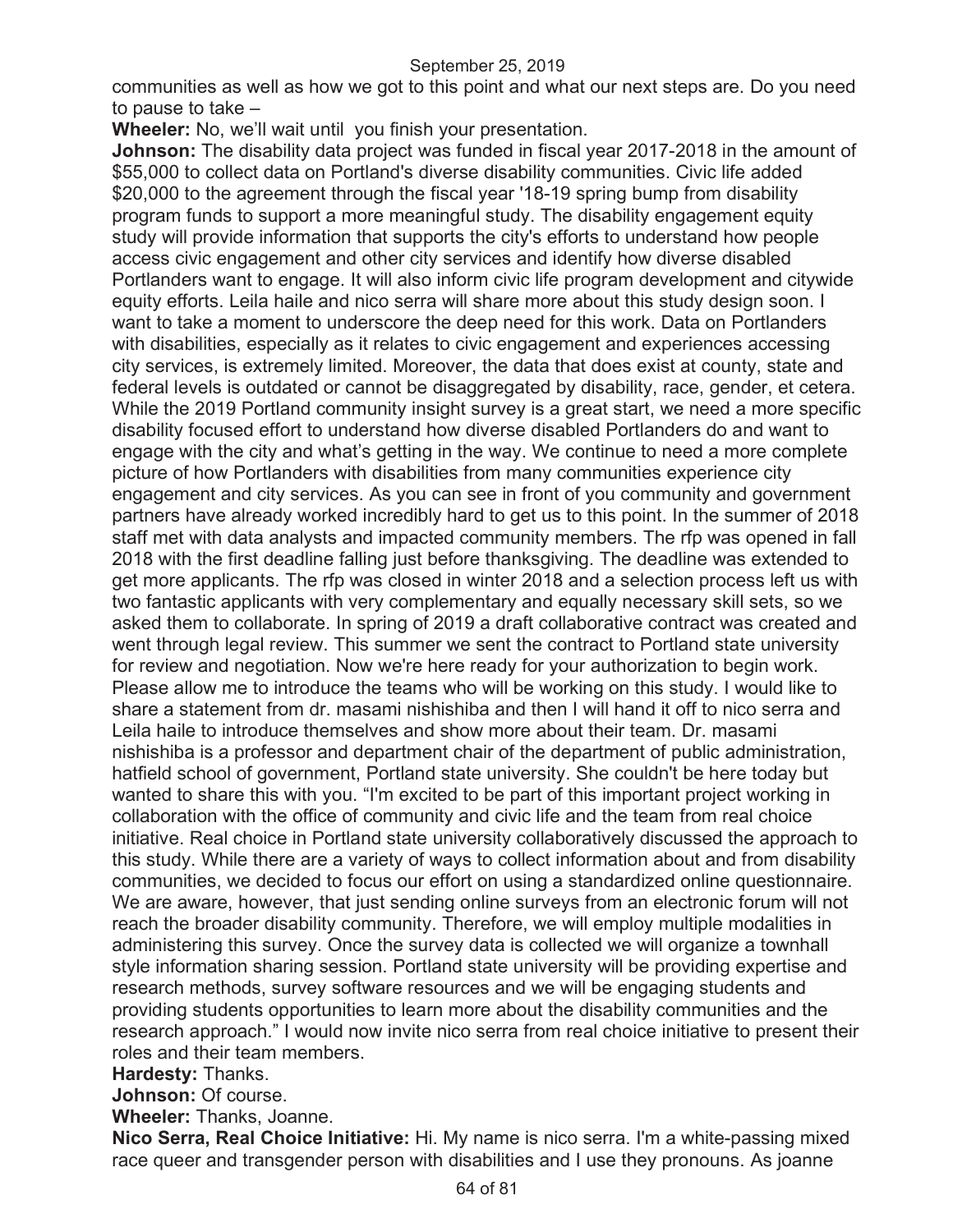stated, i'm with real choice initiative. Allen Hines, our director and the project manager couldn't be here today, and we prepared a statement for you all. Our team of organizers and service providers have deep and lasting connections in the disability community. Together we have a broad reach and can engage underrepresented populations such as people of color, queer and transgender people, people living in group settings and those struggling to survive out on the streets. Through the connections we developed while in the field, we've learned that many disabled people are eager to have comprehensive data that will better inform the decisions of local policy makers and ultimately improve our lives. In the past, many researchers studying the disability community have turned to nonprobability sampling, often in the form of focus groups and convenient samples. Focused groups often require a community presence of someone to identify, a level of health to be present and participating for an extended period of time, easily remedied excess needs and transportation. The result is a small pool of relatively privileged people representing a diverse and expansive disability community to the exclusion of the most oppressed among us. Our team hypothesizes that the fulfillment of basic needs is a predictor of individuals' civic engagement. That is when people with disabilities fare well in addressing social determinants of health, they have a greater capacity to engage with the policies that affect their lives. Our study is designed to gather demographic information data on six categories of basic needs, a respondent's current level of civic engagement and the recommendations to better support them to participate in the political process. We hope to survey at least 350 to 450 people and we believe that engaging a diverse group of people with disabilities is key for this study and beyond, and I'll pass it on to Leila.

Leila Haile, Real Choice Initiative: I'll echo everything else that my colleagues here said. It was all very well put. Also, my name is Leila haile for the record. I'm most passionate about this project because we know that in government if there's no data, then there's no problem and we know that with no data collection we don't exist and that is a form of very quiet bureaucratic eugenics we want to push against. And also pushing the fact that we are the only community that anyone can become a part of at any moment so I feel like we're also the most important that the folks need, that folks in power need to pay attention to when we're talking allocating resources and creating a sustainable city that serves folks in the long term. Yeah, I feel like that's all I have to say.

### **Serra:** Cool, great.

**Haile:** That this work is really important and if we're thinking of truly serving everyone who's involved in most of the systems that serve our people we need to look at the folks who are most oppressed and who are at the forefront of that. We're basically your canary in the coal mine when it comes to evaluating how our systems are serving the greater public. Thank you.

### **Wheeler:** Thank you.

**Hardesty:** Thank you.

**Johnson:** As you can see this process and this study are rooted in collaborations between governments and communities. This is no less true within the city of Portland and our partners in the county and community. This study was funded in response to communities and government partners' calls for this kind of data. As we have been moving through the process to begin work on a study and shared our anticipation, we have heard nothing but enthusiastic support from our colleagues in the office of equity and human rights, as well as other bureaus like the Portland bureau of transportation, the Portland housing bureau, friends at Multnomah county and respected community leaders within disability community organizations. There's a lot of excitement for the many ways this data can support engagement and equity efforts across the city and in our communities. Because the data from this study will be a leap forward in informing our race and disability equity efforts in the city we want to underscore that the office of equity and human rights has long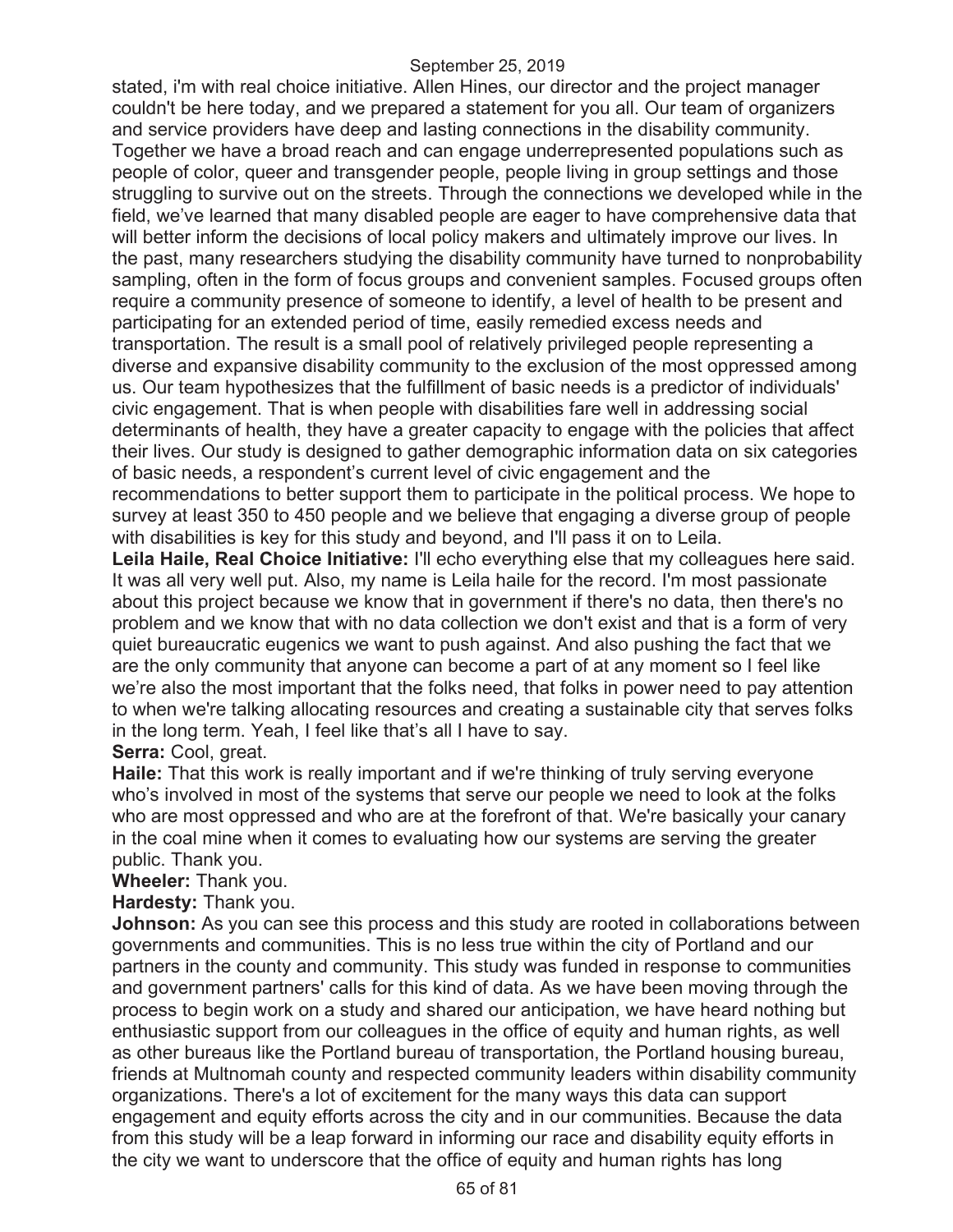recognized the need for this kind of data. They have been deeply supportive of the project and will be consulted throughout our data collection efforts. We plan to share our results with the office of equity and human rights and all other bureaus and partners to support our collective equity work. I would like to read a statement from Nickole cheron, ADA title ii and disability equity manager with the office of equity and human rights who couldn't be here today but wanted to share her thoughts. "Distinguished council members, i'm sorry I couldn't be here today but I wanted to share my thoughts all the same. When the coalition for communities of color put their report on the state of black Portland I was in awe. It made such a statement and impact to see in such clear numbers the inequity faced by people of color living in Portland. I have known for a long time that if we were able to do such a report in regards to people with disabilities living in Portland we would see similar numbers. Unemployment, access to housing and living on a fixed, low income will paint a dire picture but we don't have these numbers and we don't get much assistance from the federal government in collecting that information either. The census bureau only collects data on disability through the american community survey, acs, beginning in 1999 with a focus on social services, and the survey of income and program participation starting in 2014. The current data available around disability statistics is further compromised by the social stigmas associated with identifying as a person with a disability. Older americans, for example, are 35% more likely to experience a disability over age 65 and they rarely identify themselves as having a disability. Without good data we cannot draw a clear picture of the gaps and inequities people are facing. These are only a few reasons why joanne's project is so important. I wanted to let you know how excited and supportive of this I am. Oehr will be available to joanne and civic life to make sure this process is a success. I truly believe joanne's work will set a model and direction other cities will hopefully follow. Nickole, ada title ii and disability equity manager."

**Wheeler:** Commissioner hardesty.

**Johnson:** Our –

**Wheeler:** Oh I'm sorry.

**Hardesty:** Oh, I'm worry. Were you done?

**Johnson:** Not quite.

**Hardesty:** Okay.

**Wheeler:** Sorry.

**Johnson:** Our next step is getting to work. Finalizing the study design and data collection timeline officially kicking off engagement of the city and community partners and formally reaching out to Portlanders so they know how to get involved. We'll be back here in may to share what we have learned and how we'll inform our work going forward. We're looking forward to it already. I'm happy to respond to any questions you might have now. Thank you for your time and kind attention. We urge you to approve this iga so we can get to work.

**Wheeler:** Commissioner Hardesty.

**Hardesty:** Thank you, mayor. Thank you all for your compelling testimony. Let me just say we need you. We need you to conduct this survey. We need you to get this information incorporated into the city's work. And I am thrilled and I am channeling my colleague, commissioner Fritz, who isn't here today, but I know this is near and dear to her heart. So I just want you to know that i'm giddy and I know she is giddy. She can't say it on the record but i'll say it for her that we're moving this process forward. It's taken a long, long time but hopefully we're doing it in a thoughtful way so that the information we get will be useful for the work we have ahead. So, thank you very much. Appreciate it. **Serra:** Thank you.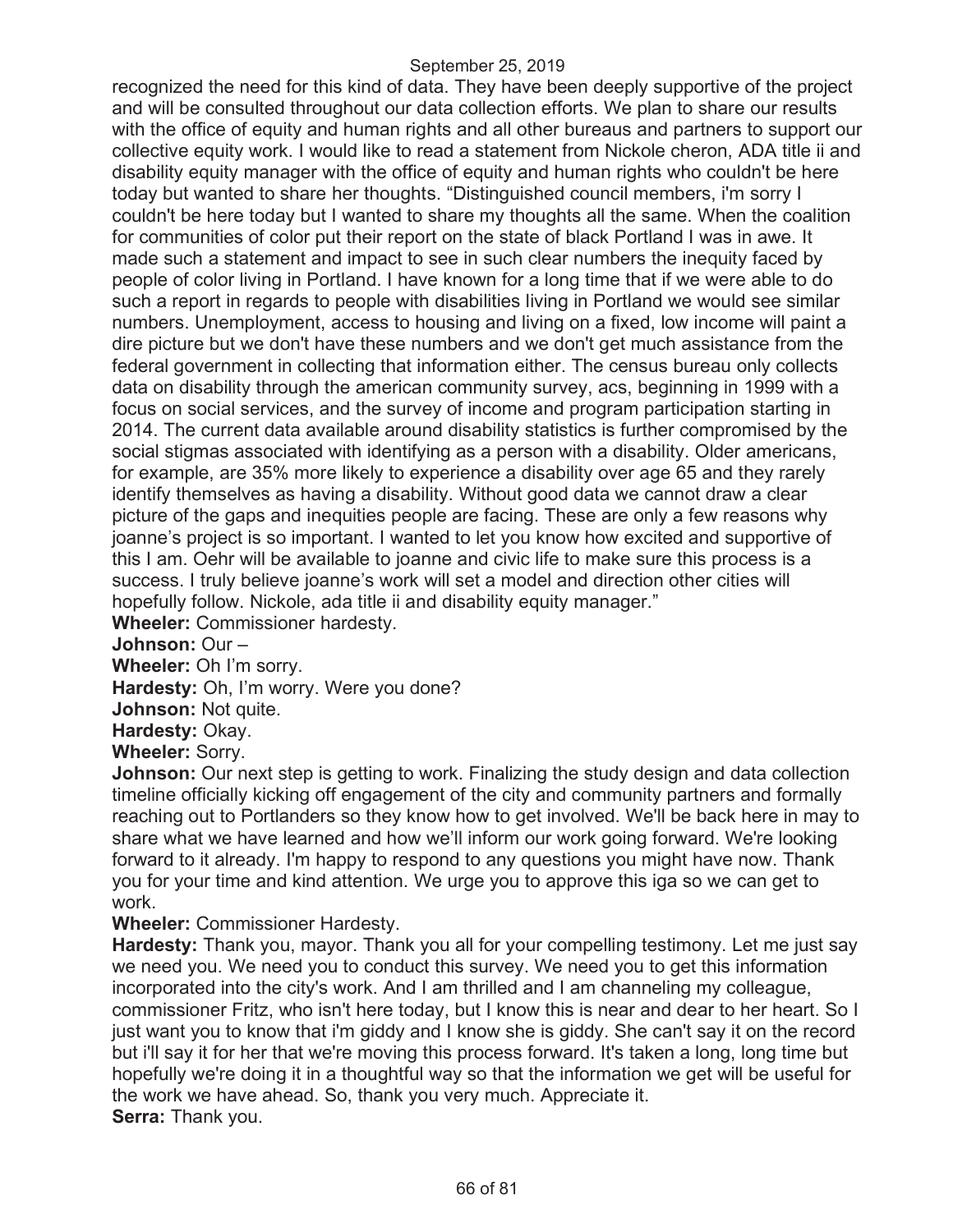September 25, 2019 **Wheeler:** I want to add my thanks, and joanne, could you, you probably said this. Could you tell me what the next step is? Do you have a time frame for coming back to city council with your learning? **Johnson:** We'll be back in may. **Wheeler:** In may, thank you. **Johnson:** Yes. **Wheeler:** And that'll, early or later, do we have date set? **Johnson:** Mid-may. **Wheeler:** Okay, good. **Johnson:** And I just want to acknowledge our timing has changed several times just because of the bureaucracies of getting all the pieces done so that we could start working. **Wheeler:** Good. I just want to make sure i'm here, because – **Johnson:** Yeah. **Wheeler:** I'm really excited about this and I look forward to the results. Thank you. **Johnson:** Yes, yes. **Eudaly:** We need Commissioner Fish now – **Wheeler:** Commissioner Eudaly. **Hardesty:** And this is an emergency so we need to go grab – **Eudaly:** We have two emergencies. **Wheeler:** We need him for both, in fact. **Eudaly:** Is Mustafa on it? **Hardesty:** I could go grab him, then I'd be gone. [laughter] **Wheeler:** No, because I know what's going to happen. Don't you dare. [laughter] **Eudaly:** You sit right there. **Wheeler:** Don't you dare. **Eudaly:** I'll tie you to that chair. **Johnson:** It's already in [inaudible] [laughter] **Hardesty:** We've been here before, haven't we? **Wheeler:** Indeed we have. [laughter] **Eudaly:** Commissioner Fish, you're wanted in chambers. **Hardesty:** [laughter] I'm sure that's him now. **Eudaly:** I don't now how he gets through that exit door, no **Hardesty:** No. **\*\*\*\*\*:** I'm not as strong as you. **Hardesty:** Okay, he'll be back. Any other questions for us? Well, thank you very much. We're going to vote on this. We just have to – **Wheeler:** Yeah, we, we -- the good news is we can stall because we need to take testimony. Karla, was there any public testimony on 917? **Moore-Love:** No one signed up. **Eudaly:** Okay. **Wheeler:** Of course not. **Eudaly:** I can share some -- **Wheeler:** Commissioner eudaly. **Eudaly:** Reflections – **Wheeler:** Please.

**Eudaly:** And appreciations. I want to thank nickole cheron of course, and thank joanne, especially for advancing this item. I want to kind of expand on something that Leila said, which is that people with disabilities are the largest minority group in this country and it is true that anyone can join at any moment, unlike most other minority groups, despite what some people might think --

**Hardesty:** [laughter]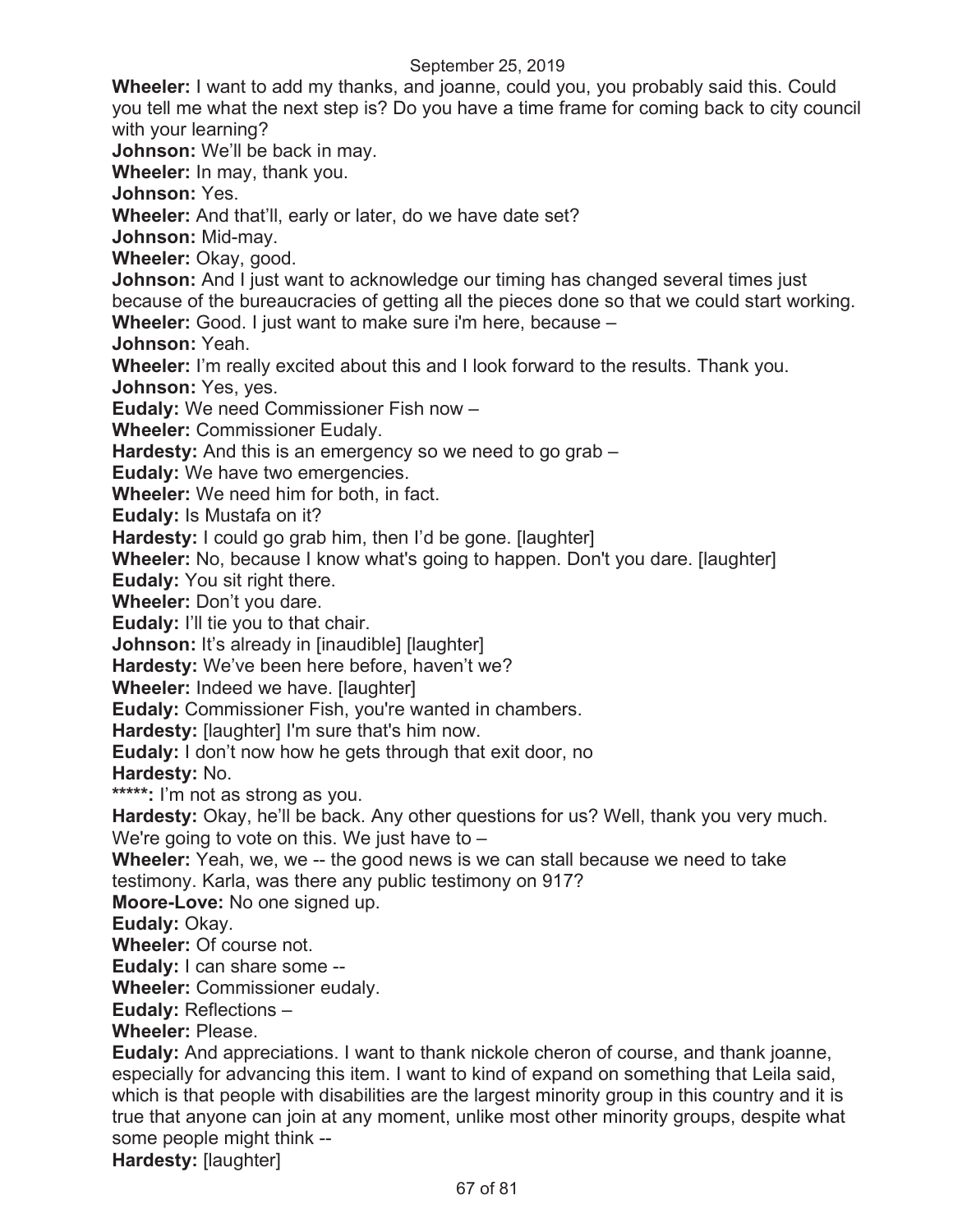**Eudaly:** Some people have visible disabilities, some people have invisible disabilities, but the lack of data that we have, the lack of access, inclusion and opportunity of people with various disabilities does lead to this disappearing where people think they don't exist, therefore there's no need or demand, and it's just this vicious cycle of people not being served and not being recognized. So i'm very, very excited about the study. It's a perfect example of a significant community in our city that is underrepresented and underserved and for a variety of reasons may be unable to engage in the very prescribed ways that we have historically and currently allowed people to engage. And the really good news is when we center disability and serve people with disabilities, it benefits everyone. So, now we can take the vote.

**Serra:** Thank you.

**Wheeler:** Very good. So, any further business on number 917? Seeing none, please call the roll, Karla.

**Hardesty:** Great work. I look forward to you coming back in may of next year and telling us what the results are and helping us figure out a way to make sure that that work is implemented throughout the city of portland. I vote Aye.

**Eudaly:** Well, obviously I'm looking forward to working closely with civic life, psu and real choice initiative on this study. I love that this is a partnership across community, academia and government and know that we'll end up with a better outcome because of this collaboration. This study is one important step forward to helping us get a more complete picture of who is here in our city, what their needs and priorities are, and how the city can best serve people of all abilities. This is especially important in the context of civic engagement. So thank you, again, to our presenters, Joanne, Nico and Leila for being here today. I'm looking forward to our work together. I vote Aye.

**Johnson:** Thank you.

**Fish:** Thank you very much. Aye.

**Wheeler:** Great presentation. I'll look forward to seeing the results. Joanne, thank you for all your hard work on this. I vote Aye. The ordinance is adopted.

**Hardesty:** Thank you.

**Wheeler:** Congratulations.

**Serra:** Thanks so much.

**Wheeler:** Next item, karla. Can we go back to the vote please on 916.

**Hardesty:** Aye. **Eudaly:** Aye. **Fish:** Aye.

**Wheeler:** I want to thank Commissioner Eudaly, the transportation bureau for their diligent and very quick work, particularly over a weekend, particularly given that they had to work all night. I want to thank the crews that were out there working to shore up north going street down to swan island. I want to thank our legal staff and risk management for their diligence on this as well and I want to thank them in particular for hearing the words of the council today about both our sense of urgency and our sense of where the responsibility ultimately lies for this. I vote Aye. The ordinance is adopted. We will next go back to our – **Eudaly:** Time certain?

### **Item 914**

**Wheeler:** Time certain item, which is 914, please. Colleagues, this an important way point in the Portland clean energy fund process today. Collectively as a city council we're going to announce the first five members of the Portland clean energy community benefits funds, otherwise known as the pcef committee. Before we meet the first five, I want to thank all of those who supported and voted for the Portland clean energy community benefits funds initiative, there are many of the coalition members here in the council chamber today. Thank you for being here. It is good to see all of you. Happy to support, sport green today as a small token of my appreciation. I don't typically wear green. It clashes, but today I wore a green tie in honor of you –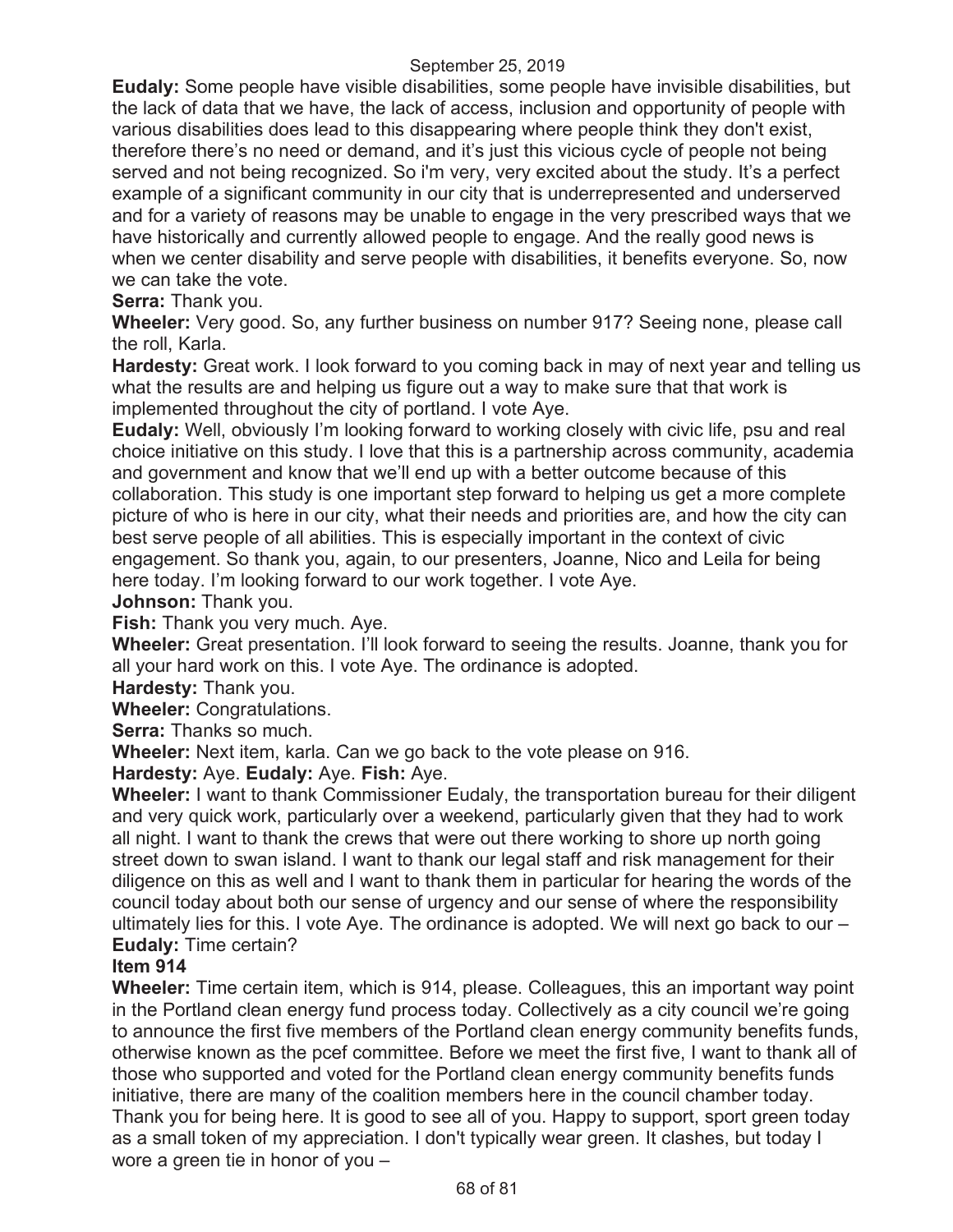**Eudaly:** Clashes with what?

**Wheeler:** In honor of the hard work that you did. So thank you for that. The initiative, part of the city's continuing commitment to be a climate leader nationally and globally shows that Portlanders will come together to make our city both a greener place as well as making sure that we also have a more diverse workforce. November 2018 showed us that Portlanders can support, lead, and vote for climate justice. We can both build our communities and address our climate without sacrificing one ideal for the other. I'm proud that we take yet another step to implement this important initiative today. Sam baraso from the bureau of planning and sustainability is here to help introduce our first five appointments. Thank you to sam, pcef team and the office of community and civic life for working together on such an important recruitment process. Good afternoon.

**Sam Baraso, Bureau of Planning and Sustainability:** Good afternoon, mayor. Mayor wheeler, commissioners. For the record, my name is sam baraso. I'm incredibly fortunate to be the program manager for the Portland clean energy fund. Before we get started today, I want to go ahead and bring up the first three folks that we're going to be chatting with just to make sure that folks get familiar with these faces, but I want to go ahead and bring up maria sipin, megan horst and michael edden hill. And I'm going to pull up one more chair.

### **Wheeler:** Good afternoon.

**\*\*\*\*\*:** Good afternoon, mayor, commissioners.

**Baraso:** So, I and the pcef team are excited to be here today as this marks an important next step in implementation in voters vision. Ten months since the voters passed the Portland clean energy initiative, the first of its kind nationally, we are here to take this huge step. But before I do that, I want to acknowledge that in that time, we have recruited a phenomenal startup team at the city to make this happen, and as you'll, and you'll see some of those folks in front of you in the months to come. But that's not why we are here today. A key part of the vision that was supported by voters last november is the pcef committee. The pcef committee is central to assuring that the Portland clean energy fund is accountable to the voters' vision. And before we get into what some of that vision is, I want to intro – I want to talk you through some of the recruitment process because this was probably one of the most, I would say it was probably one of the best recruitment processes I certainly was involved in. So the Bureau of Planning and Sustainability worked in close collaboration with the office of – oh, we have a presentation I would love to cue up. [inaudible] Ah, we got it over there. I probably, I'm going to, so one thing I'll say. I have been in this role for three months, so this is the first time in front of you all and I'm happy to be in front of you all but I will learn, I will know next time to sit over that way, and so -- **Hardesty:** Can you switch?

**Baraso:** What was that?

**Hardesty:** Do you need to switch?

**Baraso:** Maybe that might be helpful, let's do that.

**Hardesty:** We'll wait.

**[laughter]** 

**Wheeler:** And sam you can just slide that microphone wherever is convenient for you. **Baraso:** Great.

**Wheeler:** This is your first presentation?

**Baraso:** This is, this is.

**Wheeler:** Well, congratulations.

**Baraso:** Thank you, thank.

**Wheeler:** It's important way point, absolutely.

**Baraso:** Great, great. I appreciate it. Okay. So what I want to start with is give you an overview of how we brought forth this phenomenal committee and got to this phenomenal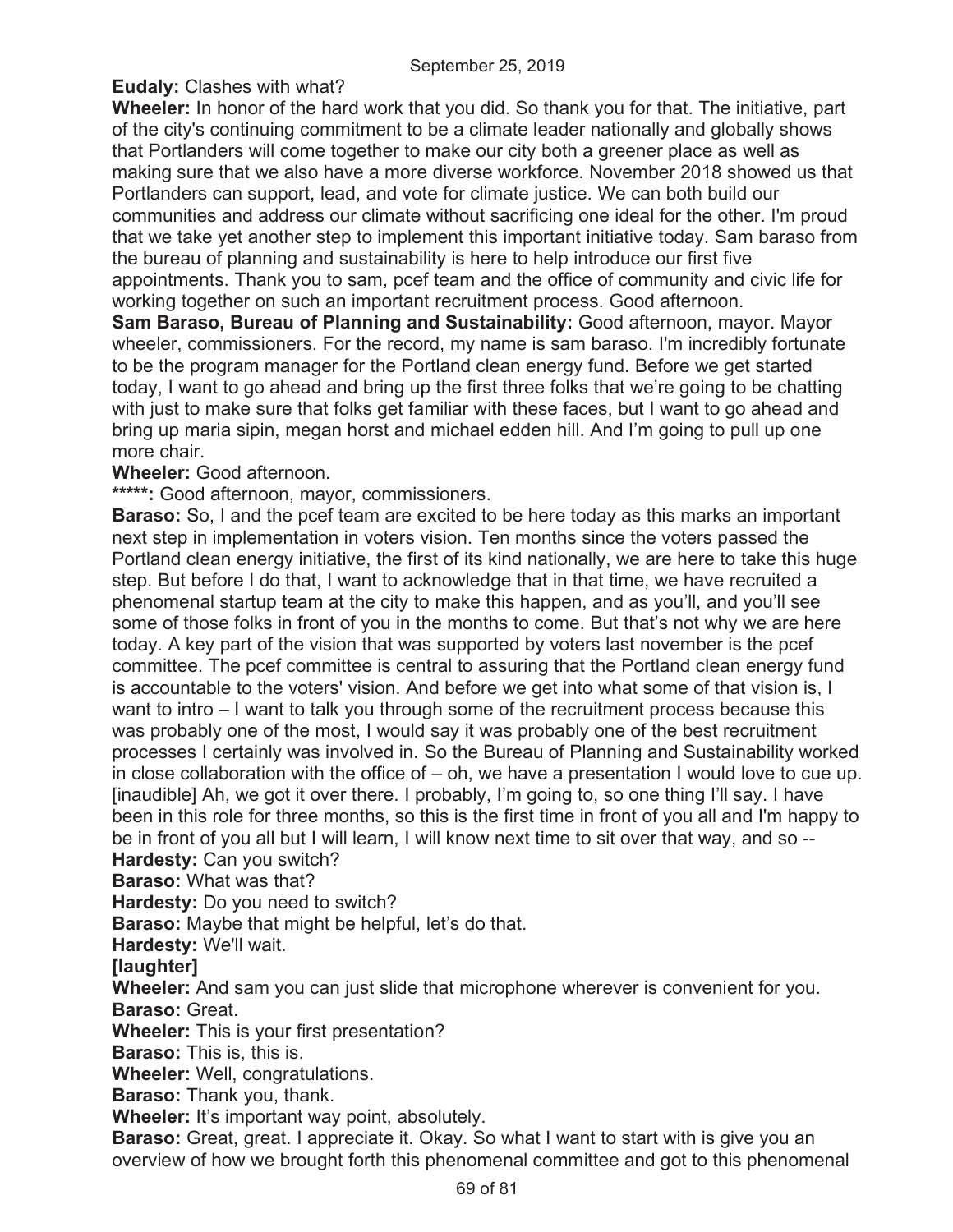bunch of folks in front of you all. We worked in close collaboration with the office of community and civic life, specifically Ashley Tjaden who I want to give a huge thank you to in supporting us through this process, in running an incredibly successful recruitment. We recruited over 100 applicants for the Portland clean energy fund initiative. I was happy that mayor, you, Commissioner Hardesty and several others on the commission put a wide reach out to your networks to make sure folks applied and that was really evident. What was also evident in the recruitment is that panel of 100 folks we had was incredibly diverse and represents the wide swath of the city bringing a phenomenal representation of skill sets to the table. In order to get from the 100 individuals that applied to be on the committee, we worked with a selection advisory committee composed of three folks, both community members as well as city employees, in order to help narrow that list. We used what you -- this diagram in front of you to help narrow this list. You don't need to focus too much on it, but the broad gist is we wanted to make sure we stuck and honored the language within the initiative. The key points is any individual that would serve on the committee has to have demonstrated a commitment towards the climate action plan as well as demonstrated commitment towards empowering communities of color, low income folks, folks with disabilities and those historically unemployed. Then there is a range of specific skill sets that were sought after and needed to be brought together within the final panel, the final committee. Now, we use this to get to a list of about a top 18 list. And we were able to work with your phenomenal staff in helping bring forward the great candidates you have in front of us today. Don't need to go too far into those details but I want to speak to a little bit of what this committee is charged and tasked to do with the next six months as well as next four years of their term. So, the role of the grant committee. They are going to be adopting methodologies to measure, track and report to various stakeholders the effectiveness of the program in implementing its goals. There are going to be adopting a workforce and contractor equity plan. Making recommendations to you all, the city council, on changes to the law that are necessary to ensure its effectiveness of the initiative in achieving its stated goals. They are going to develop grant criteria, they're going to review proposals and ensure accountability and lastly, they are going to send these funding recommendations to the Portland city council for approval. This body is an incredibly important group of folks. This is the inaugural five. This body will tasked in time with bringing and nominating the next four in order to make for the full body of nine that will ultimately be doing this work. Before I introduce them, i'm going to jump to the process and go back and introduce them so you all have a sense for what is to play out in terms of program implementation. We are here with one of the initial and major important steps in terms of bringing forth our committee, and this is a key step to -- they are going to function as our board, designing the program. But over the next several months we will do a whole host of public engagement, input workshops and capacity building so we get folks ready to apply for the funds. What you'll see is in summer of 2020 we will go out with our first round of grant funding with roughly \$7 million and subsequent to that you'll see additional rounds of funding coming out as the fund populates. With that, I want to go ahead and introduce our folks you have in front of you. First I want to start to my left here, Miss Maria sipin. Miss Sipin is a transportation planner and community health advocate whose work emphasizes the importance of investing in bicycle, pedestrian and transit infrastructure, and addressing displacement, safety and accessibility for communities of color. She has experience working with people experiencing homelessness, and lgbtq youth in health care settings and continues to push for mobility justice and participatory budgeting through her grassroots nonprofit involvement. I'm excited to have maria here as part of this inaugural committee. To maria's left is megan horst. Megan is doctor. I need to make sure I do that. Dr. Horst is an assistant professor at the school of urban studies and planning at Portland state. She bring substantial urban agriculture and local food systems expertise that is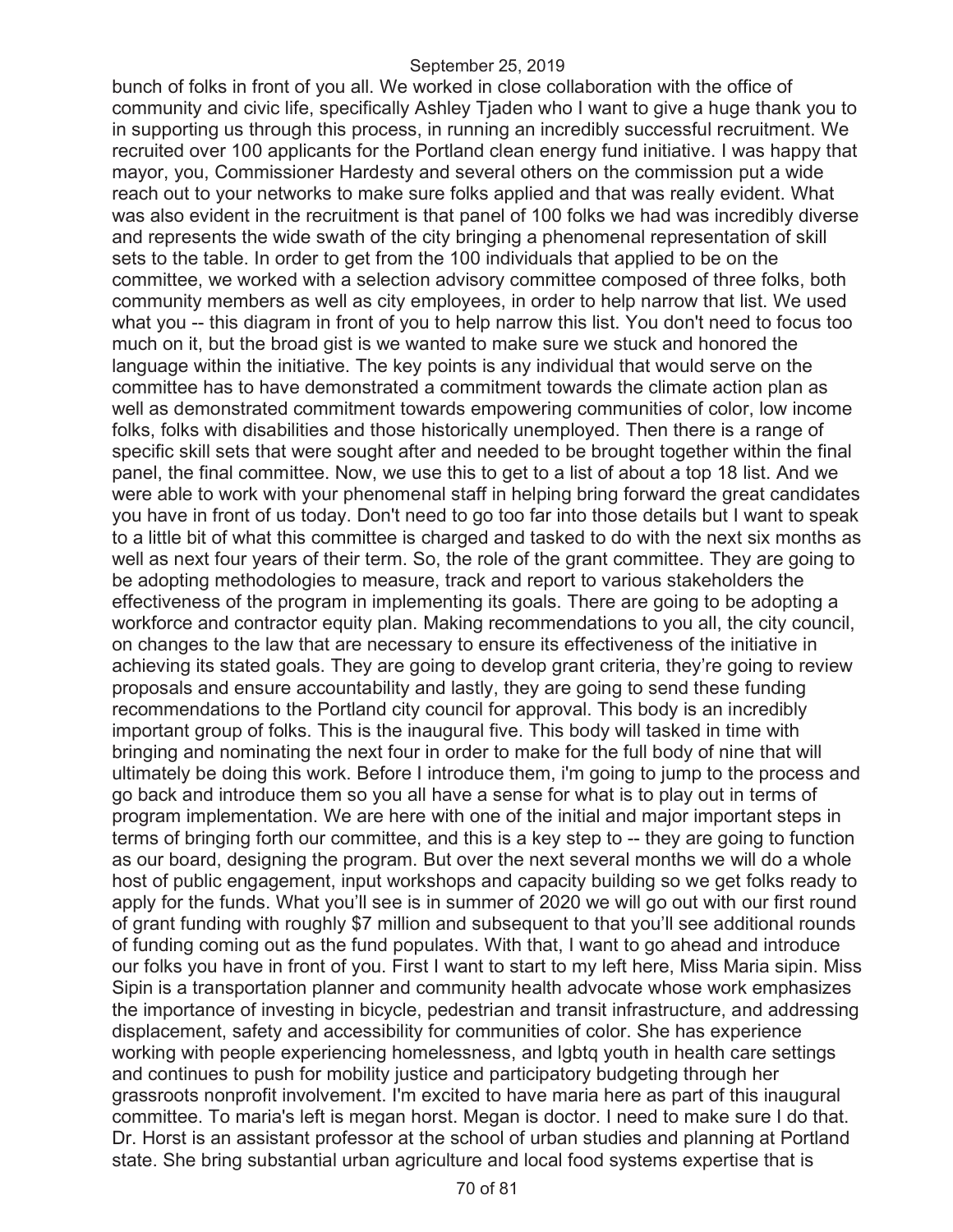recognized both locally and nationally, and miss horst also brings a strong equity lens and experience in the food justice work. To my right I have michael david edden hill. Mr. Hill is a journeyman electrician who in addition to experience of wind power design and deployment, also brings experience in construction management on one of the largest solar pv systems in the u.s. Mr. Edden hill has a solid understanding of the informal support ecosystems that are necessary to support folks through the pass of preapprenticeship and apprenticeship programs. So I want to start with those folks and I think, I'm trying to think about how to do this. I'm learning about how I need to do this next time, but I'm going to go ahead and pull a couple more chairs up and actually have our next two folks, shanice as well as robin come up, so that's what I think we are going to do. All right. Over there right beside, to the right of megan, we also have shanice brittany Clarke. Shanice is the director of community engagement at Portland public schools. Shanice brings a deep community engagement experience to the committee, having worked directly with 75 to 100 community organizations annually that serve portland's diverse communities. In addition ms. Clarke is a national delegate on the climate justice alliance and is also a proud member of the sunrise movement, supporting their four-year plan to make climate action an urgent priority in every corner. Last but not least we have robin wang to the right of shanice. Mr. Wang is a business, nonprofit and community leader who is passionate about deploying capital and harnessing business for the benefit of the greater good. As a former owner of a sustainable lifestyle business, mr. wang brings a wealth of experience in both sustainability and business operations. Mr. Wang is the executive director of a local community development financial institution that serves under banked entrepreneurs and serves on Portland prosper's council for economic and racial equity. This is an exciting group. If what I just read didn't excite you all, I – **Wheeler:** Impressive, yeah –

**Baraso:** So with that I want to turn it back over to you mayor and the council for [inaudible] **Wheeler:** Commissioner hardesty.

**Hardesty:** I just want to applaud the current members of the oversite committee for pcef. If all committees the city put together looked like this committee, we would not be so stressed out about the equity work that we have ahead of us. Right? This was intentional and that is why it looks the way it looks and I am so excited about the work that you have ahead of you and how we can support you in that work. But I just had to comment on, you know, if every committee looked like this we would be head and shoulders ahead of where we are today. So thank you for stepping up and being willing to do this hard work. Because it is going to be hard. I don't know if he told you, but it is going to be really hard.

**Baraso:** Several phone calls. [laughter]

### **\*\*\*\*\*:** Are you sure?

**Wheeler:** Very good. I want to first of all say this was an embarrassment of riches when it came to the depth of experience that people had who wanted to serve. And first of all, to those of you who have been selected for this important position, this is one of the most impressive panels, I think we have empaneled in the time I have been here. Just in terms of the breadth of experience, the depth of experience, the perspectives, the lived experience. The people bring to the table. I believe the council will be extremely well served by this. I also just want to reiterate, this didn't come from the city of Portland. This came from the community and so what I have pledged since the day that this was voted on by the public and passed overwhelmingly, that my role would be to make sure we implement this as well as we possibly can along with all of my colleagues here on the city council. Because I think it suffices to say, not to put pressure on you, but the whole country really is watching. [ laughter ] And we know for a fact there are a number of large cities looking to this model as a potential strategy for inclusive transition. Just transition to clean energy. So it is really important that we make a full faith effort to do absolutely the best that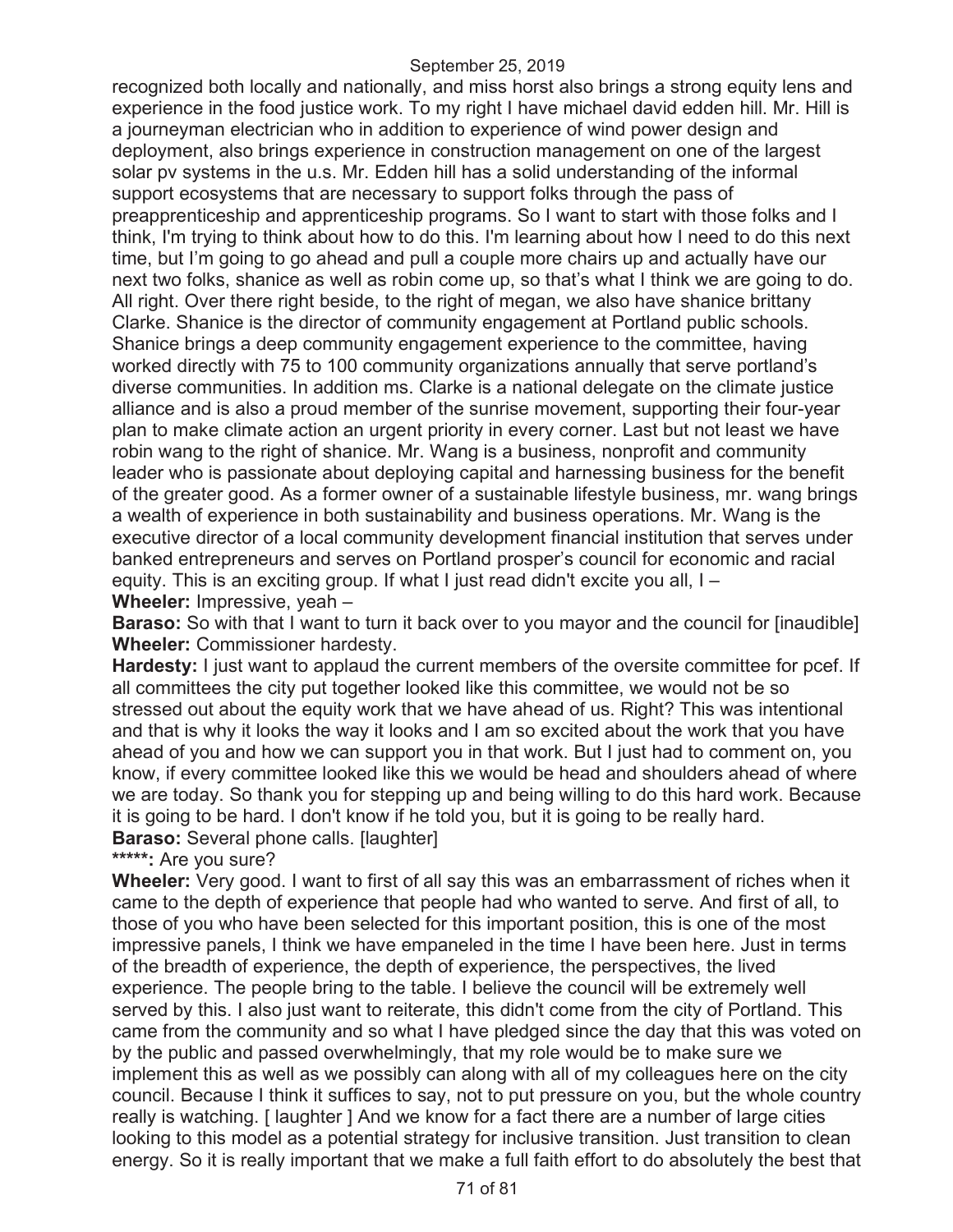we possibly can. And in order to do that, it requires top-notch people being willing to step forward and serve. And you all have. You all did. You all have really long resumes. You are all very busy people. I feel really lucky to sit here in front of such an esteemed group of people. My hat is off to you, but I want to make a pledge – **Fish:** Mayor.

**Wheeler:** One moment, commissioner Fish. On behalf of all of us, I also don't want you to feel that you are being cast adrift when things do get difficult. Because they will get difficult and you should rely on us. If there are ways we can be helpful to your efforts. I'm going to make a public pledge right here and now we will provide whatever time, talent, energy, resource you need in order to be successful in your role, so thank you. Commissioner Fish.

**Fish:** So, I wanted to just add a couple of things. I have been on the council for over ten years. And so during that time I have had a chance to nominate or appoint lots of people to oversight bodies that perform unique and essential functions of the city. What I want to call out in this process is that we did things a little differently. Even though each member of the council retained the authority to make an appointment, we agreed that we wanted to find a good mix and a balance of skills and backgrounds, geography, life experiences, other things. And so we undertook a different process where there was some screening and ranking and then a collaborative process among the council of trying to put together the first five, the group of five that then selects the next four that is broadly representative of our community and has different and complementary skill sets. I think in some ways the way we have done this could be a model for how we select other committees. The default is each of us appointing someone and finding out it is woefully under representative of the community or over representative of certain skill set or what have you. Here we've tried something different and I think it has worked. You are charged with an incredibly important role of oversight and accountability over what is going to be a substantial amount of money. I think the last number commissioner hardesty shared with me was something in the mid-40s to high 50s.

#### **Hardesty:** 37 to 42 I think is --

**Fish:** 37 to 42, so we are talking a lot of money, millions of dollars. You will not only be charged with being the community's eyes and ears on oversight and accountability, but you will also be charged with making sure that decisions are made free of conflicts of interest. That decisions are made on the merits in a transparent way with everyone given a fair shake but not with conflicts of interests that are buried or somehow disguised. Then you will make recommendations to the council that has the ultimate authority to make decisions. I'm very encouraged by how far we have come so far. Mr. Edden hill, I want to thank you for being my nominee –

**Edden Hill:** Thank you very much.

**Fish:** And I'm just delighted. And I don't remember the last time, echoing what my colleagues have said, when I've read bios that were so impressive across the board. I think you are going to bring a richness of your own life experience, professional work, community service, values to this, and I think if this is the first five and we're then looking to you to fill out the committee with the next four, I think we are in good hands. Thank you very much for stepping up and taking on this assignment.

**Wheeler:** Thank you. Sam, I understand you have another panel, is that correct? **Baraso:** Yes. Yes. So I think at that point I'd say thank you all and I would just give a big round of applause for the phenomenal work you all will be doing. [applause, cheers] **Hardesty:** Sam before you bring –

**Wheeler:** Commissioner Hardesty.

**Hardesty:** Thank you, mayor. Sam, before you bring the next panel up, I just want to applaud the fact that you've only been here three months and we gave you an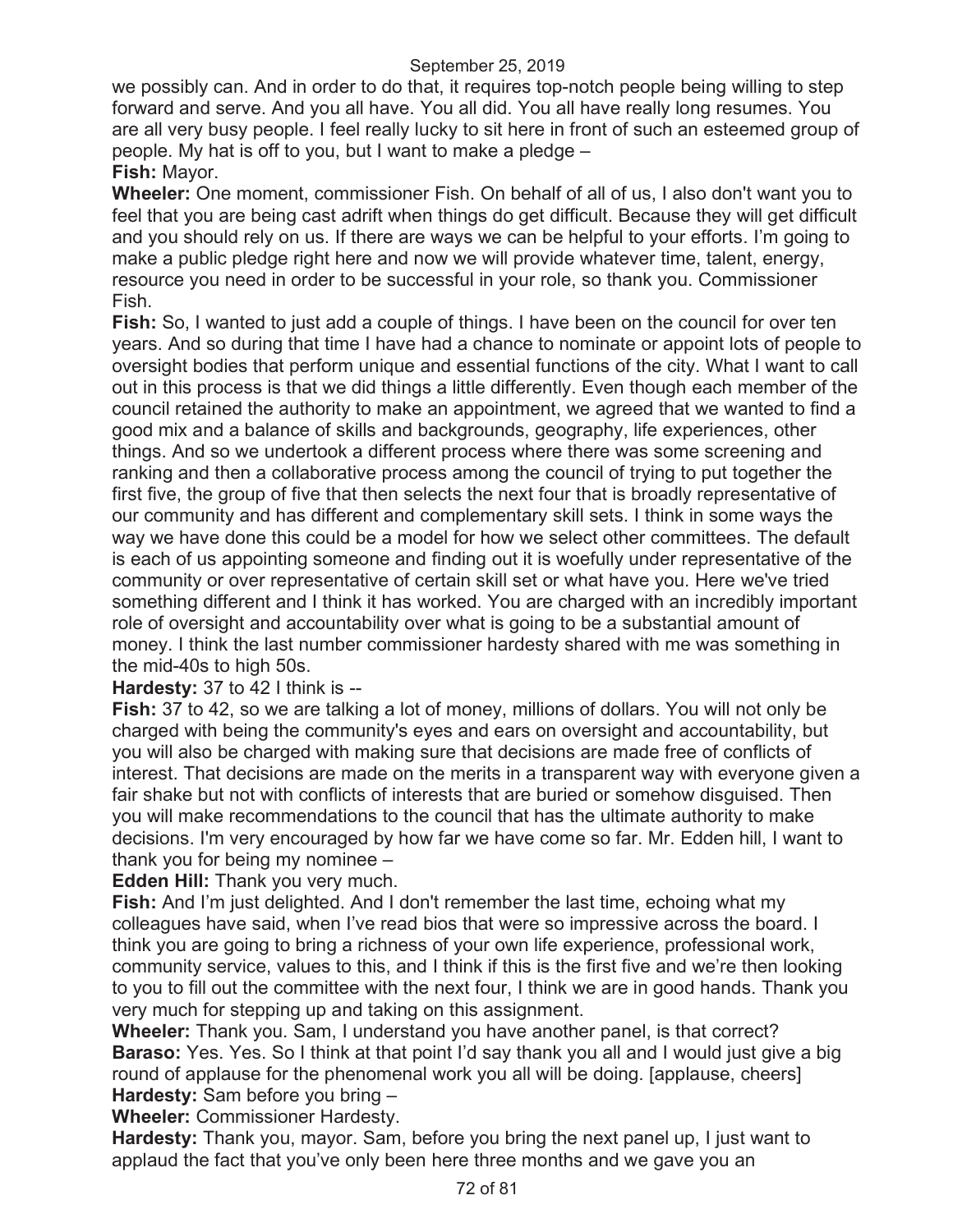unreasonable deadline. And you have not missed a beat. I just want you to know how much I cherish the work that you've done to get us on this path and you have been just totally focused on making that happen. It is unusual for someone who has never worked at the city of Portland to be able to come in and galvanize people in the way you have. I want you to know how much I greatly appreciate the work you have done to get us here. **Baraso:** Thank you. You will meet the staff soon. This amazing staff. [applause] With that,

i'm going to release you all and we'll invite a few speakers up to speak to this. **Wheeler:** Thank you.

**Baraso:** I want to start off with inviting paul Lumley from naya, nate mccoy, from national association of minority contractors of Oregon, as well as willy myers from the building, oh, we'll start with those two first. So we'll start with Paul lumley and nate mccoy. **Wheeler:** Good afternoon.

**Paul Lumley, NAYA:** Good afternoon. It is a great pleasure to be here again and good to see you all. My name is paul Lumley, I am a citizen of the yakama nation and executive director of the native American youth and family center. I am so pleased to be here after the great citizens of this city voted overwhelmingly to support this ballot measure last year and I'm extremely excited about the candidates you selected so far. Those five candidates are wonderful. We look forward to their service in the Portland clean energy benefits fund committee. And I also want to commend you on your attention to diversity, equity and inclusion. These are very worthy goals in context and I think you are off to a fantastic start. It is probably not possible to reach every corner of those three goals with just five candidates, but you have done a great job so far. And the next four candidates that they select are interested in building out that continued diversity with somebody that represents the native american community, the latino community and more work with the minority contracting. We are, of course, very keen on the implementation of how this fund gets not only started, but fully implemented. Your authoritative positions as elected officials, we might continue to lean on you to make sure we don't get distracted along the way from those who might be seeking to undermine the will of the voters or to seek unnecessary waivers from paying into this important fund. So once again, thank you so much for your dedication to not only clean energy in this committee, but also to the citizens of this incredible city. There are going to be incredible benefits here, not just in Portland but even well beyond. Thank you, again.

**Wheeler:** Thanks, paul. Good afternoon.

**Nate McCoy, National Association of Minority Contractors:** Good afternoon you guys, mayor, commissioners. Thank you for having me. For the record, my name is nate mccoy, executive director of the Oregon chapter of the national association of minority contractors. I don't have anything prescripted and provocative today other than to say that it takes a village to raise a child, and in this case it takes a village to raise a program of this magnitude. As we echoed today, it has taken us a while to get here but we've gotten here and I think the voters have spoken. What i'm looking forward to is really getting into the details of how this program works and ensuring that this diversity, equity and inclusion is real and not just another buzz word we've heard many times in our communities. I think given your guys' leadership as well as all the people in the audience, this makes me feel like we are taking this serious and intentional. I'm looking forward to the workforce diversity this has the opportunity to afford these disenfranchised communities. I want to echo something that was just mentioned because it is important for us to make sure that in this last four we ensure we have a minority contractor representative as good and qualified as the first five are. We still do lack somebody who has knowledge in the construction arena, in particular. I know we will get there. But I just want to thank everybody here today including you guys for all of the hard work and trusting us as a community to kind of bring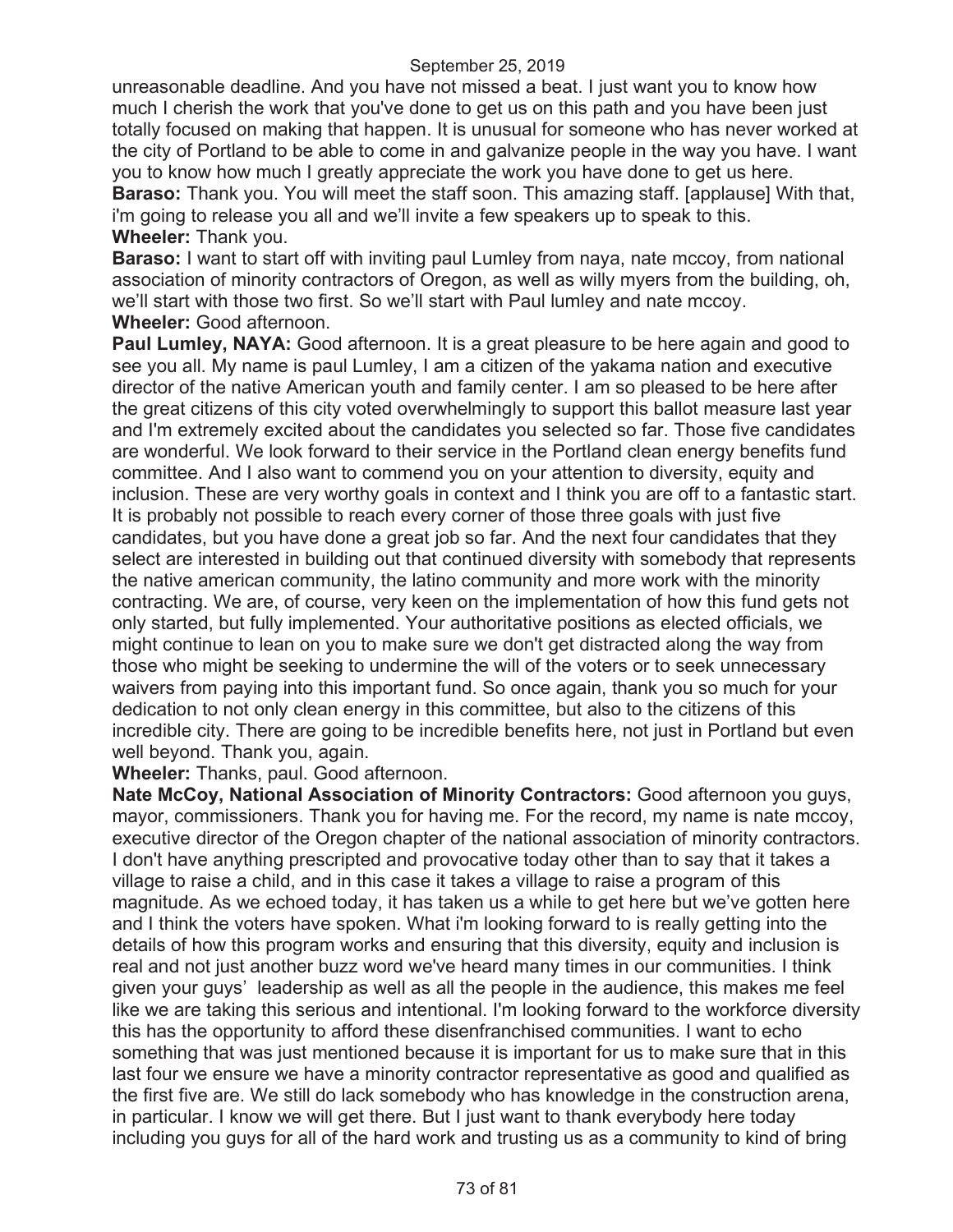people to the table that we think can really stand this program up and make sure these funds go to the right communities. So thank you.

**Wheeler:** Thanks.

**Baraso:** Thank you.

**Wheeler:** Appreciate it. Thank you.

**McCoy:** Okay.

**Wheeler:** Commissioner hardesty.

**Hardesty:** Thank you. Before this panel leaves, mayor, I just didn't want to leave paul's statement out there unresponded to. As you know, there have been efforts to try to make some minor changes to the Portland clean energy fund initiative. And we've had a committee, a community committee with pcef members and Portland business alliance trying to reach some consensus. Ultimately, I want to be clear about this, ultimately it is the city council's responsibility to implement this measure in a way that makes sense. There are some funding mechanisms that were not anticipated when we started this, like for example, retirement accounts. I didn't think we were going to be taxing retirement accounts. So we will be looking at some minor changes that will be coming down the pike. So I don't want people to leave today and think that no change will take place. Because there will be some minor changes coming back to the city council you will have an opportunity to weigh in. But, ultimately, it is our responsibility as elected leaders to make sure we are doing our due diligence to implement it in a way that respects the vote of the voters, but also respects the integrity of the process. So, didn't want you to be surprised. **Lumley:** Well, thank you very much for your support. I'm very convinced you will be making the correct decisions. I just don't want those requests to undermine the intent of the will of the people. Let's make sure this fund actually takes place and makes it to the people who need it the most.

**Hardesty:** And you know me so you know there's no chance of that happening. Thank you very much. [laughter]

**Lumley:** Thank you very much.

**Wheeler:** Thanks you both, we appreciate it. Thanks, paul. Thanks, nate.

**Baraso:** Next up, if I can mayor wheeler.

**Wheeler:** Yeah, please.

**Baraso:** Next up, I will call up willy myers from the Columbia building trades council as well as tony defalco from verde.

**Wheeler:** Good afternoon.

**William Myers, Columbia Building Trades Council:** Good afternoon. Do you want me to go ahead and start?

**Wheeler:** Go ahead, willy, thank you.

**Myers:** Thank you for allowing me to speak before you mr. mayor and commissioners Eudaly, Hardesty and Commissioner Fish. All commissioners, thank you. Thank you very much. We were excited to see the city undertake the process that you did in selecting the committee members and doing a broad recruitment and outreach process to solicit the interest that we received for folks that were going to serve on the committee from the full spectrum of Portland's diverse communities. The pcef community coalition that campaigned successfully to bring the measure to the ballot with over 65% voter approval has also worked very hard to spread the word and promote the opportunity to serve on the grant committee. We are very thrilled with the five that were selected. We do see that there are some gaps still left, as you heard from the previous two speakers. I believe that the minority contracting community needs to have a representative that understands the pitfalls and things that minority contractors run into in the construction industry and be able to help navigate those. We are excited to see what is next and how this rolls out. And i'll leave it at that.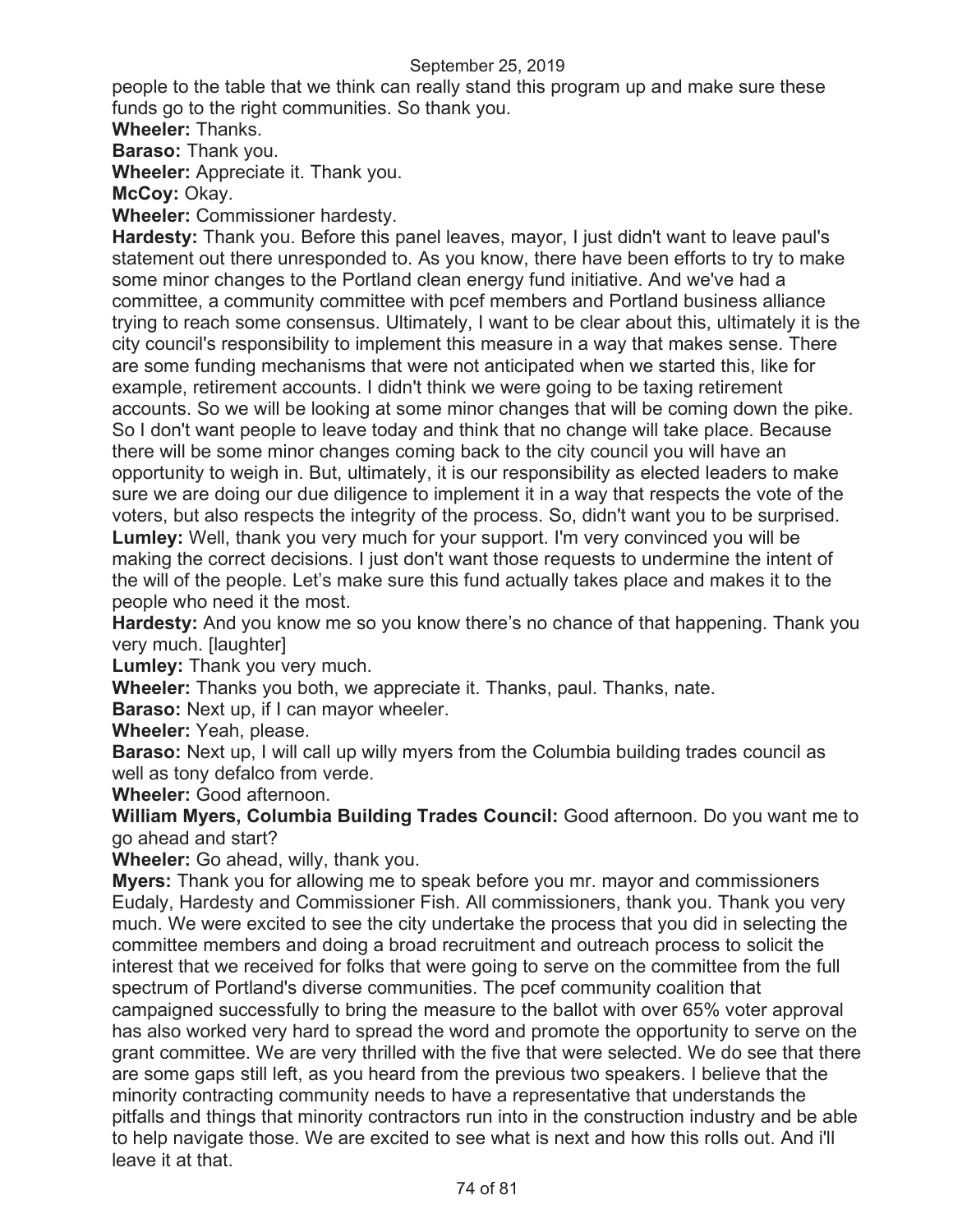**Wheeler:** Commissioner hardesty.

**Hardesty:** Thank you, mayor. Thank you, willy. So you know, we really struggled with how to engage minority contractors on the committee. Assuming that many of them will want to actually apply for funding. And so any help you can give us because we want to be very clear no one who is serving on the committee is going to be eligible to be applying for grants.

# **Myers:** Correct.

**Hardesty:** So if there is a way to have that minority contractor voice on the committee without limiting opportunities for those same minority contractors, we are open. We want to figure out how to make that work. So if there are ideas, please bring those forward. **Myers:** I believe we can thread that conflict of interest needle very carefully and we will. **Hardesty:** Well we want to be, we want to squeak when we walk, so we don't want it to look like there is no conflict. We want to make sure there is no conflict. **Myers:** Absolutely. [laughter]

**Wheeler:** Thanks, willy, appreciate it. Good afternoon, tony. How are you today? **Tony DeFalco, Verde:** Good afternoon mr. Mayor, good to see you all. Great to be here. My name is tony defalco and I'm the executive director at verde. It is always an honor and privilege to come before you and represent verde. I want to start with sharing a little bit of what is going on in our communities and how important this process is for us. Communities of color, as you know, continue to be under attack from all sides, white supremacists, antiimmigrant activities, economic forces and the climate crisis. We know that the climate crisis impacts communities of color first and worst, often due to the lack of economic strength to withstand those impacts. Our communities are resilient in the face of these onslaughts. We are working to not just survive, but to thrive. We are growing our businesses, organizing our communities, and leading public policy to deliver solutions that are grounded in our communities and work for our communities. Which is why I am here today joining so many of our community members, thank you community members for coming out today, to celebrate the Portland clean energy fund as the only climate initiative to pass in any jurisdiction nationally in november of 2018. This continues Portland's leadership in taking strong action on climate and now in a very significant way on equity. We fully support the slate of candidates being proposed today. And acknowledge the extremely hard work of all the partners at the table in working to implement the clean energy fund and get us moving forward. Labor, minority women contracting community, environmental groups, good government groups, the progressive business community, community of color serving in organizations, the list goes on and on for the broad support for this measure. We'd also like to acknowledge the hard work of michelle crim and her team, welcome new director andrea durbin and express our enthusiasm for working closely with her in the coming months. So I ask this council to express urgency today, not just in appointing the slate of candidates, because that is a critical step in our process, but in accelerating the pace of the implementation of this important program because the climate crisis is not slowing down. Our communities continue to suffer from the impacts of economic insecurity and of the climate crisis. Therefore, as you have heard, we need to bring these climate resources into low-income and people of color communities in Portland now more than ever. So I ask you to act with urgency today and accelerate the pace of how we implement this program. Adelante. Thank you. **Wheeler:** Thank you. Appreciate it. Thanks, willy. Thanks, tony. **DeFalco:** Thank you.

**Fish:** Is that it?

**Baraso:** I have two more.

**Wheeler:** All right. Go for it sam.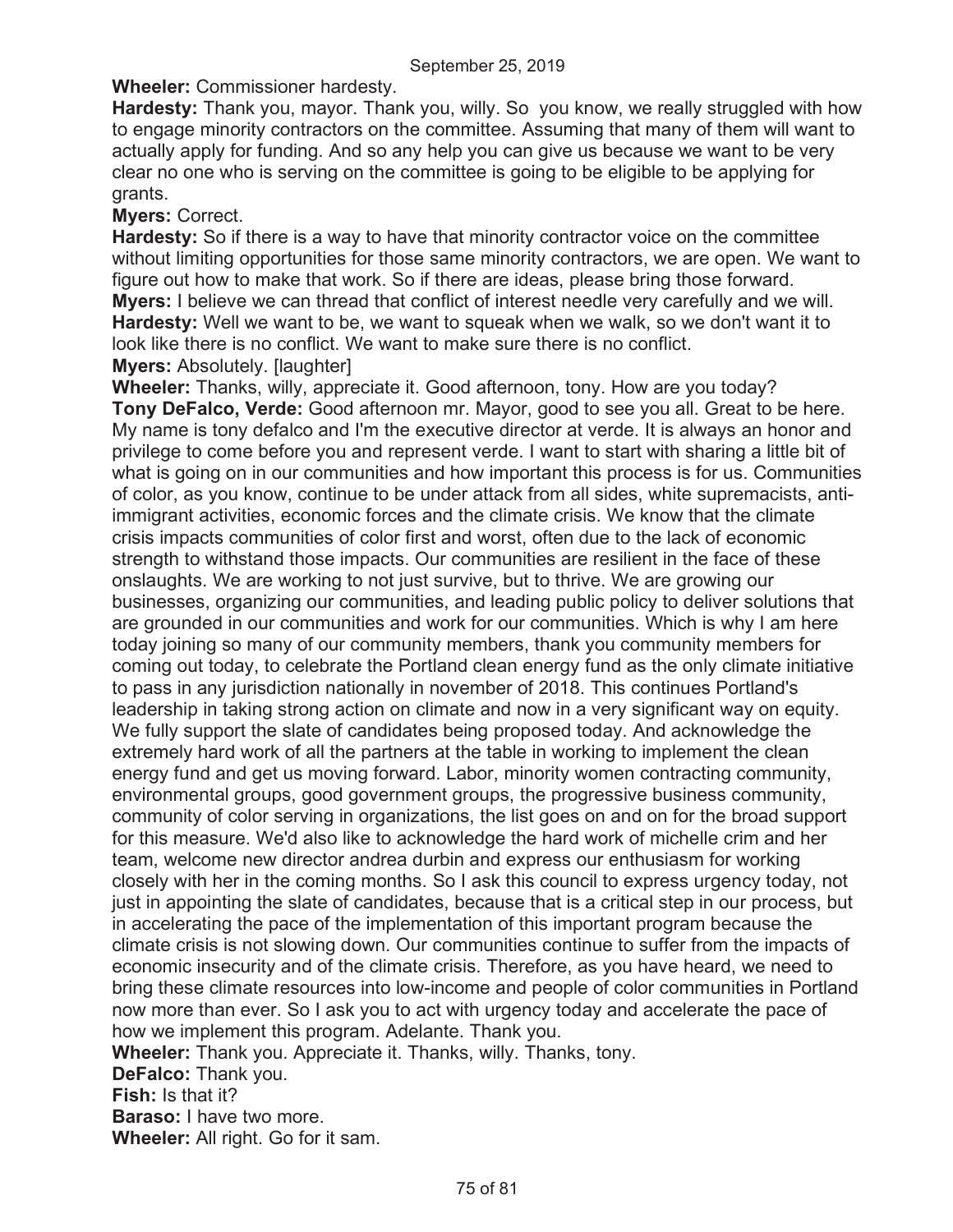**Baraso:** All right. Thank you. I would like to call up the final two. We're going to call up, I'm going to pull their names up. I would like to call up pastor e.d. mondaine from the NAACP as well as Lena Westland from the sunrise movement.

**Wheeler:** Good afternoon. Welcome.

**Pastor E.D. Mondaine, NAACP:** Good afternoon.

**Lena Westland, Sunrise Movement:** Hello.

**Hardesty:** Hi.

**Westland:** Would you like to begin?

**Pr Mondaine:** I would like you to begin. [laughter]

**Westland:** Well, thank you, commissioners hardesty, eudaly, Fish and mayor ted wheeler for the opportunity to testify. My name is lena westland, I'm 16 years old and a junior at st. Mary's academy. Since march, I have been an activist with sunrise pdx, a local hub of broad, grassroots youth-led climate justice movement. Our movement's mission is to mobilize youth across the country to make the green new deal a reality. I am joined by several of my hub members today and I'm delivering a single testimony for all of us. We are here to show our active support for the Portland clean energy fund and for the five people being appointed to pcef's grants committee, including shanice clarke, a fellow sunrise pdx member. I joined sunrise because I got to the point where I could no longer overlook the obvious signs of climate change I was seeing around me every day. In the past I made up excuses such as i'm too young or I don't have enough experience or knowledge. But it was because I was scared that there was nothing I could do to prevent our planet from a climate catastrophe. Sunrise was a breath of relief for me because I found a movement of young people who felt exactly as I did and were committed to doing something about it. The Portland clean energy fund is incredibly important and symbolic to sunrise, because it is a green new deal for Portland. Pcef was created and led by frontline communities and reflects a robust mechanism for achieving a just transition on a local level. In many ways we see pcef as a blueprint for the green new deal for which we are passionately organizing. For this reason it is vitally important us that pcef succeed and that it match the intent of the frontline led organizations that came together to create it. It is our understanding that the five committee candidates being appointed today reflect the diversity, integrity and expertise required to make pcef a success. We thank you for conducting the thorough and broad outreach process that has led to these committee member selections. Mayor and commissioners, it is now your job to protect pcef from billion dollar corporations who will take any opportunity to weaken this groundbreaking policy. We are entrusting you to continue the following – to continue following the leadership of the community coalition that championed pcef and to defend the program from any attempt to be weakened. Thank you very much.

**Wheeler:** Thank you for being here. We appreciate it. [applause] Good afternoon. **Pr Mondaine:** Good afternoon. It is good to see you mr. Mayor, all the commissioners. **Wheeler:** It's good to see you, too.

**Hardesty:** How come everybody calls him mr. Mayor and just calls us commissioners? [laughter]

**Pr Mondaine:** Well, I guess because he is the mayor and you all are commissioners. [laughter]

Eudaly: I don't want to be called Mr. Commissioner. [laughter] **Hardesty:** He's just the mayor. He's just the mayor. [laughter]

**Fish:** That's not going to, that's not going to help your cause.

**Pr Mondaine:** How you doing, Ted? How you doing? [laughter]

**Wheeler:** Always living the dream. Good to see you. Thank you for being here.

**Pr Mondaine:** It is always good to see you as well.

**Wheeler:** Thank you.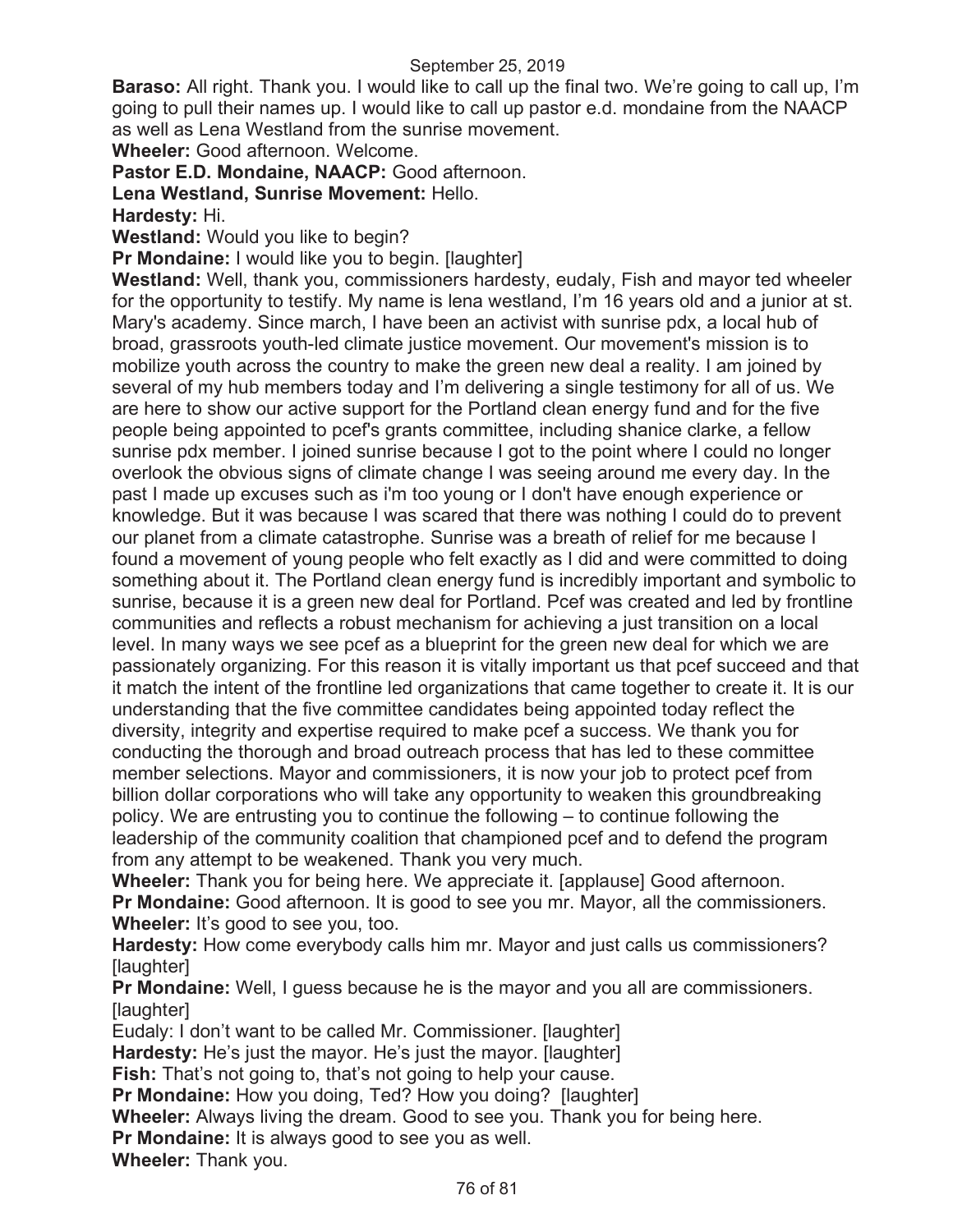**Pr Mondaine:** I wasn't prepared to speak, but i'm happy to be able to do that as the first petitioner for this initiative. I'm grateful for the architect of this initiative being a past president of the naacp. I'm very proud of her work. And i'm glad that she garnered the strength to see it through and then to find me and push me into the deep end of the pool. That's okay. Living the life that I've lived, my lived experience has been the partnership with climate injustice. And until I began my work at the naacp, I didn't understand exactly what that meant. But as I am becoming more familiar with its work and the critical nature of it, I am very, very much in partnership with doing all that I can and giving all the energy I can to make it happen in a better way for red lined and marginalized communities. It is imperative that we had to go through the processes we have gone through and I applaud your efforts. I think that they were wise. I believe the choices are just and i'm waiting for the hard work now to begin. I wish all the people that were represented here today had been here at the beginning when all the work and going out into the streets, and thank God for the coalition that stood there in the streets and stood on corners and fought city hall and was thrown out of the pba. I mean it was a wild ride, but we got there. **Hardesty:** [laughter] Right.

**Pr Mondaine:** And we're here today. I want you to know I am going to be carefully watching and be involved as we created a special committee and a whole cutout in the naacp to be involved in this work moving forward. It is my intention to be a wise watchman on the wall, that our community, especially not just the people of color, but africanamerican people, black people, were not included often in that poc pot, or represented. So in my closing to you today, i'm proud to be a part of this initiative as the first petitioner. I'm proud of its architect being the past president of the naacp. And i'm proud of the work that we're going to do moving forward and i'm looking forward to your careful guidance. Thank you.

**Wheeler:** Thank you. Appreciate it.

**Hardesty**: Thank you. Thank you both.

**Wheeler:** Thank you.

**Westland:** Thank you.

**Fish:** Mayor, I move the report.

**Hardesty:** I second.

**Wheeler:** We have a motion from Commissioner Fish, a second from commissioner hardesty. Any further discussion? Karla, please call the roll.

**Hardesty:** If I was any giddier, I would not be able to stay in my seat. It is amazing when you an idea's being percolated in the brain that actually ends up then on paper that then ends up garnering widespread community support, then ends up becoming public policy, then ends up becoming a standard that people around the world are watching and wanting to duplicate in their own communities. We've done excellent work to get to this point, but I don't want anybody to be under the illusion that the hard work isn't worth the work that is ahead of us, because there will be forces trying to divide us. There will be brand new people who will all of a sudden be experts in clean energy and climate mitigation. I have had lots of conversations with those brand new people myself already. But I hope that the committee and the leadership will stay focused on what the vision was of this measure. Which was and is, to ensure that those left out of the economic engine, those who have not benefitted from the riches that are taking place in this city are front and center and they are benefiting, and they are not just benefiting with living wage employment opportunities, but they have the ability to build companies and organizations that will take us into the climate future we envision. And so these are lofty goals we have set for this program and I have every confidence we have the right people in the right positions at the right time to make this happen. I wholeheartedly vote Aye.

**Eudaly:** Whew, I just finished my remarks. [laughter]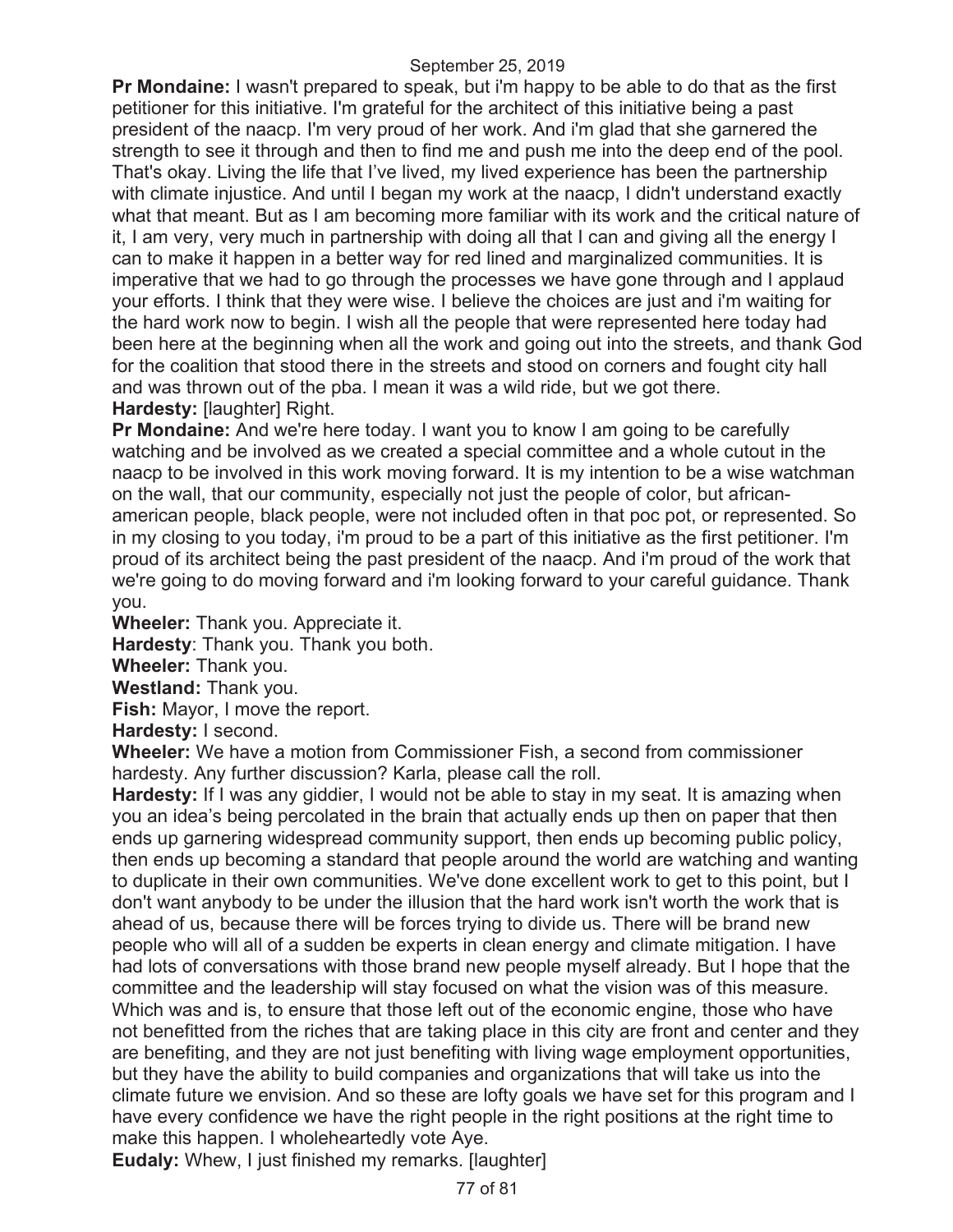**Hardesty:** I was trying to, you know, give you time.

**Eudaly:** Thank you, commissioner. I appreciate that. Well, this is an exciting moment. Our community owes a deep debt of gratitude to the incredible coalition of groups and individuals that came together to make this moment possible. Since sam is new here and doesn't know the rule against applause, and I am the current madam president of the council, i'm going to roll with it and waive the rules. I want everyone to give yourself a huge round of applause. [applause, cheers]

**Wheeler:** Thank you council president. That is without objection from the presiding officer. **Eudaly:** Thank you. I was going to say every once in a while you have to ask for forgiveness, not permission.

**Wheeler:** Break the rules, ask for permission later. The approval -- [laughter] **Hardesty:** Later, right.

**Eudaly:** While other communities struggle to identify resources to do the work necessary for a just transition to a carbon free future, Portland will be taking the next step, funding and implementing the work. Oo, I'm getting chills. I nominated robin wang to serve on the committee because he has directly relevant experience and a life-long commitment to social and environmental justice. To accomplish the goals set out in the measure passed by over 200,000 Portlanders making up over 65% of the people who voted in the november 2019 election, businesses owned by people of color and women will need assistance to scale up to meet the demand of clean energy services. Maybe that will help us in our –

**Hardesty:** In our aspirations --

**Eudaly:** Procurement challenges down the line as well.

**Hardesty:** Don't make us go back there.

**Eudaly:** Robin is an expert at helping small businesses owned by women and color to succeed. I'm proud to nominate him and grateful for his willingness to serve on the community. I first heard about this campaign while I was campaigning for city council in 2016. I was happy to lend my support and resources in the early days before the measure qualified for the ballot. I enthusiastically supported and endorsed the campaign in 2018. Some of my favorite moments were sitting with some of you in judge souede's chambers trying to suppress laughter and high fives as we listened to the weak arguments from the opposition and the very patient responses of the judge. We prevailed, of course. I also have a confession. My very first experience of canvassing that involved actually knocking and talking on doors was in east Portland for pcef. I didn't even do that for myself. I'm afraid i'm going to have to change that rule, but, yes. It was amazing. It was really an amazing experience. Not everyone hates people that knock, strangers that knock on their door. Important life lesson. And then finally, of course, election night was pretty fantastic. Between commissioner hardesty's win and the measure passing. I'm thrilled that we are taking this step today. I can't wait to get the first round of funding out the door next year. Thanks again to everyone who participated in making this historic milestone possible. Thank you sam for your leadership. And now thank you to the charter members of the committee for your willingness to serve and help us forge unknown territory. I really want everyone to pause. Every once in a while at council we realize we are making decisions that will impact the city for decades. 100 years from now that people forget any of us ever existed, hopefully we don't go down in infamy, but they will be for better for worse impacted by the decisions we make today. Your efforts are going to help not only change the future of our city, but the world. I vote Aye.

**Fish:** Tough act to follow. Thank you to all of the nominees for your willingness to serve. Thank you to michael edden hill, my nominee, for taking on this assignment. We are very excited about watching this thing unfold, creating the infrastructure for what is going to be a very challenging process, but a very dynamic one between the committee and the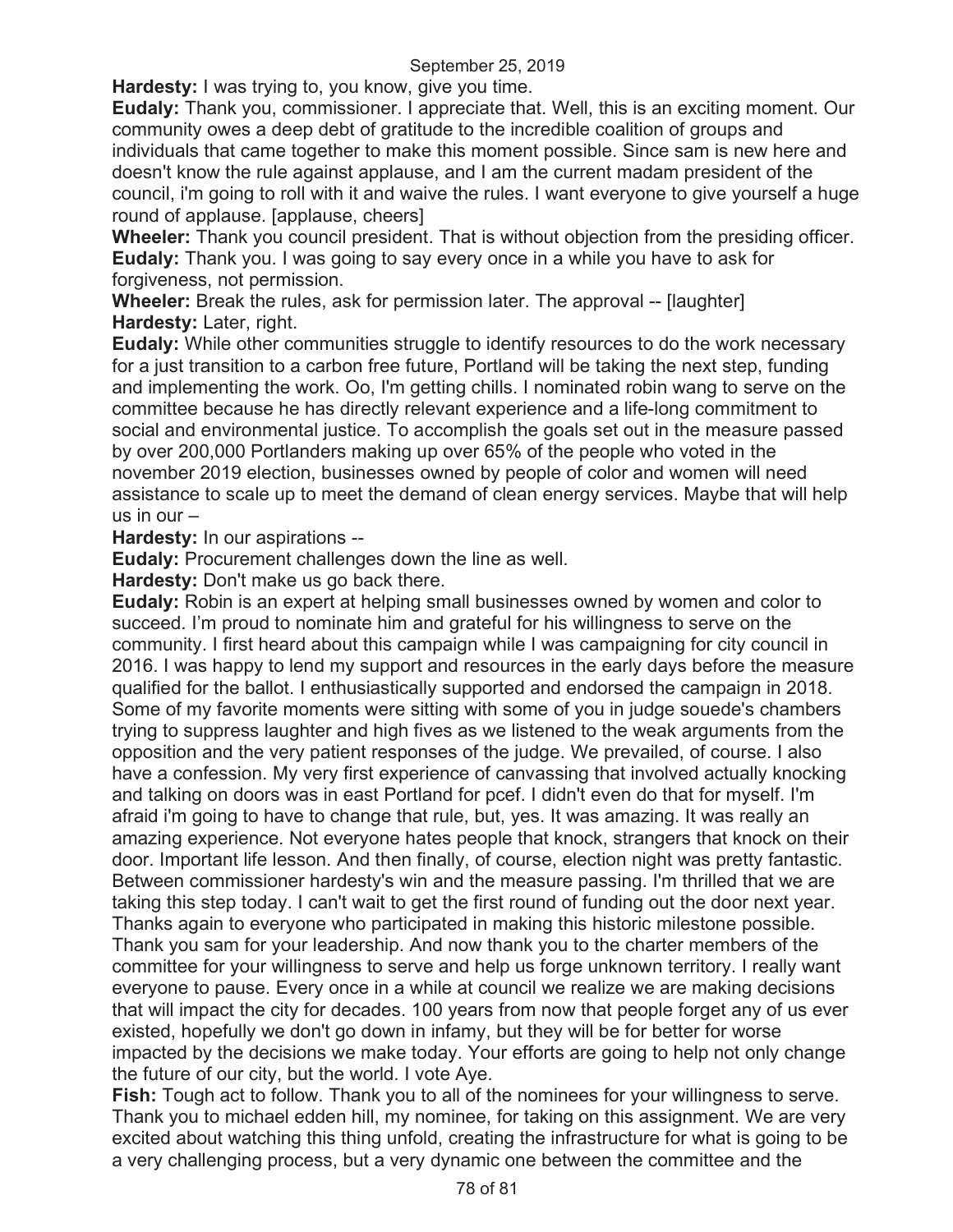council. We appoint people all the time. I'm hard pressed to remember a time we've appointed such a diverse and accomplished group of people in one council hearing. Congratulations. Thank you for your willingness to serve and we look forward to serving with you. Aye.

**Wheeler:** This is a very exciting day and again, I want to thank the community. Many individuals who helped support this from the very beginning are here in this chamber today. I want to thank you for your hard work, your passion, your commitment to this effort. Thank you for bringing it to this point here today. I'm honored to nominate maria sipin to the inaugural committee. I believe that she demonstrated a very clear commitment to working with people to advance sustainable priorities for people in this community but with a real focus on populations that have historically been left out of important decisions. And she understands that the priorities that we set around the environment, that we set around workforce development, that we set around procurement, they have to be centered on communities of color and others who have been historically excluded from the benefits of both investment and planning. She is a professional transportation planner. She is a public health professional. She is a community health advocate and I believe she will bring both a level of experience as well as a perspective that is critically important to the success of this committee. I can't think of anybody better for this role and I can't think of any time when we've had five people appointed at the same time with such strength towards the purpose for which we are all organized here today. I want to make a couple of personal commitments to you here and now. Number one, I want you to know that I personally will remain highly committed to this effort to make sure that it is the most successful effort it can possibly be. That is a personal commitment. Number two, I want you to know i'm making that commitment on behalf of every member of my administration. Up to this point sam diaz has been my point on this. He will continue to be. We will continue to make it front and center. We will continue to stay engaged with the committee, to make sure that if there are any needs from that committee in order to be successful, we will fulfill those needs. The bureau of planning and sustainability, of which i'm the commissioner in charge under the leadership of andrea durbin is very highly motivated to make sure this is a successful effort. I will make that commitment on behalf of all of us. Again, thank you for your willingness to serve. The five of you that are being appointed today. Sam, you did a great job for your first stint in front of city council. We have people who have done it 20 years who can't get the power point to work, so you've done an exceptional job. Thank you for organizing a very, very good report today. I vote Aye happily. The report is accepted. Congratulations to those of you who have now been appointed. [applause, cheers] **Hardesty:** So would we like to commemorate this experience by having a picture with our newest committee members.

**Wheeler:** That is a great idea. Why don't we just gather right down here in front. We'll stop for a photo. And then I believe after this, we have parks and recreation 919.

**Hardesty:** Oh, goody. We got something else.

**Fish:** Yeah, we have one more.

[photos]

#### **Item 919**

**Wheeler:** Our final item for today. Commissioner Fish.

**Fish:** Colleagues, this is a very straight forward matter. We should be able to do this in five minutes. The barbara walker crossing project is an exciting public-private partnership and brings together three things that Portlanders are passionate about, parks, safe streets and new bridges. The Barbara walker crossing will make it easier and safer to connect popular destinations in forest park, hoyt arboretum and Washington park, and it represents really the hallmark of our productive relationship with the Portland parks foundation. Here to briefly explain the second amendment to the agreement is claudio campuzano, public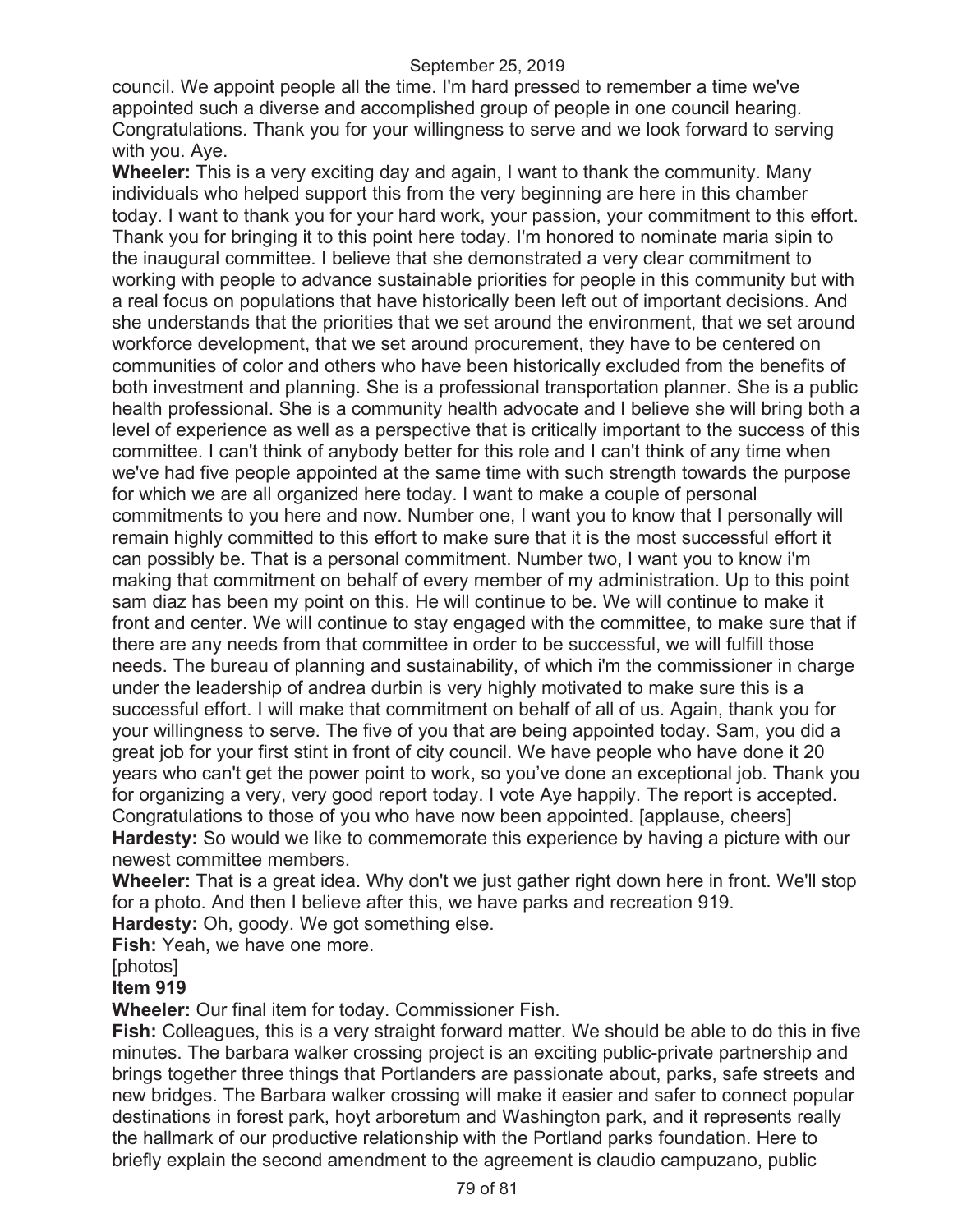finance property and technology manager for parks, and our friend randy gragg, who is the executive director of the Portland parks foundation. Gentleman welcome. Claudio? **Claudio Campuzano, Portland Parks and Recreation:** Good afternoon. I'll introduce myself again. For the record, Claudio campuzano, finance property and technology manager for Portland parks and recreation. Very briefly, the amendment before you, it's the second amendment to the grant agreement. The grant agreement was the city granting resources to the Portland parks foundation to construct this bridge. And this amendment does several things. It memorializes an additional \$100,000 that the foundation has committed to fund operations and maintenance for the bridge as well as work during the warranty period of the bridge. Second, it transfers ownership of the bridge to the city after substantial completion. Third, it clarifies responsibilities during that period between substantial completion and final completion during the warranty period. And finally, it officially names the bridge barbara walker crossing. So that's what you have before you today. And now I'll let randy tell you a little bit about the project overall. I'm sure that you have heard it before but just to give you some context.

**Randy Gragg, Portland Parks Foundation:** I will be quick. I don't want to keep you from happy hour. [laughter] It's really nice to be here. I'm usually here asking you for something and this time i'm giving you something. That is a nice change of pace. This is basically a bridge connecting our beloved wildwood trail over that rather awful dangerous crossing at burnside, and when the crossing is completed next month, it will separate 80,000 yearly users of the wildwood trail from the 20,000 daily drivers of west burnside. Here it is, all 178 feet of it being assembled –

## **Eudaly:** Wow –

**Gragg:** At supreme steel in northeast Portland. It'll be cut into three parts and then reassembled on site beginning october  $7<sup>th</sup>$  and if all goes according to plan, the installation will be completed on october 14<sup>th</sup>. When it is done, of course, it will look like this to drivers, but to those on the trail it will look like something like this. We are going to open it with a sunday morning street party on october  $27<sup>th</sup>$  right in the middle of burnside underneath the bridge. Thank you, commissioner eudaly, for making that happen. The Portland parks foundation made the bridge happen over the course of about four years, but with all of our efforts we are only the vessel for other people's generosity. That really begins with these two characters. Ed carpenter who conceived of the bridge. Ed is a life-long runner of the bridge for 40 years. He came up with the design, lobbied dozens of groups to gain political support and through many tests of will and budget kept his vision for a bridge that is an integral beautiful expression of the trail. On the right, Charlie swindells raised a whole lot of money for this bridge. Ultimately, over 900 individual donors who gave as little at \$5 and as much as \$150,000, foundations like Murdoch and ocf kicked in as well. And then there's the firms for a total of \$217 million, sorry, \$2.7 million in individual donors and foundations including 600 who gave \$184,000 during a 33 day crowd funding campaign, so it's really a people's bridge. I also want to call out the firms on the design and construction team, because together, and this is what they counted, I can tell you they put in way more than this, \$385,000 in pro bono services, which is really substantial. Public funding of course comes from many different pots, totaled is \$1.5 million, most of it from sdcs and ultimately the bridge -- oops, I forgot to change the number, it's \$4.085 million and that's 37% public, 63% privately funded bridge. So really, it is Portland's first crowd funded bridge. Just a quick word about barbara walker. Most of you all I think know who she is, but she's really the mother of the trail system in the city. She began as a nimby housewife and transitioned to an incredible activist who really believed that the system was made from the connections. This bridge is a beautiful expression of that. So just to remind you the grand opening is 8:30 to noon on sunday, october  $27<sup>th</sup>$ . We are going to Siletz and Grand Ronde tribes participating. We're going to have all you can eat pancakes, bodyvox and the great